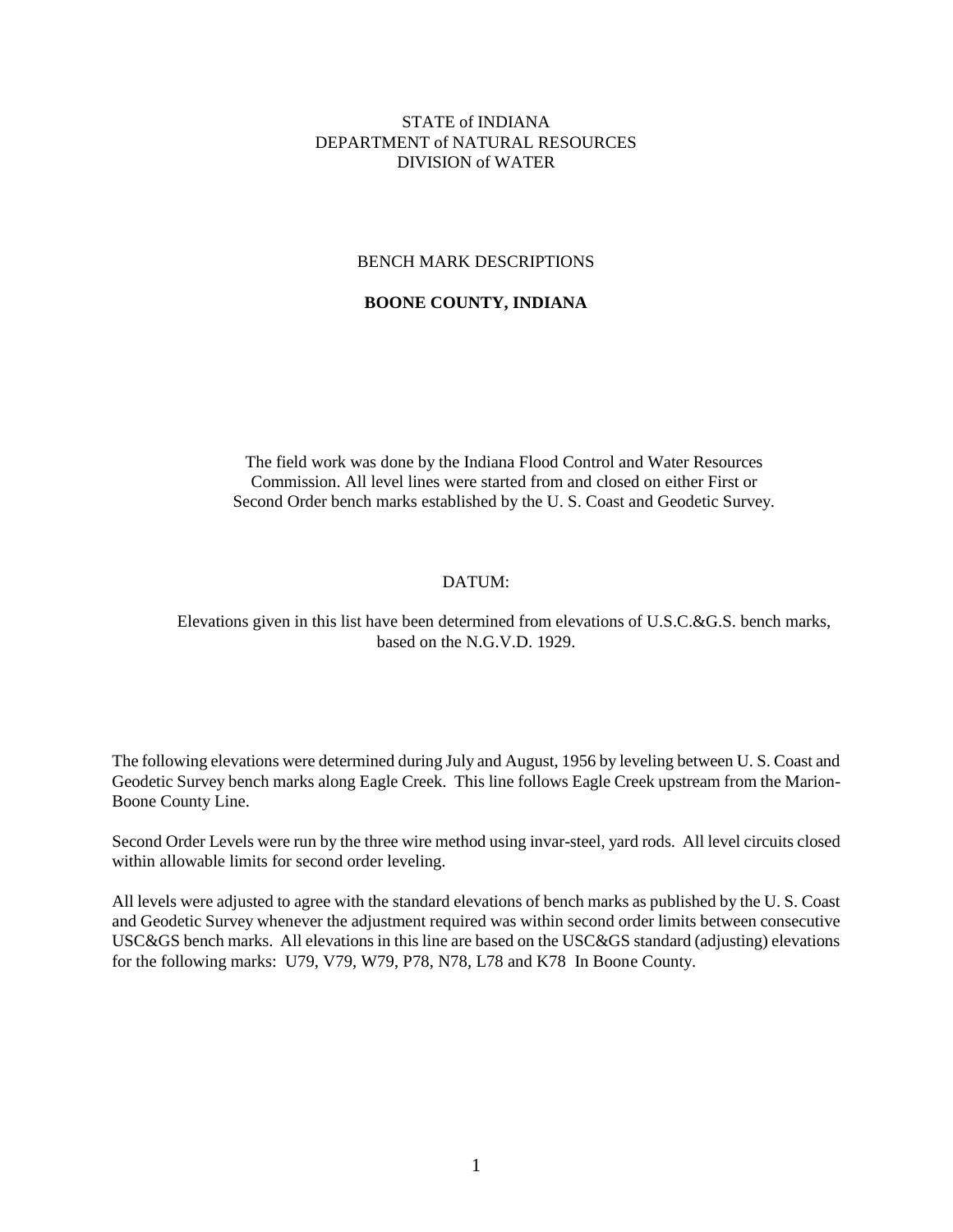#### IFC&WRC BM BOO 1, 1956

In Boone County, Zionsville Quad., in the SE ¼ of Sec. 2,

T. 17 N., R. 2 E.,  $2<sup>nd</sup>$  P.M.; about 0.8 mile south of Zionsville; at the New York Central Railroad Bridge over Eagle Creek; set in the top of southwest end of the southeast abutment, 22.7 feet northwest from southeast end of the bridge, 6.6 feet southwest from southwest rail, 2.0 feet below the top of the rail, 1.0 foot southeast of the abutment; a Indiana Flood Control and Water Resources Commission brass control station tablet, stamped "BOO 1 1956."

2<sup>nd</sup> Order

859.220 feet N.G.V.D. 1929 261.8908 meters N.G.V.D. 1929

#### IFC&WRC TBM BOO 1, 1956

In Boone County, Zionsville Quad., in the SE  $\frac{1}{4}$  of Sec. 2, T. 17 N., R. 2 E.,  $2^{nd}$  P.M.; about 0.8 miles south of Zionsville; at the New York Central Railroad Bridge over Eagle Creek; 9.8 feet southeast from the northwest end of bridge, 9.0 feet southwest from the southwest rail, 2.0 feet below the top of rail; a chiseled triangle.

2<sup>nd</sup> Order

859.272 feet N.G.V.D. 1929 261.9066 meters N.G.V.D. 1929

#### USGS BM TT 6 1951

In Boone County, Zionsville Quad., in the NW ¼ of Sec. 12, T. 17 N., R. 2 E.,  $2<sup>nd</sup>$  P.M.; about 0.7 mile south of Zionsville; 0.7 mile south along a paved road (South Main Street) (High School Avenue) from the post office in Zionsville to the crossing of a spur line of the New York Central Railroad (now abandoned); set in the southeast corner of the crossing, about 0.1 mile south of 106<sup>th</sup> Street, 110 feet south of the southwest rail at the crossing, 22 feet west of the west rail, 18 feet east of the centerline of the road, 3 feet east of power pole #PSI 56-870, 0.2 foot above the ground; a U.S. Geodetic Survey bench mark tablet, stamped "TT 6 1951."

2<sup>nd</sup> Order

850.147 feet N.G.V.D. 1929 259.1253 meters N.G.V.D. 1929

## IFC&WRC BM BOO 2, 1956

In Boone County, Zionsville Quad., in the SE ¼ of Sec. 2, T, 17 N., R, 2 E., 2<sup>nd</sup> P.M.; 0.3 mile south of Zionsville; at the South Main Street Bridge over Eagle Creek; set in the top of the southeast wingwall, 14 feet east of the centerline of the road, 0.5 foot south and 1.2 feet east from the southeast end of the east guard rail; a Indiana Flood Control and Water Resources Commission brass control station tablet, stamped "BOO 2 1956."

2<sup>nd</sup> Order

831.110 feet N.G.V.D. 1929 253.3228 meters N.G.V.D. 1929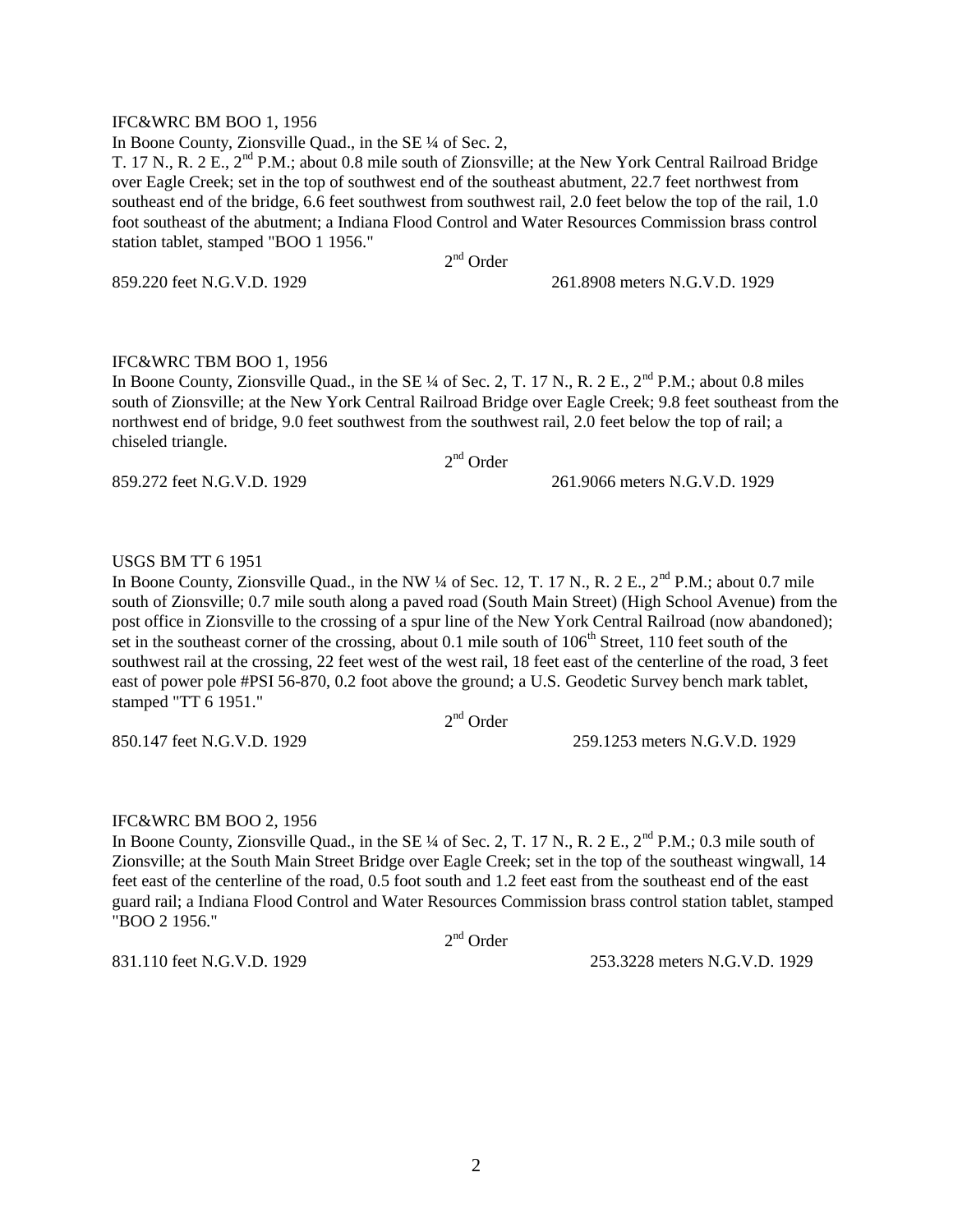#### IFC&WRC TBM BOO 2, 1956

In Boone County, Zionsville Quad., in the SE  $\frac{1}{4}$  of Sec. 2, T. 17 N., R. 2 E., 2<sup>nd</sup> P.M.; about 0.3 mile southeast of Zionsville; at the Main Street bridge over Eagle Creek; set in the southeast side of a 28-inch twin trunk Sycamore tree, 125 feet north of the north end of the bridge, 24 feet east of the centerline of the road, 2.0 feet below the road surface, 1.8 feet above the ground; a railroad spike driven thru a brass plate, stamped "TBM BOO 2 1956."

2<sup>nd</sup> Order

827.328 feet N.G.V.D. 1929 252.1701 meters N.G.V.D. 1929

#### USC&GS BM U 79, 1946

In Boone County, Zionsville Quad., in the NE ¼ of Sec. 2, T. 17 N., R. 2 E., 2<sup>nd</sup> P.M.; at Zionsville; at the corner of South First Street and West Oak Street; set vertically in the west face of the southwest corner of the Farmers State Bank Building, 1.6 feet north of the corner, 4.2 feet above the ground; a U.S. Coast & Geodetic Survey bronze tablet, stamped "U 79 1946".

2<sup>nd</sup> Order

848.568 feet N.G.V.D. 1929 258.6440 meters N.G.V.D. 1929

#### USC&GS BM V 79, 1946

In Boone County, Zionsville Quad., in the NE ¼ of Sec. 2, T. 17 N., R. 2 E., 2<sup>nd</sup> P.M.; at Zionsville; at the southwest corner of the village park, at the corner of West Oak Street and South Second Street; set in the top of a concrete post, about 300 feet west of the Farmers State Bank Building, 31 feet north of the center line of West Oak Street, 22 feet east of the center line of South Second Street, 11 feet north of a twin trunk 30-inch maple tree, 1.5 feet south of a white wooden witness post, projecting about 0.4 foot above the ground, about level with the intersection; a U.S. Coast & Geodetic Survey bronze tablet, stamped "V 79 1946".

2<sup>nd</sup> Order

842.777 feet N.G.V.D. 1929 256.8789 meters N.G.V.D. 1929

#### USC&GS BM W 79, 1946

In Boone County, Zionsville Quad., in the NW ¼ of Sec. 2, T. 17 N., R. 2 E.,  $2^{nd}$  P.M.; at Zionsville, at the west edge of town; set in the top of the north corner of the northeast concrete base supporting the northeast leg of the city water tower, 59 feet south of the centerline of State Road 334, and about 1.5 feet below the level of the highway; a U.S. Coast & Geodetic Survey bronze tablet, stamped "W 79 1946".

 $2<sup>nd</sup>$  Order

2

892.364 feet N.G.V.D. 1929 271.9931 meters N.G.V.D. 1929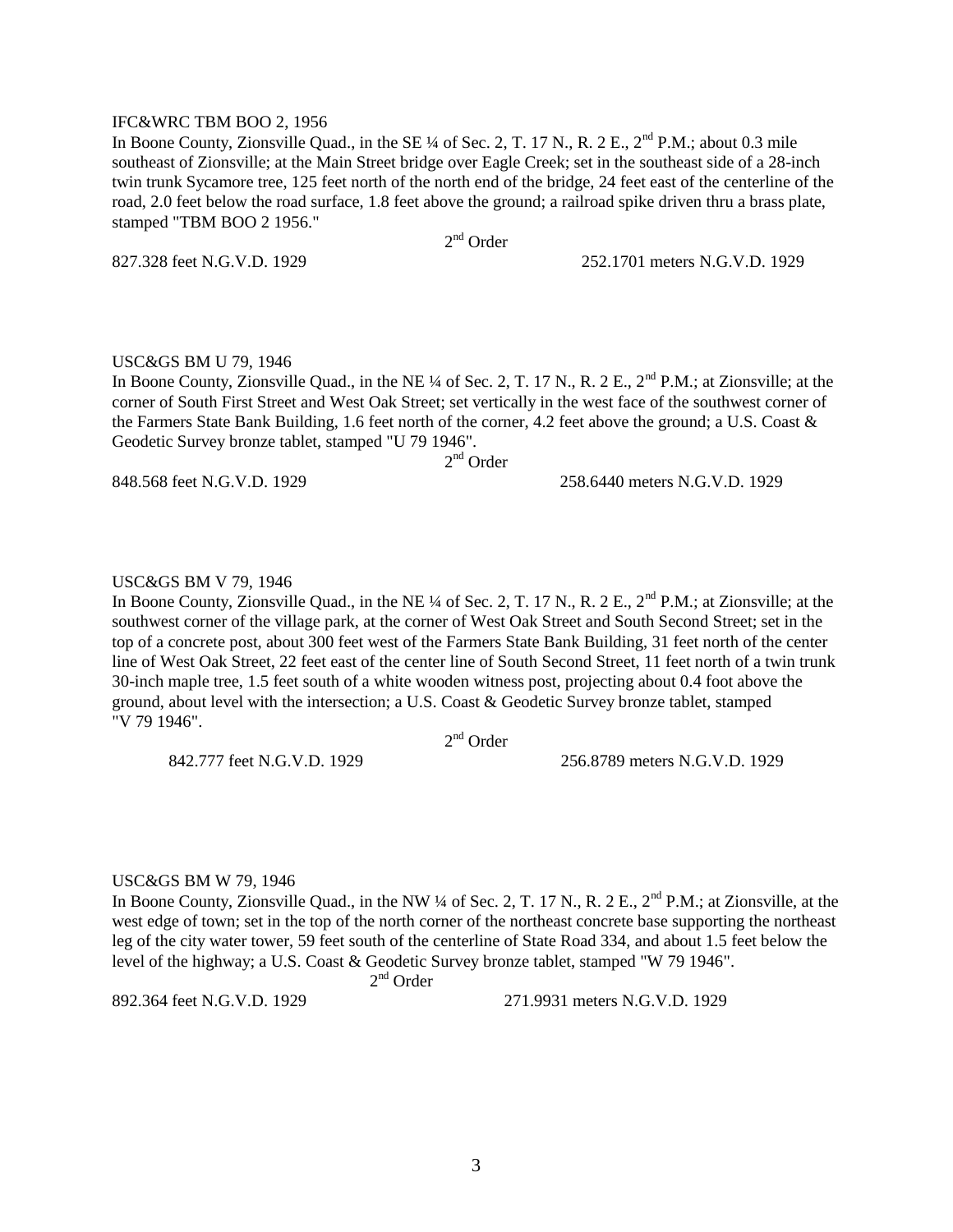#### ISHC BM BOO G 1

In Boone County, Zionsville Quad., in the NW  $\frac{1}{4}$  of Sec. 1, T. 17 N., R. 2 E.,  $2^{\text{nd}}$  P.M.; about 0.3 mile southeast of Zionsville; at the State Road 334 Bridge over Eagle Creek; set in top of the southwest end of the northwest sidewalk of the bridge, 16 feet northwest of the centerline of State Road 334, 16.6 feet northeast from the southwest end of bridge, 0.7 foot above the highway; a Indiana and State Highway Commission bench mark tablet, stamped "BOO G 1".

2<sup>nd</sup> Order

836.265 feet N.G.V.D. 1929 254.8941 meters N.G.V.D. 1929

#### IFC&WRC TBM BOO 3, 1956

In Boone County, Zionsville Quad., in the NW  $\frac{1}{4}$  of Sec. 1, T. 17 N., R. 2 E., 2<sup>nd</sup> P.M.; about 0.35 mile southeast of Zionsville; at the State Road 334 Bridge over Eagle Creek; set in the top of the east end of the south handrail base, 17.2 feet south of the centerline of the road, 20 feet west of the east end of the bridge, 0.7 foot above the road, 0.3 foot south of the south iron handrail; a chiseled triangle.

2<sup>nd</sup> Order

838.176 feet N.G.V.D. 1929 255.4766 meters N.G.V.D. 1929

#### IFC&WRC TBM BOO 11, 1956

In Boone County, Zionsville Quad., in the NE ¼ of Sec. 2, T. 17 N., R. 2 E., 2<sup>nd</sup> P.M.; about 0.2 mile northeast of Zionsville; 0.2 mile northwest along Main Street, from the post office at Zionsville to the junction of a "T"-road northeast, thence 0.04 mile northeast to the end of the road and a north-south "T" road, thence, 0.01 mile north to the residence of C. A. Philips; set in the north side of a 30-inch twin trunk Walnut tree, 37 feet southwest of the southwest corner of a white house, 11.4 feet east of the centerline of the road, 0.6 foot above the ground; a railroad spike driven thru a brass plate, stamped "BOO 11 1956". 2<sup>nd</sup> Order

846.792 feet N.G.V.D. 1929 258.1027 meters N.G.V.D. 1929

#### IFC&WRC BM BOO 3, 1956

In Boone County, Zionsville Quad., in the SE  $\frac{1}{4}$  of Sec. 35, T. 18 N., R. 2 E., 2<sup>nd</sup> P.M.; about 0.8 mile north of Zionsville; at the Willow Avenue one span steel truss bridge over Eagle Creek; set in the top of the southwest wingwall, 12 feet west of the centerline of the road, 20 feet west of the southwest end of the south truss, 1.0 foot below the road; a Indiana Flood Control and Water Resources Commission brass control station tablet, stamped "BOO 3 1956".

Destroyed New Bridge 1965 – see BOO 3 RESET 834.819 feet N.G.V.D. 1929 254.4533 meters N.G.V.D. 1929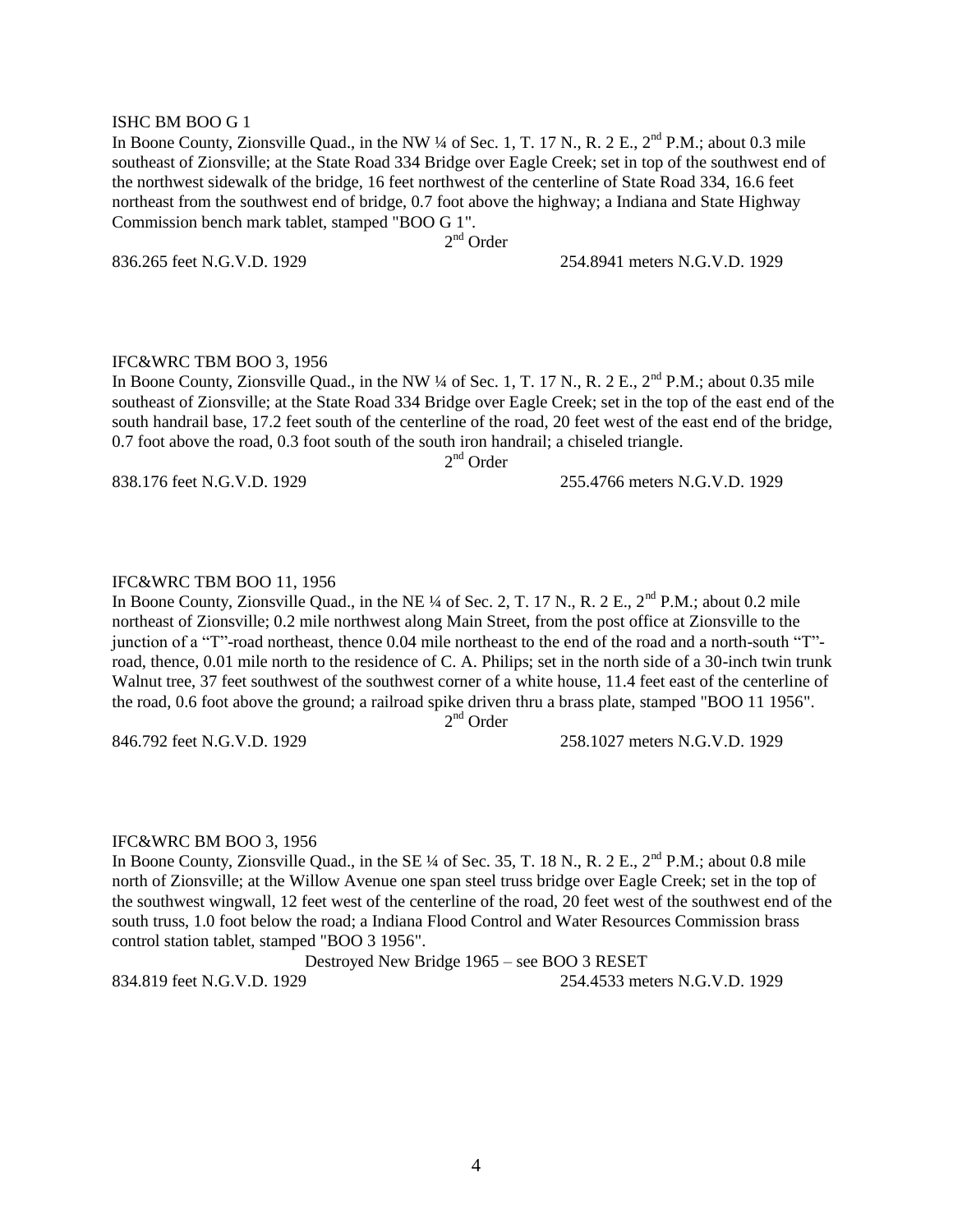#### IFC&WRC TBM BOO 4, 1956

In Boone County, Zionsville Quad., in the SE  $\frac{1}{4}$  of Sec. 35, T. 18 N., R. 2 E., 2<sup>nd</sup> P.M.; about 0.8 mile north of Zionsville; at the Willow Avenue one span steel truss bridge over Eagle Creek; set in the west side of a 20-inch Walnut tree, 26 feet north of the north end of the bridge, 16 feet east of the centerline of the road, 2.0 feet below the road, 0.7 foot above the ground; a railroad spike driven thru a brass plate stamped "TBM BOO 4 1956".

2<sup>nd</sup> Order

833.991 feet N.G.V.D. 1929 254.2010 meters N.G.V.D. 1929

IFC&WRC BM BOO 4, 1956

In Boone County, Zionsville Quad., in the SE  $\frac{1}{4}$  of Sec. 26, T, 18 N,, R, 2 E,  $2^{nd}$  P.M.; about 1.5 miles north of Zionsville; at the Turkey Foot Avenue one span steel truss bridge over Eagle Creek; set in top of the east end of the north bridge seat, 8.8 feet east of the center line of the road, 0.8 foot north of the south face of the north bridge seat, about level with the road; a Indiana Flood Control and Water Resources Commission brass control station tablet, stamped "BOO 4 1956".

2<sup>nd</sup> Order

846.046 feet N.G.V.D. 1929 257.8753 meters N.G.V.D. 1929

#### IFC&WRC TBM BOO 5, 1956

In Boone County, Zionsville Quad., in the SE  $\frac{1}{4}$  of Sec. 26, T. 18 N., R. 2 E., 2<sup>nd</sup> P.M.; about 1.5 miles north of Zionsville; at the Turkey Foot Avenue one span steel truss bridge over Eagle Creek; set in the north side of a 16-inch Walnut tree, 48 feet north of the north end of the bridge, 12 feet east of the centerline of the road, 1.0 foot above the ground; a railroad spike driven thru a brass plate, stamped "TBM BOO 5 1956".

2<sup>nd</sup> Order

842.527 feet N.G.V.D. 1929 256.8027 meters N.G.V.D. 1929

#### IFC&WRC TBM BOO 6, 1956

In Boone County, Zionsville Quad., in the NW  $\frac{1}{4}$  of Sec. 26, T. 18 N., R. 2 E.,  $2^{nd}$  P.M.; about 2.3 miles north of Zionsville; at the O"Neal Avenue one span steel truss bridge over Eagle Creek; set in the west side of a 14-inch Elm tree, 75 feet east of the east end of the bridge, 20 feet south of the centerline of the road, 0.8 foot above the ground; a railroad spike driven thru a brass plate, stamped "TBM BOO 6 1956".

2<sup>nd</sup> Order

844.362 feet N.G.V.D. 1929 257.3621 meters N.G.V.D. 1929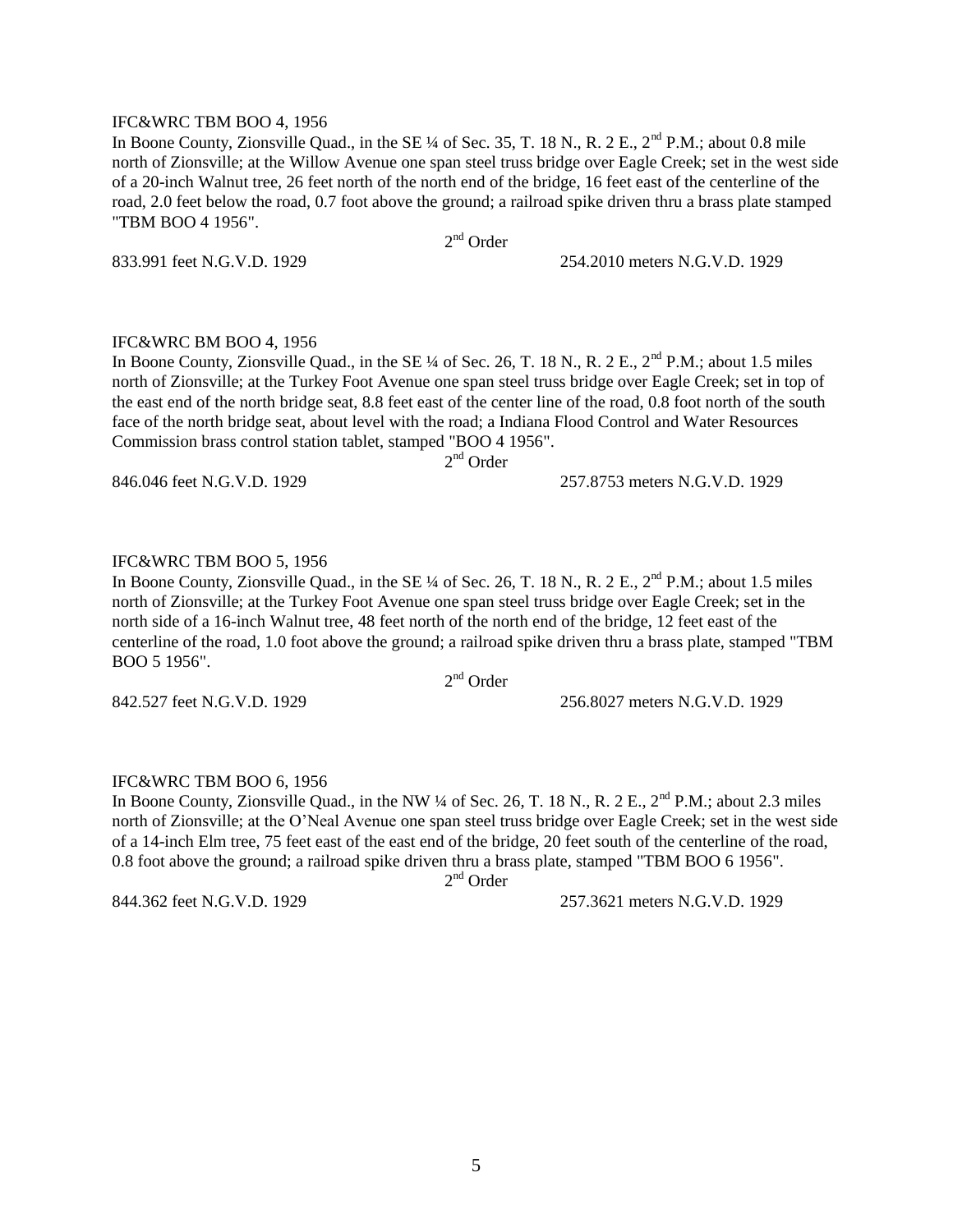#### IFC&WRC BM BOO 5, 1956

In Boone County, Zionsville Quad., in the NW  $\frac{1}{4}$  of Sec. 26, T. 18 N., R. 2 E.,  $2^{nd}$  P.M.; about 2.3 miles north of Zionsville; at the O"Neal Avenue one span steel truss bridge over Eagle Creek; set in the top of the northeast bridge seat, 9.7 feet north of the centerline of the road, 1.6 feet east of the west face of the east abutment, 1.0 foot below the road; a Indiana Flood Control and Water Resources Commission brass control station tablet, stamped "BOO 5 1956."

848.910 feet N.G.V.D. 1929 258.7483 meters N.G.V.D. 1929

#### USC&GS BM P 78, 1946

In Boone County, Zionsville Quad., in the NW  $\frac{1}{4}$  of Sec. 25, T. 18 N., R. 2 E.,  $2^{nd}$  P.M.; about 2.2 miles north of Zionsville; 2.1 miles northwest along U. S. 421 from its intersection with State Road 334 near Eagle Village, 100 feet northwest of the junction with a gravel road leading west; set in the top of the center of the northeast headwall of a 6-foot concrete box culvert, 20 feet northeast of the centerline of the highway and about level with the highway; a U.S. Coast & Geodetic Survey bronze bench mark tablet, stamped "P 78 1946".

2<sup>nd</sup> Order

877.780 feet N.G.V.D. 1929 267.5479 meters N.G.V.D. 1929

#### USC&GS BM N 78, 1956

In Boone County, Zionsville Quad., in the NE  $\frac{1}{4}$  of Sec. 23, T. 18 N., R. 2 E., 2<sup>nd</sup> P.M.; about 3.2 miles north of Zionsville, 3.2 miles northwest along U. S. 334 near Eagle Village, to a gravel crossroad, in the southwest corner of the intersection; set in the top of a concrete post, 48 feet southwest of the centerline of the highway, 29 feet south of the centerline of the crossroad, 4 feet southeast of a fence corner, 2 feet east of a fence line, 1.7 feet north of a white wooden witness post and about 2 feet below the level of the highway; a U.S. Coast & Geodetic Survey bronze bench mark tablet, stamped "N 78 1956".

2<sup>nd</sup> Order

901.169 feet N.G.V.D. 1929 274.6769 meters N.G.V.D. 1929

#### IFC&WRC BM BOO 6, 1956

In Boone County, Zionsville Quad., in the SW  $\frac{1}{4}$  of Sec. 14, T. 18 N., R. 2 E., 2<sup>nd</sup> P.M.; about 2.1 miles north of Zionsville; at the West 146<sup>th</sup> Street single span steel truss bridge over Eagle Creek; set in the top of the west bridge seat, 9.5 feet north of the centerline of the road 1.2 feet west of the east face of the west bridge seat, 1.7 feet below the road; a Indiana Flood Control and Water Resources Commission brass control station tablet, stamped "BOO 6 1956".

2<sup>nd</sup> Order

856.950 feet N.G.V.D. 1929 261.1989 meters N.G.V.D. 1929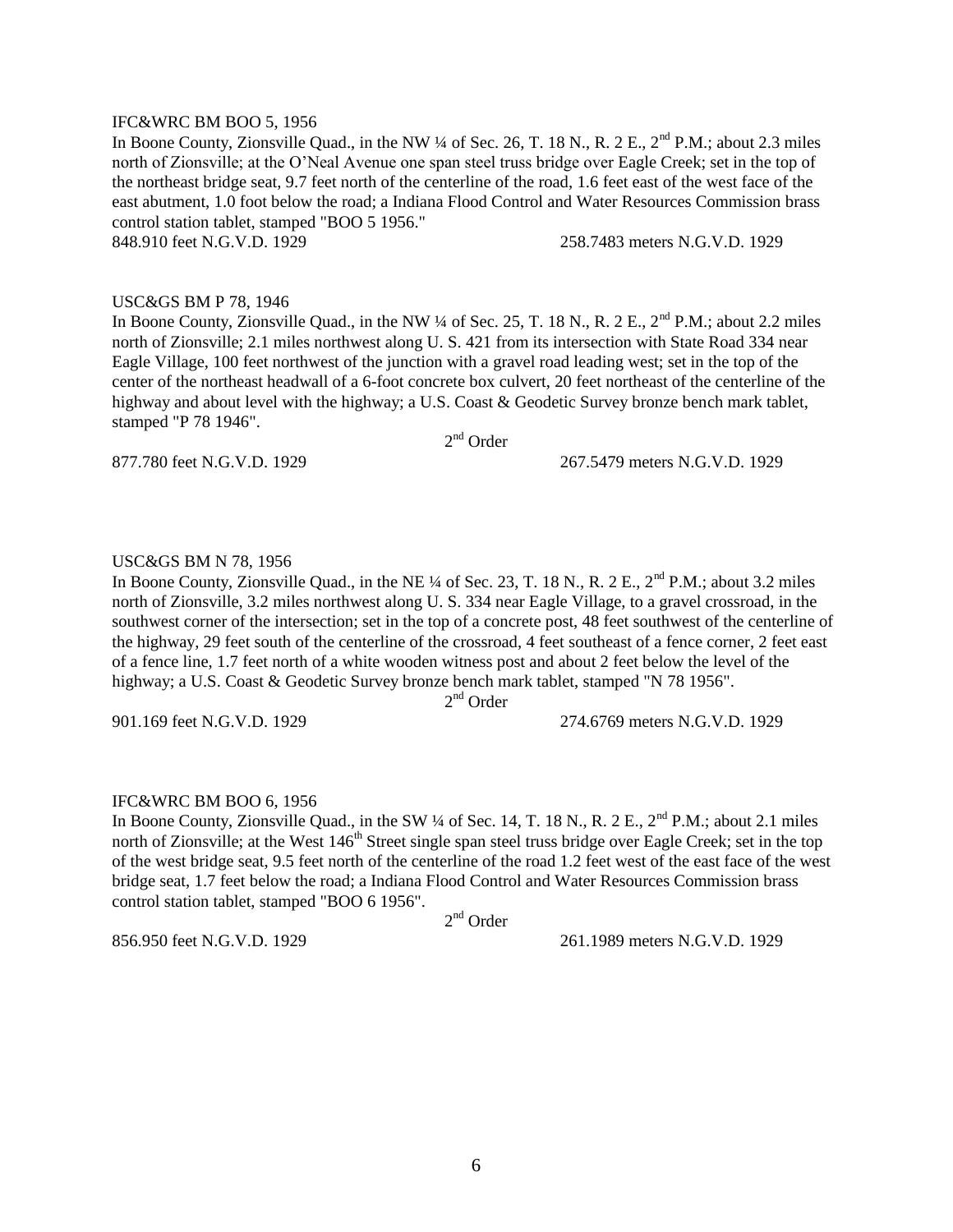#### IFC&WRC TBM BOO 7, 1956

In Boone County, Rosston Quad., in the SE ¼ of Sec. 10, T. 18 N., R. 2 E.,  $2<sup>nd</sup>$  P.M.; about 2.5 miles south of Rosston; at the 200 South Road single span steel truss bridge over Eagle Creek; set in the south side of a 20-inch Elm Ash tree, 122 feet west of the west end of the bridge, 52 feet north of the centerline of the road, 21 feet east of the centerline of River Road, 0.8 foot above the ground; a railroad spike driven thru a brass plate, stamped "TBM BOO 7 1956".

2<sup>nd</sup> Order

853.882 feet N.G.V.D. 1929 260.2638 meters N.G.V.D. 1929

#### IFC&WRC BM BOO 7, 1956

In Boone County, Rosston Quad., in the NE ¼ of Sec. 15, T. 18 N., R. 2 E., 2<sup>nd</sup> P.M.; about 2.5 miles south of Rosston; at the 200 South Road single span steel truss bridge over Eagle Creek; set in the top of the south end of the east bridge seat, 10 feet south of the centerline of the road, 1.3 feet below the road, 0.8 foot east of the west face of the east bridge seat; a Indiana Flood Control and Water Resources Commission brass control station tablet, stamped "BOO 7 1956".

2<sup>nd</sup> Order

865.877 feet N.G.V.D. 1929 263.9198 meters N.G.V.D. 1929

#### IFC&WRC TBM BOO 8 1956

In Boone County, Rosston Quad., in the NE  $\frac{1}{4}$  of Sec. 15, T. 18 N., R. 2 E.,  $2^{nd}$  P.M.; about 2.5 miles south of Rosston; at the 200 South Road a single span steel truss bridge over Eagle Creek; set in the west side of a 42-inch Cottonwood tree, 25 feet east of the east end of the bridge, 17 feet south of the centerline of the road, 0.9 foot above the ground; a railroad spike driven thru a brass plate, stamped "TBM BOO 8 1956".

2<sup>nd</sup> Order

864.260 feet N.G.V.D. 1929 263.4270 meters N.G.V.D. 1929

#### IFC&WRC BM BOO 8, 1956

In Boone County, Rosston Quad., in the NE ¼ of Sec. 10, T. 18 N., R. 2 E., 2<sup>nd</sup> P.M.; about 1.5 miles south of Rosston; at the 100 South Road single span steel truss bridge over Eagle Creek; set in top of the south end of the west bridge seat, 9 feet south of the centerline of the road, 0.7 foot below the road, 0.5 foot west of the east face of the west bridge seat; a Indiana Flood Control and Water Resources Commission brass control station tablet, stamped "BOO 8 1956".

2<sup>nd</sup> Order

875.953 feet N.G.V.D. 1929 266.9910 meters N.G.V.D. 1929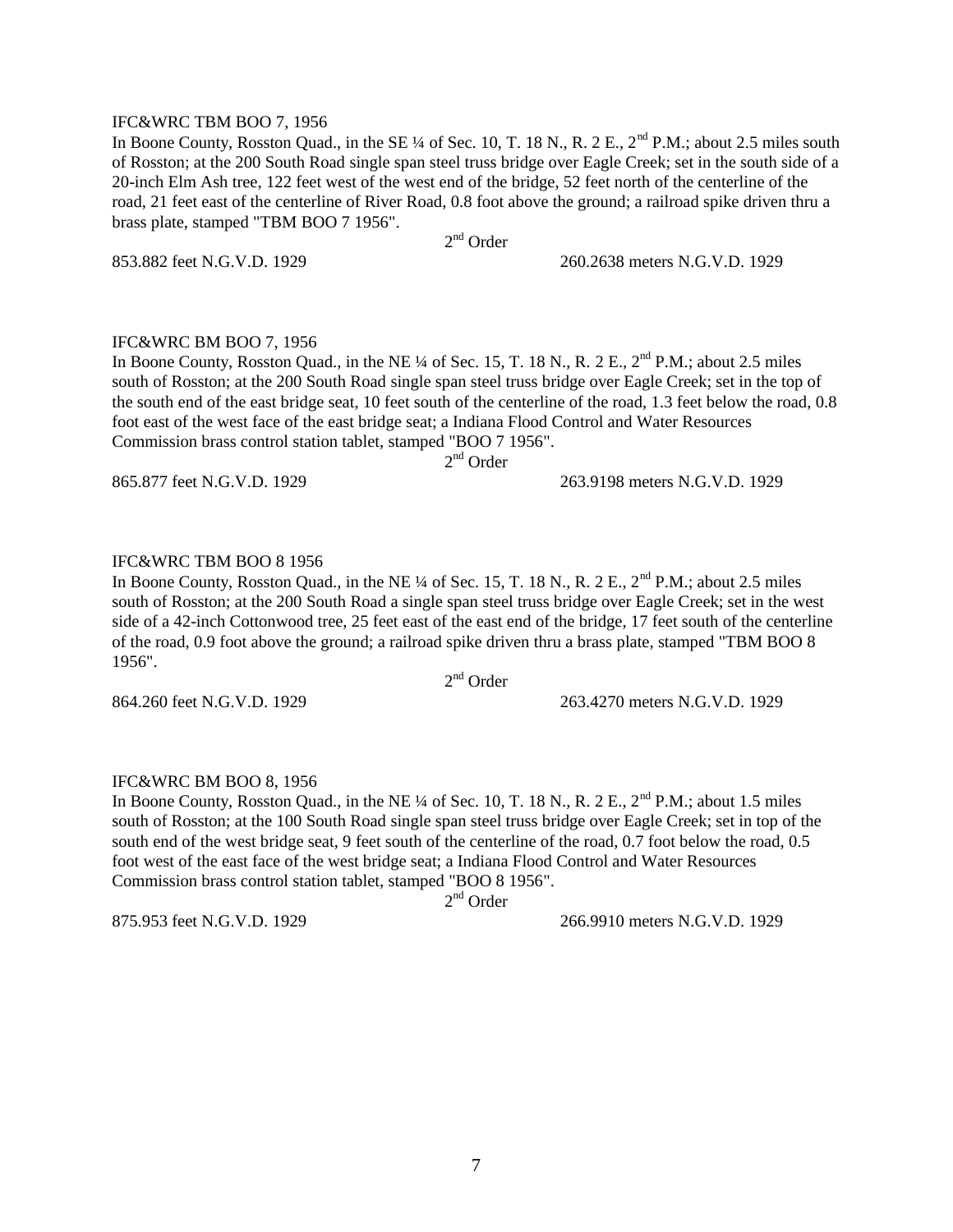#### IFC&WRC TBM BOO 9, 1956

In Boone County, Rosston Quad., in the NE  $\frac{1}{4}$  of Sec. 10, T. 18 N., R. 2 E., 2<sup>nd</sup> P.M.; about 1.5 miles south of Rosston; at the 100 South Road single span steel truss bridge over Eagle Creek; set in the northeast side of a 6-inch Maple tree, 10 feet south of the centerline of the road, 4.0 feet east of the east end of the bridge, 0.7 foot above the ground; a railroad spike driven thru a brass plate, stamped "TBM BOO 9 1956".

2<sup>nd</sup> Order

876.995 feet N.G.V.D. 1929 267.3086 meters N.G.V.D. 1929

#### USC&GS BM L 78, 1946

In Boone County, Rosston Quad., in the NW  $\frac{1}{4}$  of Sec. 11, T. 18 N., R. 2 E.,  $2^{nd}$  P.M.; about 1.5 miles south of Rosston; at the U. S. 421 48-foot concrete bridge over Fenley Creek; set in the top of the west wingwall, 14.5 feet southwest of the centerline of the highway, about 1 foot above the road; a U.S. Coast & Geodetic Survey bronze bench mark tablet, stamped "L 78 1946".

 $2<sup>n\bar{d}</sup>$  Order

883.653 feet N.G.V.D. 1929 269.3380 meters N.G.V.D. 1929

#### IFC&WRC TBM BOO 101, 1956

In Boone County, Rosston Quad., in the SE  $\frac{1}{4}$  of Sec. 3, T. 18 N., R. 2 E.,  $2^{nd}$  P.M.; at Northfield; 0.6 mile southeast along U. S. 421 from its crossing of State Road 32 to a gravel lane west leading to a white farm house; set in the northwest side of power pole #54-918, 30 feet northeast of the center line of the highway, 15 feet southeast of the extended center line of the farm lane, 12 feet northeast of a mail box (H. Y. Jack Tinch), 0.6 foot above the ground; a railroad spike driven through a brass plate, stamped "TBM BOO 101 1956".

2<sup>nd</sup> Order

912.040 feet N.G.V.D. 1929 277.9904 meters N.G.V.D. 1929

#### IFC&WRC BM BOO 9, 1956

In Boone County, Rosston Quad., in the NE ¼ of Sec. 3, T. 18 N., R. 2 E.,  $2<sup>nd</sup>$  P.M.; about 0.9 mile southeast of Rosston; at the U. S. 421 two-span pony truss steel bridge over Eagle Creek; set in the top of the northwest bridge seat, 15.4 feet southwest of the centerline of the highway, 0.6 foot northwest of the southeast face of the bridge seat, 3.4 feet below the road; a Indiana Flood Control and Water Resources Commission brass control station tablet, stamped "BOO 9 1956".

2<sup>nd</sup> Order

884.583 feet N.G.V.D. 1929 269.6214 meters N.G.V.D. 1929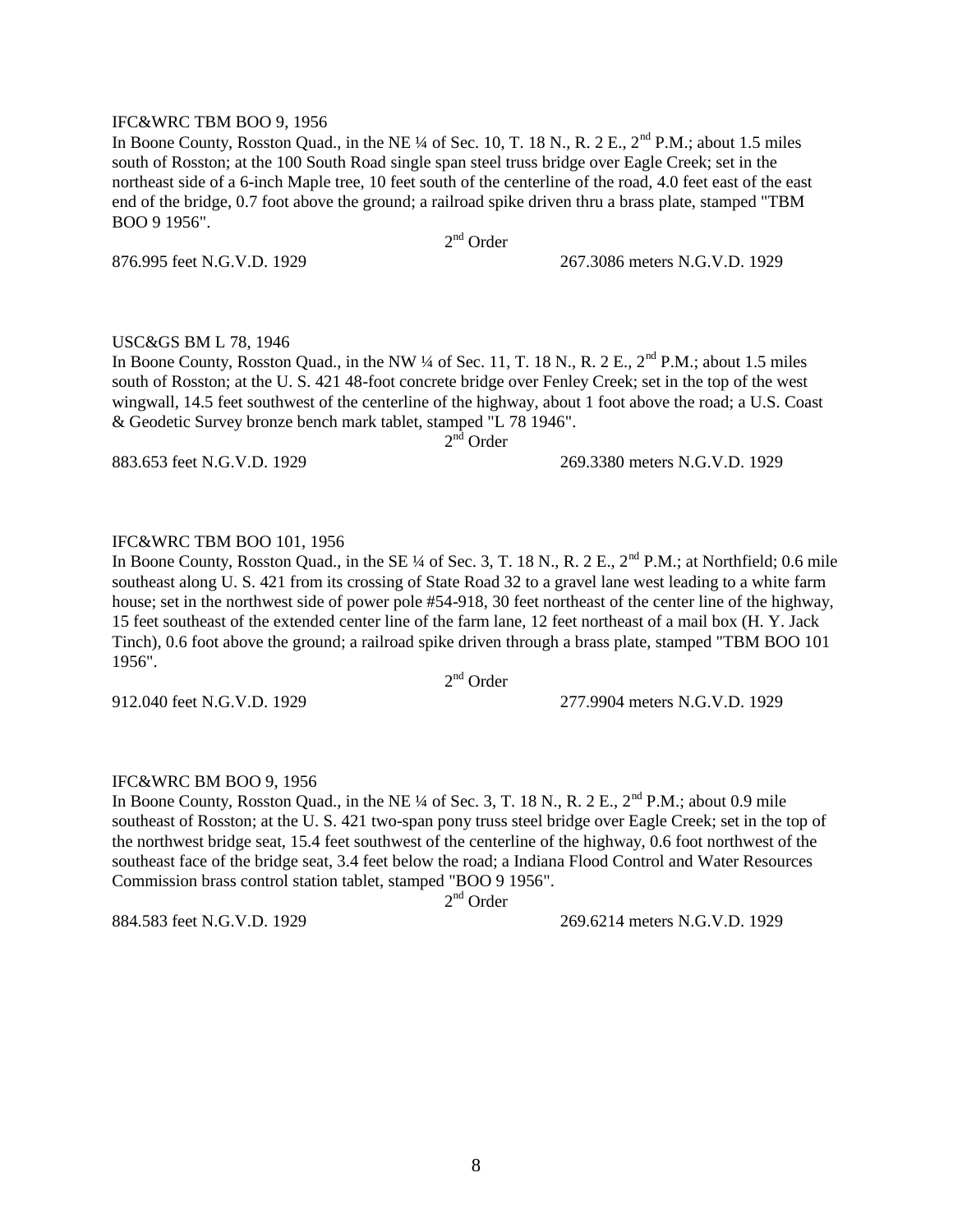#### USC&GS BM K 78, 1946

In Boone County, Rosston Quad., in the SE  $\frac{1}{4}$  of Sec. 34, T. 19 N., R. 2 E., 2<sup>nd</sup> P.M.; about 0.55 mile southeast of Rosston; at the intersection of State Road 32 and U.S. 421, in the northeast quarter of the intersection; set in the top of the southeast end of the northeast headwall of a 10-foot concrete box culvert, 110 feet north of the centerline of State Road 32, 19 feet northeast of the centerline of U.S. 421, and about level with the intersection; a U.S. Coast & Geodetic Survey bronze bench mark tablet, stamped "K 78 1946".

2<sup>nd</sup> Order

889.755 feet N.G.V.D. 1929 271.1979 meters N.G.V.D. 1929

#### IFC&WRC TBM BOO 10, 1956

In Boone County, Rosston Quad., in the NE ¼ of Sec. 3, T. 18 N., R. 2 E., 2<sup>nd</sup> P.M.; about 0.75 mile southeast of Rosston; at the State Road 32 concrete arch bridge over Eagle Creek; set in the top of the east end of the south guardrail curb, 14 feet south of the centerline of the bridge, 5.3 feet west of the east end of the south guardrail, 0.4 foot above the road; a chiseled triangle.

2<sup>nd</sup> Order

895.400 feet N.G.V.D. 1929 272.9185 meters N.G.V.D. 1929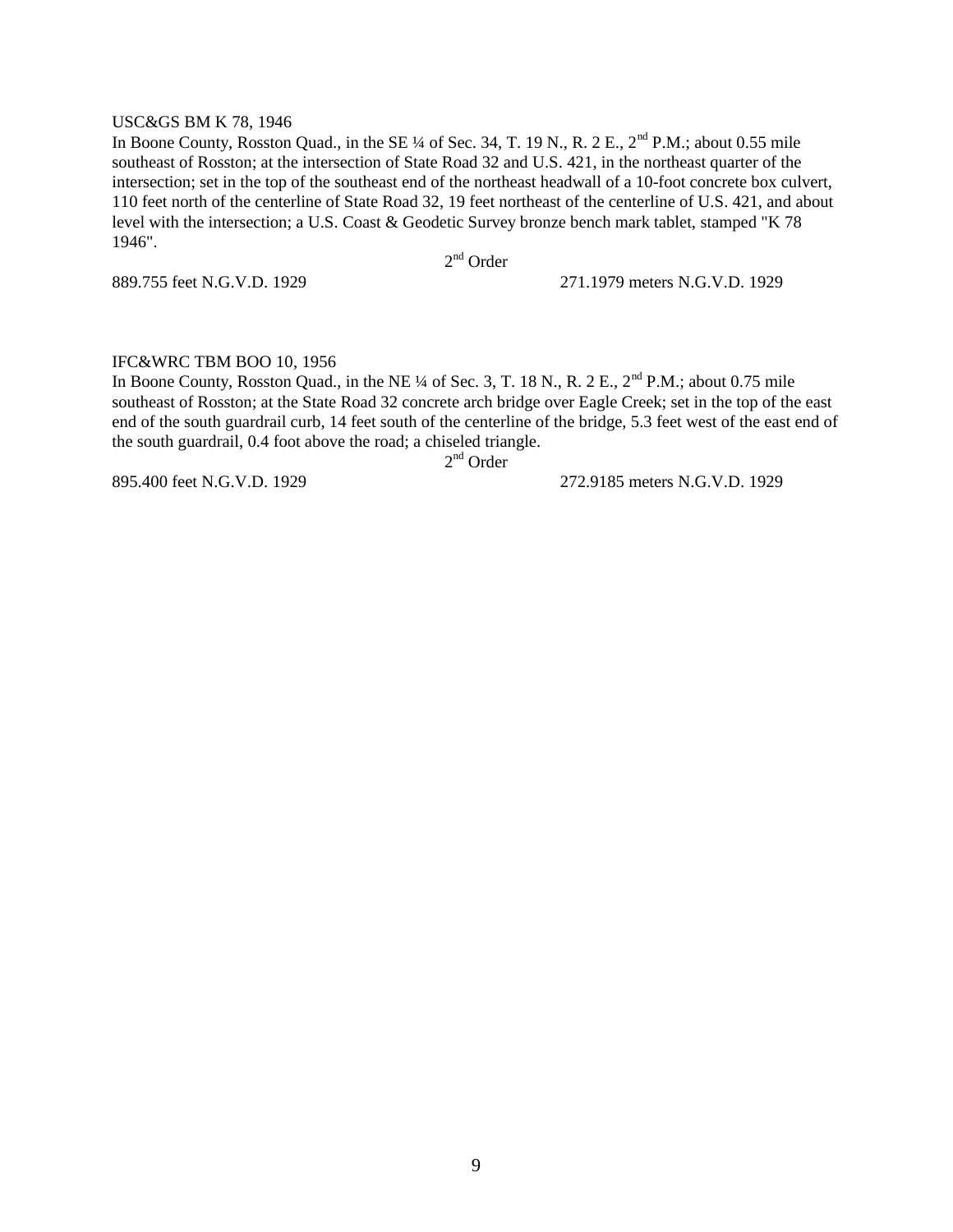#### INDIANA FLOOD CONTROL AND WATER RESOURCES COMMISSION

#### INDIANAPOLIS, INDIANA

#### BENCH MARK DESCRIPTIONS

#### BOONE COUNTY

The field work was done by the Indiana Flood Control and Water Resources Commission. All level lines were started from and closed on either First or Second Order bench marks established by the U. S. Coast and Geodetic Survey.

#### DATUM:

Elevations given in this list have been determined from standard elevations of USC&GS bench marks, based on the NGVD 1929. N.A.V.D.1988 available for Prairie Creek

The following elevations were determined during October, 1958, by leveling between U. S. Coast and Geodetic Survey bench marks along Prairie Creek. This line follows Prairie Creek upstream from its confluence with Sugar Creek to the second U. S. Highway 52 Bridge southeast of Lebanon, Indiana.

Second Order Levels were run by the three wire method using invar-steel, yard rods. All level circuits closed within allowable limits for second order leveling.

All levels were adjusted to agree with the standard elevations of bench marks as published by the U. S. Coast and Geodetic Survey whenever the adjustment required was within second order limits between consecutive USC&GS bench marks. All elevations in this line are based on the USC&GS standard (adjusting) elevations for the following marks: H 113, J 113, P 113, A 113, S 112, R 112, J 80 and G 80.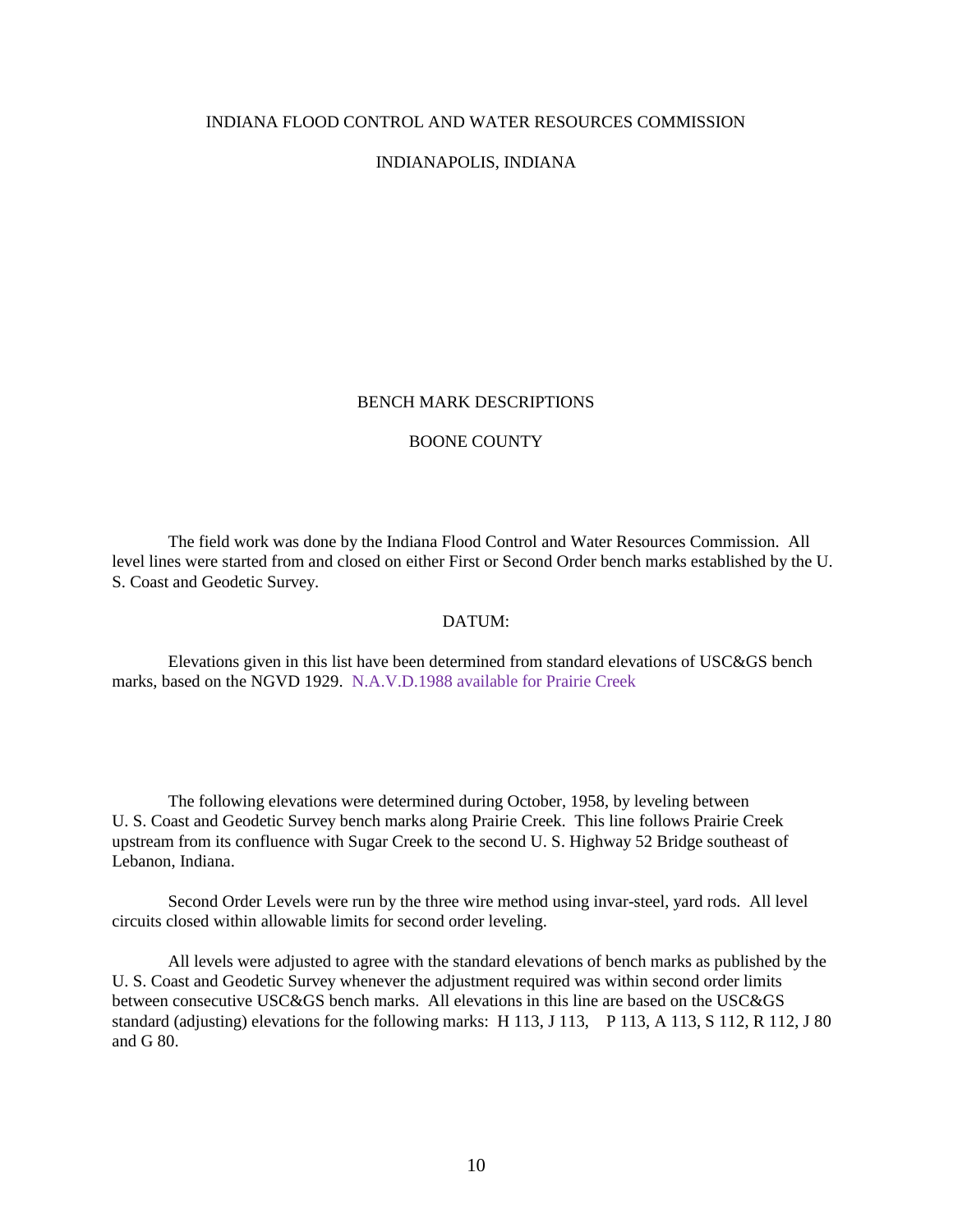#### USC&GS BM J 113, 1946

In Boone County, Thorntown Quad., in the SE ¼ of Sec. 35, T. 20 N., R. 2 E., 2<sup>nd</sup> P.M.; at Thorntown; approximately 0.45 mile northwest along the Conrail (New York Central) Railroad from its station in Thorntown to a overpass over a paved road; set in top of northeast wingwall of overpass near the New York Central Railroad mileage 148/00, 9.5 feet northeast of the northeast rail, 2.5 feet below the tracks; a U.S. Coast & Geodetic Survey bronze disk, stamped "J 113, 1946".

2<sup>nd</sup> Order

843.364 feet N.G.V.D. 1929 257.0579 meters N.G.V.D. 1929

843.049 feet N.A.V.D.1988

#### USC&GS BM H 113, 1946

In Boone County, Thorntown Quad., in the SE ¼ of Sec. 35, T. 20 N., R. 2 E., 2<sup>nd</sup> P.M.; at Thorntown; at the intersection of Main and Market Street; set vertically in the north face of the Municipal Building, in the southwest quarter of the intersection, 55 feet south of the centerline of Main Street, 32 feet west of the centerline of Market Street, 3.2 feet above the sidewalk, 1 foot west of the northeast corner of the building; a U. S. Coast and Geodetic Survey bronze disk, stamped "H 113 1946". 2<sup>nd</sup> Order

856.435 feet N.G.V.D. 1929 261.0419 meters N.G.V.D. 1929 856.117 feet N.A.V.D.1988

USC&GS BM P 113, 1946

In Boone County, Thorntown Quad., in the SE ¼ of Sec. 35, T. 20 N., R. 2 E., 2<sup>nd</sup> P.M.; about 0.3 mile east of Thorntown; at the State Road 47 Bridge 3-span concrete over Prairie Creek; set in top of the southeast wingwall of the bridge, 18 feet south of the centerline of the road, 1.3 feet above the road, 1.3 feet south of the east end of the south guardrail of the bridge; a U.S. Coast & Geodetic Survey bronze disk, stamped "P 113 1946".

2<sup>nd</sup> Order

824.155 feet N.G.V.D. 1929 251.2029 meters N.G.V.D. 1929

823.837 feet N.A.V.D.1988

#### IFC&WRC TBM PC 1, 1956

In Boone County, Hazelrigg Quad., in the NE  $\frac{1}{4}$  of Sec. 2, T. 19 N., R. 2 E.,  $2^{nd}$  P.M.; about 0.45 mile south of Thorntown; about 0.45 mile south along Pearl Street from its intersection with State Road 47 to a small recreation park, in the southeast corner of the park grounds; set in the east side of a 24-inch Walnut tree, 124 feet south of centerline of the park entrance, 23 feet west of centerline of Pearl Street, 0.4 foot above the ground, about level with the street; a railroad spike driven through a brass plate, stamped "TBM PC 1 1956".

2<sup>nd</sup> Order

861.589 feet N.A.V.D.1988

861.908 feet N.G.V.D. 1929 262.7101 meters N.G.V.D. 1929

11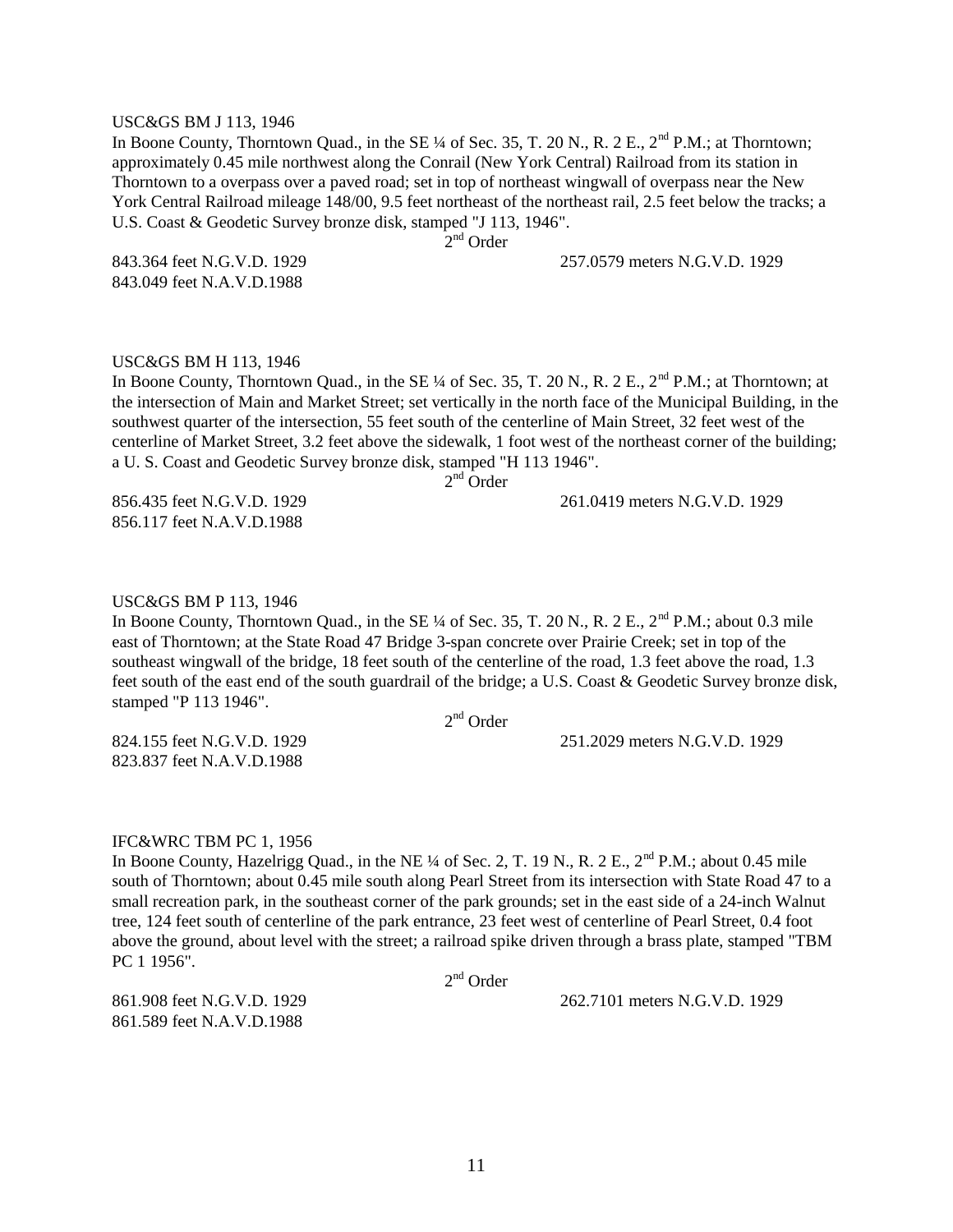#### IFC&WRC BM BOO 27, 1958

In Boone County, Hazelrigg Quad., in the SE ¼ of Sec. 2, T. 19 N., R. 2 E., 2<sup>nd</sup> P.M.; about 0.8 mile south of Thorntown; at the "Y"-road intersection of Serum Plant Road and Hazelrigg Avenue, at 5-foot pipe culvert under the road; set in top of the southwest headwall of the culvert, 70 feet northwest of the centerline of Hazelrigg Avenue, 25 feet southwest of Serum Plant Road, 216 feet northwest of the southwest end of the headwall, about 0.5 foot below the roads; a Indiana Flood Control and Water Resources Commission brass control station tablet, stamped "BOO 27 1958".

2<sup>nd</sup> Order

837.040 feet N.A.V.D.1988

837.355 feet N.G.V.D. 1929 255.2263 meters N.G.V.D. 1929

#### IFC&WRC TBM PC 2, 1958

In Boone County, Hazelrigg Quad., in the SW ¼ of Sec. 1, T. 19 N., R. 2 W., 2<sup>nd</sup> PM.; about 1.3 miles southeast of Thorntown; approximately 1.3 miles south and southeast along Pearl Street from its intersection with Main Street (State Road 47) to the Swine Breeders Pure Serum Company, in the west corner of the grounds; set in the northeast side of a 48-inch Maple tree, 54 feet northeast of the centerline of the road, 140 feet west of the west corner of the building, 0.8 foot above the ground; a railroad spike driven through a brass plate, stamped "TBM PC 2 1958".

2<sup>nd</sup> Order

859.981 feet N.A.V.D.1988

860.297 feet N.G.V.D. 1929 262.2191 meters N.G.V.D. 1929

#### IFC&WRC TBM PC 3

In Boone County, Hazelrigg Quad., in the SW  $\frac{1}{4}$  of Sec. 1, T. 19 N., R. 2 W.,  $2^{\text{nd}}$  PM.; about 1.55 miles southeast of Thorntown; 1.55 miles south and southeast along Pearl Street from its intersection with Main Street (State Road 47) in Thorntown to a 12-foot concrete bridge over a small tributary of Prairie Creek; set in top of and at the southeast end of the southwest guardrail of the bridge, 11 feet southwest of the centerline of the road, 1.5 feet above the road, 0.7 foot northwest of the southeast end of the guardrail; a chiseled triangle.

2<sup>nd</sup> Order

864.381 feet N.G.V.D. 1929 263.4639 meters N.G.V.D. 1929

864.065 feet N.A.V.D.1988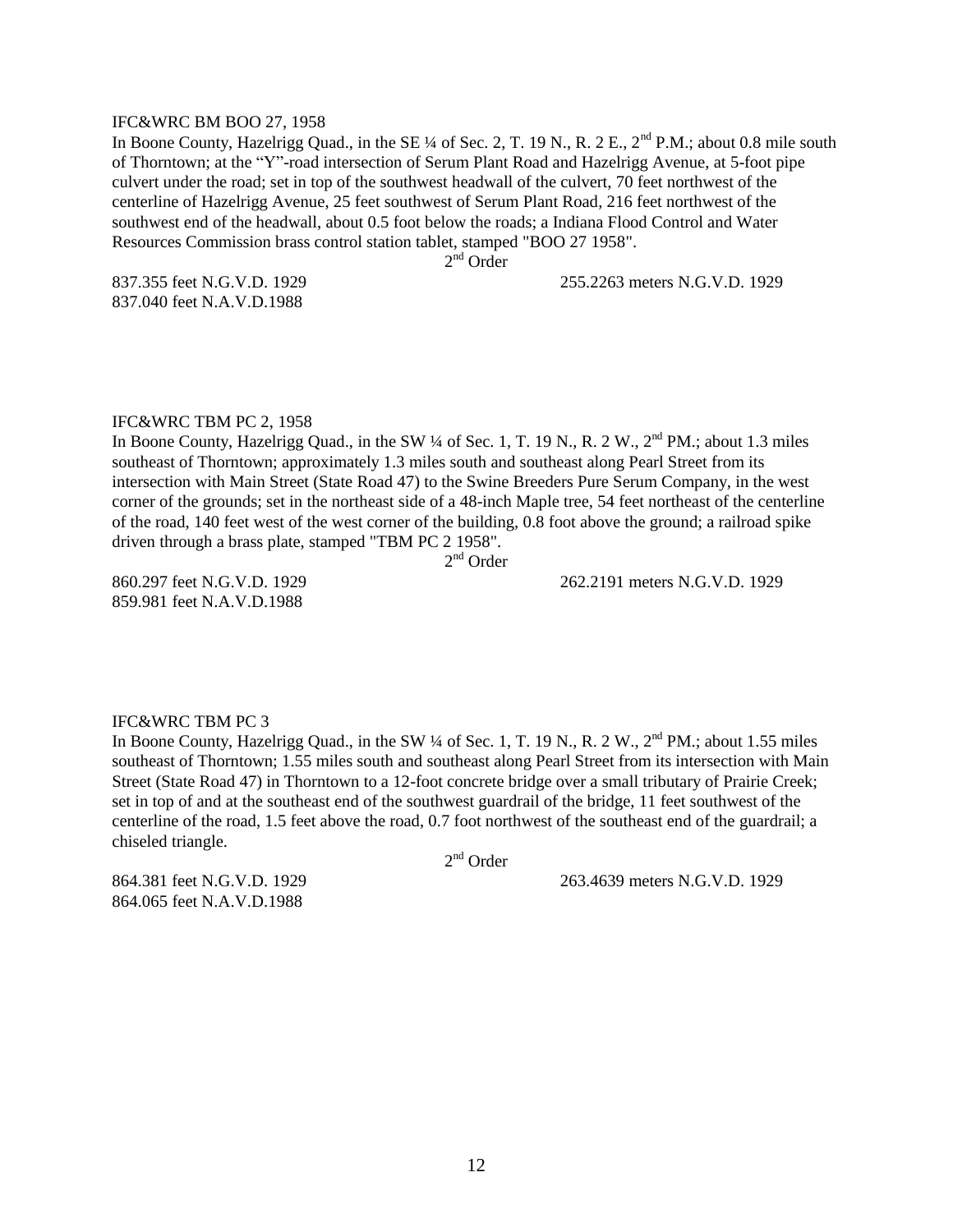#### IFC&WRC TBM PC 4, 1958

In Boone County, Hazelrigg Quad., in the NW  $\frac{1}{4}$  of Sec. 7, T. 19 N., R. 1 W.,  $2^{nd}$  PM.; about 3.7 miles southeast of Thorntown; at the "Y"-road intersection of Serum Plant Road and North 226 Road and West 221 Street, in the northeast quarter of the intersection; set in the south side of power pole #AC 2/49, 25 feet east of the extended centerline of North 226 Road, 15 feet north of the centerline of West 221 Street, 0.9 foot above the ground, 0.7 foot above the road; a railroad spike driven through a brass plate, stamped "TBM PC 4 1958".

2<sup>nd</sup> Order

881.374 feet N.A.V.D.1988

881.692 feet N.G.V.D. 1929 268.7403 meters N.G.V.D. 1929

IFC&WRC TBM BOO 28, 1958

In Boone County, Hazelrigg Quad., in the NW ¼ of Sec. 7, T. 19 N., R. 1 W., 2<sup>nd</sup> PM.; about 3.9 miles southeast of Thorntown; at the West 221 Street 27-foot concrete bridge over Deer Creek; set in top of the northwest wingwall of the bridge, 12 feet north of the center line of the road, 1.5 feet southeast of the northwest end of the wingwall, 0.9 foot below the road; a Indiana Flood Control and Water Resources Commission brass control station tablet, stamped "BOO 28 1958".

2<sup>nd</sup> Order

855.425 feet N.A.V.D.1988

855.743 feet N.G.V.D. 1929 260.8310 meters N.G.V.D. 1929

#### IFC&WRC TBM PC 6, 1958

In Boone County, Hazelrigg Quad., in the NE  $\frac{1}{4}$  of Sec. 7, T. 19 N., R. 1 W.,  $2^{nd}$  PM.; about 4.4 miles southeast of Thorntown; at the North 216 Road 6-foot box culvert over Deer Creek; set in top of the northeast wingwall, 120 feet west of the center line of the road, 12 feet north of the center line of the "T" road west, 0.6 foot southeast from the northwest end of the wingwall, 1.5 feet below the road; a chiseled triangle.

2<sup>nd</sup> Order

860.436 feet N.A.V.D.1988

860.755 feet N.G.V.D. 1929 262.3587 meters N.G.V.D. 1929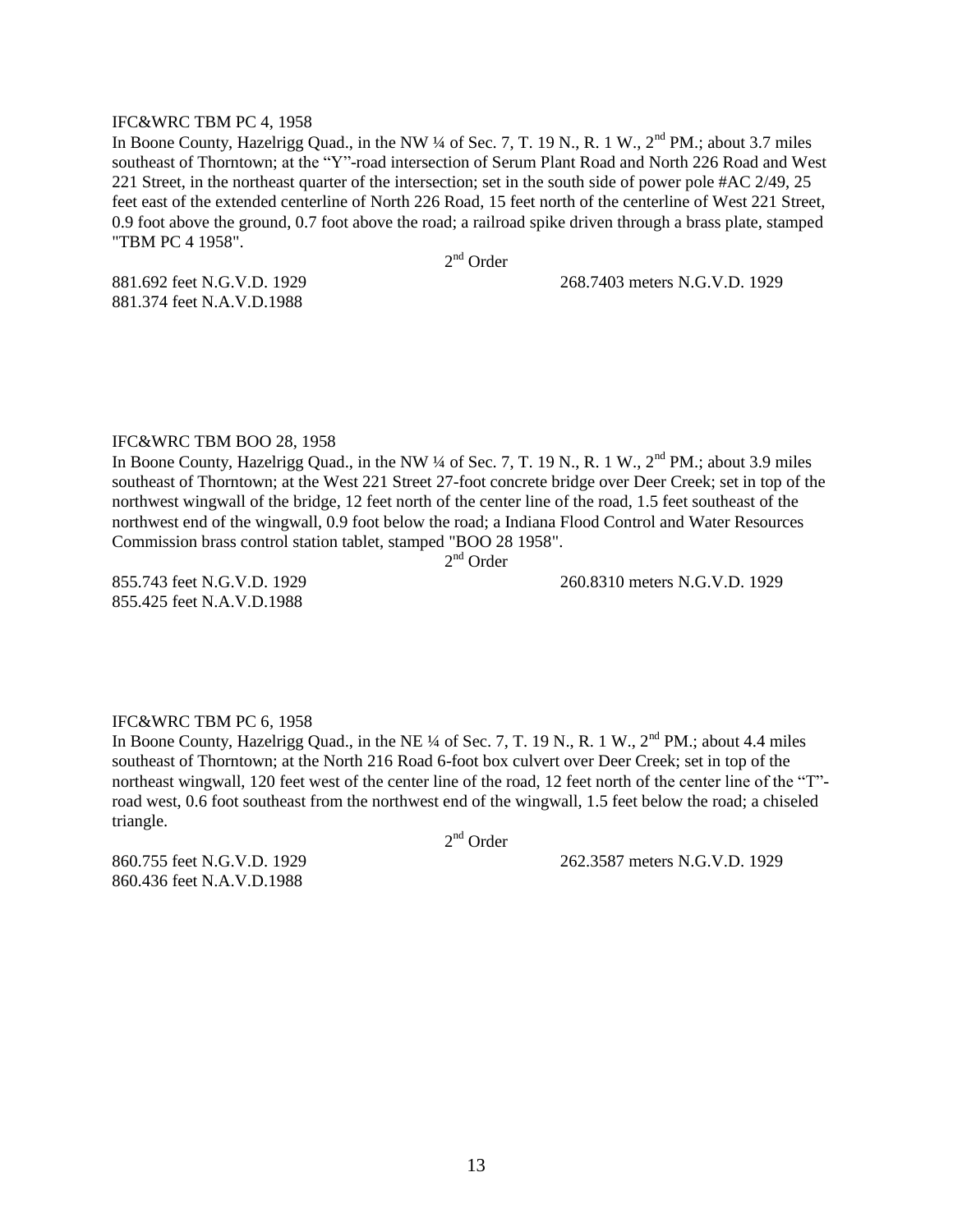#### IFC&WRC BM BOO 29, 1958

In Boone County, Hazelrigg Quad., in the NE  $\frac{1}{4}$  of Sec. 7, T. 19 N., R. 1 W.,  $2<sup>nd</sup>$  PM.; about 4.4 miles southeast of Thorntown; at the North 216 Road one-span pony truss bridge over Prairie Creek; set in top of the southwest wingwall of the bridge, 12 feet west of the center line of the road, 5.4 feet northeast of the southwest end of the wingwall, 1.5 feet below the road; a Indiana Flood Control and Water Resources Commission brass control station tablet, stamped "BOO 29 1958".

2<sup>nd</sup> Order

#### Info from ISHC 3/20/74 to be destroyed

858.727 feet N.A.V.D.1988

859.045 feet N.G.V.D. 1929 261.8374 meters N.G.V.D. 1929

#### IFC&WRC TBM PC 5, 1958

In Boone County, Hazelrigg Quad., in the NW  $\frac{1}{4}$  of Sec. 8, T. 19 N., R. 1 W.,  $2^{nd}$  PM.; about 4.1 miles southeast of Thorntown; 0.05 mile west along State Road 47 from its junction with U. S. 52 to North 216 Road, thence 1.1 miles south to a dirt "T"-road east, in the southeast quarter of the intersection; set in the north side of a power pole, 38 feet east of the center line of North 216 Road, 7 feet south of the centerline of the dirt road, 0.3 foot above the ground; a railroad spike driven thru a brass plate, stamped "TBM PC 5 1958".

2<sup>nd</sup> Order

857.184 feet N.A.V.D.1988

857.503 feet N.G.V.D. 1929 261.3674 meters N.G.V.D. 1929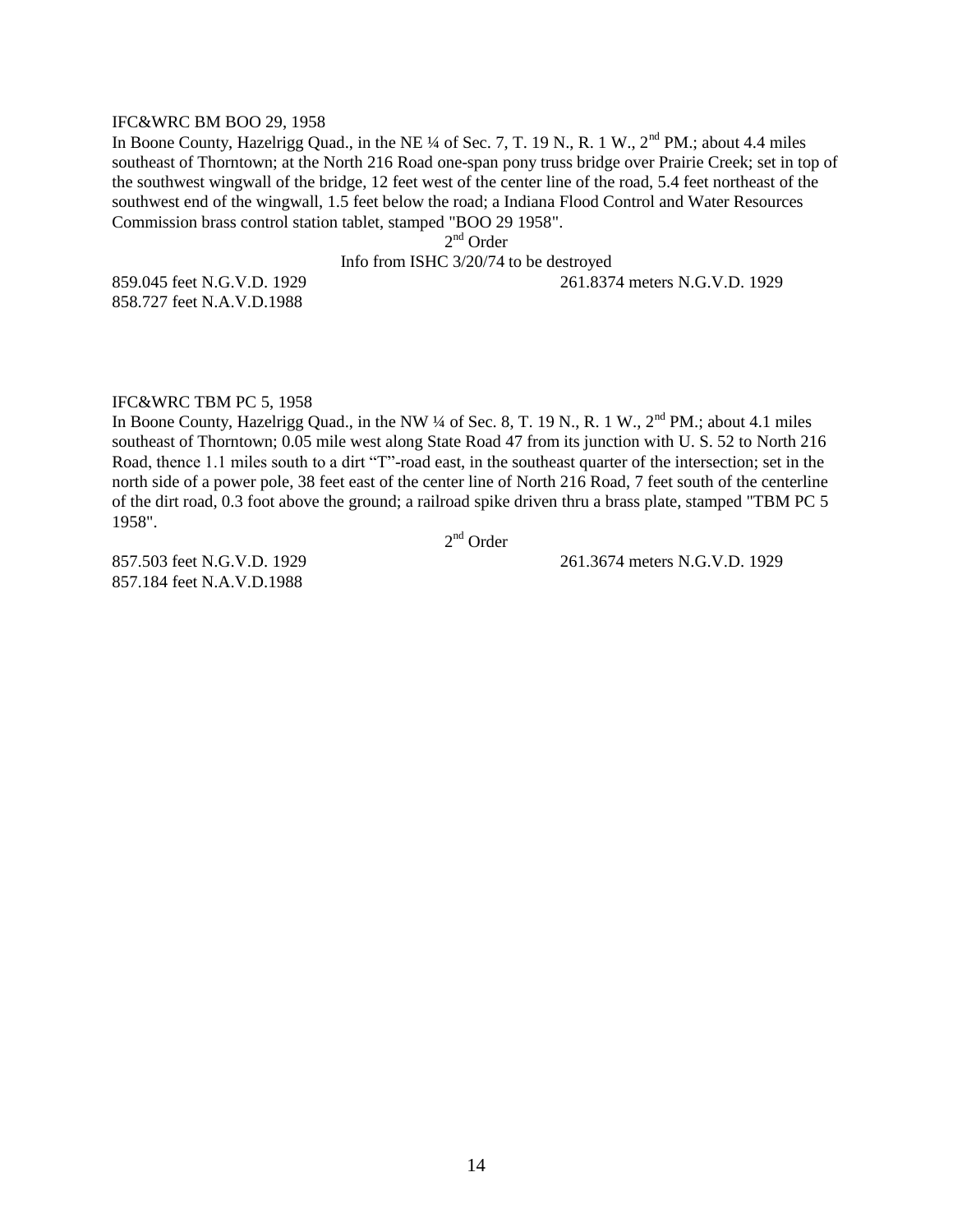#### IFC&WRC TBM PC 15, 1958

In Boone County, Hazelrigg Quad., in the NE ¼ of Sec. 8, T. 19 N., R. 1 W., 2<sup>nd</sup> PM.; about 4.9 miles southeast of Thorntown; 1.5 miles southeast along U. S. 52 from its junction with State Road 47 to a gravel "T"-road south (entrance to Arbor Acres Farm) thence about 0.4 mile south and west to a point where the road makes a "Y"; set in the north side of a Locust tree, 79 feet south of the center line of road, 14 feet south of a fence line, about 3 feet below road, 2 feet above ground; a railroad spike driven through a brass tag, stamped "TBM PC 15 1958".

2<sup>nd</sup> Order

863.366 feet N.A.V.D.1988

863.686 feet N.G.V.D. 1929 267.9664 meters N.G.V.D. 1929

#### IFC&WRC TBM PC 7, 1958

In Boone County, Hazelrigg Quad., in the NW  $\frac{1}{4}$  of Sec. 9, T. 19 N., R. 1 W.,  $2<sup>nd</sup>$  PM.; about 0.5 mile southeast of Thorntown; 1.55 miles southeast along U. S. 52 from its intersection with State Road 47 to a "T"-road south (entrance to Arbor Acres Farm) and a 2-foot pipe culvert under the highway; set in top at center of the southwest concrete headwall of culvert, 63 feet north of center line of the "T"-road, 30 feet southwest of the center line of the southeast bound traffic lane, 3.5 feet below the highway; a chiseled triangle.

2<sup>nd</sup> Order

879.153 feet N.G.V.D. 1929 267.9664 meters N.G.V.D. 1929

878.832 feet N.A.V.D.1988

#### ISHC BM BOON C 4

In Boone County, Hazelrigg Quad., in the NW  $\frac{1}{4}$  of Sec. 9, T. 19 N., R. 1 W.,  $2^{nd}$  PM.; about 2.0 miles northeast of Hazelrigg; at the U. S. 52 130 foot concrete arch bridge over Prairie Creek; set in top of and at the northwest end of the northeast bridge guardrail base, 21 feet northeast of the center line of the northwest bound traffic lane, 0.3 foot southeast of the northwest end of the bridge, 0.5 foot above the highway; a Indiana State Highway Commission bench mark tablet, stamped "BOON C 4".

2<sup>nd</sup> Order

879.712 feet N.A.V.D.1988

880.037 feet N.G.V.D. 1929 268.2349 meters N.G.V.D. 1929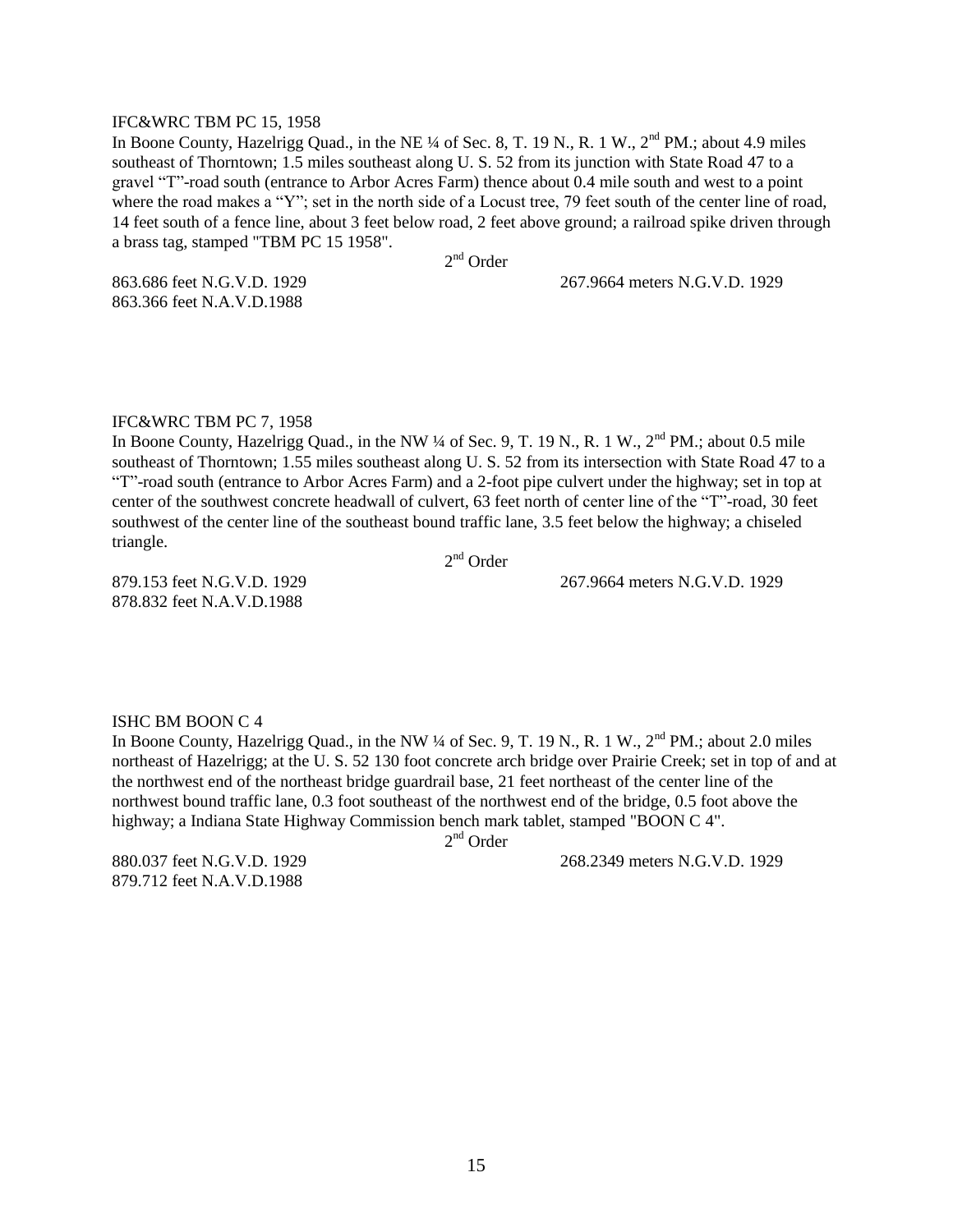#### IFC&WRC TBM PC 8, 1958

In Boone County, Hazelrigg Quad., in the SW ¼ of Sec. 9, T. 19 N., R. 1 W., 2<sup>nd</sup> PM.; about 2.0 miles northeast of Hazelrigg; at the T-road intersection of North 201 Road and West 221 Road, in the southwest quarter of the intersection; set in the north side of power pole # AC/67, 16 feet south of the center line of West 221 Road, 15.0 feet west of the extended centerline of North 201 Road, about 1 foot below the junction, 0.4 foot above the ground; a railroad spike driven through a brass plate, stamped "TBM PC8 1958".

2<sup>nd</sup> Order

891.241 feet N.A.V.D.1988

891.563 feet N.G.V.D. 1929 271.7489 meters N.G.V.D. 1929

#### IFC&WRC BM BOO 30, 1958

In Boone County, Hazelrigg Quad., in the NE ¼ of Sec. 9, T. 19 N., R. 1 W., 2<sup>nd</sup> PM.; about 2.2 miles northeast of Hazelrigg; at the North 201 Road one-span plate girder bridge over Prairie Creek; set in top of the northeast wingwall of the bridge, 11 feet east of the center line of the road, 3 feet northeast of the northeast corner of the east steel guardrail, about level with the road; a Indiana Flood Control and Water Resources Commission brass control station tablet, stamped "BOO 30 1958".

2<sup>nd</sup> Order

Destroyed (See BOO 30 RESET 2001)

872.934 feet N.G.V.D. 1929 266.0708 meters N.G.V.D. 1929 872.612 feet N.A.V.D.1988

#### IFC&WRC BM BOO 31, 1958

In Boone County, Hazelrigg Quad., in the SW ¼ of Sec. 10, T. 19 N., R. 1 W., 2<sup>nd</sup> PM.; about 2.5 miles northeast of Hazelrigg; at the West 221 Street one-span pony truss bridge over Prairie Creek; set in the top of and at the south end of the southwest abutment of the bridge, 10 feet south of the center line of the bridge, 0.7 foot west of the east face of the abutment, 0.2 foot above the bridge floor; a Indiana Flood Control and Water Resources Commission brass control station tablet, stamped "BOO 31 1958".

2<sup>nd</sup> Order

878.792 feet N.A.V.D.1988

879.114 feet N.G.V.D. 1929 267.9545 meters N.G.V.D. 1929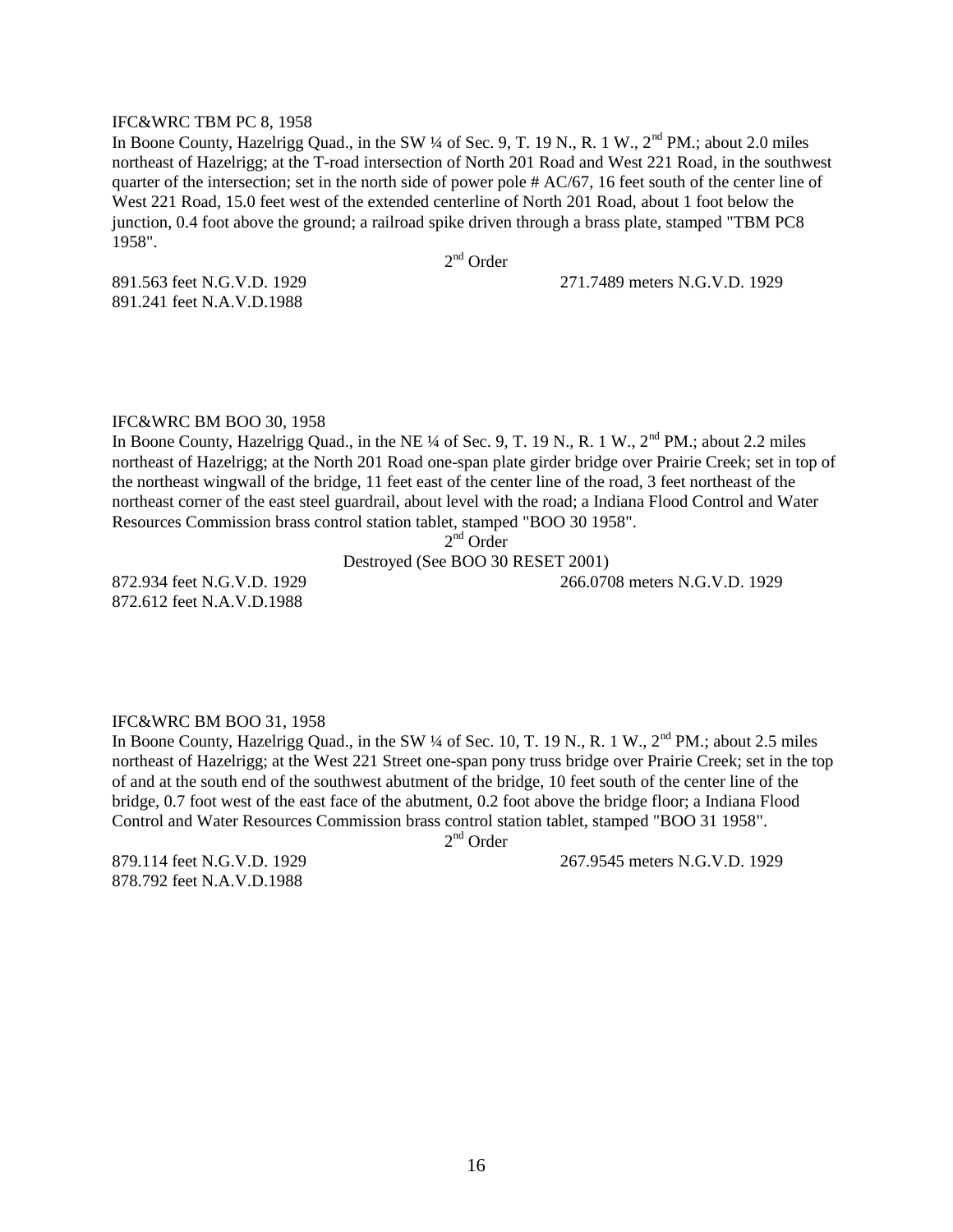#### IFC&WRC TBM PC 9, 1958

In Boone County, Hazelrigg Quad., in the SW  $\frac{1}{4}$  of Sec. 9, T. 19 N., R. 1 W.,  $2^{nd}$  PM.; about 1.6 miles northeast of Hazelrigg; at the T-road intersection of U. S. 52 and North 201 Road , at a 2-foot pipe culvert under 201 North Road; set in top of and at the south end of the west headwall of the culvert, 57 feet southwest of the center line of the southeast traffic bound lane of U.S. 52, 26 feet west of the center line of North 201 Road, 3 feet below the intersection, 1.2 feet south of the north face of the headwall; a chiseled triangle.

2<sup>nd</sup> Order

895.166 feet N.A.V.D.1988

895.489 feet N.G.V.D. 1929 272.9456 meters N.G.V.D. 1929

#### IFC&WRC TBM PC 16, 1958

In Boone County, Hazelrigg Quad., in the NE  $\frac{1}{4}$  of Sec. 16, T. 19 N., R. 1 W.,  $2^{nd}$  PM.; 2.0 miles northeast of Hazelrigg; at the intersection of U. S. 52 and West 216 Street; set in the west side of a transformer pole, also sta. (#1745+90) about 25 yards southeast of the extended center line of West 216 Street, 47 feet northeast of the center line of the northwest bound traffic lane of U.S. 52, 12 feet south of the center line of a cinder driveway leading to the Lebanon Sanitary Landfill, 2.9 feet southwest of a white corner gate post, 0.5 foot above highway; a railroad spike driven through a brass tag, stamped "TBM PC 16 1958".

 $2<sup>nd</sup>$  Order

909.619 feet N.A.V.D.1988

909.942 feet N.G.V.D. 1929 277.3509 meters N.G.V.D. 1929

#### ISHC BM BOON C-5

In Boone County, Hazelrigg Quad., in the NW  $\frac{1}{4}$  of Sec. 15, T. 19 N., R. 1 W.,  $2^{nd}$  PM.; about 2 miles northeast of Hazelrigg; at the U. S. 52 140-foot concrete arch bridge over Prairie Creek; set in the top of and at the northwest end of the northeast guardrail base, 21 feet northeast of the center line of northeast bound traffic lane, 0.3 foot southwest of the northwest end of the bridge, about level with the highway; a Indiana State Highway Commission bench mark tablet, stamped "BOON C-5".

2<sup>nd</sup> Order

890.049 feet N.A.V.D.1988

890.373 feet N.G.V.D. 1929 271.3862 meters N.G.V.D. 1929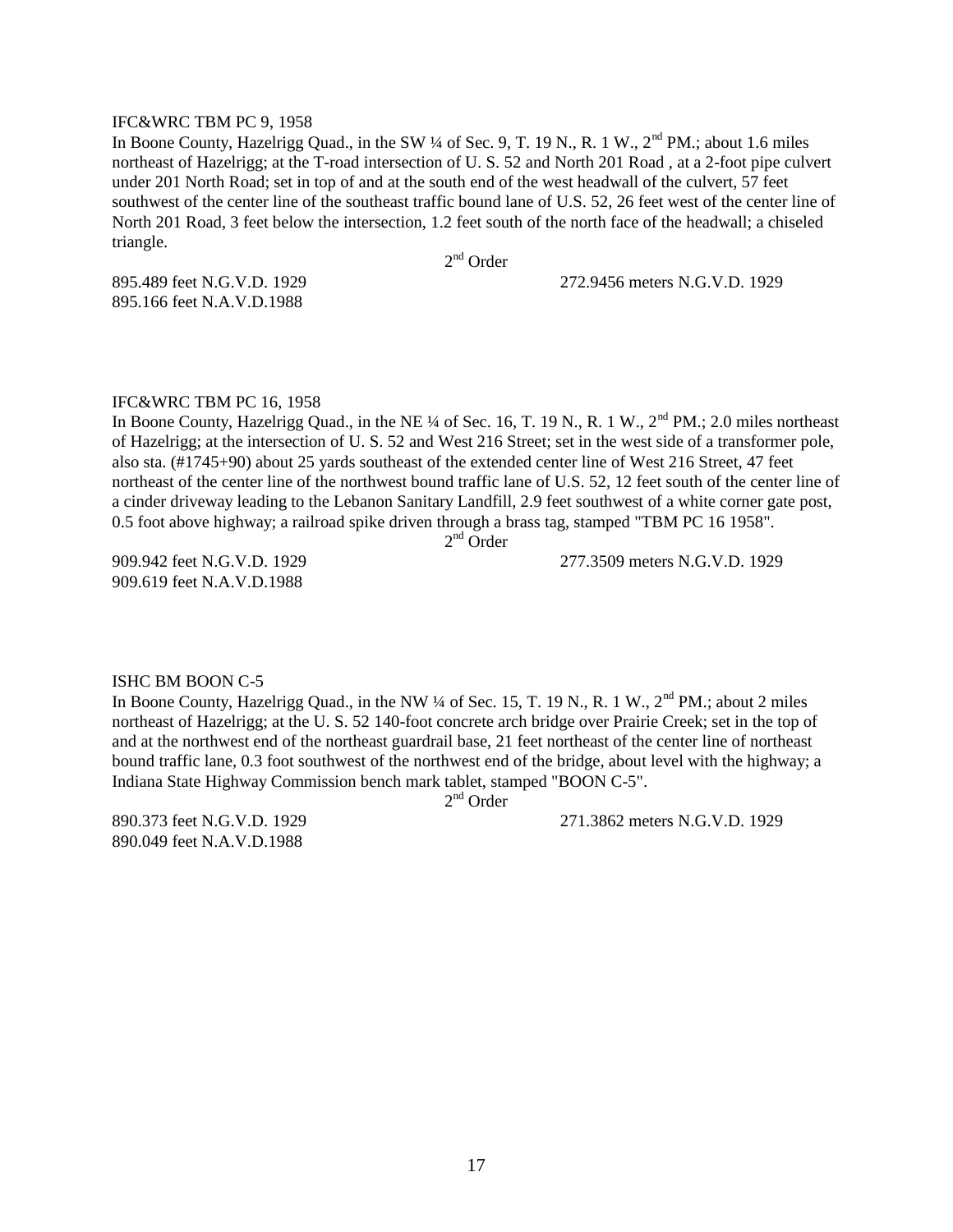#### IFC&WRC TBM PC 10, 1958

In Boone County, Hazelrigg Quad., in the SW ¼ of Sec. 15, T. 19 N., R. 1 W., 2<sup>nd</sup> PM.; about 2.4 miles east of Hazelrigg; 3.8 miles southeast along U. S. 52 from its intersection with State Road 47 to a field entrance south and a one-foot pipe culvert under the field entrance road; set in the top of and at the center of the northwest concrete headwall of the culvert, 15 feet southwest of the southwest edge of the pavement of the southeast bound traffic lane, 9 feet northwest of the center line of the field entrance, about level with the highway; a chiseled triangle.

2<sup>nd</sup> Order

898.616 feet N.A.V.D.1988

898.941 feet N.G.V.D. 1929 273.9978 meters N.G.V.D. 1929

#### IFC&WRC TBM PC 17, 1958

In Boone County, Hazelrigg Quad., in the SE  $\frac{1}{4}$  of Sec. 15, T. 19 N., R. 1 W.,  $2^{nd}$  PM.; about 2.6 miles east of Hazelrigg; at the T-road intersection of U.S. 52 and West 206 Street and a one-pipe culvert under West 206 Street; set in the northeast quarter of the intersection, in the top of and at the west end of the concrete headwall of the culvert, 99 feet east of the center line of northwest bound traffic lane of U.S. 52, 24 feet north of the center line of West 206 Street, about 0.5 foot lower than West 206 Street; the center of the nine (9) of the culvert number 91, which is stamped on the top of the headwall.

 $2<sup>nd</sup>$ Order

916.688 feet N.G.V.D. 1929 279.4071 meters N.G.V.D. 1929 916.362 feet N.A.V.D.1988

#### ISHC BM BOON C 6

In Boone County, Hazelrigg Quad., in the NE  $\frac{1}{4}$  of Sec. 22, T. 19 N., R. 1 W.,  $2^{nd}$  PM.; about 3.0 miles east of Hazelrigg; at the U. S. 52 120-foot concrete arch bridge over Prairie Creek; set in the top of and at the northwest end of the northeast guardrail base, 21 feet northeast of the center line of the northwest end of the bridge, about level with the highway; a Indiana State Highway Commission, bench mark tablet, stamped "BOON C 6".

2<sup>nd</sup> Order

909.765 feet N.G.V.D. 1929 277.2969 meters N.G.V.D. 1929

#### IFC&WRC BM BOO 32, 1958

909.439 feet N.A.V.D.1988

In Boone County, Lebanon Quad., in the NE ¼ of Section 26, T. 19 N., R. 1 W.,  $2<sup>nd</sup> PM$ .; about 1.9 miles northwest of Lebanon; at the Lafayette Avenue 55-foot concrete arch bridge over Prairie Creek; set in top at the northeast end of the northwest abutment of the bridge, 11 feet northeast of the center line of the Avenue, 0.7 foot northwest of the southeast face of the northwest abutment, 0.3 foot above the Avenue; a Indiana Flood Control and Water Resources Commission brass control station tablet, stamped "BOO 32 1958".

2<sup>nd</sup> Order

918.071 feet N.A.V.D.1988

918.399 feet N.G.V.D. 1929 279.9286 meters N.G.V.D. 1929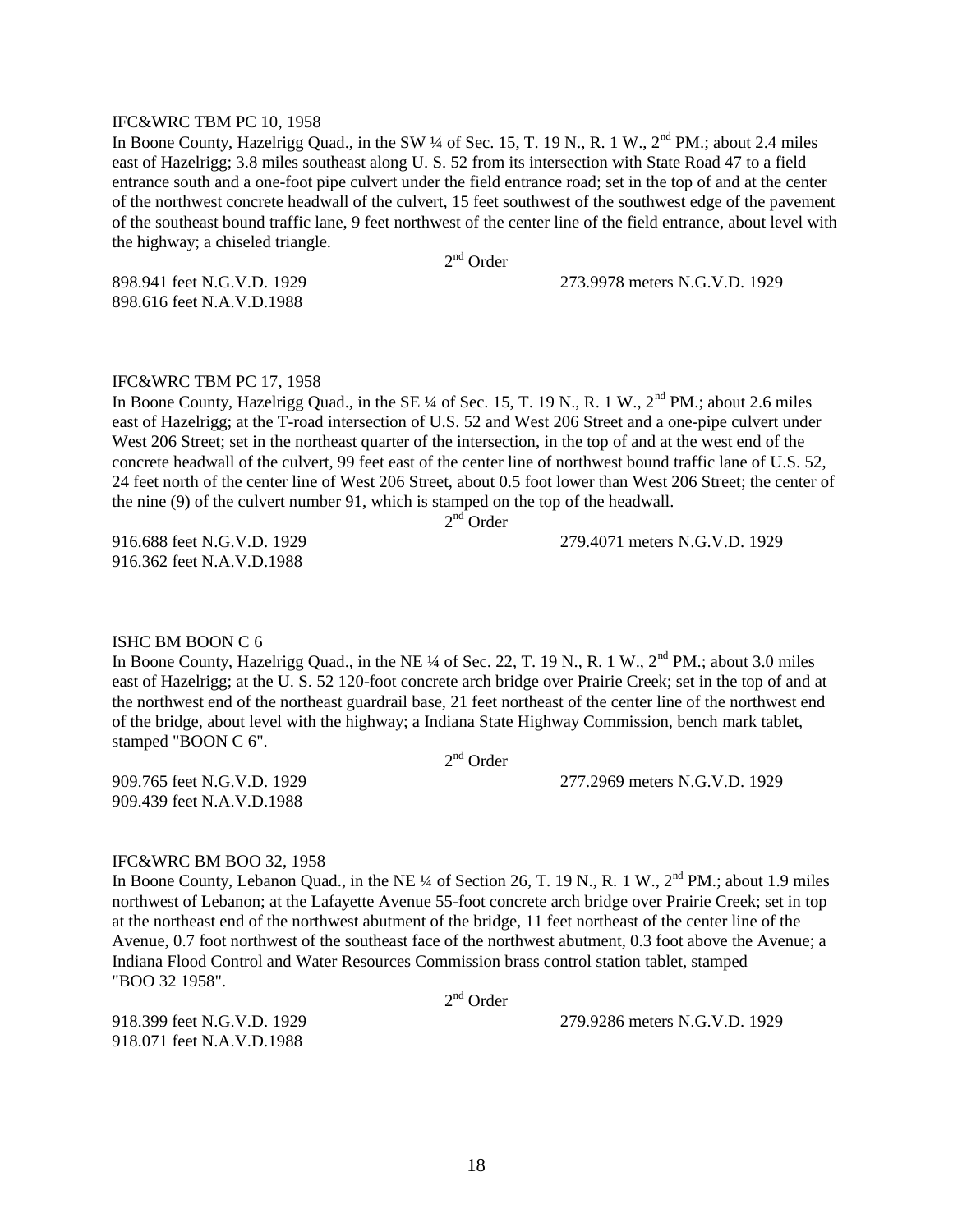#### IFC&WRC TBM PC 18, 1958

In Boone County, Lebanon Quad., about 1.9 miles northwest of Lebanon; at the Lafayette Avenue 55-foot concrete arch bridge over Prairie Creek; set in the top of and at the center of the southeast concrete wingwall of the bridge, 12 feet east of the center line of the road, 1.1 feet northwest of the southeast face of the wingwall, 1.1 feet northeast of the northeast face of the guardrail, 0.2 foot above the road; a chiseled cross.

2<sup>nd</sup> Order

918.344 feet N.G.V.D. 1929 279.9118 meters N.G.V.D. 1929

918.016 feet N.A.V.D.1988

#### ISHC BM BOONE C-15

In Boone County, Lebanon Quad., in the NE ¼ of Section 26, T. 19 N., R. 1 W.,  $2<sup>nd</sup> PM$ .; about 1.9 miles northwest of Lebanon; at the U. S. 52 120-foot concrete arch bridge over Prairie Creek; set in top at the southeast end of the southwest guardrail base, 8 foot southwest from the southwest edge of pavement of the highway, 0.3 foot northwest from the southeast end of the bridge about level with the highway; a Indiana State Highway Commission bench mark tablet, stamped "BOONE C-15".

2<sup>nd</sup> Order

**920.838 feet N.A.V.D.1988**

921.166 feet N.G.V.D. 1929 230.2915 meters N.G.V.D. 1929

#### IFC&WRC BM BOO 33, 1958

In Boone County, Lebanon Quad., in the SE ¼ of Section 26, T. 19 N., R. 1 W., 2<sup>nd</sup> PM.; about 1.55 miles northwest of Lebanon; at the Dead End Avenue one-span pony truss bridge over Prairie Creek; set in top of the northeast wingwall of the bridge, 12 feet north from the center line of the road, 7 feet southwest from the northeast end of the wingwall, about level with the road; a Indiana Flood Control and Water Resources Commission brass control station tablet, stamped "BOO 33 1958".

2<sup>nd</sup> Order

**919.534 feet N.A.V.D.1988**

919.862 feet N.G.V.D. 1929 280.3745 meters N.G.V.D. 1929

#### IFC&WRC TBM PC 19, 1958

In Boone County, Lebanon Quad., about 1.55 miles northwest of Lebanon; 0.8 mile northwest along U. S. Highway 52 from its junction with State Road 32 to an east-west crossroad, thence 0.05 mile west to a onespan steel pony truss bridge over Prairie Creek; set in top of the northwest concrete wingwall of bridge, about 14 feet north from center line of T-road south, 0.3 foot southeast from northwest face of wingwall, 0.2 foot southwest from northeast face, about level with road; a chiseled " + ".

2<sup>nd</sup> Order

**919.059 feet N.A.V.D.1988**

919.387 feet N.G.V.D. 1929 280.2297 meters N.G.V.D. 1929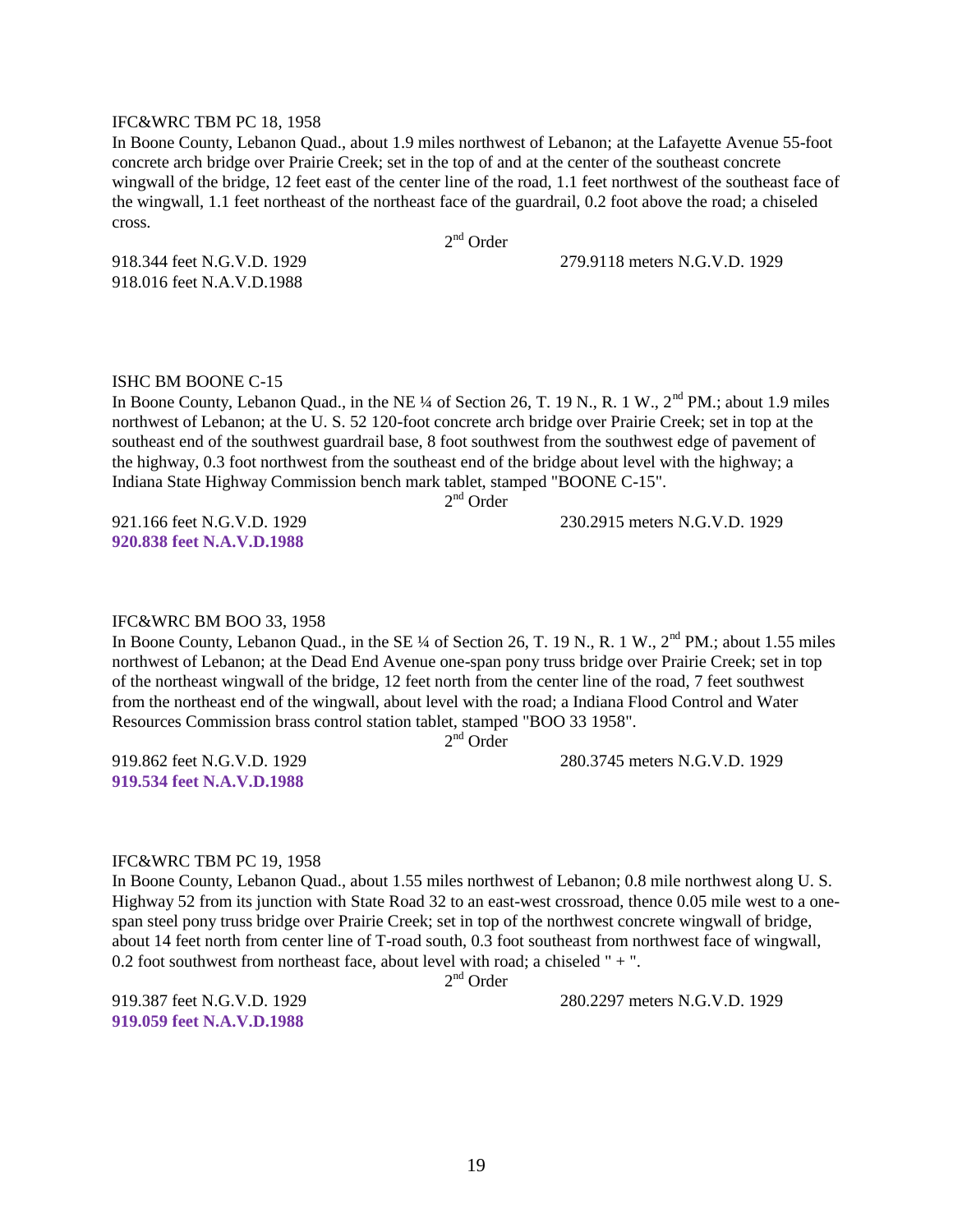#### IFC&WRC TBM PC 20, 1958

In Boone County, Lebanon Quad., about 1.55 miles northwest of Lebanon; 0.8 mile northwest along U. S. Highway 52 from its junction with State Road 32 to an east-west crossroad, thence 0.05 mile west to a one span-steel pony truss bridge over Prairie Creek; set in top of the northeast concrete wingwall of bridge, 13 feet north from the center line of road, 8 feet northeast from the northeast end steel truss of bridge, 1.6 feet southwest from northeast face of wingwall, about 0.4 foot below road; a chiseled " + ".

2<sup>nd</sup> Order

919.834 feet N.G.V.D. 1929 280.3660 meters N.G.V.D. 1929

**919.506 feet N.A.V.D.1988**

#### ISHC BM BOON C-12 A

In Boone County, Lebanon Quad., in the SE  $\frac{1}{4}$  of Section 26, T. 19 N., R. 1 W.,  $2^{nd}$  PM.; about 1.35 miles northwest of Lebanon; 0.6 mile northwest along U. S. Highway 52 bypass from its intersection with State Road 32 to the U. S. Highway 52 bypass, overpass over the New York Central Railroad and Prairie Creek; set in top at the northwest end of the northeast sidewalk of the southeast bound traffic bridge, 18 feet northeast from the center line of the highway, 0.7 foot above the highway, 0.35 foot southeast from the northwest end of bridge; a Indiana State Highway Commission bench mark tablet, stamped "BOONE C-12 A".

2<sup>nd</sup> Order

**954.303 feet N.A.V.D.1988**

954.632 feet N.G.V.D. 1929 290.9724 meters N.G.V.D. 1929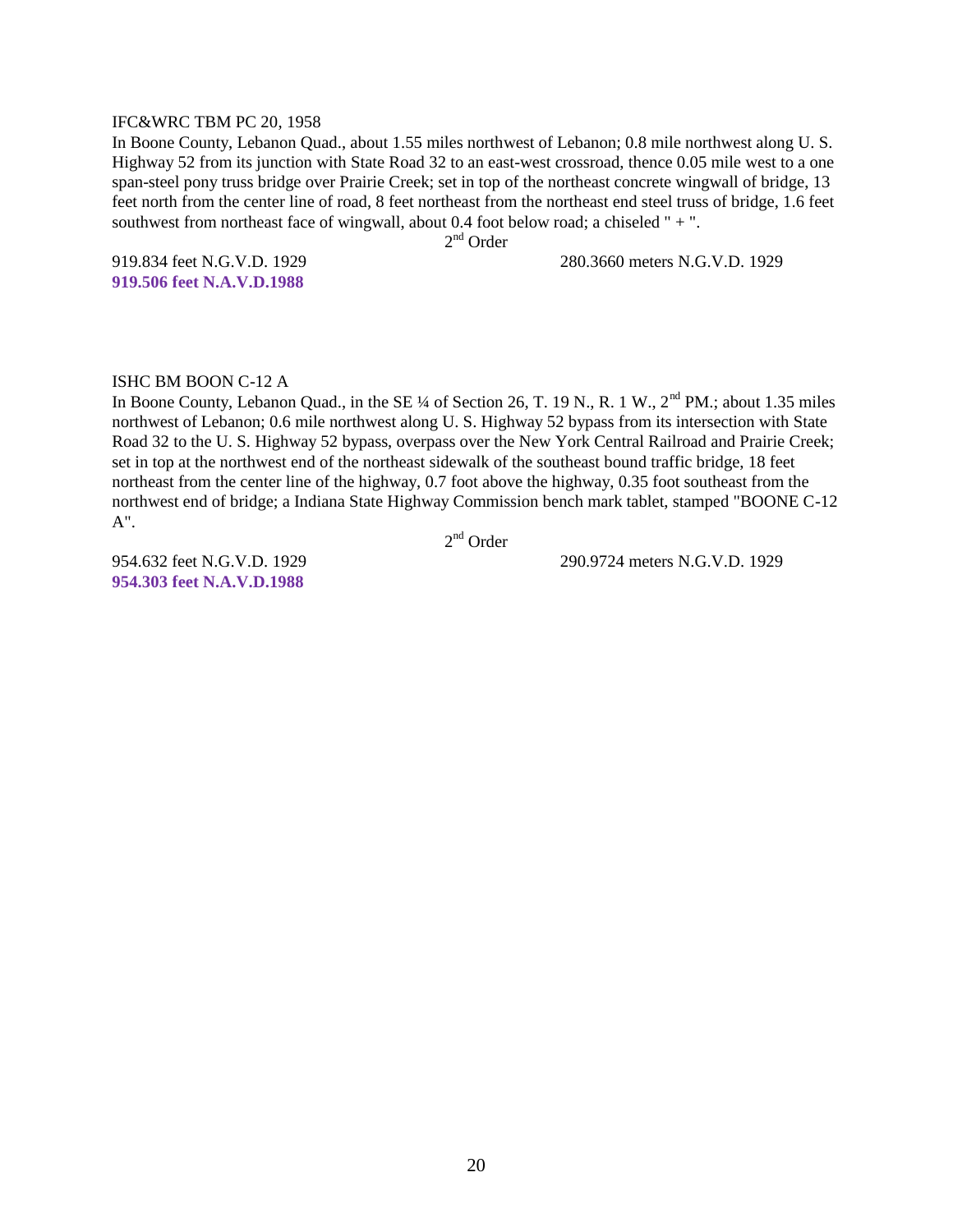#### ISHC BM BOON C-12 B

In Boone County, Lebanon Quad., in the SE ¼ of Section 26, T. 19 N., R. 1 W., 2<sup>nd</sup> PM.; about 1.35 miles northwest of Lebanon; 0.6 mile northwest along U. S. Highway 52 bypass from its junction with State Road 32 to the U. S. 52 bypass, overpass over the New York Central Railroad and Prairie Creek; set in top at the northwest end of the northeast sidewalk of the northwest bound traffic lane bridge, 20 feet northeast from center line of guardrail, 0.9 foot above road, 0.8 foot southwest from northeast face of sidewalk; a Indiana State Highway Commission bench mark tablet, stamped "BOONE C-12 B".

2<sup>nd</sup> Order

**954.830 feet N.A.V.D.1988**

955.160 feet N.G.V.D. 1929 291.1334 meters N.G.V.D. 1929

#### IFC&WRC BM BOO 34, 1958

In Boone County, Lebanon Quad., in the NW ¼ of Section 36, T. 19 N., R. 1 W., 2<sup>nd</sup> PM.; about 0.5 miles west of Lebanon; at the North 176<sup>th</sup> Road one-span pony truss bridge over Prairie Creek; set in top at the east end of the north abutment, of the bridge, 11 feet east from the center line of the road, 0.8 foot north from south face of the north abutment, 0.8 foot below the road; a Indiana Flood Control and Water Resources Commission brass control station tablet, stamped "BOO 34 1958".

2<sup>nd</sup> Order

**929.376 feet N.A.V.D.1988**

929.706 feet N.G.V.D. 1929 283.3750 meters N.G.V.D. 1929

#### IFC&WRC BM BOO 35, 1958

In Boone County, Lebanon Quad., in the NW ¼ of Section 36, T. 19 N., R. 1 W., 2<sup>nd</sup> PM.; at Lebanon; at the Pennsylvania Railroad Bridge over Prairie Creek; set in top at the south end of the west headwall of the bridge, 22 feet west from the west rail, 7 feet below the rails, 3.8 feet north from the south end of the west headwall; a Indiana Flood Control and Water Resources Commission brass control station tablet, stamped "BOO 35 1958".

2<sup>nd</sup> Order

950.173 feet N.G.V.D. 1929 289.6133 meters N.G.V.D. 1929

**949.843 feet N.A.V.D.1988**

#### USC&GS BM A 113, 1946

In Boone County, Lebanon Quad., in the NW ¼ of Section 36, T. 19 N., R. 1 W., 2<sup>nd</sup> PM.; at Lebanon; at the Pennsylvania overpass over State Road 32; set in top of the west end of the southwest wingwall of the overpass, 30 feet south from the center line of the highway, 3.5 feet above the highway; a U.S. Coast & Geodetic Survey bench mark tablet, stamped "A 113 1946".

2<sup>nd</sup> Order

**939.004 feet N.A.V.D.1988**

939.335 feet N.G.V.D. 1929 286.3099 meters N.G.V.D. 1929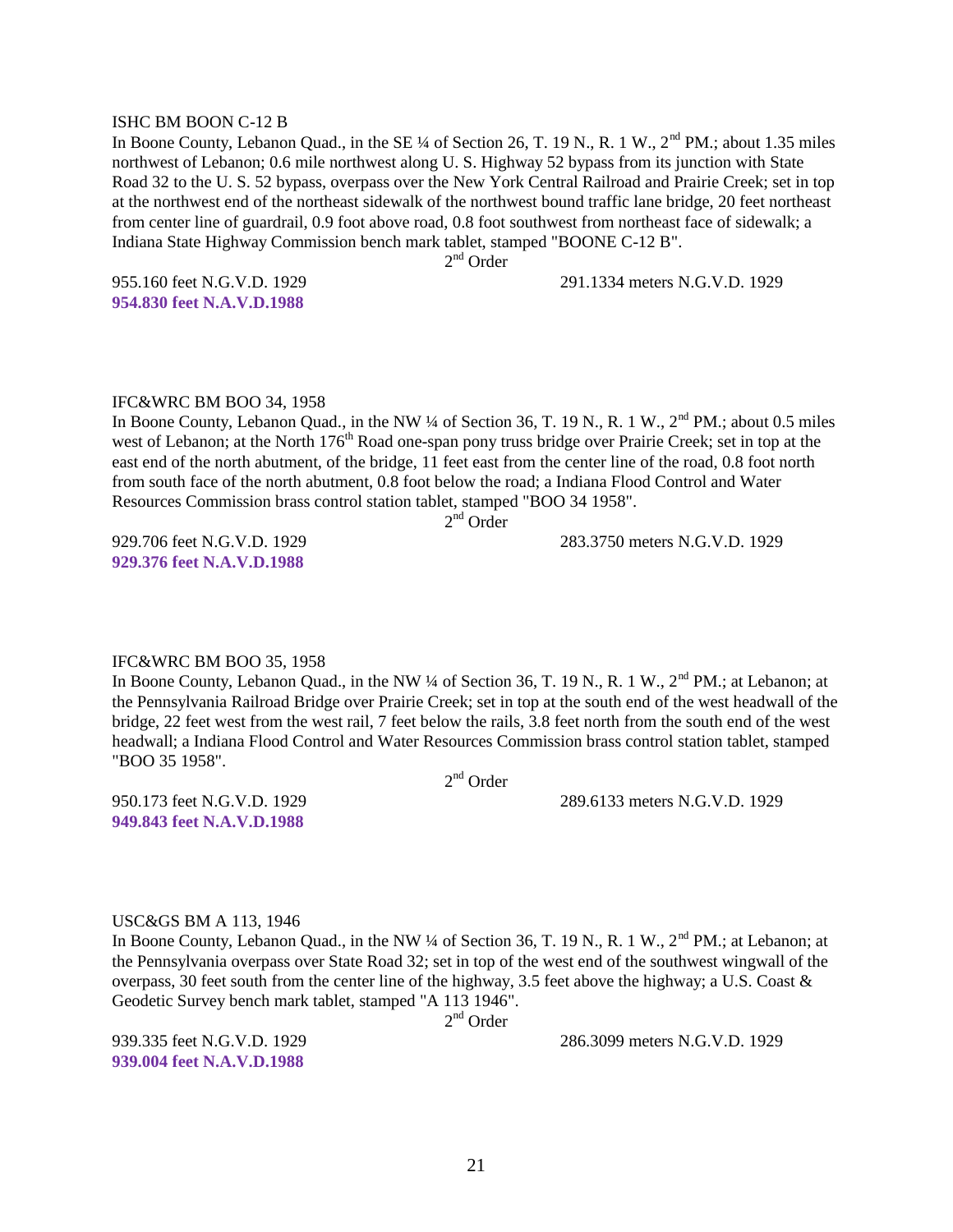#### IFC&WRC BM BOO 36, 1958

In Boone County, Lebanon Quad., in the NE ¼ of Section 36, T. 19 N., R. 1 W., 2<sup>nd</sup> PM.; at Lebanon; at the Patterson Street (North C Street) Bridge over Prairie Creek; set in top at the south end of the east concrete guardrail of the bridge, 14 feet east from the center line of the street, 2 feet above the street, 1.4 feet north from the south end of the east guardrail; a Indiana Flood Control and Water Resources Commission brass control station tablet, stamped "BOO 36 1958".

2<sup>nd</sup> Order

**928.880 feet N.A.V.D.1988**

929.212 feet N.G.V.D. 1929 283.2244 meters N.G.V.D. 1929

IFC&WRC BM BOO 37, 1958

In Boone County, Lebanon Quad., in the NE ¼ of Section 36, T. 19 N., R. 1 W., 2<sup>nd</sup> PM.; at Lebanon; at the junction of Lafayette Avenue and Henry Street, at the Lafayette Avenue Bridge over Prairie Creek; set in top at the southwest end of the northeast guardrail curbing of the bridge, 23 feet northwest from the center line of the avenue 1.2 feet northwest from the southeast end of the bridge, 0.3 foot above the bridge sidewalk, 0.3 foot northeast from the northeast face of the northeast guardrail; a Indiana Flood Control and Water Resources Commission brass control station tablet, stamped "BOO 37 1958".

2<sup>nd</sup> Order

927.472 feet N.G.V.D. 1929 282.6940 meters N.G.V.D. 1929 **927.141 feet N.A.V.D.1988**

#### IFC&WRC TBM PC 11, 1958

In Boone County, Lebanon Quad., in the NE ¼ of Section 36, T. 19 N., R. 1 W., 2<sup>nd</sup> PM.; at Lebanon; at the junction of Kersey Street and West Franklin Street; set in top of the curb, 29 feet north from the center line of West Franklin Street, 14 feet west from the center line of Kersey Street, 1.1 feet south from the north end of the curb; a chiseled triangle.

2<sup>nd</sup> Order

926.545 feet N.G.V.D. 1929 282.4115 meters N.G.V.D. 1929

# **926.213 feet N.A.V.D.1988**

#### IFC&WRC BM BOO 38, 1958

In Boone County, Lebanon Quad., in the NE ¼ of Section 36, T. 19 N., R. 1 W., 2<sup>nd</sup> PM.; at Lebanon; at the west Chicago Street Bridge over Prairie Creek; set in top at the west end of the south concrete guardrail of the bridge, 26 feet south from the center line of the street, 5.8 feet northeast from the south end of the guardrail, 2.9 feet above the bridge sidewalk; a Indiana Flood Control and Water Resources Commission brass control station tablet, stamped "BOO 38 1958".

2<sup>nd</sup> Order

**929.845 feet N.A.V.D.1988**

930.178 feet N.G.V.D. 1929 283.5188 meters N.G.V.D. 1929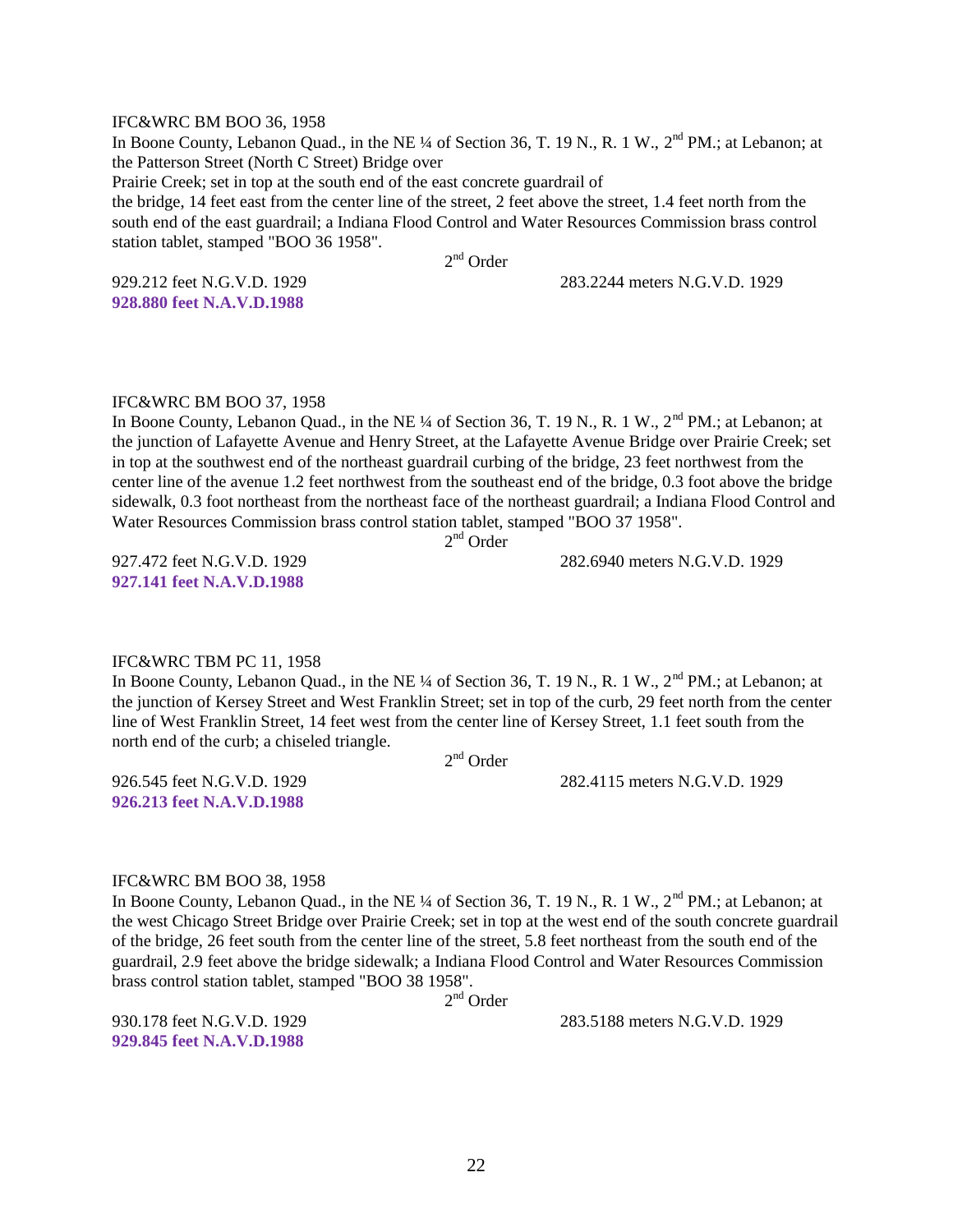#### IFC&WRC TBM PC 12, 1958

In Boone County, Lebanon Quad., in the NE ¼ of Section 36, T. 19 N., R. 1 W., 2<sup>nd</sup> PM.; at Lebanon; at the north Jameson Street Bridge over Prairie Creek; set in top of the north end of the east headwall of the bridge, 16 feet east from the center line of the street, 0.7 foot west from the north end of the east steel guardrail, 0.5 foot south from the north end of the bridge, 0.2 foot above the bridge sidewalk; a chiseled triangle.

2<sup>nd</sup> Order

928.618 feet N.G.V.D. 1929 283.0433 meters N.G.V.D. 1929

**928.286 feet N.A.V.D.1988**

#### IFC&WRC BM BOO 39, 1958

In Boone County, Lebanon Quad., in the NE  $\frac{1}{4}$  of Section 36, T. 19 N., R. 1 W.,  $2^{nd}$  PM.; at Lebanon; at the north West Street Bridge over Prairie Creek; set in top at the south end of the west concrete guardrail of the bridge, 23 feet west from the center line of the street, 3.7 feet above the sidewalk, 4.4 feet north from the south end of the west guardrail; a Indiana Flood Control and Water Resources Commission brass control station tablet, stamped "BOO 39, 1958".

2<sup>nd</sup> Order

932.246 feet N.G.V.D. 1929 284.1492 meters N.G.V.D. 1929

**931.914 feet N.A.V.D.1988**

#### IFC&WRC TBM PC 13, 1958

In Boone County, Lebanon Quad., at Lebanon; at the Royal Street Bridge over Prairie Creek; set in top at the northeast corner end of the south headwall of the bridge, 19 feet south from the center line of the street, 3.4 feet west from the east end of the south steel pipe guardrail, 0.8 foot above the bridge sidewalk; a chiseled triangle.

2<sup>nd</sup> Order

930.200 feet N.G.V.D. 1929 283.5255 meters N.G.V.D. 1929

## **929.868 feet N.A.V.D.1988**

#### IFC&WRC BM BOO 40, 1958

In Boone County, Lebanon Quad., in the SE  $\frac{1}{4}$  of Section 25, T. 19 N., R. 1 W.,  $2^{nd}$  PM.; at Lebanon; at the Lebanon Street Bridge (State Road 39) over Prairie Creek; set in the top of the west concrete guardrail base of the bridge, 30 feet west from the center line of the street, 7.5 feet south from the north end of the guardrail, 0.8 foot above bridge sidewalk; a Indiana Flood Control and Water Resources Commission brass control station tablet, stamped "BOO 40, 1958".

2<sup>nd</sup> Order

**929.699 feet N.A.V.D.1988**

930.031 feet N.G.V.D. 1929 283.4740 meters N.G.V.D. 1929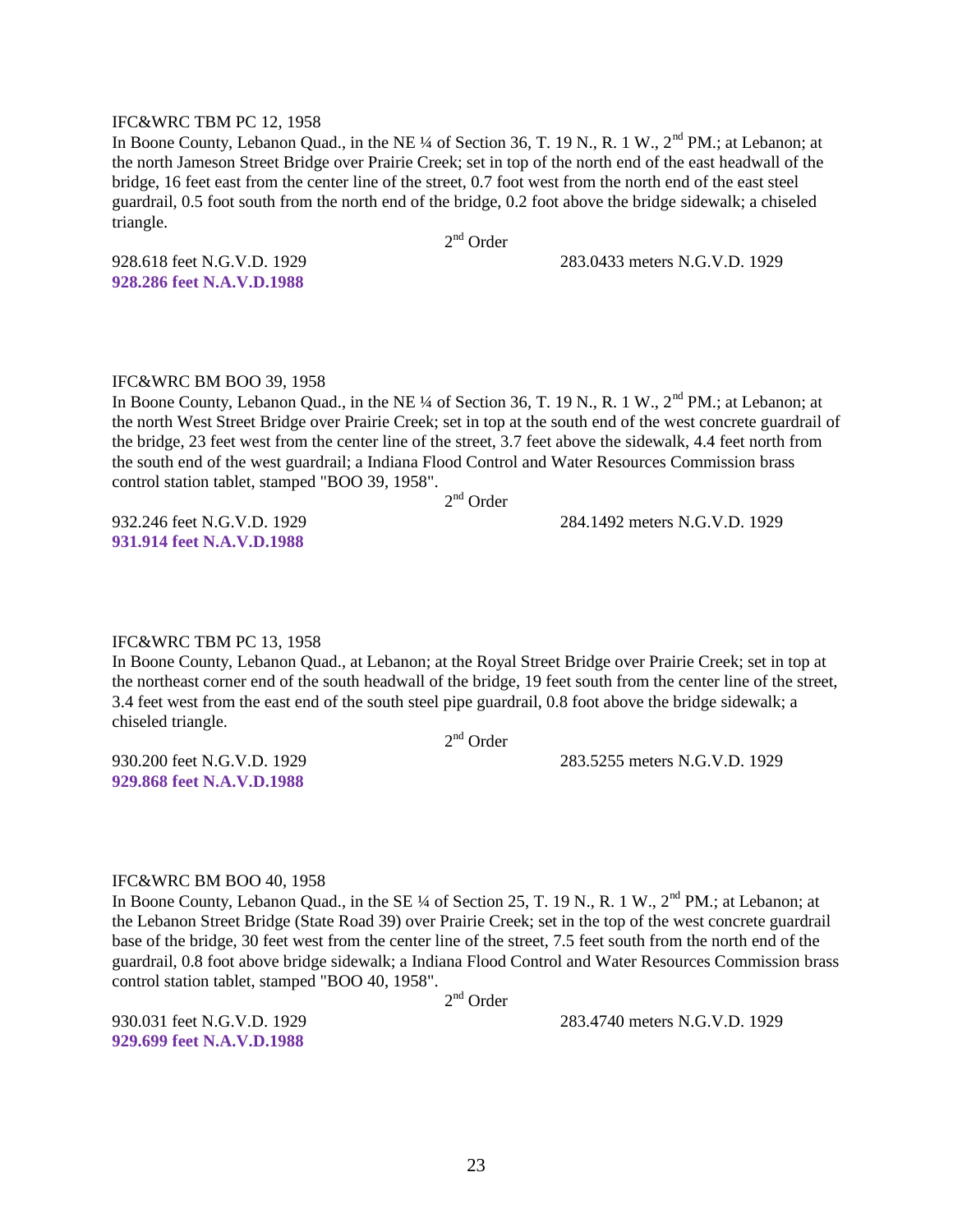#### IFC&WRC BM BOO 41, 1958

In Boone County, Lebanon Quad., in the SW ¼ of Section 30, T. 19 N., R. 1 E., 2<sup>nd</sup> PM.; at Lebanon; at the Meridian Street Bridge over Prairie Creek; set in top of the southeast wingwall of the bridge, 35 feet east from the center line of the street, 2.6 feet east from the east face of the east guardrail, 6.1 feet northeast from the southeast corner of the east guardrail, 0.5 foot above the street; a Indiana Flood Control and Water Resources Commission brass control station tablet, stamped "BOO 41 1958".

2<sup>nd</sup> Order

#### DESTROYED

**928.639 feet N.A.V.D.1988**

928.971 feet N.G.V.D. 1929 283.1509 meters N.G.V.D. 1929

#### IFC&WRC BM BOO 42, 1958

In Boone County, Lebanon Quad., in the SW  $\frac{1}{4}$  of Section 30, T. 19 N., R. 1 E.,  $2^{nd}$  PM.; at Lebanon; at the north East Street Bridge over Prairie Creek; set in top at the north end of the east guardrail base, 29 feet east from the center line of the street, 3.2 feet south from the north end of the east guardrail, 0.8 foot above the bridge sidewalk, 0.3 foot east from the east face of the east guardrail; a Indiana Flood Control and Water Resources Commission brass control station tablet, stamped "BOO 42 1958".

## 2<sup>nd</sup> Order

#### DESTROYED

929.966 feet N.G.V.D. 1929 283.4542 meters N.G.V.D. 1929 **929.633 feet N.A.V.D.1988**

#### IFC&WRC TBM PC 14, 1958

In Boone County, Lebanon Quad., at Lebanon; at the east Fordice Street Bridge over Prairie Creek; set in top at the west end of the south concrete guardrail of the bridge, 19 feet south from the center line of the street, 4.0 feet east from the west end of the south guardrail, 3.6 feet above the bridge sidewalk; a chiseled triangle.

2<sup>nd</sup> Order

932.753 feet N.G.V.D. 1929 284.3037 meters N.G.V.D. 1929

**932.420 feet N.A.V.D.1988**

#### IFC&WRC BM BOO 43, 1958

In Boone County, Lebanon Quad., in the SW ¼ of Section 30, T. 19 N., R. 1 E., 2<sup>nd</sup> PM.; at Lebanon; at the Park Street Bridge over Prairie Creek; set in top at the north end of the west concrete guardrail of the bridge, 16 feet west from the center line of the street, 4.6 feet south from the north end of the west guardrail, 3.6 feet above the bridge sidewalk; a Indiana Flood Control and Water Resources Commission brass control station tablet, stamped "BOO 43 1958".

2<sup>nd</sup> Order

**933.790 feet N.A.V.D.1988**

934.123 feet N.G.V.D. 1929 284.7213 meters N.G.V.D. 1929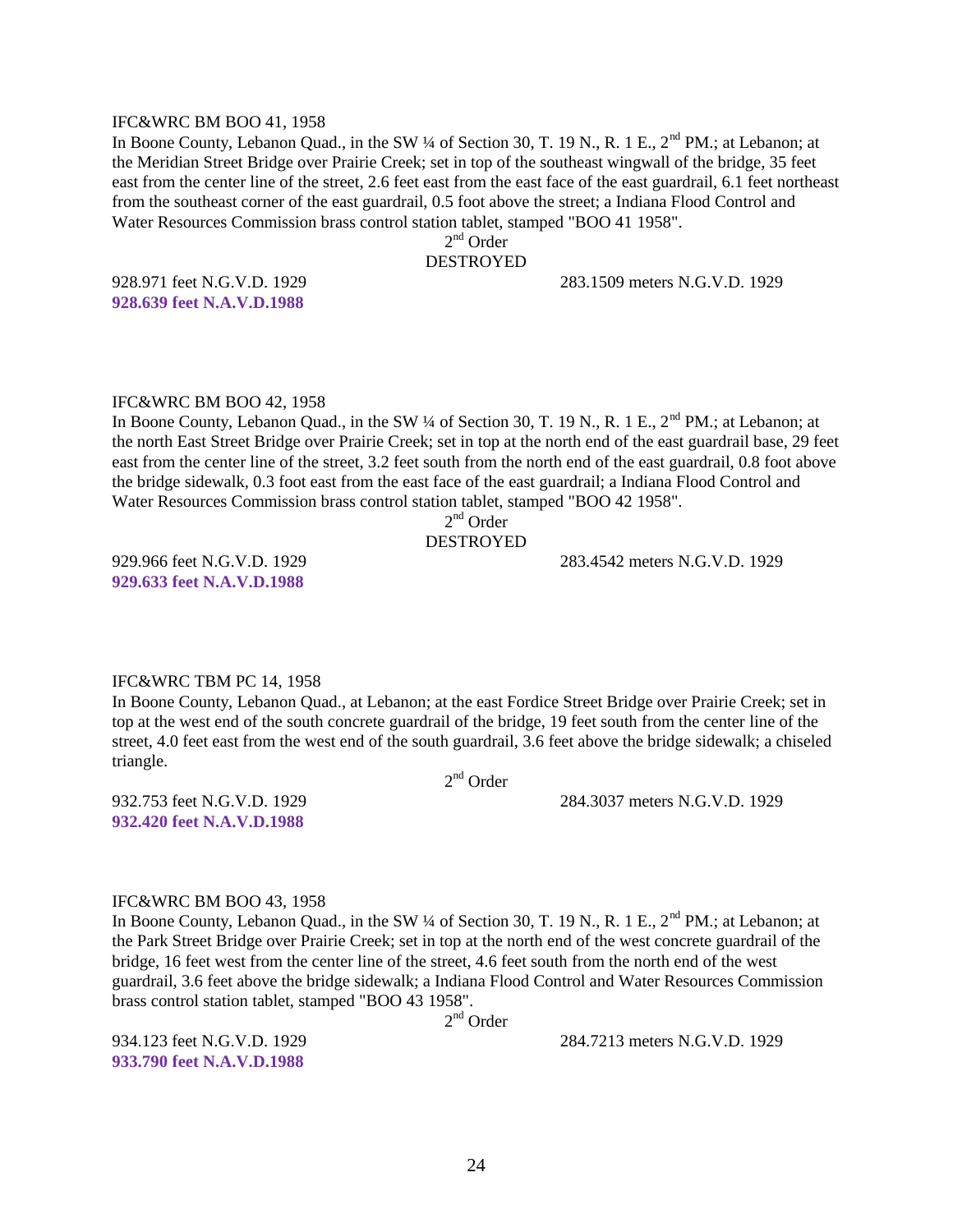#### IFC&WRC BM BOO 44, 1958

In Boone County, Lebanon Quad., in the NW ¼ of Section 31, T. 19 N., R. 1 E., 2<sup>nd</sup> PM.; at Lebanon; at the east Williams Street Bridge over Prairie Creek; set in top at the north end of the west bridge seat, 11 feet north from the center line of the street, 1.3 feet below the bridge sidewalk, 1.1 feet west from east face of the west abutment; a Indiana Flood Control and Water Resources Commission brass control station tablet, stamped "BOO 44 1958".

2<sup>nd</sup> Order

930.143 feet N.G.V.D. 1929 283.5082 meters N.G.V.D. 1929

**929.809 feet N.A.V.D.1988**

#### IFC&WRC BM BOO 45, 1958

In Boone County, Lebanon Quad., in the NE ¼ of Section 31, T. 19 N., R. 1 E.,  $2<sup>nd</sup> PM$ .; at Lebanon; at the east Washington Street Bridge over Prairie Creek; set in top of the northeast wingwall of the bridge, 14 feet north from the center line of the street, 5.3 feet southwest from the northeast end of the northeast wingwall, 1.2 feet above the street; a Indiana Flood Control and Water Resources Commission brass control station tablet, stamped "BOO 45 1958".

2<sup>nd</sup> Order

934.836 feet N.G.V.D. 1929 284.9386 meters N.G.V.D. 1929

**934.502 feet N.A.V.D.1988**

#### IFC&WRC BM BOO 46, 1958

In Boone County, Lebanon Quad., in the NE ¼ of Section 31, T. 19 N., R. 1 E., 2<sup>nd</sup> PM.; at Lebanon; at the east Main Street Bridge over Prairie Creek; set in top at the east end of the north sidewalk of the bridge, 11 feet north from the center line of the street, 2.2 feet west from the east end of the bridge, 0.6 foot north from the south face of the north bridge sidewalk, 0.1 foot above the street; a Indiana Flood Control and Water Resources Commission brass control station tablet, stamped "BOO 46 1958".

2<sup>nd</sup> Order

931.708 feet N.G.V.D. 1929 283.9852 meters N.G.V.D. 1929

## **931.375 feet N.A.V.D.1988**

#### IFC&WRC BM BOO 47, 1958

In Boone County, Lebanon Quad., in the SE ¼ of Section 31, T. 19 N., R. 1 E., 2<sup>nd</sup> PM.; at Lebanon: 0.6 mile east along the Central Indiana Railroad from its crossing of the New York Central Railroad in Lebanon to the Central Indiana Railroad Bridge over Prairie Creek; set in top at the southeast end of the southwest bridge seat, 4.6 feet below the rails, 3.9 feet southeast from the southeast rail, 1.4 feet southwest from the northeast face of the southwest bridge seat; a Indiana Flood Control and Water Resources Commission brass control station tablet, stamped "BOO 47 1958".

2<sup>nd</sup> Order

**930.925 feet N.A.V.D.1988**

931.259 feet N.G.V.D. 1929 283.8483 meters N.G.V.D. 1929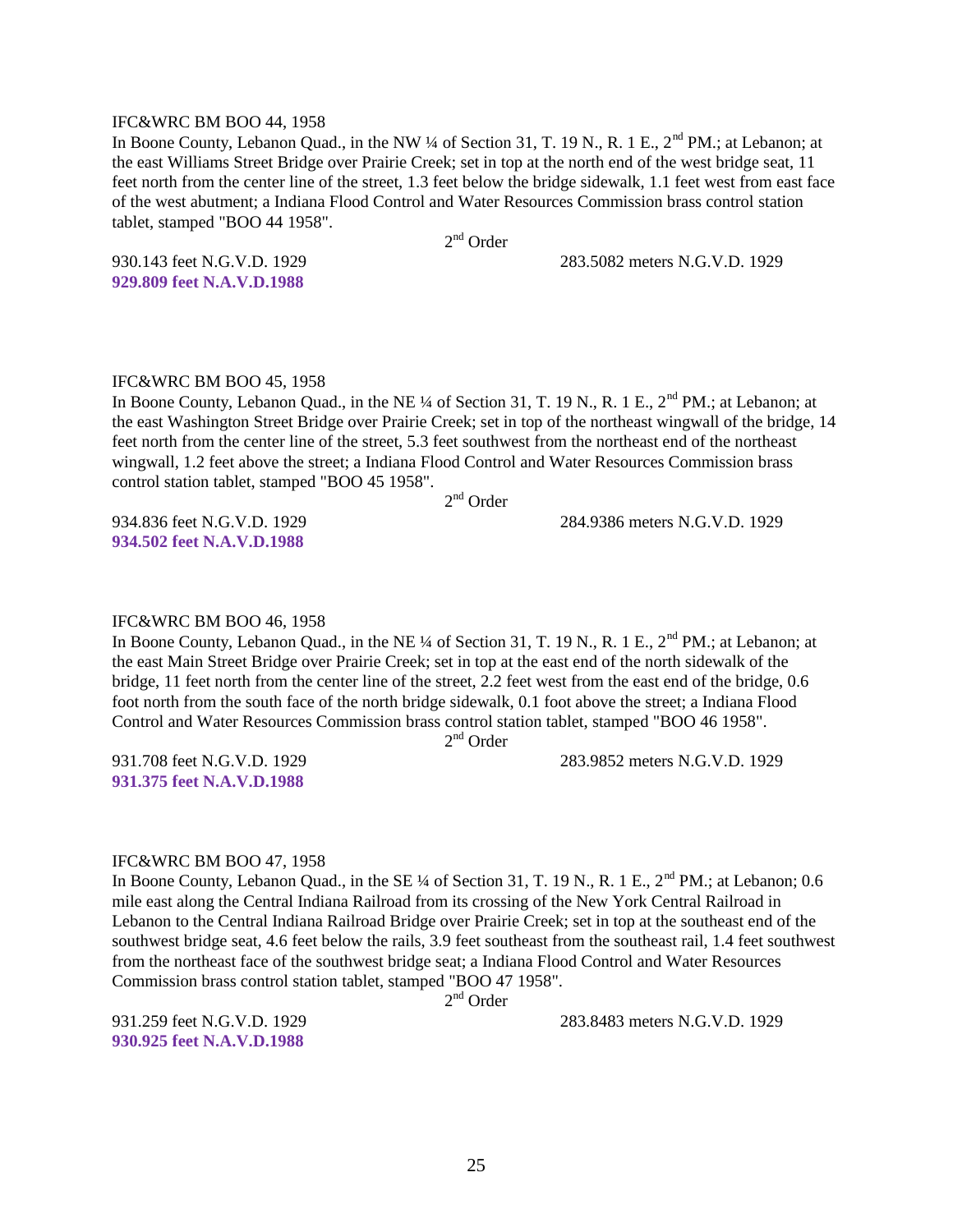#### USC&GS BM S 112, 1946

In Boone County, Lebanon Quad., in the NE ¼ of Section 31, T. 19 N., R. 1 E., 2<sup>nd</sup> PM.; about 0.2 mile southeast of Lebanon; at the Lindburgh School Building; set vertically in the south face of the school building about midway between the first and second basement windows west of the southeast corner of the building, 14 feet west from the southeast corner, 3.5 feet above ground; a U.S. Coast & Geodetic Survey bench mark tablet, stamped "S 112 1946".

2<sup>nd</sup> Order

948.023 feet N.G.V.D. 1929 288.9580 meters N.G.V.D. 1929

**947.688 feet N.A.V.D.1988**

#### IFC&WRC BM BOO 48, 1958

In Boone County, Lebanon Quad., in the SW  $\frac{1}{4}$  of Section 32, T. 19 N., R. 1 E., 2<sup>nd</sup> PM.; about 0.5 miles southeast of Lebanon; at the State Road 32, 20-foot concrete bridge over Prairie Creek; set in top of the northeast wingwall of the bridge, 12 feet north from the center line of the highway, 1.4 feet northwest from the northeast corner of the north concrete guardrail, 0.2 foot above the highway; a Indiana Flood Control and Water Resources Commission brass control station tablet, stamped "BOO 48 1958".

2<sup>nd</sup> Order

**938.668 feet N.A.V.D.1988**

939.011 feet N.G.V.D. 1929 286.2111 meters N.G.V.D. 1929

#### IFC&WRC BM BOO 49, 1958

In Boone County, Lebanon Quad., in the SE ¼ of Section 32, T. 19 N., R. 1 E., 2<sup>nd</sup> PM.; about 1.0 mile southeast of Lebanon; at the State Road 32 18-foot concrete bridge over Isenhour Ditch; set in top of the northeast wingwall of the bridge, 11 feet north from the center line of the highway, 0.75 foot northwest form the northeast corner of the north concrete guardrail, 0.6 foot below the highway; a Indiana Flood Control and Water Resources Commission brass control station tablet, stamped "BOO 49 1958".

2<sup>nd</sup> Order

940.826 feet N.G.V.D. 1929 286.7643 meters N.G.V.D. 1929

# **940.480 feet N.A.V.D.1988**

#### USC&GS BM R 112, 1946

In Boone County, Lebanon Quad., in the SW  $\frac{1}{4}$  of Section 33, T. 19 N., R. 1 E.,  $2^{nd}$  PM.; about 1.4 miles southeast of Lebanon; at the State Road 32 fifteen-foot concrete bridge over Isenhour Ditch; set in top of the northwest wingwall of the bridge, 15 feet north of the center line of the road, 0.5 foot above the road; a U.S. Coast & Geodetic Survey bench mark tablet, stamped "R 112 1946".

2<sup>nd</sup> Order

**945.605 feet N.A.V.D.1988**

945.943 feet N.G.V.D. 1929 288.3240 meters N.G.V.D. 1929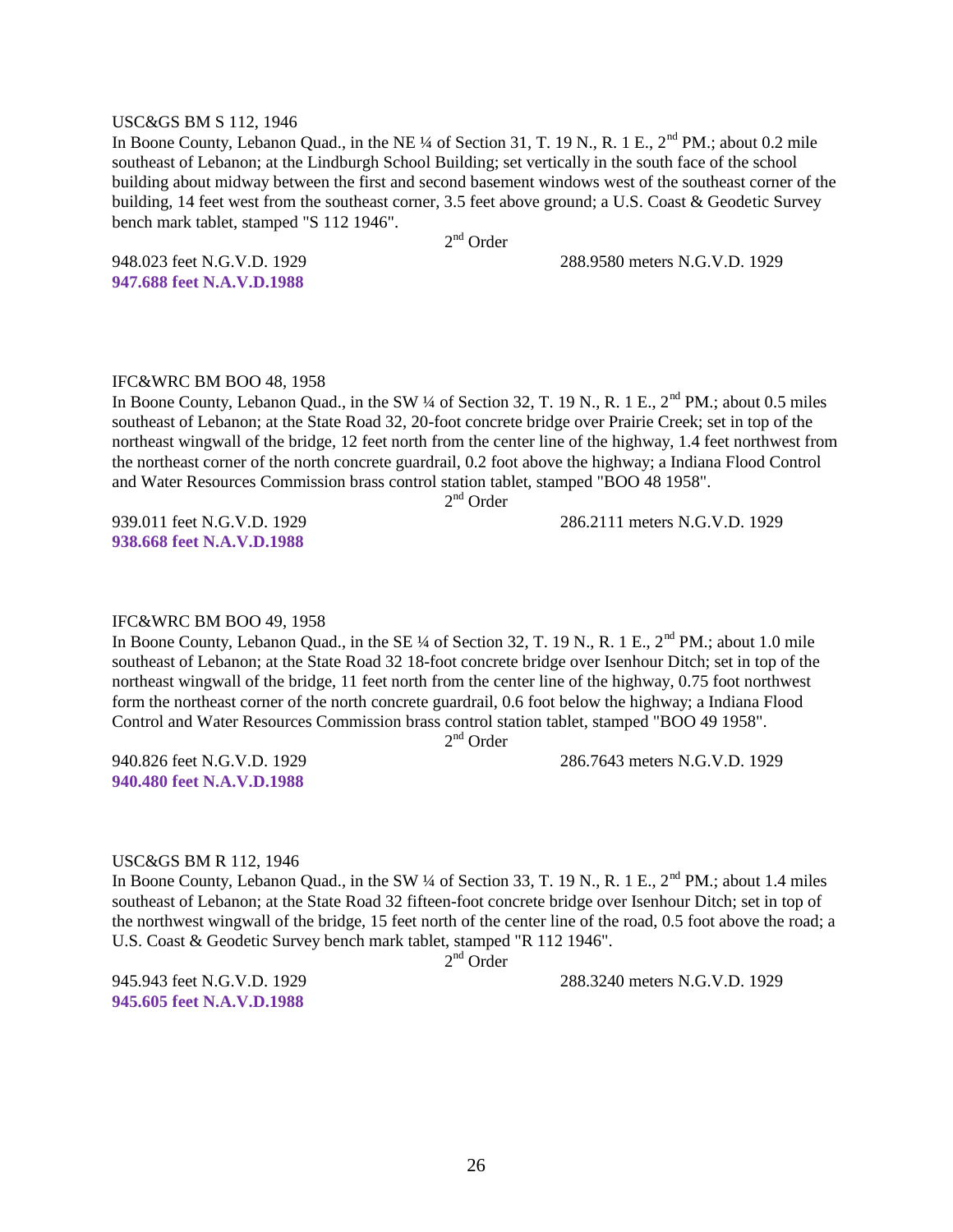#### USC&GS BM J 80, 1946

In Boone County, Lebanon Quad., about 1.25 miles southeast of Lebanon; about 1.25 miles southeast along U. S. 52 (Business route) from the court house in Lebanon at the L. Campbell farm; set in top of a concrete post, 67 feet east of the southeast corner of a 2-story brick house, southwest of the southwest edge of the highway pavement, 17.5 feet northeast of a fence line, about level with highway, projecting 5-inches above ground; a U. S. Coast and Geodetic bronze disk, stamped "J 80 1946".

2<sup>nd</sup> Order

947.646 feet N.G.V.D. 1929 288.8431 meters N.G.V.D. 1929

**947.314 feet N.A.V.D.1988**

#### IFC&WRC BM BOO 50, 1958

In Boone County, Lebanon Quad., in the NW  $\frac{1}{4}$  of Section 5, T. 18 N., R. 1 E.,  $2^{nd}$  PM.; about 0.7 mile southeast of Lebanon; at the New York Central Railroad Bridge over Prairie Creek; set in top of the northwest wingwall of the bridge, 20 feet northeast of the northeast rail, 8 feet below the rails, 0.6 foot northwest of the southeast face of the wingwall; a Indiana Flood Control and Water Resources Commission brass control station tablet, stamped "BOO 50 1958". 2<sup>nd</sup> Order

944.017 feet N.A.V.D.1988

944.340 feet N.G.V.D. 1929 287.8354 meters N.G.V.D. 1929

#### IFC&WRC BM BOO 51, 1958

In Boone County, Lebanon Quad., in the NE ¼ of Section 8, T. 18 N., R. 1 E., 2<sup>nd</sup> PM.; about 2.15 miles southeast of Lebanon; at the West 166<sup>th</sup> Street one-span pony truss bridge over Prairie Creek; set in top of the southeast wingwall of the bridge, 11 feet south from the center line of the road, 0.9 foot east from the west face of the wingwall, 0.3 foot below the road; a Indiana Flood Control and Water Resources Commission brass control station tablet, stamped "BOO 51 1958".

2<sup>nd</sup> Order

942.700 feet N.A.V.D.1988

943.034 feet N.G.V.D. 1929 287.4416 meters N.G.V.D. 1929

#### ISHC BM C 18

In Boone County, Lebanon Quad., in the NW ¼ of Section 8, T. 18 N., R. 1 E., 2<sup>nd</sup> PM.; about 2.25 miles southeast of Lebanon, at the U. S. 52 (business route) concrete bridge over Prairie Creek; set in top of the northeast wingwall of the northwest bound traffic lanes, 19 feet northeast of the center of the bridge, 0.8 foot northeast of the northeast face of northeast concrete guardrail, 0.9 foot above the road; a Indiana State Highway Commission bench mark tablet, stamped "BOON C 18."

2<sup>nd</sup> Order

949.403 feet N.A.V.D.1988

949.745 feet N.G.V.D. 1929 289.4829 meters N.G.V.D. 1929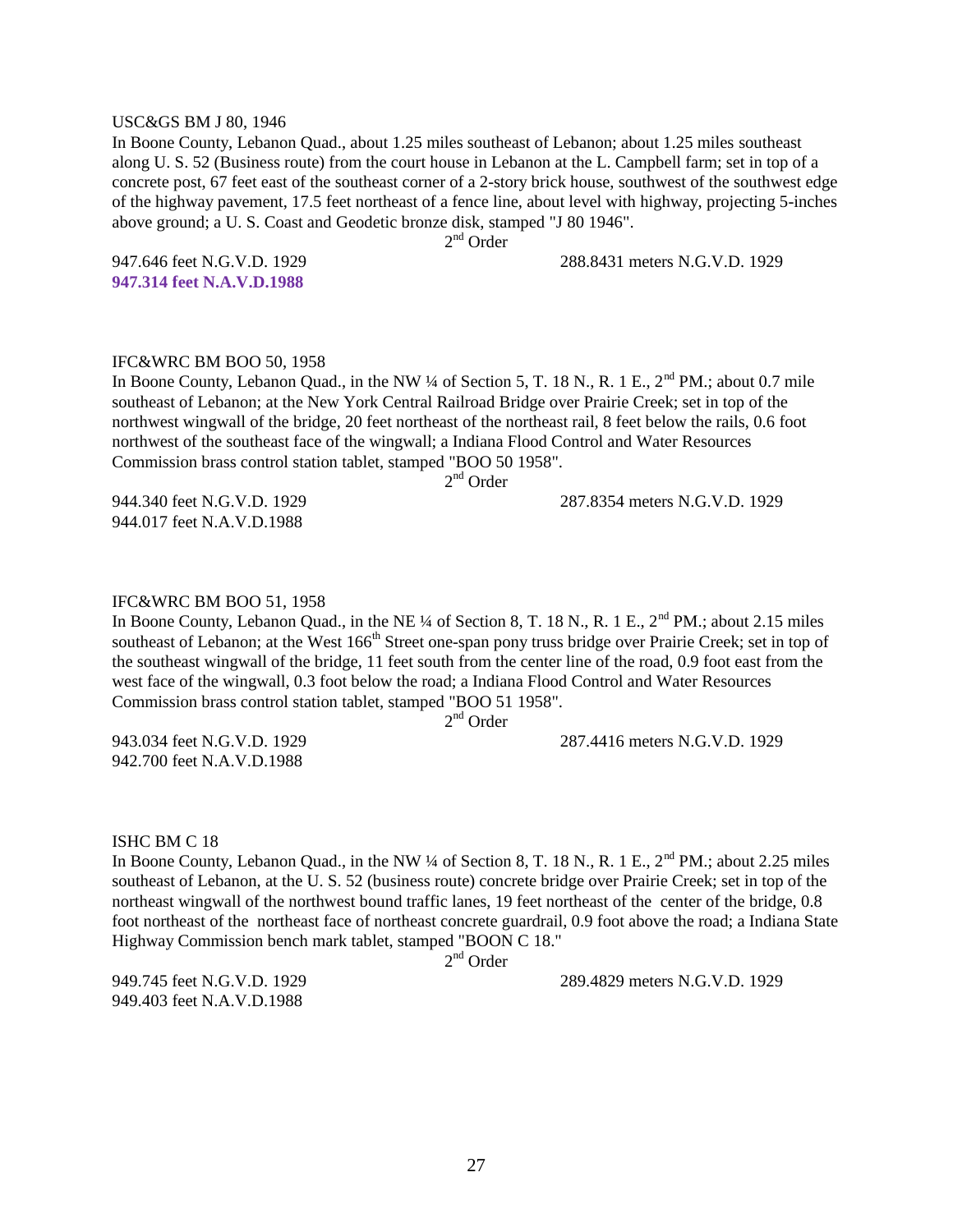#### USC&GS BM G 80, 1946

In Boone County, Lebanon Quad., in the SE ¼ of Section 8, T. 18 N., R. 1 E., 2<sup>nd</sup> PM.; about 2.75 miles southeast of Lebanon, 2.4 miles southeast along U. S. Highway 52 bypass from its intersection with State Road 39 to a 20-foot box culvert over Prairie Creek; set in top at the northwest end of the northeast headwall of the culvert, 13 feet northeast from the northeast edge of the highway, about 1 foot above the highway; a U.S. Coast & Geodetic Survey bench mark tablet, stamped "G 80 1946".

2<sup>nd</sup> Order

**948.495 feet N.A.V.D.1988**

948.830 feet N.G.V.D. 1929 289.2040 meters N.G.V.D. 1929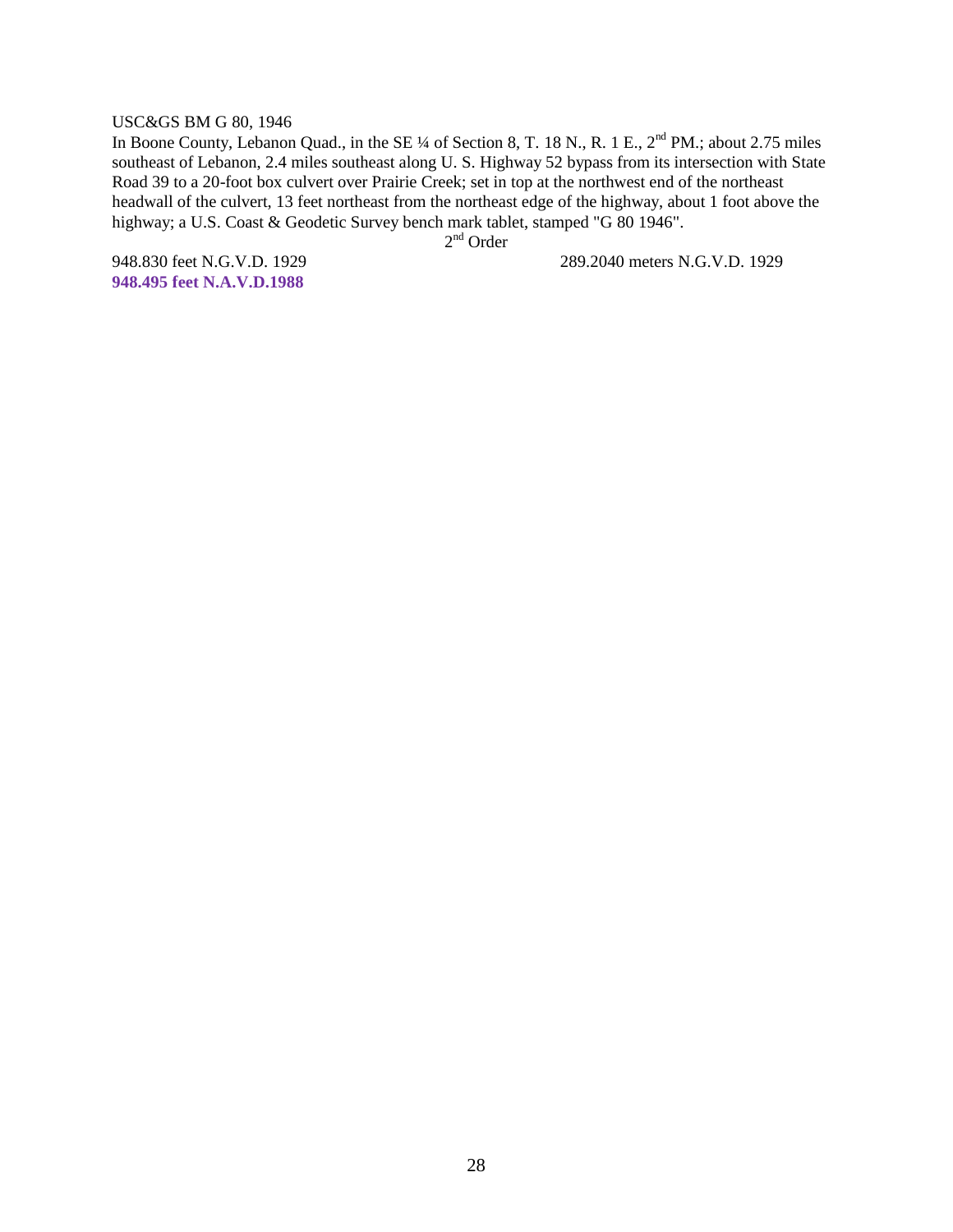#### **BOONE COUNTY**

The following elevations were determined during July, August 1957, and June, September and October 1958, by leveling between U. S. Coast and Geodetic Survey bench marks along Sugar Creek. This line follows Sugar Creek upstream from the Boone-Montgomery County Line to the Boone-Clinton County Line. Marks along Prairie Creek are along the eastern edge of the town of Thorntown, Indiana.

Second Order Levels were run by the three wire method using invar-steel, yard rods. All level circuits closed within allowable limits for second order leveling.

All levels were adjusted to agree with the standard elevations of bench marks as published by the U. S. Coast and Geodetic Survey whenever the adjustment required was within second order limits between consecutive USC&GS bench marks. All elevations in this line are based on the USC&GS standard (adjusted) elevations for the following marks: K 113, J 113, ISHC Boon C-8, all In Boone County, Y 77 in Clinton County and T 32 in Montgomery County.

#### IFC&WRC BM BOO 10, 1957

In Boone County, Colfax Quad., in the NW  $\frac{1}{4}$  of Sec. 31, T. 20 N., R. 2 W.,  $2^{\text{nd}}$  P.M.; about 3.5 miles southwest of Colfax; 4.45 miles west along State Road 47 from its junction with State Road 75 in Thorntown to a 30-foot concrete bridge over a small tributary to Sugar Creek; set in top of the northwest wingwall of the bridge, 10 feet north of the centerline of the road, 1.0 foot west of the west end of the north concrete guardrail, about level with the road; a Indiana Flood Control and Water Resources Commission brass control station tablet, stamped "BOO 10 1957".

2<sup>nd</sup> Order

783.217 feet N.G.V.D. 1929 238.7250 meters N.G.V.D. 1929

#### IFC&WRC TBM SC 86, 1958

In Boone County, Colfax Quad., in the NW  $\frac{1}{4}$  of Sec. 32, T. 20 N., R. 2 W.,  $2^{\text{nd}}$  P.M.; about 3.2 miles south of Colfax; at the "T"-road intersection of North 276<sup>th</sup> Road and State Road 47; set in the south side of a power pole, 16 feet north of the center line of State Road 47, 0.9 foot above the ground, on the extended center line of North 276<sup>th</sup> Road, about level with the ground; a railroad spike driven through a brass tag, stamped "TBM SC 86 1958".

|           | $2nd$ Order |
|-----------|-------------|
| Destroyed |             |

803.922 feet N.G.V.D. 1929 243.3418 meters N.G.V.D. 1929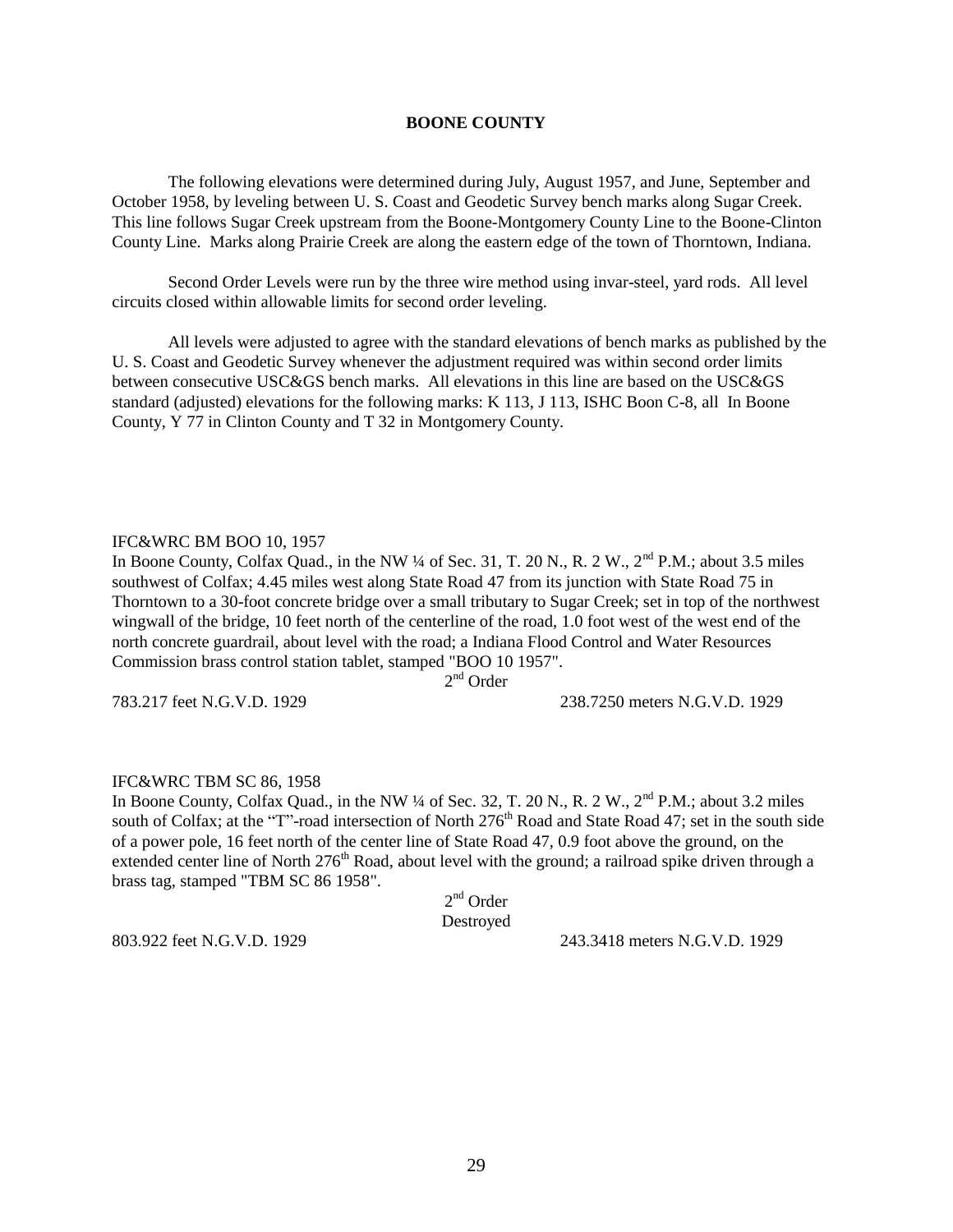#### IFC&WRC BM BOO 11, 1957

In Boone County, Colfax Quad., in the NW  $\frac{1}{4}$  of Sec. 32, T. 20 N., R. 2 W.,  $2^{\text{nd}}$  P.M.; about 3.3 miles south of Colfax; 3.45 miles west along State Road 47, from its junction with State Road 75 leading south in Thorntown to a T-road north, thence 0.1 mile north to a one-span steel truss bridge over Sugar Creek; set in top of and at the east end of the south abutment, 10 feet east of the centerline of the road, 0.7 foot south of the north face of the south abutment, 0.4 foot below the road; a Indiana Flood Control and Water Resources Commission brass control station tablet, stamped "BOO 11 1957".

2<sup>nd</sup> Order

Destroyed

798.364 feet N.G.V.D. 1929 243.3418 meters N.G.V.D. 1929

#### IFC&WRC TBM SC 87, 1958

In Boone County, Colfax Quad., in the SE ¼ of Sec. 29, T. 20 N., R. 2 W.,  $2<sup>nd</sup>$  P.M.; about 3.0 miles south of Colfax; about 0.3 mile east along a gravel West 246<sup>th</sup> Street from its "T" road intersection with North 271st Road; set in the north side of a power pole (#AB 608), 85 feet west of the centerline of driveway to a farm house, 17.5 feet west of the east end post of a fence line, 13 feet south of the centerline of the road, 0.76 foot above the ground; a railroad spike driven through a brass tag, stamped "TBM SC 87 1958".

2<sup>nd</sup> Order

#### Destroyed

808.404 feet N.G.V.D. 1929 244.8771 meters N.G.V.D. 1929

#### IFC&WRC BM BOO 12, 1957

In Boone County, Colfax Quad., in the SE  $\frac{1}{4}$  of Sec. 28, T. 20 N., R. 2 W.,  $2^{\text{nd}}$  P.M.; about 3.3 miles southeast of Colfax; at the T-road intersection of West 246<sup>th</sup> Street and North Road, in the northeast quarter of the intersection; set in top of a concrete post, 53 feet east of the center line of North Road, 17 feet north of the center line of  $246<sup>th</sup>$  Street, 2.3 feet west of a power pole, 0.3 foot above ground; a Indiana Flood Control and Water Resources Commission brass control station tablet, stamped "BOO 12 1957".

2<sup>nd</sup> Order

Destroyed

809.261 feet N.G.V.D. 1929 244.8771 meters N.G.V.D. 1929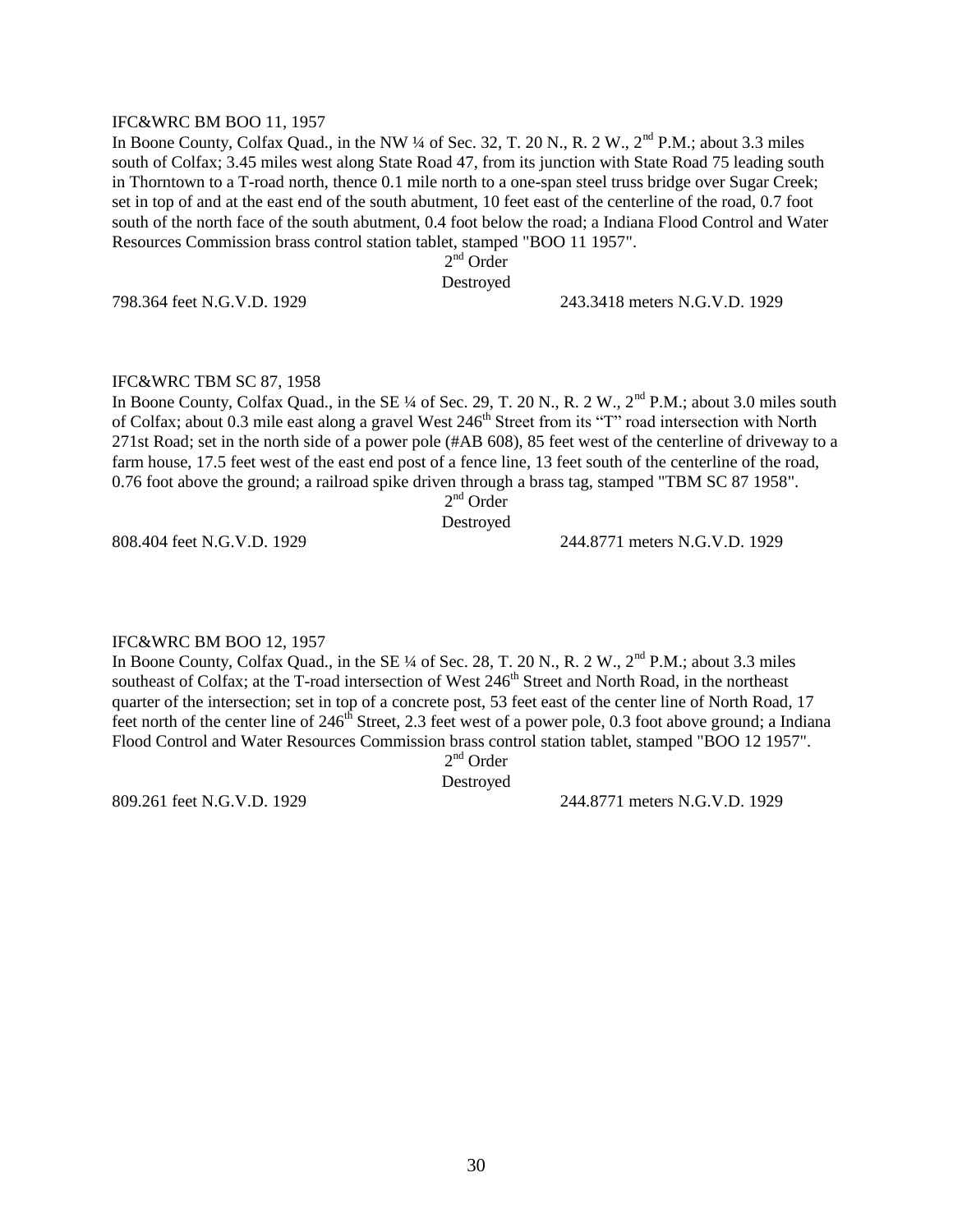#### IFC&WRC BM BOO 13, 1957

In Boone County, Colfax Quad., in the NW  $\frac{1}{4}$  of Sec. 34, T. 20 N., R. 2 W.,  $2^{\text{nd}}$  P.M.; about 3.0 miles southeast of Colfax; at the West 246<sup>th</sup> Street one-span steel truss bridge over Sugar Creek; set in the top of the south end of the west abutment, 10 feet south of the center line of the road, 1.4 feet below the road, 0.9 foot west of the east face of the west abutment; a Indiana Flood Control and Water Resources Commission brass control station tablet, stamped "BOO 13 1957".

2<sup>nd</sup> Order

803.401 feet N.G.V.D. 1929 244.8771 meters N.G.V.D. 1929

#### IFC&WRC TBM SC 88, 1958

In Boone County, Colfax Quad., in the SW  $\frac{1}{4}$  of Sec. 27, T. 20 N., R. 2 W.,  $2^{\text{nd}}$  P.M.; about 3.0 miles southeast of Colfax; at the T-road intersection of West 251<sup>st</sup> Street and North 256<sup>th</sup> Road; set in the west side of a lone 14-inch blazed locust tree, 20 feet east of the centerline of North  $256<sup>th</sup>$  Road, 20 feet south of West 251<sup>st</sup> Street, 0.8 foot above the ground, about level with the road; a railroad spike driven through a brass tag, stamped "TBM SC 88 1958".

2<sup>nd</sup> Order

823.400 feet N.G.V.D. 1929 250.9728 meters N.G.V.D. 1929

#### IFC&WRC BM BOO 14, 1957

In Boone County, Colfax Quad., in the NW  $\frac{1}{4}$  of Sec. 27, T. 20 N., R. 2 W.,  $2^{\text{nd}}$  P.M.; about 3.2 miles southeast of Colfax; about 0.9 mile east along West 251<sup>st</sup> Street from its "T" road intersection with North 261<sup>st</sup> Street to a farm lane north leading to a large red barn; set in the top of a concrete post, 29 feet north of a mail box (F. W. Stewar), 17 feet east of the centerline of the farm lane north, 19 feet north of the centerline of the gravel road, 0.2 foot above ground; a Indiana Flood Control and Water Resources Commission brass bench mark tablet, stamped "BOO 14 1957".

2<sup>nd</sup> Order

804.477 feet N.G.V.D. 1929 245.2051 meters N.G.V.D. 1929

#### IFC&WRC TBM SC 89, 1958

In Boone County, Thorntown Quad., in the SE  $\frac{1}{4}$  of Sec. 27, T. 20 N., R. 2 W.,  $2^{\text{nd}}$  P.M.; about 1.8 miles northwest of Thorntown; 1.1 miles north on Pearl Street (Sugar Creek Avenue) from its intersection with State Road 47 at Thorntown to a gravel T-road west (Fall Avenue), thence 1.0 mile generally west on the gravel road; set in the east side of a power pole, 15.5 feet south of a fence post connecting two fences, 14 feet west of the center line of the road, 4.4 feet east of a 14-inch locust tree, 0.6 foot above the ground; a railroad spike driven through an aluminum tag, stamped "TBM SC 89 1958".

 $2<sup>nd</sup>$ Order

829.454 feet N.G.V.D. 1929 252.8181 meters N.G.V.D. 1929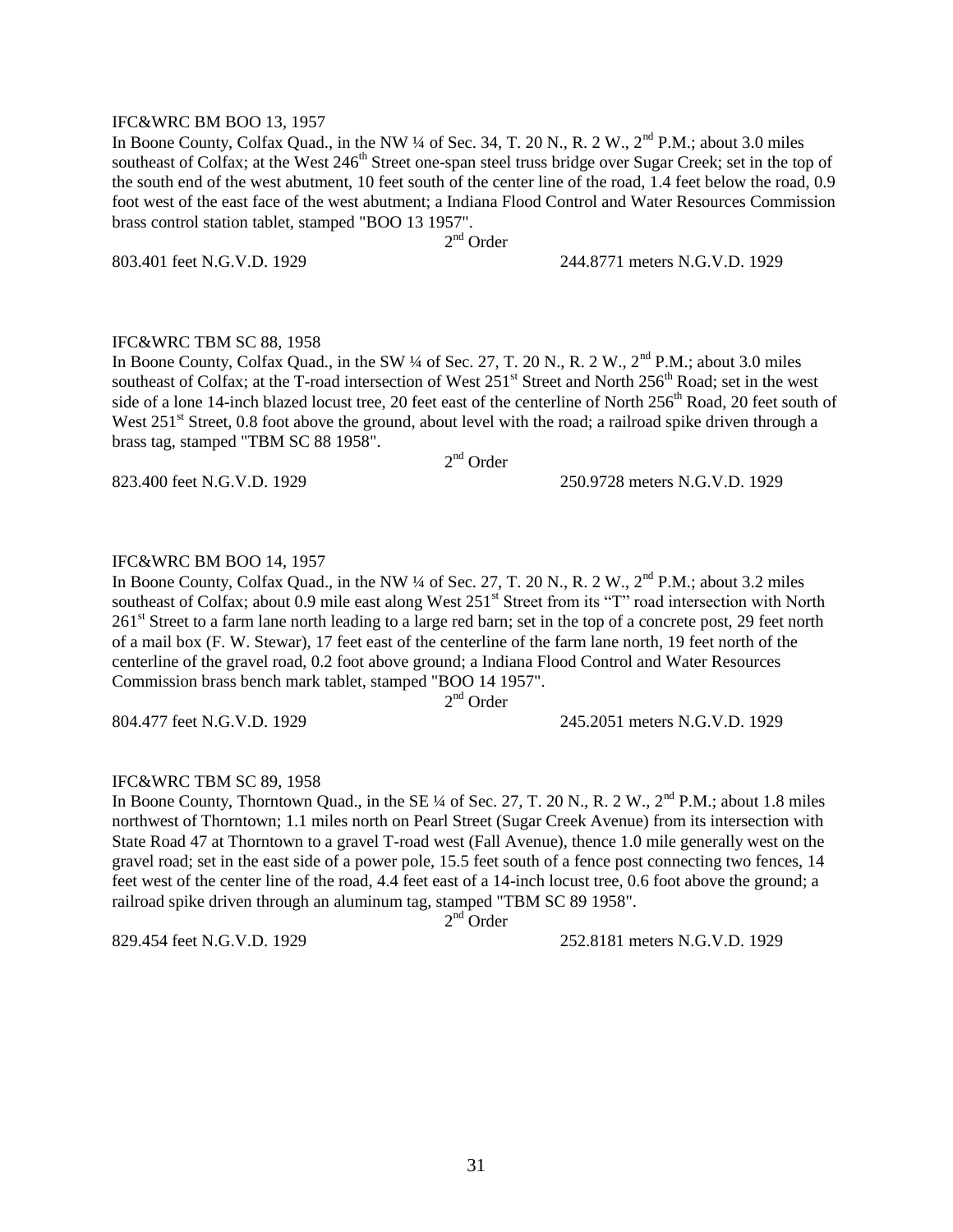#### USC&GS BM K 113, 1946

In Boone County, Thorntown Quad., in the SW  $\frac{1}{4}$  of Sec. 26, T. 20 N., R. 2 W.,  $2^{nd}$  P.M.; about 1.25 miles north of Thorntown; at the New York Central railroad (Conrail) concrete overpass over a gravel Fall Avenue; set in the top of the northwest wingwall of the overpass, 9 feet southwest of the southwest rail, 2 feet below the rails; a U.S. Coast & Geodetic Survey bench mark tablet, stamped "K 113 1946". 2<sup>nd</sup> Order

828.699 feet N.G.V.D. 1929 252.5880 meters N.G.V.D. 1929

#### IFC&WRC BM BOO 15, 1957

In Boone County, Thorntown Quad., in the SW ¼ of Sec. 26, T. 20 N., R. 2 W., 2<sup>nd</sup> P.M.; about 0.9 mile north of Thorntown, at the New York Central railroad (Conrail) Bridge over Sugar Creek; set in the top of and at the east end of the north abutment, 9 feet east of the east rail, 2.6 feet below the rails, 1.1 feet north of the south face of the north abutment; a Indiana Flood Control and Water Resources Commission brass bench mark tablet, stamped "BOO 15 1957".

2<sup>nd</sup> Order

830.609 feet N.G.V.D. 1929 253.1701 meters N.G.V.D. 1929

#### USC&GS BM J 113, 1946

In Boone County, Thorntown Quad., in the SE  $\frac{1}{4}$  of Sec. 35, T. 20 N., R. 2 W.,  $2^{\text{nd}}$  P.M.; at Thorntown; along the Cleveland, Cincinnati and Chicago, St. Louis Railway (Conrail) about 0.45 mile northwest of the station at Thorntown; set in the top of the northeast wingwall of a concrete underpass over a paved street near mileage 148/00, 9.5 feet northeast of the northeast rail of the track, about 2.5 feet lower than the track, 1.25 feet below the top of the northeast corner of the east headwall, 1.1 feet north of the south face of the northeast wingwall; a U.S. Coast & Geodetic Survey bronze bench mark tablet, stamped "J 113 1946". 2<sup>nd</sup> Order

843.364 feet N.G.V.D. 1929 257.0579 meters N.G.V.D. 1929

#### IFC&WRC BM BOO 16, 1957

In Boone County, Thorntown Quad., in the NE  $\frac{1}{4}$  of Sec. 35, T. 20 N., R. 2 W.,  $2^{\text{nd}}$  P.M.; about 0.2 mile north of Thorntown; at the Market Street (Sugar Creek Avenue) one-span steel truss bridge over Sugar Creek; set in the top of the northeast wingwall of the bridge, 10 feet northeast of the center line of the road, 6.0 feet south of the north face of the northeast wingwall, 1.7 feet northeast of the northeast end steel truss, 1.8 feet above the road; a Indiana Flood Control and Water Resources Commission brass bench mark tablet, stamped "BOO 16 1957".

2<sup>nd</sup> Order

819.338 feet N.G.V.D. 1929 249.7347 meters N.G.V.D. 1929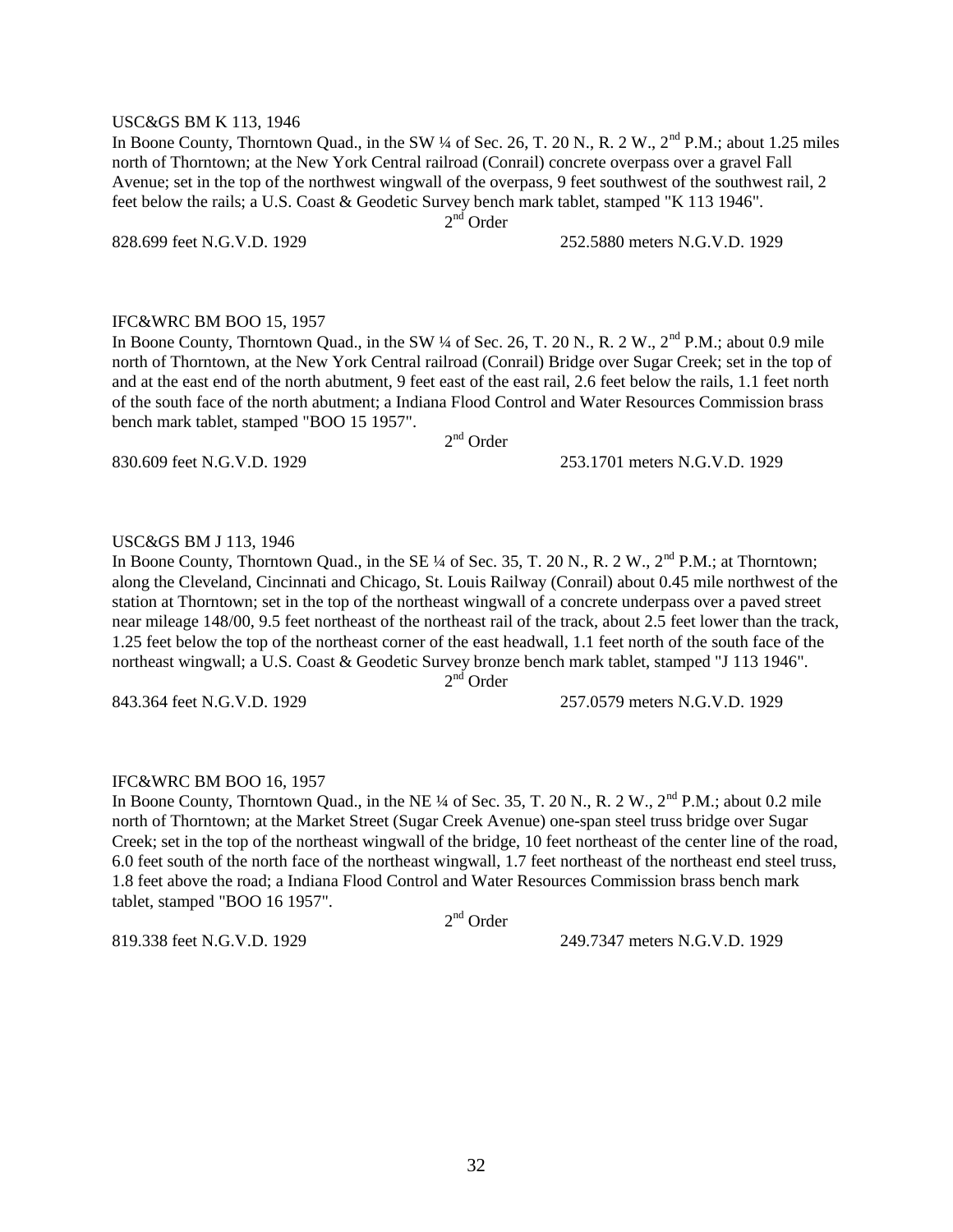#### IFC&WRC BM BOO 17, 1957

In Boone County, Thorntown Quad., in the NE  $\frac{1}{4}$  of Sec. 35, T. 20 N., R. 2 W.,  $2^{\text{nd}}$  P.M.; about 0.1 mile northeast of Thorntown; at the West 241<sup>st</sup> Street concrete bridge over Prairie Creek; set in the top of the south wingwall of the bridge, 13 feet southwest of the center line of the road, 2 feet southeast of the northwest face of the south wingwall, about level with the road; a Indiana Flood Control and Water Resources Commission brass bench mark tablet, stamped "BOO 17 1957".

2<sup>nd</sup> Order

Destroyed

813.401 feet N.G.V.D. 1929 247.9251 meters N.G.V.D. 1929

#### IFC&WRC TBM SC 90, 1958

In Boone County, Thorntown Quad., in the NE  $\frac{1}{4}$  of Sec. 36, T. 20 N., R. 2 W.,  $2^{\text{nd}}$  P.M.; about 0.8 mile east-northeast of Thorntown; 0.26 mile east along State Road 47 from its junction with State Road 75 in Thorntown to a crossroads (Pearl Street) thence 0.33 mile north along Pearl Street to an east-west crossroads (West 241<sup>st</sup> Street), thence 1.0 mile east along West 241<sup>st</sup> Street to a gravel T-road north; set in the south side of a power pole (#AC-6-C 15) in the northwest ¼ of the junction, 19.8 feet north of the center line of West  $241^{\text{st}}$  Street, 35.2 feet west of the gravel T-road north, 0.75 foot above the ground, about level with the road; a railroad spike driven through an aluminum tag, stamped "TBM SC 90 1958".

2<sup>nd</sup> Order

850.709 feet N.G.V.D. 1929 259.2966 meters N.G.V.D. 1929

#### IFC&WRC BM BOO 18, 1957

In Boone County, Thorntown Quad., in the SE ¼ of Sec. 25, T. 20 N., R. 2 W., 2<sup>nd</sup> P.M.; about 1.3 miles northeast of Thorntown; 0.15 mile east along State Road 47 from its junction with State Road 75 in Thorntown to a north-south crossroad (Market Street), thence 1.05 miles north and east to a T-road north, thence 0.5 mile north to a T-road east (West  $241<sup>st</sup>$  Street), in the northeast  $\frac{1}{4}$  of the junction; set in the top of a concrete post, 27 feet east of the center line of the north-south road, 10 feet north of the T-road east, 2 feet south of a field entrance fence post, 0.1 foot above the ground,; a Indiana Flood Control and Water Resources Commission brass bench mark tablet, stamped "BOO 18 1957".

 $2<sup>nd</sup>$  Order

835.894 feet N.G.V.D. 1929 254.7810 meters N.G.V.D. 1929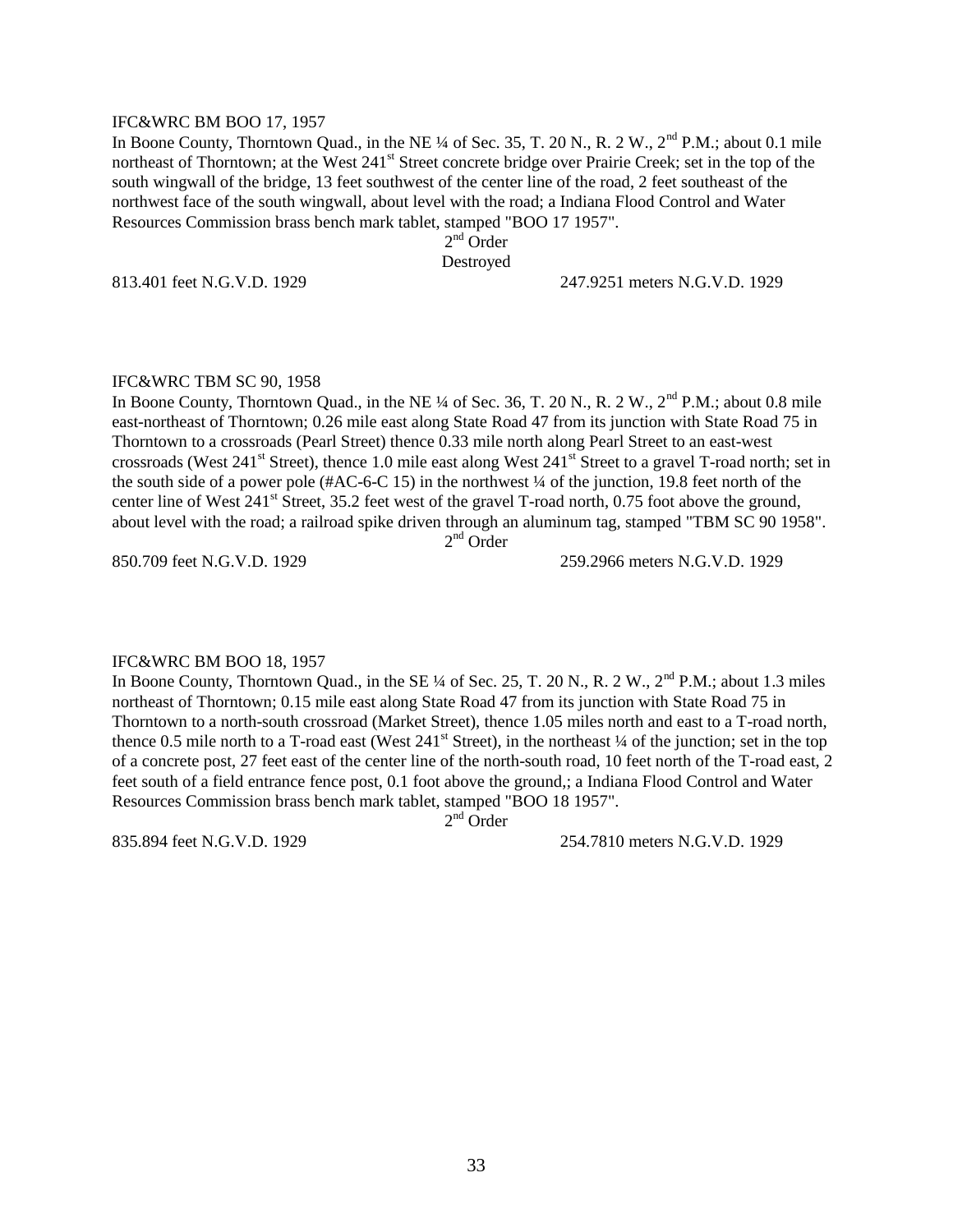#### ISHC BM BOON C-8

In Boone County, Thorntown Quad., in the SE  $\frac{1}{4}$  of Sec. 25, T. 20 N., R. 2 W.,  $2<sup>nd</sup>$  P.M.; about 1.2 miles northeast of Thorntown; at the U. S. 52 twin concrete arch bridges over Sugar Creek; set in the top of the northwest end of the northeast sidewalk of the southeast bound traffic bridge, 17 feet northeast of the center line of the highway, 16 feet southeast of the northwest end of the bridge, 0.7 foot above the highway; a Indiana State Highway Commission bench mark tablet, stamped "BOON C-8".

2<sup>nd</sup> Order

Destroyed by ISHC 6/29/85

826.705 feet N.G.V.D. 1929 251.9802 meters N.G.V.D. 1929

#### IFC&WRC TBM SC 91, 1958

In Boone County, Thorntown Quad., in the SW  $\frac{1}{4}$  of Sec. 30, T. 20 N., R. 1 W.,  $2^{nd}$  P.M.; about 1.6 miles northeast of Thorntown; about 0.2 miles northwest along U. S. 52 from its intersection with West  $246<sup>th</sup>$ Street to where a P. S. C. of I. high tension power line crosses the highway; set in the southwest side of a power pole (with the numbers 1526 and 75 painted yellow on it), 45.1 feet east of the center line of the northwest bound traffic on the highway, 2.5 feet east of a fence line, about 30 feet southwest of a 14-inch cottonwood tree, 0.85 foot above the ground, 2.5 feet above the road; a railroad spike driven through an aluminum tag, stamped "TBM SC 91 1958".

2<sup>nd</sup> Order Destroyed

826.019 feet N.G.V.D. 1929 251.7711 meters N.G.V.D. 1929

#### IFC&WRC BM BOO 19, 1957

In Boone County, Thorntown Quad., in the NE  $\frac{1}{4}$  of Sec. 31, T. 20 N., R. 1 W.,  $2^{nd}$  P.M.; about 1.6 miles northeast of Thorntown; about 0.4 mile east along West 246<sup>th</sup> Street from its intersection with U.S. 52 to a T-road south and northeast, thence 0.05 mile northeast to a 70-foot concrete bridge over Spring Creek; set in the top of and at the northeast end of the southeast sidewalk of the bridge, 11 feet southeast of the center line of the road, 1.7 feet southwest of the northeast end of the bridge, 0.7 foot above the road; a Indiana Flood Control and Water Resources Commission brass bench mark tablet, stamped "BOO 19 1957".

2<sup>nd</sup> Order

832.330 feet N.G.V.D. 1929 253.6947 meters N.G.V.D. 1929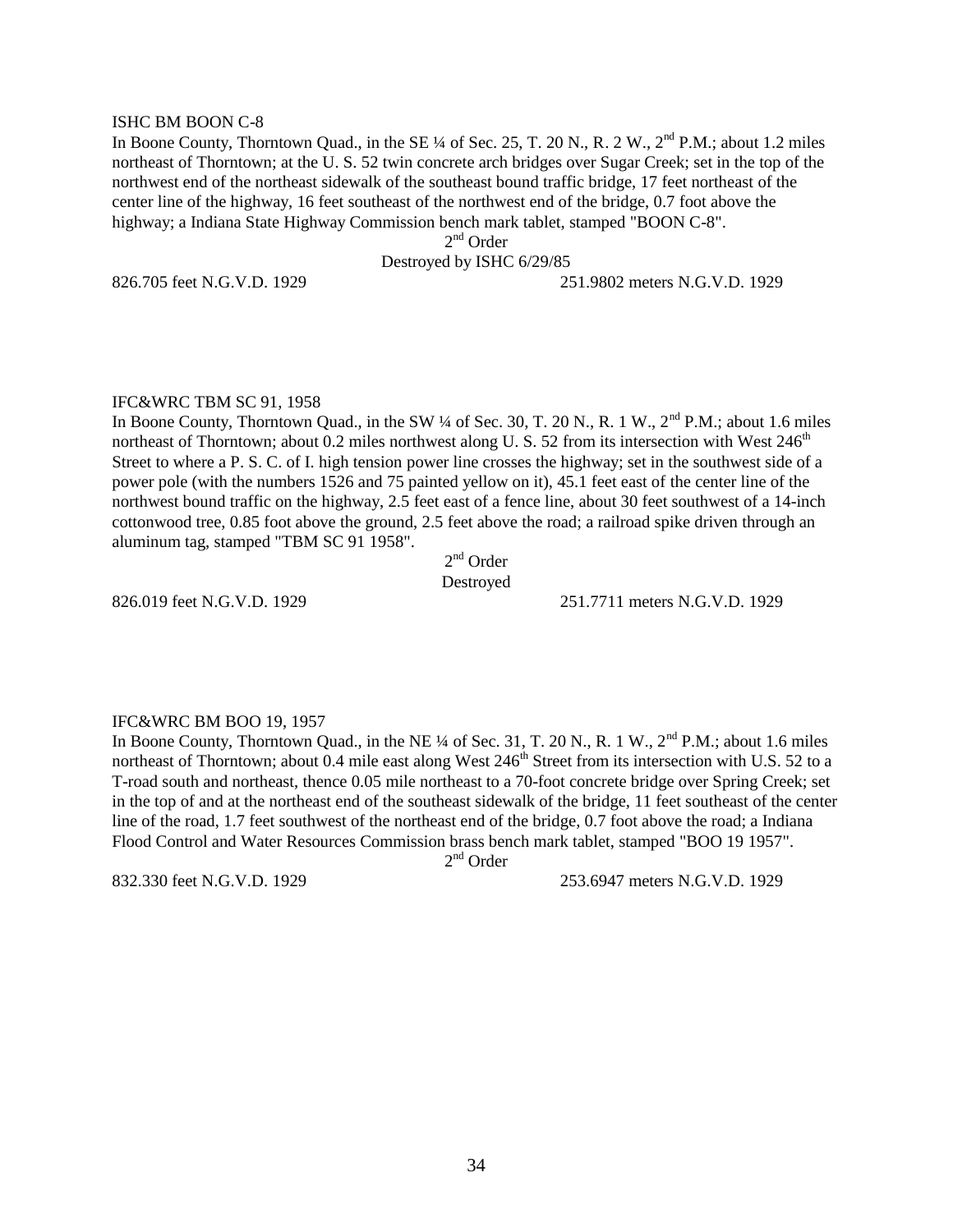#### IFC&WRC BM BOO 20, 1957

In Boone County, Thorntown Quad., in the NE  $\frac{1}{4}$  of Sec. 30, T. 20 N., R. 1 W.,  $2^{nd}$  P.M.; about 2.2 miles northeast of Thorntown; at the Frankfort Avenue one-span steel truss bridge over Sugar Creek; set in the top of the southwest abutment, 10 feet southwest of the center line of the road, 1.1 feet southeast of the northwest face of the southwest abutment, 1.3 feet below the road; a Indiana Flood Control and Water Resources Commission brass bench mark tablet, stamped "BOO 20 1957".

2<sup>nd</sup> Order

Destroyed

828.730 feet N.G.V.D. 1929 252.5974 meters N.G.V.D. 1929

#### IFC&WRC TBM SC 55, 1958

In Boone County, Thorntown Quad., in the SW  $\frac{1}{4}$  of Sec. 29, T. 20 N., R. 1 W.,  $2^{nd}$  P.M.; about 2.2 miles northeast of Thorntown; about 0.05 mile southeast along Frankfort Avenue from its bridge over Sugar creek to a 20-foot concrete culvert under the road; set in the top of the north end of the east concrete guardrail, 13 feet east of the center line of the road, 5 feet south of the north end of the guardrail, 30 inches above the road; a chiseled triangle.

2<sup>nd</sup> Order

834.293 feet N.G.V.D. 1929 254.2930 meters N.G.V.D. 1929

#### IFC&WRC TBM SC 92, 1958

In Boone County, Thorntown Quad., in the SE ¼ of Sec. 19, T. 20 N., R. 1 W., 2<sup>nd</sup> P.M.; about 2.7 miles northeast of Thorntown; about 0.15 mile south along Frankfort Avenue from its T-road intersection with West 261<sup>st</sup> Street to a T-road east; set in the south side of a power pole, 21.3 feet south of the extended center line of the T-road east, 15.3 feet west of the centerline of Frankfort Avenue, 8.5 feet east of a fence line, 0.3 foot above the ground, about level with the road; a railroad spike driven through an aluminum tag, stamped "TBM SC 92 1958".

2<sup>nd</sup> Order

864.848 feet N.G.V.D. 1929 263.6062 meters N.G.V.D. 1929

#### IFC&WRC TBM SC 93, 1958

In Boone County, Thorntown Quad., in the NE  $\frac{1}{4}$  of Sec. 20, T. 20 N., R. 1 W.,  $2^{nd}$  P.M.; about 3.5 miles northeast of Thorntown; about 0.15 mile south along Frankfort Avenue from its T-road intersection with West 261<sup>st</sup> Street to a T-road east, thence 0.76 mile generally east; set in the north side of a power pole (#AC 7.55) 1st pole on the south side of road west of a farm house, 24 feet south of the center line of road, 1.1 feet above the ground, 2.4 feet above the road; a railroad spike driven through an aluminum tag, stamped "TBM SC 93 1958".

2<sup>nd</sup> Order

872.376 feet N.G.V.D. 1929 265.9007 meters N.G.V.D. 1929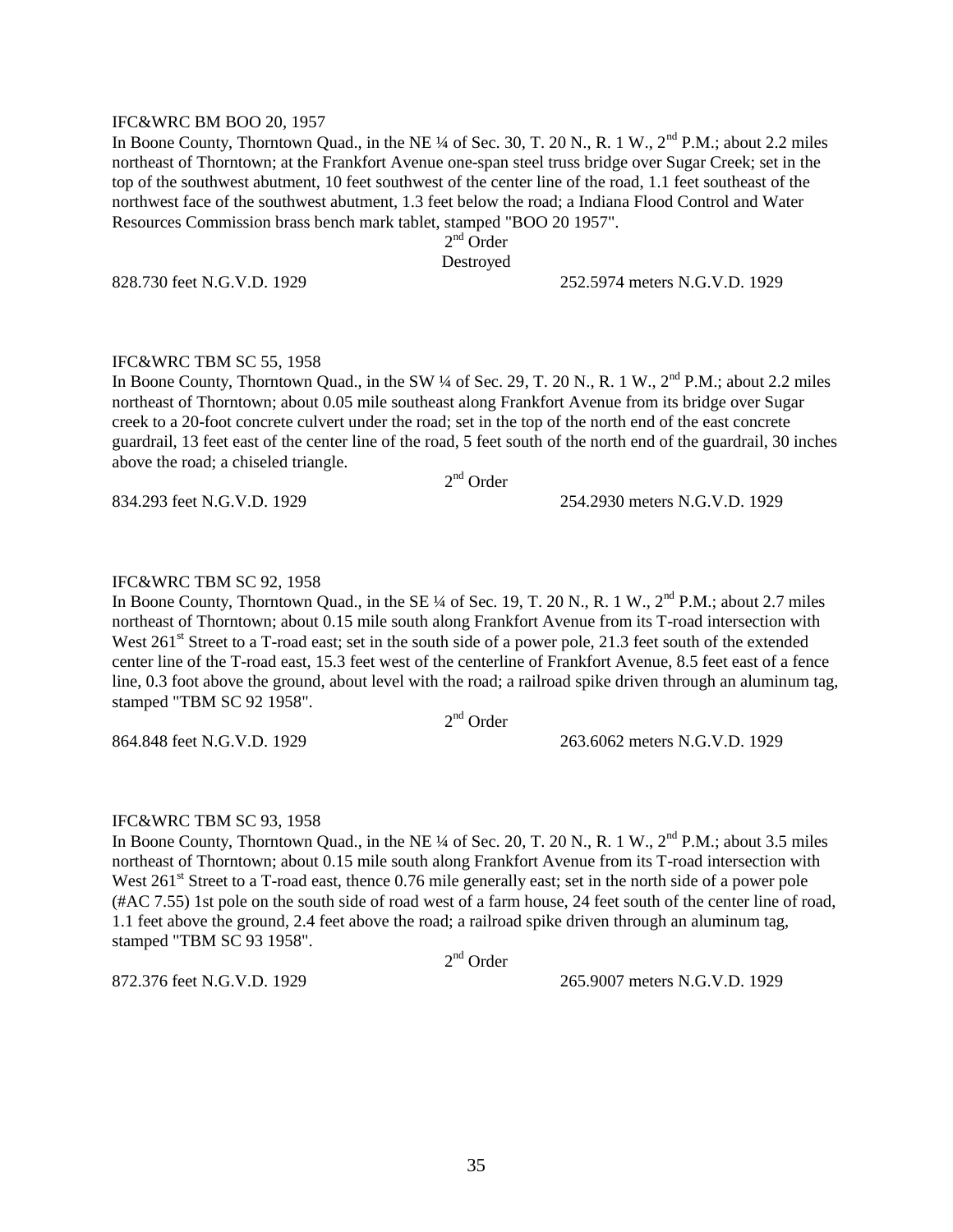#### IFC&WRC TBM SC 94, 1958

In Boone County, Thorntown Quad., in the SW ¼ of Sec. 21, T. 20 N., R. 1 W., 2<sup>nd</sup> P.M.; about 4.0 miles northeast of Thorntown; about 0.4 mile east along West 261<sup>st</sup> Street from its T-road intersection with North  $206<sup>th</sup>$  Road; set in the north side of a telephone pole (#AC 7/45), 17 feet south of the centerline of the gravel road, 13 feet east of the centerline of a farm lane leading to a house, 7.5 feet north of a fence corner post, 0.9 foot above the ground; a railroad spike driven through an aluminum tag, stamped "TBM SC 94 1958".

2<sup>nd</sup> Order

861.612 feet N.G.V.D. 1929 262.6199 meters N.G.V.D. 1929

#### IFC& WRC BM BOO 21, 1957

In Boone County, Thorntown Quad., in the North  $\frac{1}{2}$  of Sec. 28, T. 20 N., R. 1 W.,  $2^{nd}$  P.M.; about 3.75 miles northeast of Thorntown; at the North  $201<sup>st</sup>$  Street one-span steel truss bridge over Sugar Creek; set in the top of the north wingwall of the bridge, 17.7 feet north of the northwest corner of the northeast steel truss, 1.2 feet west of the east face of the north wingwall, about level with the road; a Indiana Flood Control and Water Resources Commission brass bench mark tablet, stamped "BOO 21 1957". 2<sup>nd</sup> Order

842.613 feet N.G.V.D. 1929 256.8290 meters N.G.V.D. 1929

#### IFC&WRC TBM SC 56, 1957

In Boone County, Thorntown Quad., in the SW ¼ of Sec. 21, T. 20 N., R. 1 W., 2<sup>nd</sup> P.M.; about 3.8 miles northeast of Thorntown; about 0.5 mile north along North 201<sup>st</sup> Street from its bridge over Sugar Creek to a 1.5-foot twin pipe culvert under the road; set in the west side of a 10-inch box elder tree, 36 feet southeast of and across the road from a power pole, 24 feet north of the culvert, 13 feet east of the center line of the road, 0.8 foot above the ground, about level with the road; a railroad spike driven through a brass plate, stamped "TBM SC 56 1957".

2<sup>nd</sup> Order

836.696 feet N.G.V.D. 1929 255.0255 meters N.G.V.D. 1929

#### IFC&WRC TBM SC 95, 1958

In Boone County, Thorntown Quad., in the NE ¼ of Sec. 21, T. 20 N., R. 1 W., 2<sup>nd</sup> P.M.; about 4.5 miles northeast of Thorntown; at the T-road intersection of Blubaugh Avenue and North 198<sup>th</sup> Road; set in the north side of a telephone pole, 18 feet south of the centerline of Blubaugh Avenue, 20.5 feet northeast of a white wooden fence corner post, 19.3 feet east of the extended centerline of North 198<sup>th</sup> Road, 1.8 feet above the ground; a railroad spike driven through an aluminum tag, stamped "TBM SC 95 1958".

2<sup>nd</sup> Order

871.751 feet N.G.V.D. 1929 265.7102 meters N.G.V.D. 1929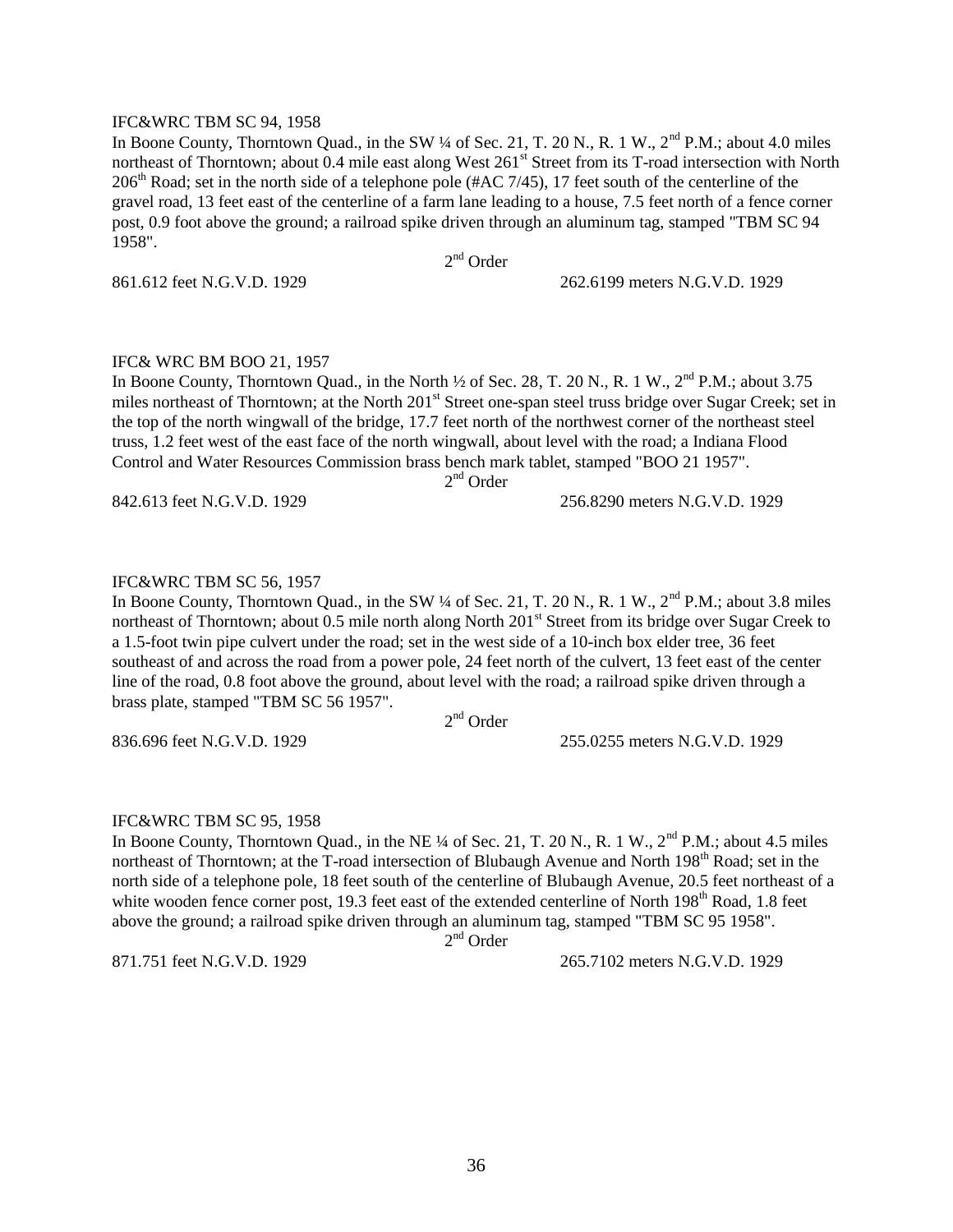#### IFC&WRC TBM SC 96, 1958

In Boone County, Thorntown Quad., in the NW  $\frac{1}{4}$  of Sec. 22, T. 20 N., R. 1 W.,  $2^{nd}$  P.M.; about 4.9 miles northeast of Thorntown; at the Blubaugh Avenue 60-foot concrete bridge over Reagan Run; set in the top of the northeast end of the north guardrail, 13.5 feet north of the centerline of the road, 2.6 feet west of the east face of the north guardrail, 2.5 feet above the road; a chiseled triangle.

2<sup>nd</sup> Order

852.321 feet N.G.V.D. 1929 259.7880 meters N.G.V.D. 1929

#### IFC&WRC TBM SC 58, 1958

In Boone County, Thorntown Quad., in the NE ¼ of Sec. 22, T. 20 N., R. 1 W., 2<sup>nd</sup> P.M.; about 5.25 miles northeast of Thorntown; about 0.35 mile west along Blubaugh Avenue from its T-road intersection with North 185<sup>th</sup> Road to a 7-foot box culvert under the road; set in the top of and at the center of the south headwall of the culvert, 12 feet south of the centerline of the road, about level with the road; a chiseled triangle.

2<sup>nd</sup> Order

866.430 feet N.G.V.D. 1929 264.0884 meters N.G.V.D. 1929

#### IFC&WRC BM BOO 22, 1957

In Boone County, Thorntown Quad., in the NW  $\frac{1}{4}$  of Sec. 23, T. 20 N., R. 1 W.,  $2^{nd}$  P.M.; about 5.5 miles northeast of Thorntown; at the Pennsylvania Railroad (Conrail) overpass over Blubaugh Avenue; set in the top of the northwest wingwall of the overpass, 18 feet north of the centerline of the road, 3.8 feet above the road, 1.3 feet east of the west end of the northwest wingwall; a Indiana Flood Control and Water Resources Commission brass bench mark tablet, stamped "BOO 22 1957".

 $2<sup>nd</sup>$  Order

858.722 feet N.G.V.D. 1929 261.7390 meters N.G.V.D. 1929

#### IFC&WRC BM BOO 23, 1957

In Boone County, Thorntown Quad., in the SW ¼ of Sec. 23, T. 20 N., R. 1 W., 2<sup>nd</sup> P.M.; about 5.5 miles northeast of Thorntown; at the Pennsylvania Railroad (Conrail) concrete arch bridge over Sugar Creek; set in the top of the southwest wingwall of the bridge, 15 feet west of the west rail, 1.3 feet south of the north face of the wingwall; a Indiana Flood Control and Water Resources Commission brass bench mark tablet, stamped "BOO 23 1957".

2<sup>nd</sup> Order

874.285 feet N.G.V.D. 1929 266.4826 meters N.G.V.D. 1929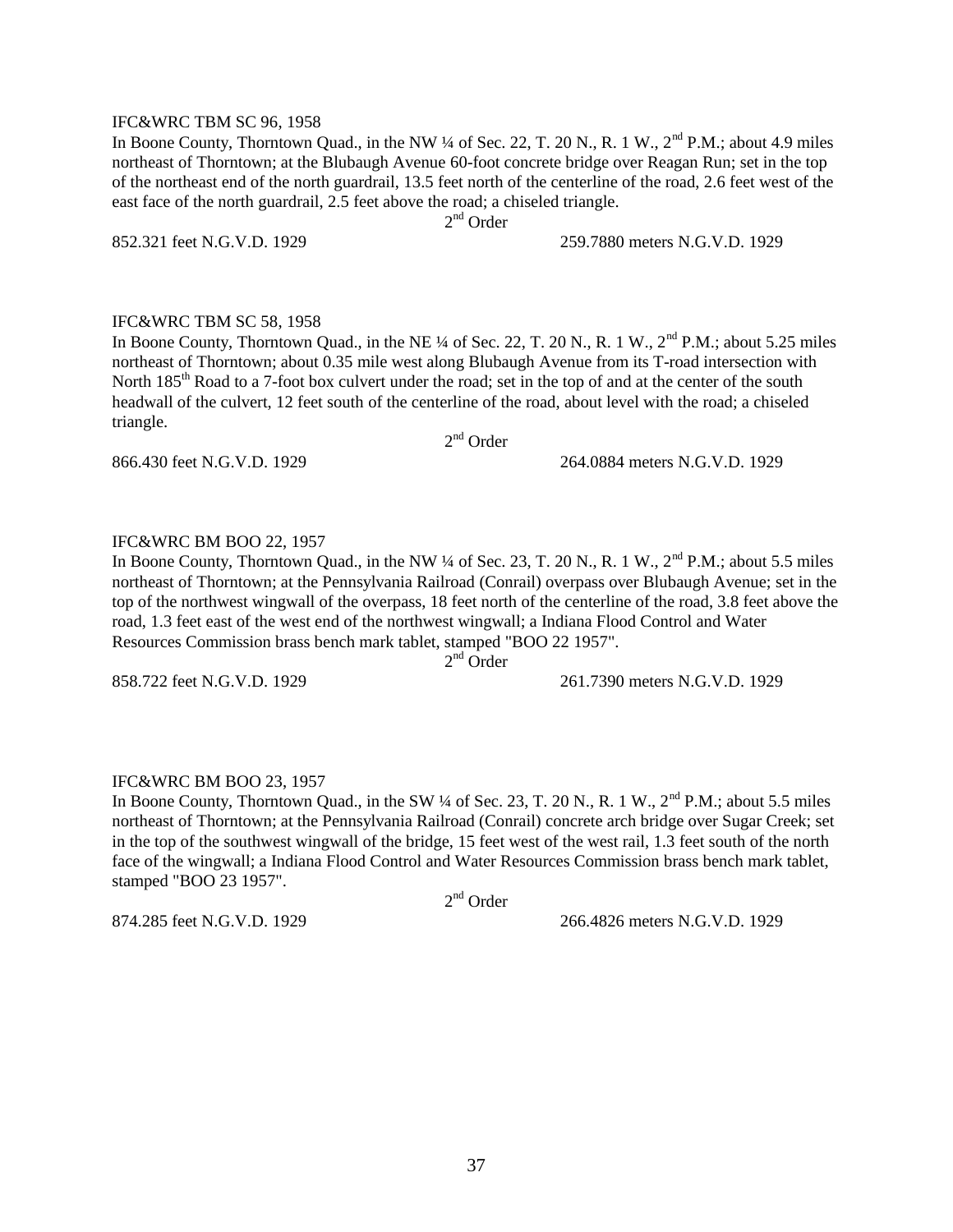#### IFC&WRC TBM SC 59, 1958

In Boone County, Thorntown Quad., in the SW ¼ of Sec. 23, T. 20 N., R. 1 W., 2<sup>nd</sup> P.M.; about 5.5 miles northeast of Thorntown; at the crossing of the Pennsylvania Railroad (Conrail) and West 256<sup>th</sup> Street, in the northeast corner of the crossing; set on the southwest corner of a concrete foundation fence line post, 96 feet east of the east rail, 20 feet north of the center line of the road, 1 foot above the road; a chiseled triangle.

2<sup>nd</sup> Order

874.704 feet N.G.V.D. 1929 266.6103 meters N.G.V.D. 1929

### USC&GS BM H 114 RESET 1953

In Boone County, Mechanicsburg Quad., in the NW  $\frac{1}{4}$  of Sec. 25, T. 20 N., R. 1 W.,  $2^{nd}$  P.M.; about 0.3 mile southwest of Mechanicsburg; at the T-road intersection of State Road 39 and West  $256<sup>th</sup>$  Street, in the southwest  $\frac{1}{4}$  of the junction; set in the top of a concrete post, 65 feet south of the centerline of West 256<sup>th</sup> Street, 35 feet west of the centerline of State Road 39, 2.8 feet southeast of a white wooden witness post, about 2.5 feet lower than highway, 2 feet north of a fence corner, 0.9 foot above the ground; a U.S. Coast & Geodetic Survey bronze disk, stamped "H 114 RESET 1953".

2<sup>nd</sup> Order

883.286 feet N.G.V.D. 1929 269.2261 meters N.G.V.D. 1929

# ISHC BM BOON C 3

In Boone County, Mechanicsburg Quad., in the SW ¼ of Sec. 24, T. 20 N., R. 1 W., 2<sup>nd</sup> P.M.; about 0.3 mile west of Mechanicsburg; at the State Road 39 steel truss bridge over Sugar Creek; set in the top of the southeast wingwall of the bridge, 17.5 feet east of the centerline of the highway, 1 foot above the highway; a Indiana State Highway Commission bench mark tablet, stamped "BOON C 3".

2<sup>nd</sup> Order

867.065 feet N.G.V.D. 1929 264.2819 meters N.G.V.D. 1929

#### IFC&WRC BM BOO 24, 1957

In Boone County, Mechanicsburg Quad., in the NW  $\frac{1}{4}$  of Sec. 24, T. 20 N., R. 1 W.,  $2^{nd}$  P.M.; at Mechanicsburg; at a steel truss bridge over Sugar Creek; set in top of the northwest wingwall of the bridge, 10 feet west of the centerline of the road, 1.1 feet northwest of the southwest corner of the north abutment, 0.7 foot below the road; a Indiana Flood Control and Water Resources Commission brass bench mark tablet, stamped "BOO 24 1957".

2<sup>nd</sup> Order

860.230 feet N.G.V.D. 1929 262.1986 meters N.G.V.D. 1929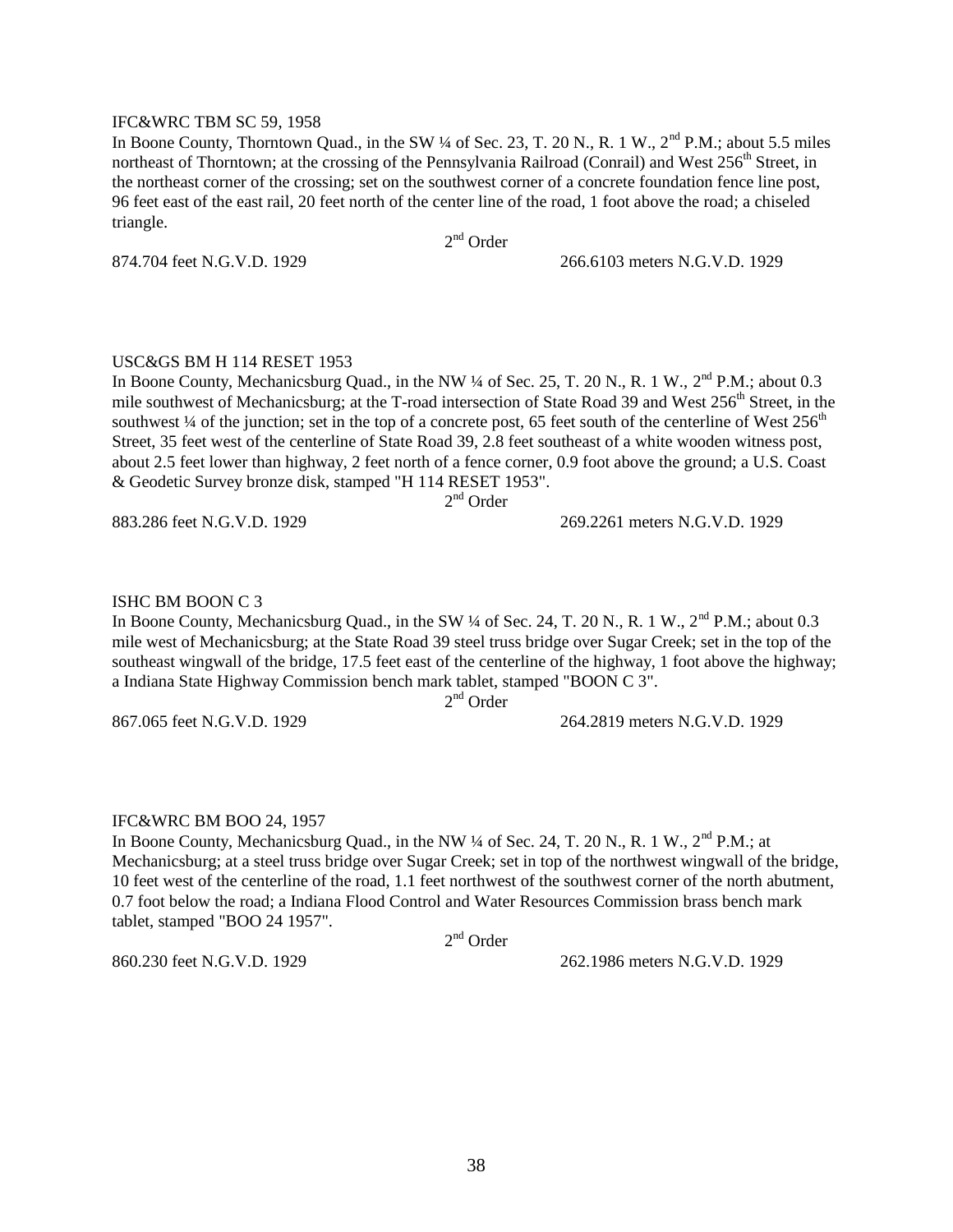#### IFC&WRC TBM SC 60, 1958

In Boone County, Mechanicsburg Quad., in the NW  $\frac{1}{4}$  of Sec. 24, T. 20 N., R. 1 W.,  $2^{nd}$  P.M.; about 0.5 mile northeast of Mechanicsburg; 2.8 miles north along State Road 39 from its intersection with State Road 47 in Pike to a T-road east, thence 0.3 mile east to a north-south T-road (Karen Avenue), thence 0.8 mile north and east to a 1-foot pipe culvert under the road; set in the top of and at the center of the north headwall of the culvert, 13 feet north of the centerline of the road, 0.3 foot above the road; a chiseled triangle.

2<sup>nd</sup> Order

881.761 feet N.G.V.D. 1929 268.7613 meters N.G.V.D. 1929

#### IFC&WRC BM BOO 25, 1957

In Boone County, Mechanicsburg Quad., in the NW ¼ of Sec. 24, T. 20 N., R. 1 W., 2<sup>nd</sup> P.M.; about 0.5 mile northeast of Mechanicsburg; at the right angle turn north of the intersection of Karen Avenue and North 166<sup>th</sup> Road and a 1-foot pipe culvert under the road; set in the top of and at the center of the west headwall of the culvert, 28 feet north of power pole #B  $3/E/42$ , 15 feet west of the centerline of the road, 0.4 foot above the road; a Indiana Flood Control and Water Resources Commission brass bench mark tablet, stamped "BOO 25 1957". 2<sup>nd</sup> Order

882.698 feet N.G.V.D. 1929 269.0469 meters N.G.V.D. 1929

#### IFC&WRC TBM SC 61

In Boone County, Mechanicsburg Quad., in the SE 1/4 of Sec. 18, T. 20 N., R. 1 E., 2<sup>nd</sup> P.M.; about 1.5 miles northeast of Mechanicsburg; about 0.75 mile generally east along Henry Avenue from its intersection with North 166<sup>th</sup> Road to a 5-foot box culvert under the road; set in the top of and at the center of the south headwall of the culvert, 14 feet south of the center line of the road, 0.9 foot above the road; a chiseled triangle.

2<sup>nd</sup> Order

888.134 feet N.G.V.D. 1929 270.7038 meters N.G.V.D. 1929

#### IFC&WRC BM BOO 26, 1957

In Boone County, Mechanicsburg Quad., in the SW  $\frac{1}{4}$  of Sec. 17, T. 20 N., R. 1 E., 2<sup>nd</sup> P.M.; about 4.2 miles southwest of Cyclone; 3.4 miles south along a paved and gravel 400 East Road from its crossing of the Chicago, Indianapolis, and Louisville Railroad in Cyclone to a T-road west (730 South Road), thence 0.75 mile west to a T-road south, thence 0.5 mile generally south to a 4-foot box culvert under the road; set in the top of and at the southwest end of the northwest headwall of the culvert, 19 feet northwest of the centerline of the road, 2.7 feet below the road, 2.6 feet northeast of the southwest end of the headwall; a Indiana Flood Control and Water Resources Commission brass bench mark tablet, stamped "BOO 26 1957".

2<sup>nd</sup> Order

881.639 feet N.G.V.D. 1929 268.7241 meters N.G.V.D. 1929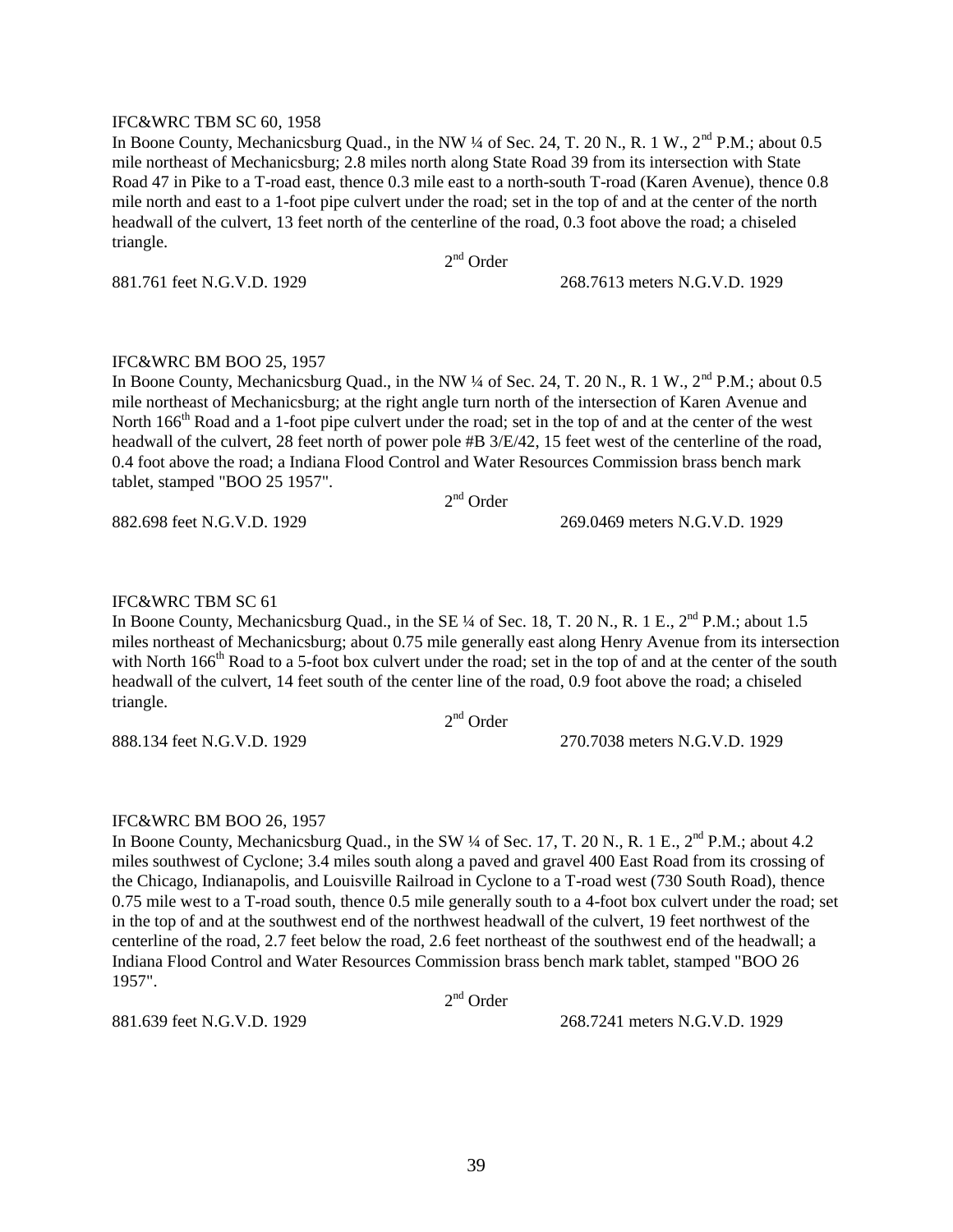The following geodetic level line of second-order accuracy was completed during September, 1964. It progresses generally upstream along roads in Boone County on either bank of White Lick Creek and forms an extension to the original second-order line of Morgan and Hendricks Counties, dated September 14, 1961. The original and extended line now comprises the total length of stream levels from the confluence below Mooresville to the headwaters in Boone County.

Elevations of the listed marks are based on "Mean Sea Level Datum-1929 General Adjustment." They were determined by first-order leveling methods, with primary traverse in one direction, between bench marks previously established by the U. S. Coast and Geodetic Survey under the first and secondorder leveling standards. All Indiana Flood Control and Water Resources Commission marks were adjusted to the base control net whenever closures were within second-order limits between consecutive marks as published by the U. S. Coast and Geodetic Survey. Elevations of USC&GS bench marks have been re-adjusted only when positive movement if the original mark has been verified by acceptable procedures. Third-order elevations under publications by other agencies, and listed herein, have been upgraded to second-order.

#### IFC&WRC BM BOO 27 A 1964

In Boone County, Fayette Quad., in the East  $\frac{1}{2}$  of Sec. 10, T. 17 N., R. 1 E.,  $2^{nd}$  P.M.; about 0.25 mile east of Fayette; at the West 101<sup>st</sup> Street three-span concrete bridge over White Lick Creek; set in the top of the southeast curb wall of the bridge, 13.0 feet south of the centerline of the road, 1.7 feet west of the east end of the bridge, 0.6 foot north of the south face of the bridge, 0.9 foot above the road; a Indiana Flood Control and Water Resources Commission brass bench mark tablet, stamped "BOO 27 A 1964".

2<sup>nd</sup> Order

922.951 feet N.G.V.D. 1929 281.3160 meters N.G.V.D. 1929

#### IFC&WRC TBM WLC 55, 1964

In Boone County, Fayette Quad., in the East  $\frac{1}{2}$  of Sec. 10, T. 17 N., R. 1 E.,  $2^{nd}$  P.M.; about 0.25 mile east of Fayette; at the West 101<sup>st</sup> Street three-span concrete bridge over White Lick Creek; set in the northeast side of a 50-foot ash tree, 58.0 feet south of the centerline of the road, 49.0 feet west of the west end of the bridge, 2.5 feet above the ground; a railroad spike driven through an aluminum tag, stamped "TBM WLC 55 1964".

2<sup>nd</sup> Order

918.107 feet N.G.V.D. 1929 279.8396 meters N.G.V.D. 1929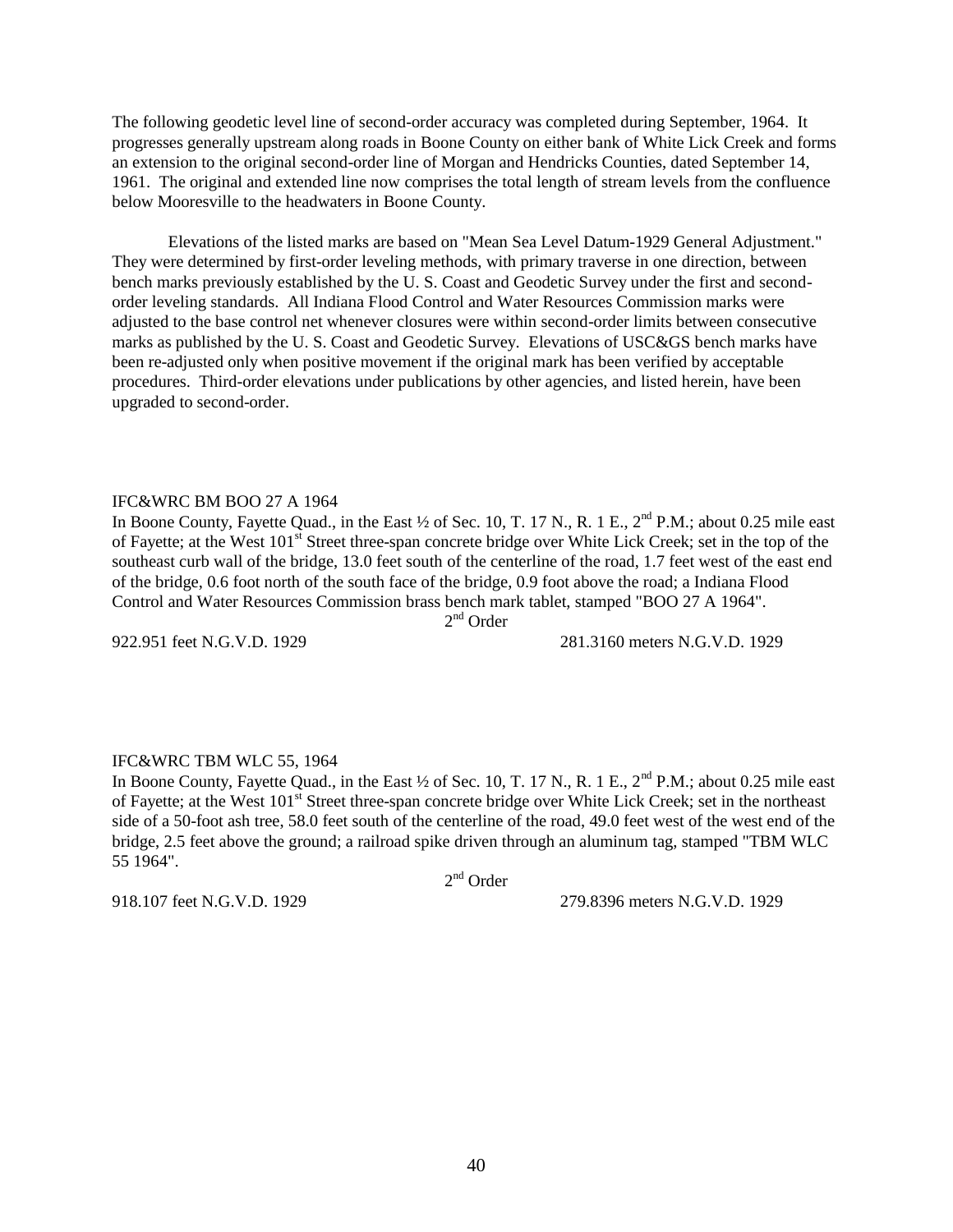#### IFC&WRC BM BOO 28 A 1964

In Boone County, Fayette Quad., in the W  $\frac{1}{2}$  of Sec. 2, T. 17 N., R. 1 E., 2<sup>nd</sup> P.M.; about 1.1 miles northnortheast of Fayette; at the West 111<sup>th</sup> Street single-span concrete and steel bridge over White Lick Creek; set in the top of and at the northeast end of the northeast wingwall of the bridge, 10.9 feet north of the centerline of the road, 4.3 feet southwest of the northeast end of the wingwall, 0.7 foot southeast of the northwest face of the wingwall, about level with the road; a Indiana Flood Control and Water Resources Commission brass bench mark tablet, stamped "BOO 28 A 1964".

2<sup>nd</sup> Order

929.172 feet N.G.V.D. 1929 283.2122 meters N.G.V.D. 1929

#### IFC&WRC TBM WLC 56, 1964

In Boone County, Fayette Quad., in the W  $\frac{1}{2}$  of Sec. 2, T. 17 N., R. 1 E.,  $2^{nd}$  P.M.; about 1.1 miles northnortheast of Fayette; at the West  $111<sup>th</sup>$  Street single-span concrete and steel bridge over White Lick Creek; set in the south side of a 36-inch maple tree, 179 feet west of the west end of the bridge, 35.0 feet west of the centerline of a drive on the east side of a private home, 22.0 feet north of the centerline of the road, 0.8 foot above the ground; a railroad spike driven through an aluminum tag, stamped "TBM WLC 56 1964".  $2<sup>nd</sup>$  Order

934.163 feet N.G.V.D. 1929 284.7335 meters N.G.V.D. 1929

### USC&GS BM V 77, 1946

In Boone County, Fayette Quad., in NE ¼ of Sec. 3, T. 17 N., R. 1 E.,  $2<sup>nd</sup>$  P.M.; about 1.4 miles north of Fayette; 1.4 miles north along State Road 267 from the crossroads in Fayette to a five-foot concrete box culvert under the highway; set in the top of and at the south end of the southwest headwall of the culvert, 22.3 feet west of the centerline of the highway, 1.0 foot north of the south end of the headwall, 0.6 foot east of the west face of the headwall, about level with the highway; a U. S. Coast Geodetic Survey bronze bench mark tablet, stamped "V 77 1946".

2<sup>nd</sup> Order

939.496 feet N.G.V.D. 1929 286.3590 meters N.G.V.D. 1929

# USC&GS BM W 77, 1946

In Boone County, Fayette Quad., in the E  $\frac{1}{2}$  of Sec. 34, T. 18 N., R. 1 E.,  $2^{nd}$  P.M.; about 2.0 miles north of Fayette; at the intersection of State Road 267 and West 121<sup>st</sup> Street and the Perry Township Central School in the northwest quarter of the intersection; set vertically in the east face at the northeast corner of the school building, 1.8 feet south of the north corner of the building, 4.5 feet above the ground; a U. S. Coast and Geodetic Survey bronze bench mark tablet, stamped "W 77 1946".

2<sup>nd</sup> Order

951.967 feet N.G.V.D. 1929 290.1601 meters N.G.V.D. 1929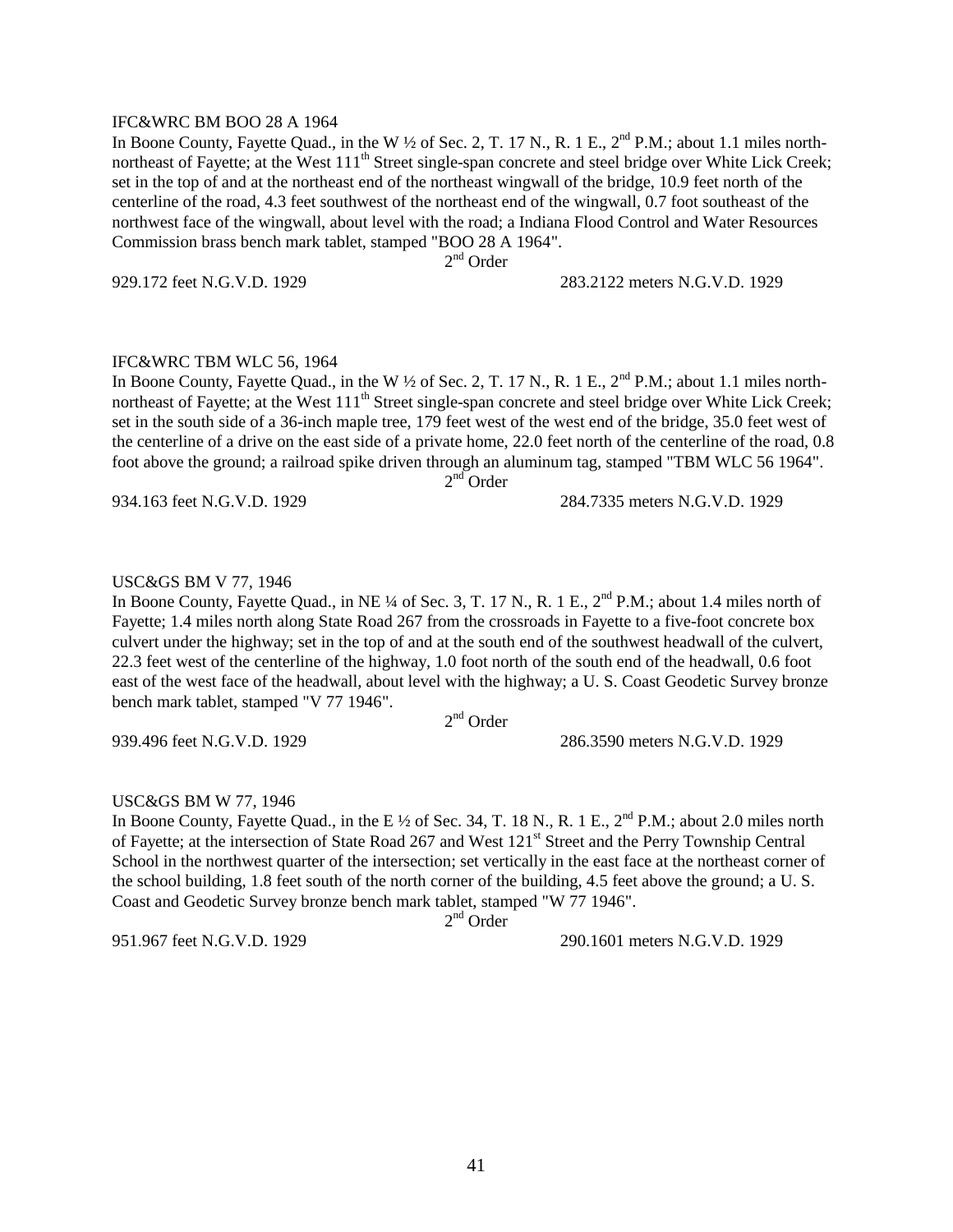#### ISHC BM BOON C-11

In Boone County, Fayette Quad., in the E  $\frac{1}{2}$  of Sec. 34, T. 18 N., R. 1 E.,  $2^{nd}$  P.M.; about 2.0 miles north of Fayette; at the intersection of State Road 267 and West 121<sup>st</sup> Street; set in the top of a concrete post, in the northwest ¼ of the intersection, 49.5 feet north of the centerline of West 121<sup>st</sup> Street, 40.0 feet west of the centerline of State Road 267, 1.9 feet north of a right-of-way post, 0.5 foot above the ground; a Indiana State Highway Commission bronze bench mark tablet, stamped "BOON C-11".

2<sup>nd</sup> Order

946.151 feet N.G.V.D. 1929 288.3874 meters N.G.V.D. 1929

### IFC&WRC BM BOO 29 A 1964

In Boone County, Fayette Quad., in the W  $\frac{1}{2}$  of Sec. 35, T. 18 N., R. 1 E., 2<sup>nd</sup> P.M.; about 2.1 miles northnortheast of Fayette; at the West 121<sup>st</sup> Street single-span concrete bridge over White Lick Creek; set in the top of and at the east end of the northeast headwall of the bridge, 9.0 feet north of the centerline of the road, 1.6 feet west of the east end of the headwall, 1.8 feet above the road; a Indiana Flood Control and Water Resources Commission brass bench mark tablet, stamped "BOO 29 A 1964".

2<sup>nd</sup> Order

#### 938.648 feet N.G.V.D. 1929 286.1005 meters N.G.V.D. 1929

### USC&GS BM D 80, 1946

In Boone County, Fayette Quad., in the S  $\frac{1}{2}$  of Sec. 26, T. 18 N., R. 1 E., 2<sup>nd</sup> P.M.; about 2.6 miles northnortheast of Fayette; at the T-road intersection of U.S. 52 and West 126<sup>th</sup> Street; set in the top of a concrete post, 53 feet east of the centerline of U. S. 52, 26 feet north of the centerline of West  $126<sup>th</sup>$  Street, 7.0 feet west of a fence corner post, 0.4 foot below the road; a U. S. Coast and Geodetic Survey bronze bench mark tablet, stamped "D 80 1946".

> 2<sup>nd</sup> Order \*Revised USC&GS Elevation

939.195\* feet N.G.V.D. 1929 286.2672 meters N.G.V.D. 1929

### USC&GS BM X 77, 1946

In Boone County, Fayette Quad., in NE  $\frac{1}{2}$  of Sec. 27, T. 18 N., R. 1 E., 2<sup>nd</sup> P.M.; about 3.4 miles north of Fayette; at the intersection of State Road 267 and U. S. 52; set in the top of a concrete post, 300 feet northwest of the centerline of State Road 267 at short approach curve, 82 feet southwest of the southwest edge of the pavement of U. S. 52, 0.5 foot above ground; a U. S. Coast and Geodetic Survey bronze bench mark tablet, stamped "X 77 1946".

2<sup>nd</sup> Order \*Revised USC&GS Elevation 952.644 feet N.G.V.D. 1929 238.161 meters N.G.V.D. 1929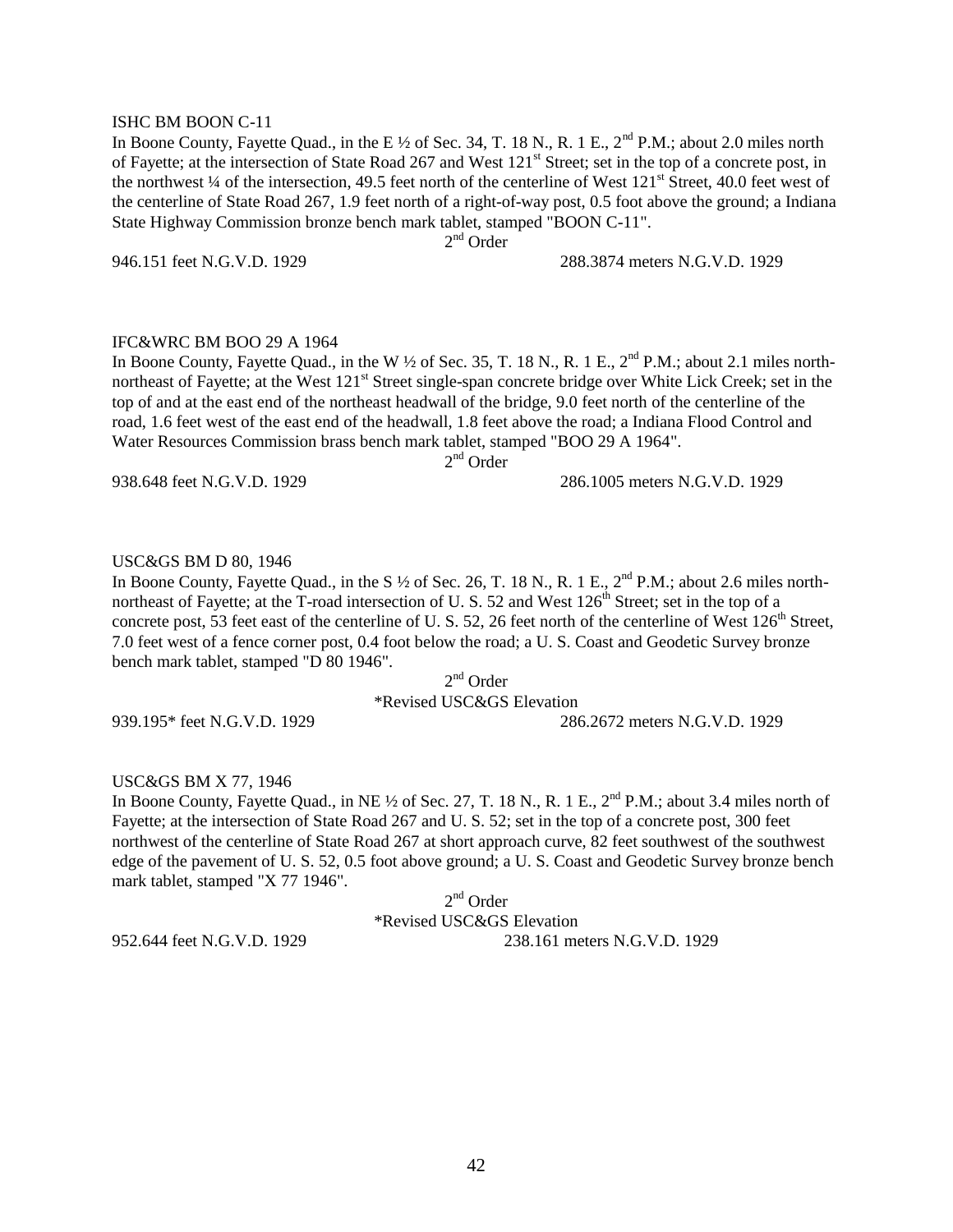#### USC&GS BM E 80, 1946

In Boone County, Fayette Quad., in the W  $\frac{1}{2}$  of Sec. 22, T. 18 N., R. 1 E., 2<sup>nd</sup> P.M.; about 4.0 miles northnorthwest of Fayette; at the U. S. 52 nine-foot concrete box culvert over Fishback Creek; set in the top at the south end of the southwest wingwall of the culvert, 14 feet southwest from the southwest edge of the pavement of U. S. 52, 1.0 foot above the highway; a U.S. Coast and Geodetic Survey bronze bench mark tablet, stamped "E 80 1946".

2<sup>nd</sup> Order

952.104 feet N.G.V.D. 1929 290.2019 meters N.G.V.D. 1929

#### DNR TBM LICK 1, 1999

In Boone County, Fayette Quad., in the SW ¼ of Section 2, T. 17 N., R. 1 E.,  $2<sup>nd</sup> PM$ .; approximately 1.0 mile north-northeast of Fayette; at the 650 South Road culvert over White Lick Creek; set in the south side of power pole # 18/121/PA, 38.0 feet southwest of a wood corner fence post, 32.3 feet west of the centerline of the culvert, 17.0 feet south of the centerline of 650 South Road, 1.6 feet above the ground; a railroad spike driven thru an aluminum tag, stamped "IDNR TBM LICK 1 1999". 3<sup>rd</sup> Order

928.628 feet N.G.V.D. 1929 283.0464 meters N.G.V.D. 1929

#### DNR BM BOO 53, 1989

In Boone County, Carmel Quad, in the NE ¼ of Section 24, T. 18 N., R. 2 E., 2<sup>nd</sup> P.M. about 2.0 miles north of Eagle Village; about 0.2 mile north along Little Eagle Avenue from its intersection with West 141<sup>st</sup> Street to a private drive leading west, thence west along the private drive about 0.1 mile to a wooden bridge over Little Eagle Creek; set on the top of the north end of the west concrete abutment of the bridge, 7 feet north of the centerline of the private drive, 1.1 feet northwest of the northwest corner of a black iron guardrail, 0.6 foot south of the north face of the west concrete abutment, 0.6 foot west of the east face of the west concrete abutment, about level with the wooden bridge deck; a Department of Natural Resources control station tablet stamped "BOO 53 1989".

2<sup>nd</sup> Order

865.454 feet N.G.V.D. 1929 865.089 feet N.A.V.D. 1988

Reported to be destroyed December 12, 2011 RWW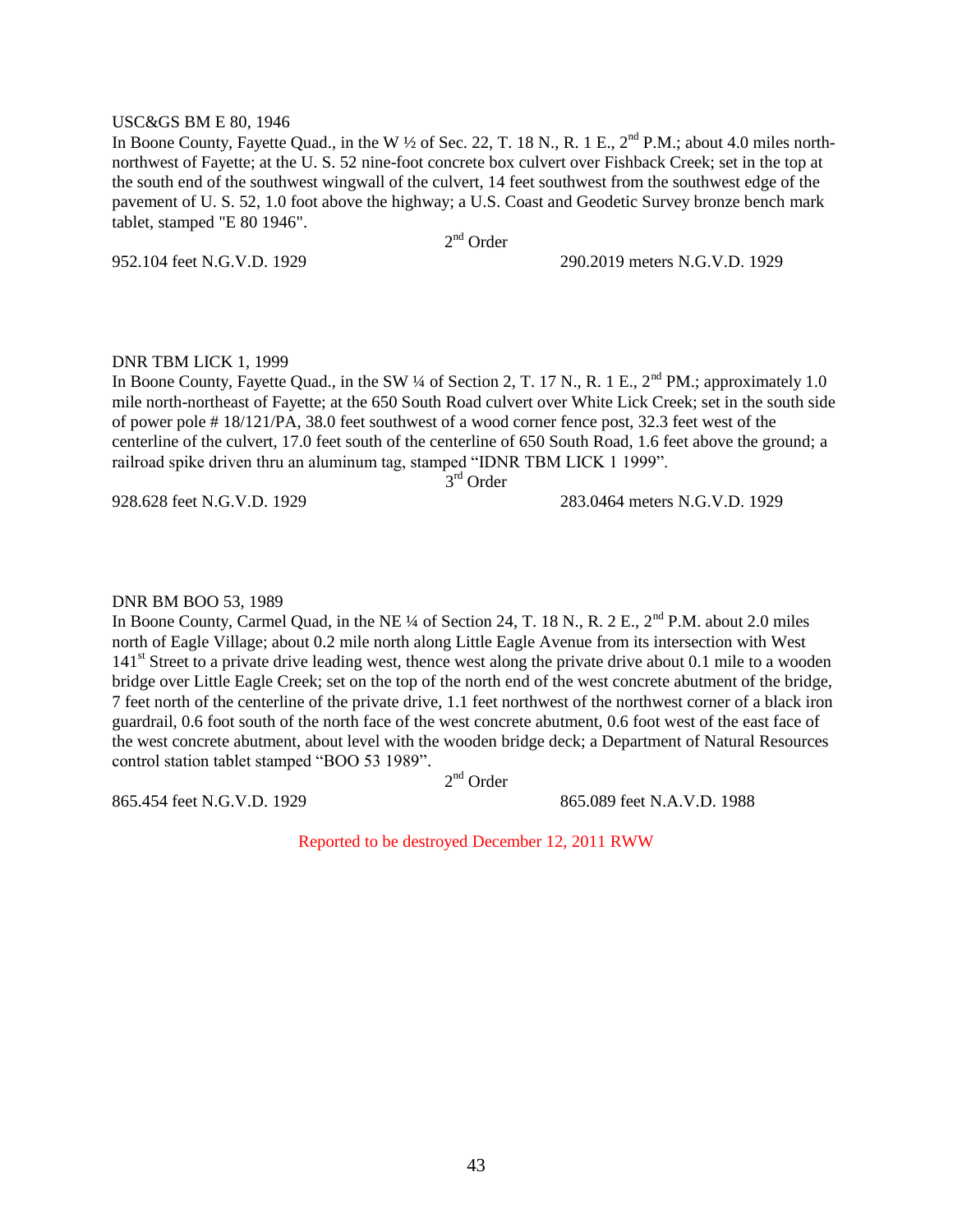# PRIMARY SURVEY CONTROL DATA

| PROJECT DATA<br>Station Code and No. EZ TT B 21<br>Project Name: Little Eagle Branch County: Boone Civil Twp: Eagle<br>Section 1, Township 17, Range 2 E., 2 <sup>nd</sup> P.M. USGS 7.5' Quad: Zionsville<br>Agency Established by: DNR/Water<br>Date: 1977<br>Agency Recovered by: DNR/Water<br>Date: May 1989                                                                                                                                                                                                                                                                                                                                                                                                                                                                                                                    |  |  |  |  |  |
|-------------------------------------------------------------------------------------------------------------------------------------------------------------------------------------------------------------------------------------------------------------------------------------------------------------------------------------------------------------------------------------------------------------------------------------------------------------------------------------------------------------------------------------------------------------------------------------------------------------------------------------------------------------------------------------------------------------------------------------------------------------------------------------------------------------------------------------|--|--|--|--|--|
| ELEVATION DATA (N.G.V.D. 1929):                                                                                                                                                                                                                                                                                                                                                                                                                                                                                                                                                                                                                                                                                                                                                                                                     |  |  |  |  |  |
| Elevation: Feet. Meters                                                                                                                                                                                                                                                                                                                                                                                                                                                                                                                                                                                                                                                                                                                                                                                                             |  |  |  |  |  |
| POSITION DATA (N.A.D. 1927): Second Order Class II (Robert Scherschel Co.)<br>Geodetic Position: $\acute{Q}$ = 39° 56′ 38.1521″ $\lambda$ = 86° 15′ 04.7139″<br>INDIANA STATE PLANE COORDINATES IN U.S. SURVEY FEET (one meter = 39.37 inches exactly)<br>State Plane Coordinates: Ind. West Zone, Easting: 733,292.6595 Northing: 891,134.4420                                                                                                                                                                                                                                                                                                                                                                                                                                                                                     |  |  |  |  |  |
| <b>AZIMUTH DATA:</b>                                                                                                                                                                                                                                                                                                                                                                                                                                                                                                                                                                                                                                                                                                                                                                                                                |  |  |  |  |  |
| Mark Name   Geodetic Azimuth   Grid Azimuth   Grid Distance (feet)                                                                                                                                                                                                                                                                                                                                                                                                                                                                                                                                                                                                                                                                                                                                                                  |  |  |  |  |  |
| EZ TT B 20   57° 28' 19.5864"   56° 56' 16.5000"   2814.3959<br>$\begin{array}{ cccc } \hline \multicolumn{3}{ c }{0} & \multicolumn{3}{ c }{0} & \multicolumn{3}{ c }{0} & \multicolumn{3}{ c }{0} & \multicolumn{3}{ c }{0} & \multicolumn{3}{ c }{0} & \multicolumn{3}{ c }{0} & \multicolumn{3}{ c }{0} & \multicolumn{3}{ c }{0} & \multicolumn{3}{ c }{0} & \multicolumn{3}{ c }{0} & \multicolumn{3}{ c }{0} & \multicolumn{3}{ c }{0} & \multicolumn{3}{ c }{0} & \multicolumn{3}{ c }{0$<br>$\begin{bmatrix} 1 & 0 & 1 & 1 \\ 0 & 0 & 0 & 0 \\ 0 & 0 & 0 & 0 \\ 0 & 0 & 0 & 0 \\ 0 & 0 & 0 & 0 \\ 0 & 0 & 0 & 0 \\ 0 & 0 & 0 & 0 \\ 0 & 0 & 0 & 0 \\ 0 & 0 & 0 & 0 \\ 0 & 0 & 0 & 0 \\ 0 & 0 & 0 & 0 \\ 0 & 0 & 0 & 0 & 0 \\ 0 & 0 & 0 & 0 & 0 \\ 0 & 0 & 0 & 0 & 0 \\ 0 & 0 & 0 & 0 & 0 & 0 \\ 0 & 0 & 0 & 0 & 0 & 0 \\ $ |  |  |  |  |  |
| DESCRIPTION OF MONUMENT, ROUTE TO STATION, AND REFERENCE MARKS                                                                                                                                                                                                                                                                                                                                                                                                                                                                                                                                                                                                                                                                                                                                                                      |  |  |  |  |  |

Located about 0.33 mile south along Zionsville Road from its junction with State Road 334 in Zionsville, to the Dow Chemical Plant (now abandoned and torn down), follow the plant road easterly 0.33 mile to the station; set in the top of a concrete post, level with the ground, in an open field; a Department of Natural Resources control station tablet, stamped "EZ TT B-21".

EZ TT B 21:

350.0 feet west of the Dow Chemical Plant property line fence

158.6 feet northeast of the northeast corner of a 12" CMP headwall

121.1 feet northeast of a 50" Hackberry tree stump

84.4 feet north of a fence line

8.5 feet west of a dim gravel road, overgrown with grass

0.5 foot south of an orange DNR witness post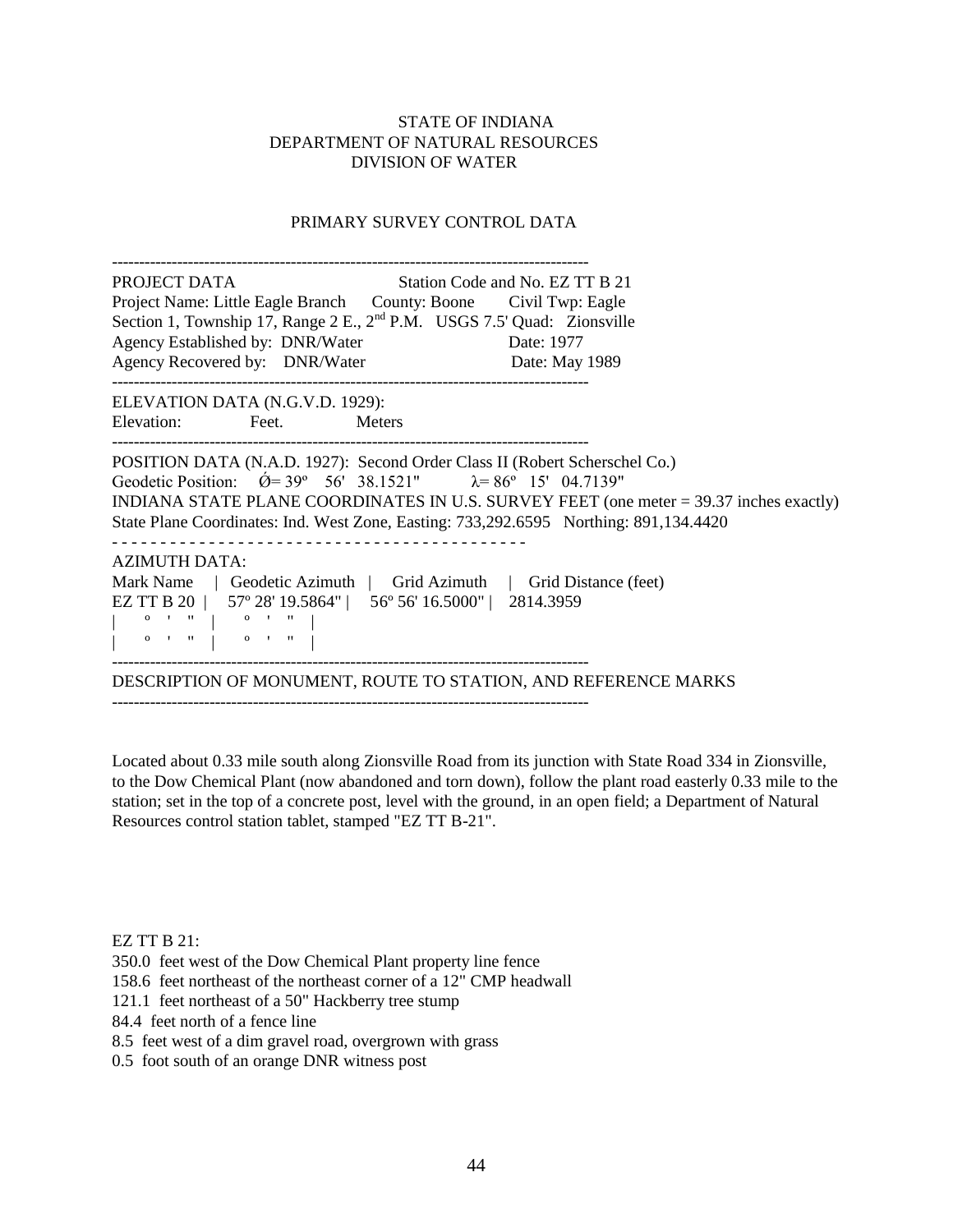#### PRIMARY SURVEY CONTROL DATA

 ---------------------------------------------------------------------------------------- PROJECT DATA STATION Station Code and No. EZ TT A 24 RESET Project Name: Little Eagle Branch County: Boone Civil Twp: Eagle Section 36, Township 18 N., Range 2 E., 2<sup>nd</sup> P.M. USGS 7.5' Quad: Carmel Agency Established by: DNR/Water **Date: 1989** Agency Recovered by: Date: ---------------------------------------------------------------------------------------- ELEVATION DATA (N.G.V.D. 1929): Second Order Class II (DNR) Elevation: 875.113 Feet 266.7351 Meters ELEVATION DATA (N.A.V.D. 1988): Second Order Class II (DNR) Elevation: 874.733 Feet 266.6190 Meters ---------------------------------------------------------------------------------------- POSITION DATA (N.A.D. 1927):  $\frac{1}{2}$  Geodetic Position:  $\acute{Q}$  = 39<sup>o</sup> 58' 03.73981"  $\lambda$  = 86<sup>o</sup> 14.59.91327' " INDIANA STATE PLANE COORDINATES IN U.S. SURVEY FEET (one meter = 39.37 inches exactly) State Plane Coordinates: Ind. East Zone, Easting: 336,502.025 Northing: 899,241.606 POSITION DATA (N.A.D. 1983/86): Geodetic Position:  $\acute{\text{O}} = 39^{\circ}$  58' 03.88198"  $\lambda = 86^{\circ}$  14' 59.88593" INDIANA STATE PLANE COORDINATES IN U.S. SURVEY FEET (one meter = 39.37 inches exactly) State Plane Coordinates: Ind. East Zone, Easting: 164,591.871 Northing: 1,719,482.409 INDIANA STATE PLANE COORDINATES IN METERS State Plane Coordinates: Ind. East Zone, Easting: 50,167.703 Northing: 524,099.287 - - - - - - - - - - - - - - - - - - - - - - - - - - - - - - - - - - - - - - - - - - - AZIMUTH DATA: Mark Name | Geodetic Azimuth | Grid Azimuth | Grid Distance (feet) | º ' " | º ' " | ---------------------------------------------------------------------------------------- DESCRIPTION OF MONUMENT, ROUTE TO STATION, AND REFERENCE MARKS ----------------------------------------------------------------------------------------

The station is located about 0.6 mile north-northwest of Eagle Village; at the intersection of U.S. 421 and Valley Meadow Drive; set in the top of a concrete post, 0.2 foot below the ground; an Indiana Department of Natural Resources control station tablet, stamped EZ TT A 24 RESET 1989".

EZ TT A24 RESET: 71.0 feet north of the centerline of Valley Meadow Drive

31.5 feet northeast of a historical marker sign post

30.5 feet west of the centerline of U.S. 421

17.7 feet east-northeast of a gas pipeline marker post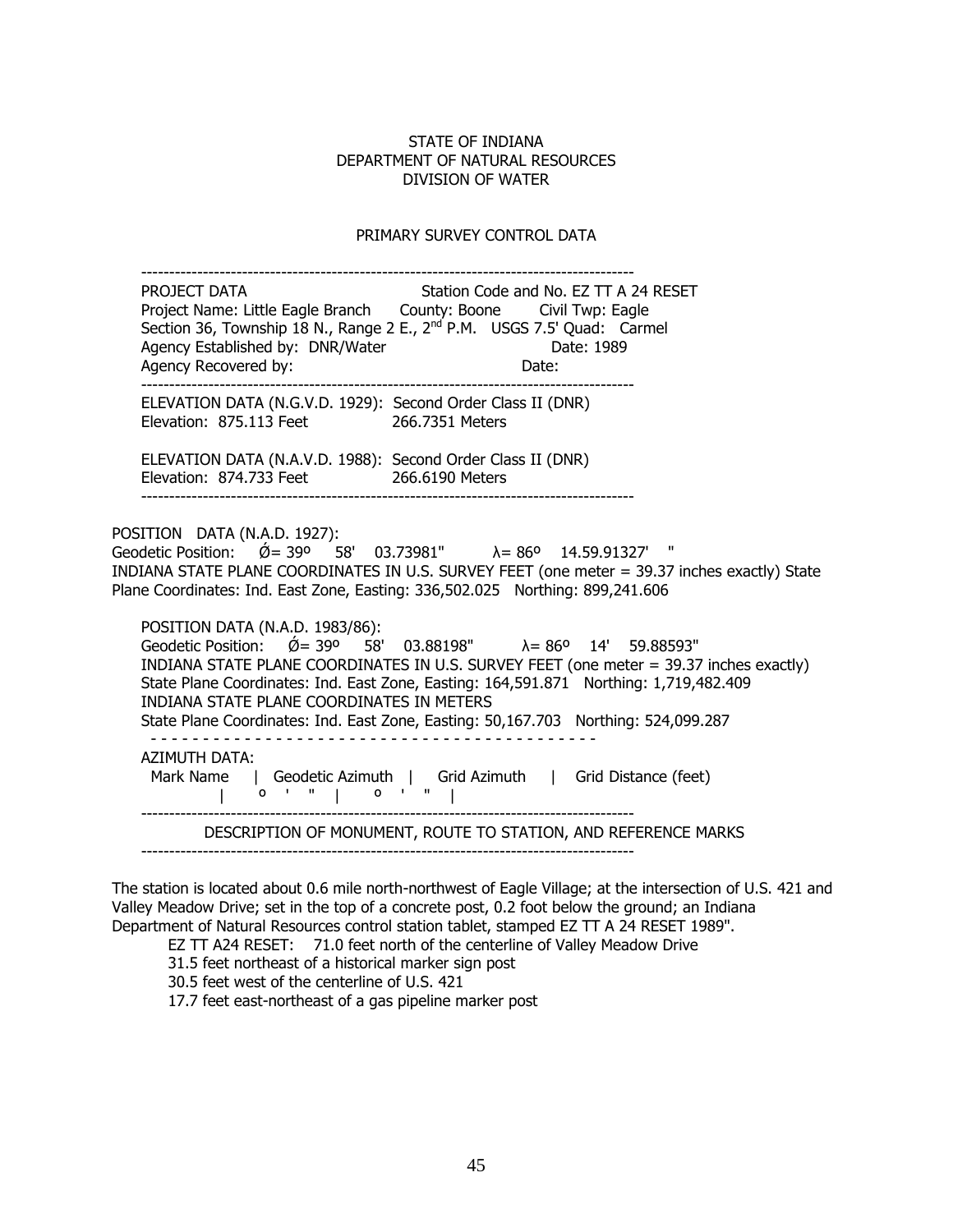### PRIMARY SURVEY CONTROL DATA

PROJECT DATA Station Code and No. EZ TT A 25 RESET Project Name: Little Eagle Branch County: Boone Civil Twp: Eagle Section 25, Township 18 N., Range 2 E., 2<sup>nd</sup> P.M. USGS 7.5' Quad: Zionsville Agency Established by: DNR/Water Date: 1989 Agency Recovered by: Date: ---------------------------------------------------------------------------------------- ELEVATION DATA (N.G.V.D. 1929): Second Order Class II (DNR) Elevation: 880.012 Feet 268.2283 Meters ELEVATION DATA (N.A.V.D. 1988): Second Order Class II (DNR) Elevation: 879.633 Feet 268.1128 Meters ---------------------------------------------------------------------------------------- POSITION DATA (N.A.D. 1927): Geodetic Position:  $\acute{\emptyset}$  = 39<sup>o</sup> 58' 38.22969"  $\lambda$  = 86<sup>o</sup> 15' 15.58707" INDIANA STATE PLANE COORDINATES IN U.S. SURVEY FEET (one meter = 39.37 inches exactly) State Plane Coordinates: Ind. East Zone, Easting: 335,304.661 Northing: 902,739.505 POSITION DATA (N.A.D. 1983/86):  $\frac{1}{2}$  Geodetic Position:  $\acute{Q}$  = 39<sup>o</sup> 58' 38.37138"  $\lambda$  = 86<sup>o</sup> 15' 15.56082" INDIANA STATE PLANE COORDINATES IN U.S. SURVEY FEET (one meter = 39.37 inches exactly) State Plane Coordinates: Ind. E Zone, Easting: 163,394.454 Northing: 1,722,980.322 INDIANA STATE PLANE COORDINATES IN METERS State Plane Coordinates: Ind. East Zone, Easting: 49,802.729 Northing: 525,165.453 - - - - - - - - - - - - - - - - - - - - - - - - - - - - - - - - - - - - - - - - - - - AZIMUTH DATA: Mark Name | Geodetic Azimuth | Grid Azimuth | Grid Distance (feet) | º ' " | º ' " | ----------------------------------------------------------------------------------------

DESCRIPTION OF MONUMENT, ROUTE TO STATION, AND REFERENCE MARKS

The station is located about 1.5 miles north of Zionsville; at the intersection of U.S. 421 and Willow Road (Avenue), in the northeast ¼ of the intersection; set in the top of a concrete post, 0.2 foot below the ground; a Department of Natural Resources control station tablet, stamped "EZTT A 25 RESET 1989".

EZ TT A 25 RESET: 187.0 feet north of the centerline of Willow Road (Avenue) 34.5 feet east of the centerline of U.S. 421 29.0 feet west of a north-south fence line 16.5 feet northwest of a 7" tree 3.0 feet above the highway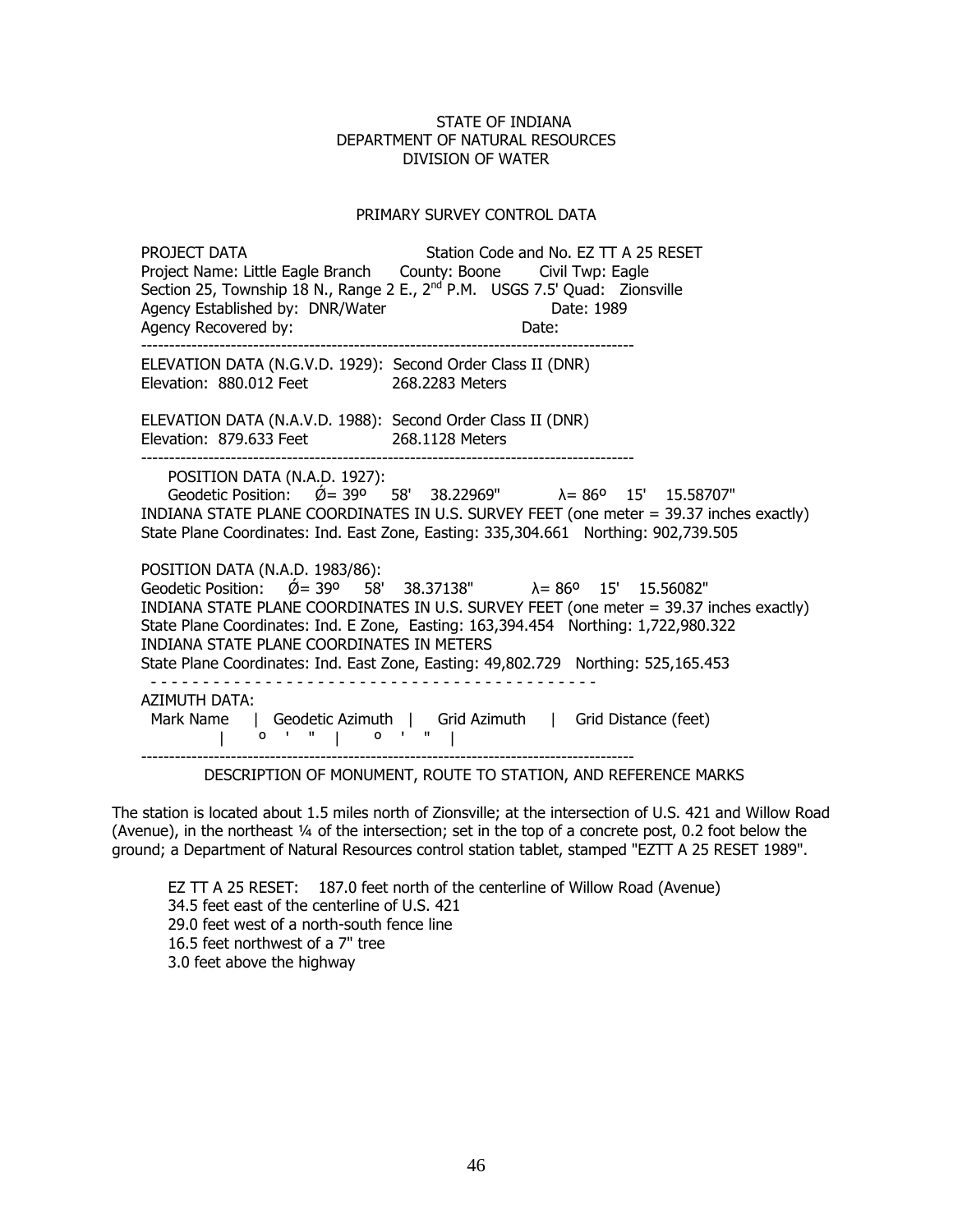### PRIMARY SURVEY CONTROL DATA

PROJECT DATA Station Code and No. EZ TT A 27 Project Name: Little Eagle Branch County: Boone Civil Twp: Eagle Section 23, Township 18 N., Range 2 E., 2<sup>nd</sup> P.M. USGS 7.5' Quad: Zionsville Agency Established by: DNR/Water (Robert Scherschel Co.) Date: 1977 Agency Recovered by: DNR/Water Date: April 1989 ---------------------------------------------------------------------------------------- ELEVATION DATA (N.G.V.D. 1929): Second Order Class II (DNR) Elevation: 909.591 Feet 277.2439 Meters ELEVATION DATA (N.A.V.D. 1988): Second Order Class II (DNR) Elevation: 909.221 Feet 277.1310 Meters ---------------------------------------------------------------------------------------- POSITION DATA (N.A.D. 1927): Second Order Class II (Robert Scherschel Co.) Geodetic Position:  $\acute{\text{Q}}$  = 39<sup>o</sup> 59' 39.7425"  $\lambda$  = 86<sup>o</sup> 15' 45.2361<sup>"</sup> INDIANA STATE PLANE COORDINATES IN U.S. SURVEY FEET (one meter = 39.37 inches exactly) State Plane Coordinates: Ind. West Zone, Easting: 729,967.3894 Northing: 909,479.7461 - - - - - - - - - - - - - - - - - - - - - - - - - - - - - - - - - - - - - - - - - - - AZIMUTH DATA: Mark Name | Geodetic Azimuth | Grid Azimuth | Grid Distance (feet) EZ TT A 29 | 158º 59' 23.4632" | 158º 27' 44.4000" | 4867.3113 | º ' " | º ' " |  $\begin{bmatrix} 1 & 0 & 1 & 1 \\ 0 & 0 & 0 & 0 \\ 0 & 0 & 0 & 0 \\ 0 & 0 & 0 & 0 \\ 0 & 0 & 0 & 0 \\ 0 & 0 & 0 & 0 \\ 0 & 0 & 0 & 0 \\ 0 & 0 & 0 & 0 \\ 0 & 0 & 0 & 0 \\ 0 & 0 & 0 & 0 \\ 0 & 0 & 0 & 0 & 0 \\ 0 & 0 & 0 & 0 & 0 \\ 0 & 0 & 0 & 0 & 0 \\ 0 & 0 & 0 & 0 & 0 & 0 \\ 0 & 0 & 0 & 0 & 0 & 0 \\ 0 & 0 & 0 & 0 &$ ----------------------------------------------------------------------------------------

DESCRIPTION OF MONUMENT, ROUTE TO STATION, AND REFERENCE MARKS

Located about 3.0 miles north of Zionsville; 3.0 miles north-northwest along U.S. 421 from its junction with State Road 334, in Zionsville, 0.3 mile south from the intersection of 300 South Road, on U.S. 421, 400 feet east from a large white barn with letters painted on it, reading "FM"; set in the top of a concrete post, level with the ground; a Department of Natural Resources control station tablet, stamped "EZ TT A 27 1978".

EZ TT A 27: 146.5 feet northwest of a power pole 121.8 feet southwest of a power pole 32.6 feet east of the centerline of U.S. 421 16.25 feet west of a fence line 1.5 feet above the highway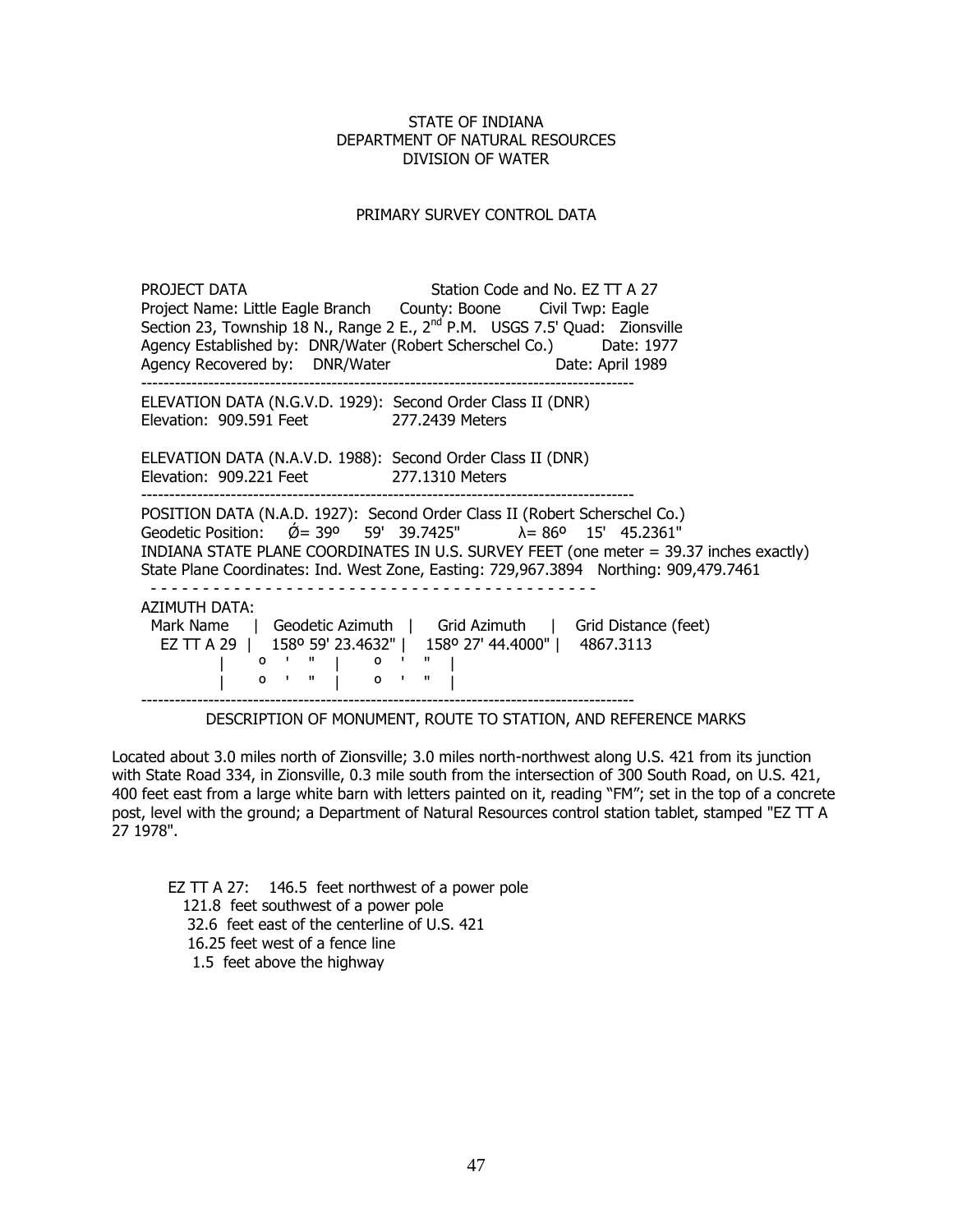#### PRIMARY SURVEY CONTROL DATA

PROJECT DATA Station Code and No. TT 6 1951 JMH Project Name: Little Eagle Branch County: Boone Civil Twp: Eagle Section 12, Township 17 N., Range 2 E.,  $2^{nd}$  P.M. USGS 7.5' Quad: Zionsville Agency Established by: USGS Agency Established by: USGS Agency Recovered by: DNR/Water **Date: May 1989**  ---------------------------------------------------------------------------------------- ELEVATION DATA (N.G.V.D. 1929): Second Order Class II (Accu-Air Surveys) Elevation: 850.109 Feet 176.8176 Meters ---------------------------------------------------------------------------------------- POSITION DATA (N.A.D. 1927): POSITION DATA (N.A.D. 1927).<br>Geodetic Position:  $\acute{Q}=$  <sup>0</sup>  $'$  "  $\lambda$  = <sup>0</sup>  $'$  " INDIANA STATE PLANE COORDINATES IN U.S. SURVEY FEET (one meter = 39.37 inches exactly) State Plane Coordinates: Zone, Easting: Northing: POSITION DATA (N.A.D. 1983/ ): Geodetic Position:  $\varnothing = 0$  ' "  $\lambda = 0$  ' " INDIANA STATE PLANE COORDINATES IN U.S. SURVEY FEET (one meter = 39.37 inches exactly) State Plane Coordinates: Zone, Easting: Northing: - - - - - - - - - - - - - - - - - - - - - - - - - - - - - - - - - - - - - - - - - - - AZIMUTH DATA: Mark Name | Geodetic Azimuth | Grid Azimuth | Grid Distance (feet)  $\begin{bmatrix} 0 & 1 & 1 \\ 0 & 1 & 1 \end{bmatrix}$   $\begin{bmatrix} 0 & 1 & 1 \\ 0 & 1 & 1 \end{bmatrix}$  ---------------------------------------------------------------------------------------- DESCRIPTION OF MONUMENT, ROUTE TO STATION, AND REFERENCE MARKS

----------------------------------------------------------------------------------------

The station is located 0.6 mile south of Zionsville; 0.6 mile south along High School Avenue (Zionsville Road) from its intersection with S.R. 334, to the south entrance of the Zionsville Cemetery; set in the southeast ¼ of the intersection; set in the top of a 10.0 inch square concrete post, 0.4 foot above the ground; a U.S. Geological Survey brass tablet, stamped "TT 6 1951 JMH".

TT 6: 84.3 feet southwest of Reference #2

77.9 feet northwest of Reference #1

66.0 feet south of the centerline of the cemetery entrance

21.0 feet east of the centerline of High School Ave. (Zionsville Road)

5.0 feet southeast of a p/p

Reference #1: is located at the same intersection; set in the top of a concrete post, level with the ground; a Department of Natural Resources brass control station tablet, stamped "USGS REF 1 TT 6 1951 JMH".

> 87.6 feet east of the centerline of High School Ave. (Zionsville Rd.) 25.0 feet northeast of a utility pole 12.5 feet east of the centerline of a gravel cemetery road

5.0 feet west of a 5.0 inch Maple tree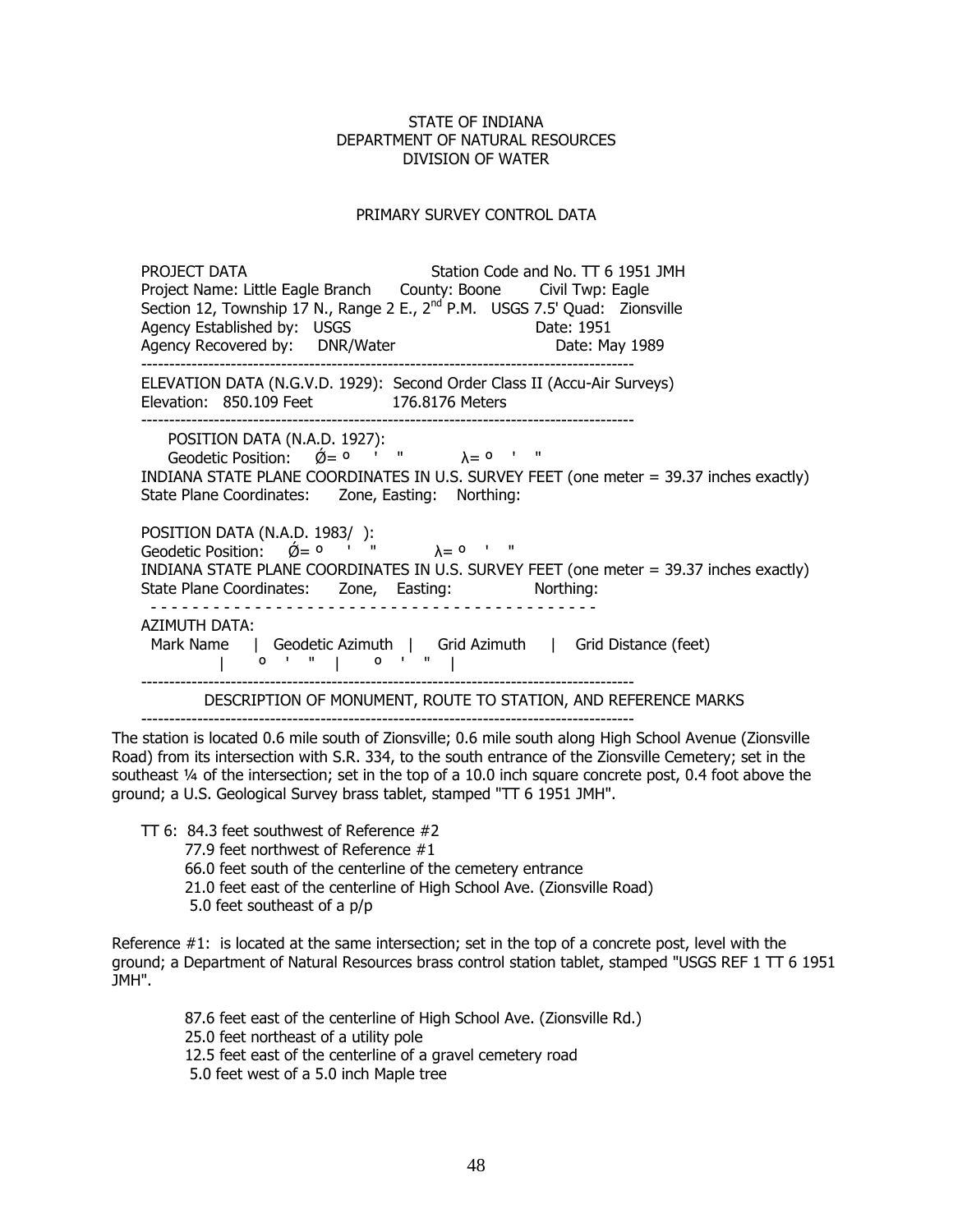Reference #2: is located at the same intersection, set in the northeast 1/4 of the intersection, set in the top of a concrete post, level with the ground; a Department of Natural Resources brass control station tablet, stamped "USGS REF 2 TT 6 1951 JMH".

38.0 feet east of the centerline of Zionsville Road 24.0 feet north of the centerline of the gravel cemetery road leading east-northeast 8.0 feet west of a 9" Red Maple tree 0.6 foot east of a witness post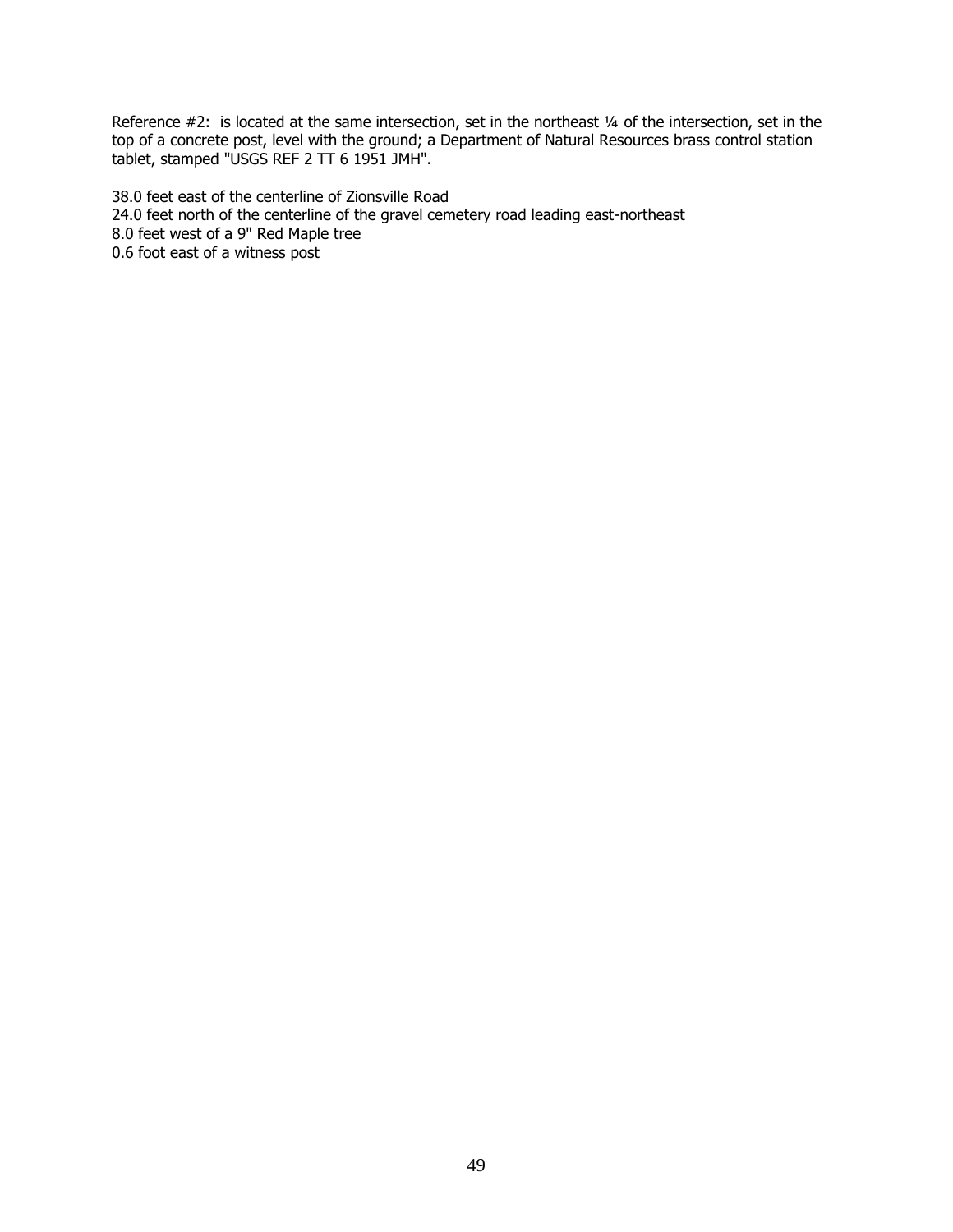#### PRIMARY SURVEY CONTROL DATA

PROJECT DATA Station Code and No. BOO 5 Project Name: Little Eagle Branch County: Boone Civil Twp: Eagle Section 26, Township 18 N., Range 2 E.,  $2^{nd}$  P.M. USGS 7.5' Quad: Zionsville Agency Established by: IPC & WRC Agency Established by: IPC & WRC Agency Recovered by: DNR/Water Date: 1989 ---------------------------------------------------------------------------------------- ELEVATION DATA (N.G.V.D. 1929): Second Order Class II (DNR) Elevation: 848.881 Feet 258.7395 Meters ELEVATION DATA (N.A.V.D. 1988): Second Order Class II (DNR) Elevation: 848.503 Feet 258.6242 Meters ---------------------------------------------------------------------------------------- POSITION DATA (N.A.D. 1927):  $\frac{1}{2}$  Geodetic Position:  $\acute{Q} = 0$  ' "  $\lambda = 0$  ' " INDIANA STATE PLANE COORDINATES IN U.S. SURVEY FEET (one meter = 39.37 inches exactly) State Plane Coordinates: Zone, Easting: Northing: POSITION DATA (N.A.D. 1983/ ): Geodetic Position:  $\acute{\theta} = 0$  ' "  $\lambda = 0$  ' " INDIANA STATE PLANE COORDINATES IN U.S. SURVEY FEET (one meter = 39.37 inches exactly) State Plane Coordinates: Zone, Easting: Northing: - - - - - - - - - - - - - - - - - - - - - - - - - - - - - - - - - - - - - - - - - - - AZIMUTH DATA: Mark Name | Geodetic Azimuth | Grid Azimuth | Grid Distance (feet) | º ' " | º ' " | ---------------------------------------------------------------------------------------- DESCRIPTION OF MONUMENT, ROUTE TO STATION, AND REFERENCE MARKS ----------------------------------------------------------------------------------------

The station is located about 2.0 miles north of Zionsville; about 1.0 mile west of U.S. 421, at the O'Neal Avenue steel truss bridge over Eagle Creek; set in the top of the northeast concrete bridge seat; an Indiana Flood Control and Water Resources Commission bench mark tablet, stamped "BOO 5 1956."

 BOO 5: 9.7 feet north of the centerline of the road 1.0 foot below the road 0.3 foot north of the north face of the north truss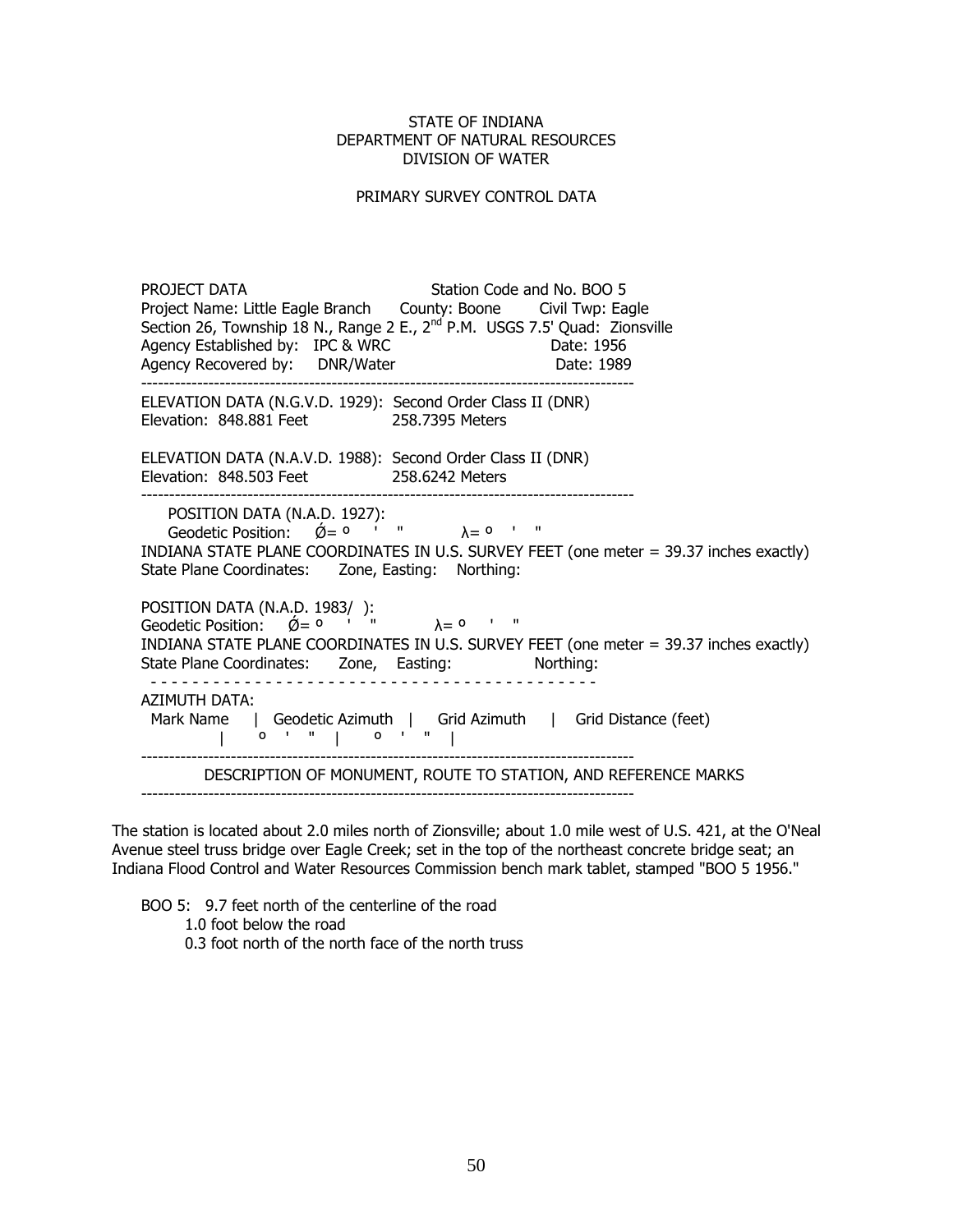### PRIMARY SURVEY CONTROL DATA

PROJECT DATA Station Code and No. TBM LE 3 Project Name: Little Eagle Branch County: Boone Civil Twp: Clay Sec. 36 Twp. 18N Ran. 2E, 2<sup>nd</sup> P.M. USGS 7.5' Quad: Carmel Agency Established by: DNR/Water **Date: March 1989**<br>Agency Recovered by: Date: Date: Date: Agency Recovered by: The Contract of the Date: ---------------------------------------------------------------------------------------- ELEVATION DATA (N.G.V.D. 1929): Second Order Class II (DNR) Elevation: 879.271 Feet 268.0022 Meters ELEVATION DATA (N.A.V.D. 1988): Second Order Class II (DNR) Elevation: 878.890 Feet 267.8861 Meters ---------------------------------------------------------------------------------------- POSITION DATA (N.A.D. 1927):  $\frac{1}{2}$  Geodetic Position:  $\acute{Q} = 0$  ' "  $\lambda = 0$  ' " INDIANA STATE PLANE COORDINATES IN U.S. SURVEY FEET (one meter = 39.37 inches exactly) State Plane Coordinates: Zone, Easting: Northing: POSITION DATA (N.A.D. 1983/ ):  $\frac{1}{2}$ Geodetic Position:  $\check{Q}= 0$  ' "  $\lambda = 0$  ' " INDIANA STATE PLANE COORDINATES IN U.S. SURVEY FEET (one meter = 39.37 inches exactly) State Plane Coordinates: Zone, Easting: Northing: - - - - - - - - - - - - - - - - - - - - - - - - - - - - - - - - - - - - - - - - - - - AZIMUTH DATA: Mark Name | Geodetic Azimuth | Grid Azimuth | Grid Distance (feet) | º ' " | º ' " | ---------------------------------------------------------------------------------------- DESCRIPTION OF MONUMENT, ROUTE TO STATION, AND REFERENCE MARKS ----------------------------------------------------------------------------------------

The station is located at Eagle Village; at the intersection of U.S. 421 and Greenfield Road; set in the southwest side of utility pole NIPSCO #8386329; a railroad spike without an aluminum tag, designated as DNR TBM LE 3 1989.

TBM LE 3: 59.2 feet southwest of a 20" Maple tree 48.0 feet east of the centerline of U.S. 421 23.1 feet south of the centerline of Greenfield Road 10.6 feet north of a road sign post 1.0 foot above the ground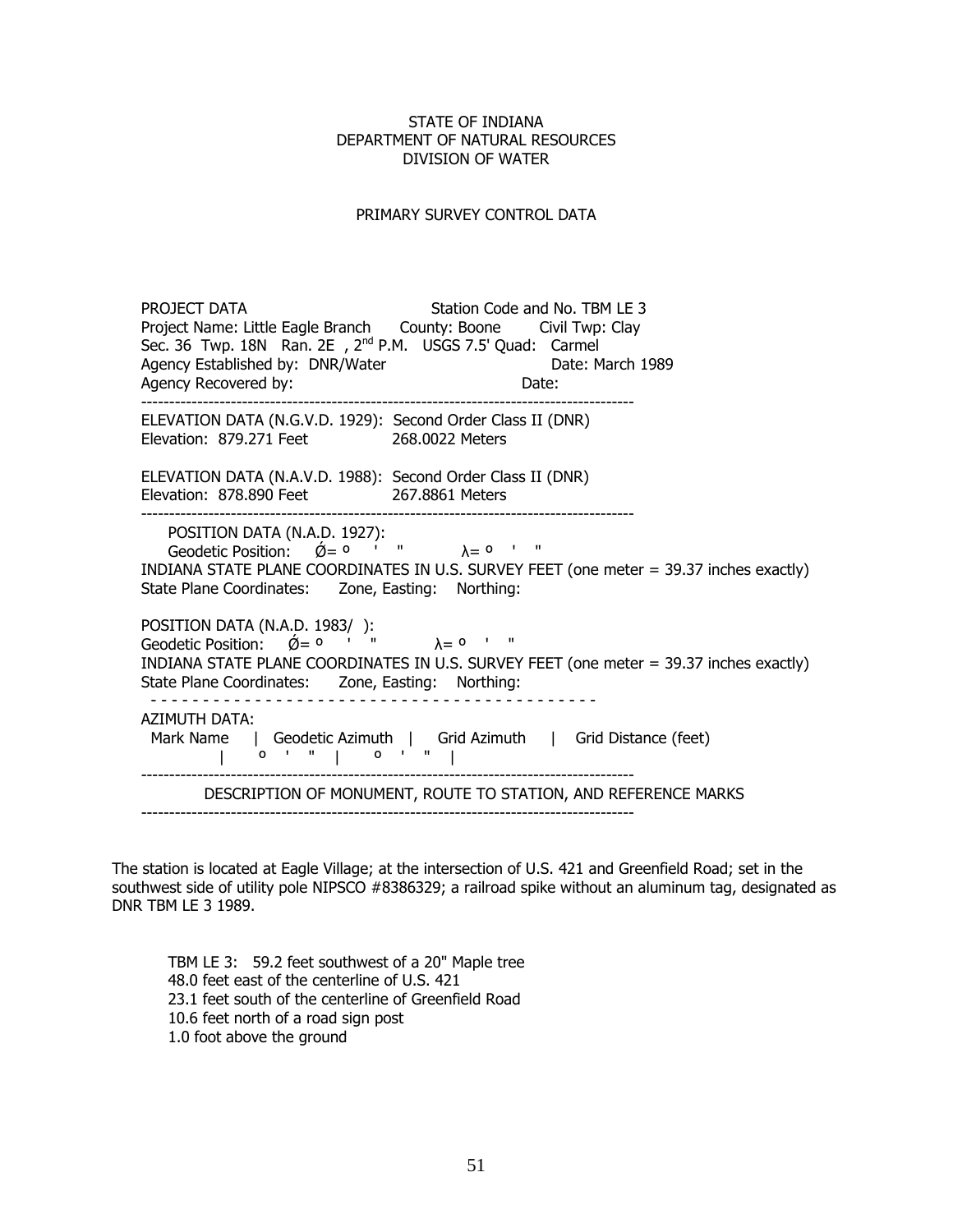### PRIMARY SURVEY CONTROL DATA

PROJECT DATA Station Code and No. F 112 Project Name: Little Eagle Branch County: Boone Civil Twp: Marion Section 36, Township 19 N., Range 2 E., 2<sup>nd</sup> P.M. USGS 7.5' Quad: Westfield Agency Established by: USC & GS Date: 1946 Agency Recovered by: DNR/Water **Date: 1989**  ---------------------------------------------------------------------------------------- ELEVATION DATA (N.G.V.D. 1929): Second Order Class II (DNR) \* New Elevation Elevation: 921.301 Feet 280.8130 Meters ELEVATION DATA (N.A.V.D. 1988): Second Order Class II (DNR) Elevation: 920.940 Feet 280.7032 Meters ---------------------------------------------------------------------------------------- POSITION DATA (N.A.D. 1927):  $\alpha$  Geodetic Position:  $\acute{\theta} = 0$  ' "  $\lambda = 0$  ' " INDIANA STATE PLANE COORDINATES IN U.S. SURVEY FEET (one meter = 39.37 inches exactly) State Plane Coordinates: Zone, Easting: Northing: POSITION DATA (N.A.D. 1983/ ): Geodetic Position:  $\varnothing = 0$  ' "  $\lambda = 0$  ' " INDIANA STATE PLANE COORDINATES IN U.S. SURVEY FEET (one meter = 39.37 inches exactly) State Plane Coordinates: Zone, Easting: Northing: - - - - - - - - - - - - - - - - - - - - - - - - - - - - - - - - - - - - - - - - - - - AZIMUTH DATA: Mark Name | Geodetic Azimuth | Grid Azimuth | Grid Distance (feet) | º ' " | º ' " | ---------------------------------------------------------------------------------------- DESCRIPTION OF MONUMENT, ROUTE TO STATION, AND REFERENCE MARKS

The station is located about 1.0 mile west of Jolietville; 1.0 mile west along State Road 32 from its intersection with Joliet Road, to the McClain's residence; set in top of a concrete post, 0.1 foot above ground; a U.S. Coast & Geodetic Survey bench mark tablet, stamped F 112 1946".

F 112: 127.0 feet east of a utility pole (no number) 86.0 feet west of a utility pole (no number) 51.0 feet south-southwest of the east end of the brick entrance way 19.5 feet east of the centerline of the driveway to the north leading to the residence of the McClain's 2.5 feet north of the centerline of State Road 32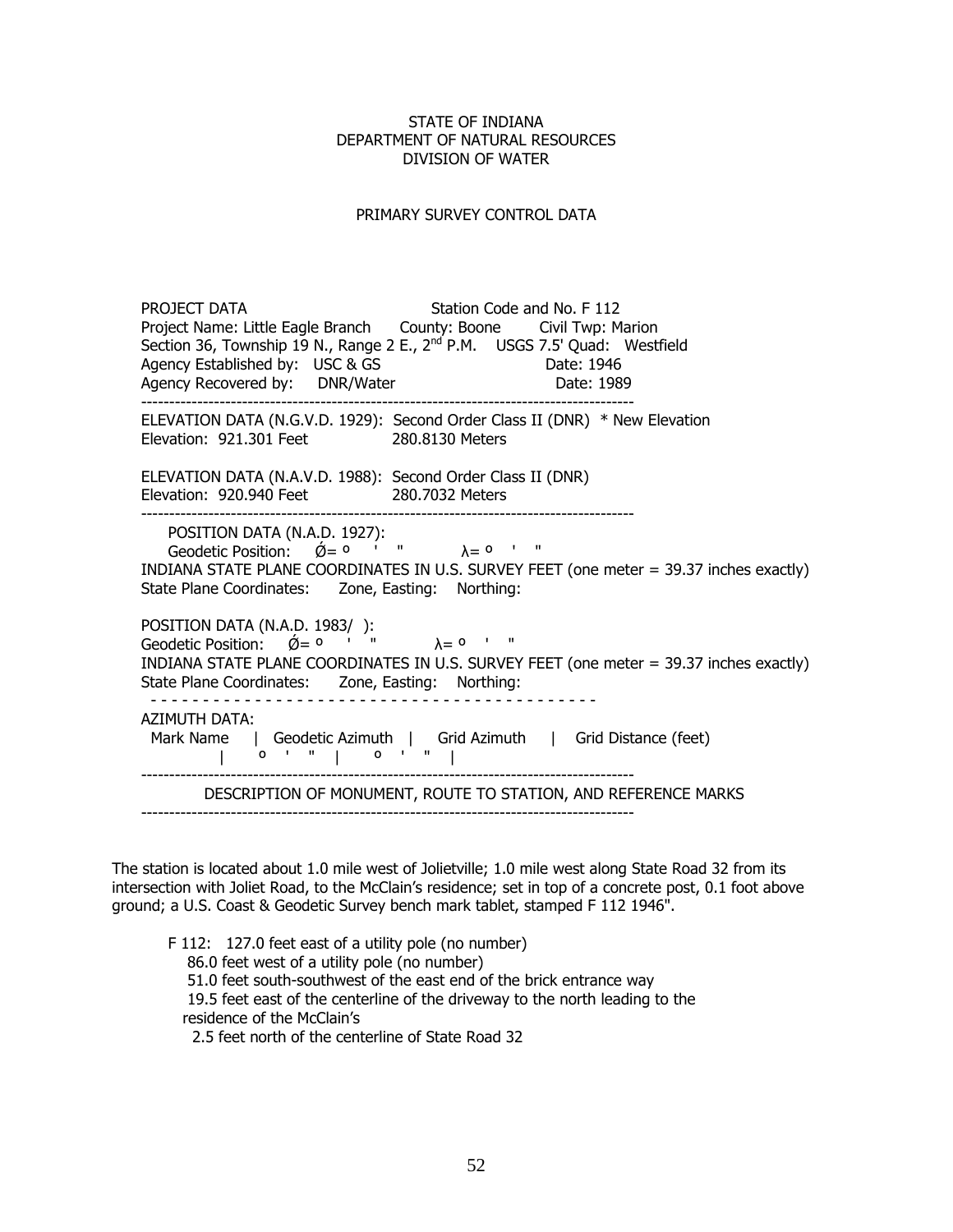### PRIMARY SURVEY CONTROL DATA

PROJECT DATA Station Code and No. BOO 52 Project Name: Little Eagle Branch County: Boone Civil Twp: Eagle Section 36, Township 18 N., Range 2 E., 2<sup>nd</sup> P.M. USGS 7.5' Quad: Zionsville<br>Agency Established by: DNR/Water Date: March 1989 Agency Established by: DNR/Water Agency Recovered by: Date: ---------------------------------------------------------------------------------------- ELEVATION DATA (N.G.V.D. 1929): Second Order Class II (DNR) Elevation: 835.582 Feet 254.6858 Meters ELEVATION DATA (N.A.V.D. 1988): Second Order Class II (DNR) Elevation: 835.201 Feet 254.5698 Meters ---------------------------------------------------------------------------------------- POSITION DATA (N.A.D. 1927):  $\frac{1}{2}$  Geodetic Position:  $\acute{Q} = 0$  ' "  $\lambda = 0$  ' " INDIANA STATE PLANE COORDINATES IN U.S. SURVEY FEET (one meter = 39.37 inches exactly) State Plane Coordinates: Zone, Easting: Northing: POSITION DATA (N.A.D. 1983/ ): Geodetic Position:  $\varnothing = 0$  ' "  $\lambda = 0$  ' " INDIANA STATE PLANE COORDINATES IN U.S. SURVEY FEET (one meter = 39.37 inches exactly) State Plane Coordinates: Zone, Easting: Northing: - - - - - - - - - - - - - - - - - - - - - - - - - - - - - - - - - - - - - - - - - - - AZIMUTH DATA: Mark Name | Geodetic Azimuth | Grid Azimuth | Grid Distance (feet) | º ' " | º ' " | ---------------------------------------------------------------------------------------- DESCRIPTION OF MONUMENT, ROUTE TO STATION, AND REFERENCE MARKS

The station is located about 0.6 mile northeast of Zionsville; at the 550 South Road bridge (West  $121<sup>st</sup>$ Street) over Little Eagle Creek; set in the top of the southeast bridge seat; a Department of Natural Resources brass control station tablet, stamped "BOO 52 1989".

BOO 52: 42.3 feet west of power pole #NIPSCO 54-811 13.0 feet south of the centerline of 550 South Road 3.7 feet below the road 2.7 feet west of the east end of bridge 0.6 foot south of the south face of the bridge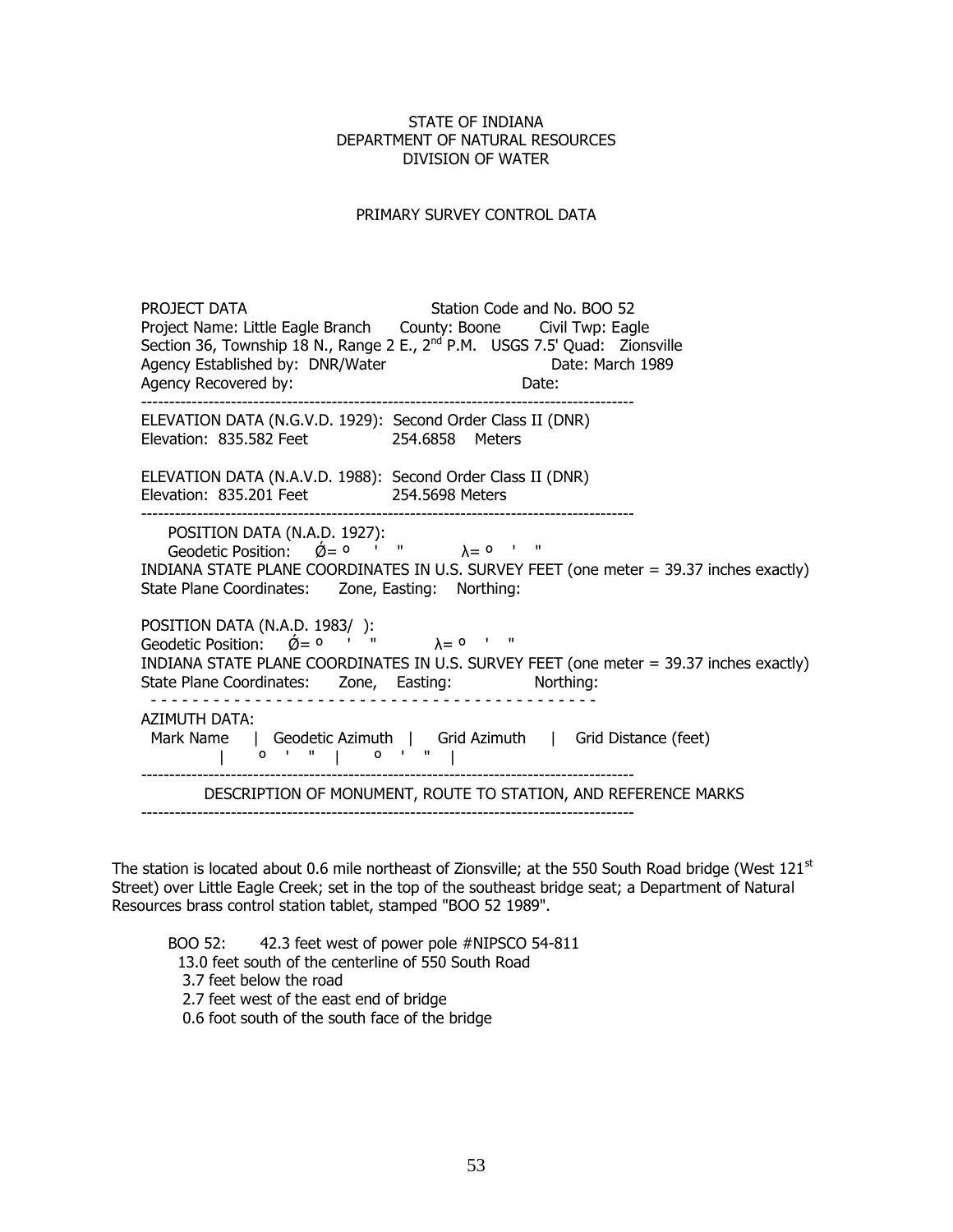### PRIMARY SURVEY CONTROL DATA

PROJECT DATA Station Code and No. BOO 53 Project Name: Little Eagle Branch County: Boone Civil Twp: Eagle Section 24, Township 18 N., Range 2 E., 2<sup>nd</sup> P.M. USGS 7.5' Quad: Carmel<br>Agency Fstablished by: DNR/Water Date: March 1989 Agency Established by: DNR/Water Date: Date: Date: Date: Date: Date: Date: Date: Date: Date: Date: D Agency Recovered by: ---------------------------------------------------------------------------------------- ELEVATION DATA (N.G.V.D. 1929): Second Order Class II (DNR) Elevation: 865.456 Feet 263.7915 Meters ELEVATION DATA (N.A.V.D. 1988): Second Order Class II (DNR) Elevation: 865.089 Feet 263.6796 Meters POSITION DATA (N.A.D. 1927):  $G$ eodetic Position:  $\acute{O} = 0$  ' "  $\lambda = 0$  ' " INDIANA STATE PLANE COORDINATES IN U.S. SURVEY FEET (one meter = 39.37 inches exactly) State Plane Coordinates: Ind. East Zone, Easting: Northing: POSITION DATA (N.A.D. 1983/ ): Geodetic Position:  $\acute{Q}= 0$  ' "  $\lambda = 0$  ' " INDIANA STATE PLANE COORDINATES IN U.S. SURVEY FEET (one meter = 39.37 inches exactly) State Plane Coordinates: Zone, Easting: Northing: - - - - - - - - - - - - - - - - - - - - - - - - - - - - - - - - - - - - - - - - - - - AZIMUTH DATA: Mark Name | Geodetic Azimuth | Grid Azimuth | Grid Distance (feet) | º ' " | º ' " | ----------------------------------------------------------------------------------------

#### DESCRIPTION OF MONUMENT, ROUTE TO STATION, AND REFERENCE MARKS

DNR BM BOO 53, 1989

In Boone County, Carmel Quad., in the NE 1/4 of Sec. 24, T. 18 N., R. 2 E., 2<sup>nd</sup> P.M.; approximately 2.5 miles north-northeast of Zionsville; about 0.1 mile west of the Boone-Hamilton County line, 0.1 mile north of the Willow Avenue and West 141<sup>st</sup> Street intersection, at the "Rancho Alegre" private road bridge over Little Eagle Creek; set in the top of the northwest concrete headwall of the bridge, 395.0 feet west along the private road from Willow Avenue, 7.0 feet north of the centerline of the private road, feet northwest of the northwest corner of the north black iron guardrail, 1.1 feet northwest of the northwest corner of a black iron guardrail, 0.6 foot south of the north face of the west concrete abutment, 0.6 foot west of the east face of the west concrete abutment, level with the wooden bridge deck; a Department of Natural Resources brass control station tablet, stamped "BOO 53 1989".

865.454 feet N.G.V.D. 1929 865.089 feet N.A.V.D. 1988 Reported to be destroyed December 12, 2011 RWW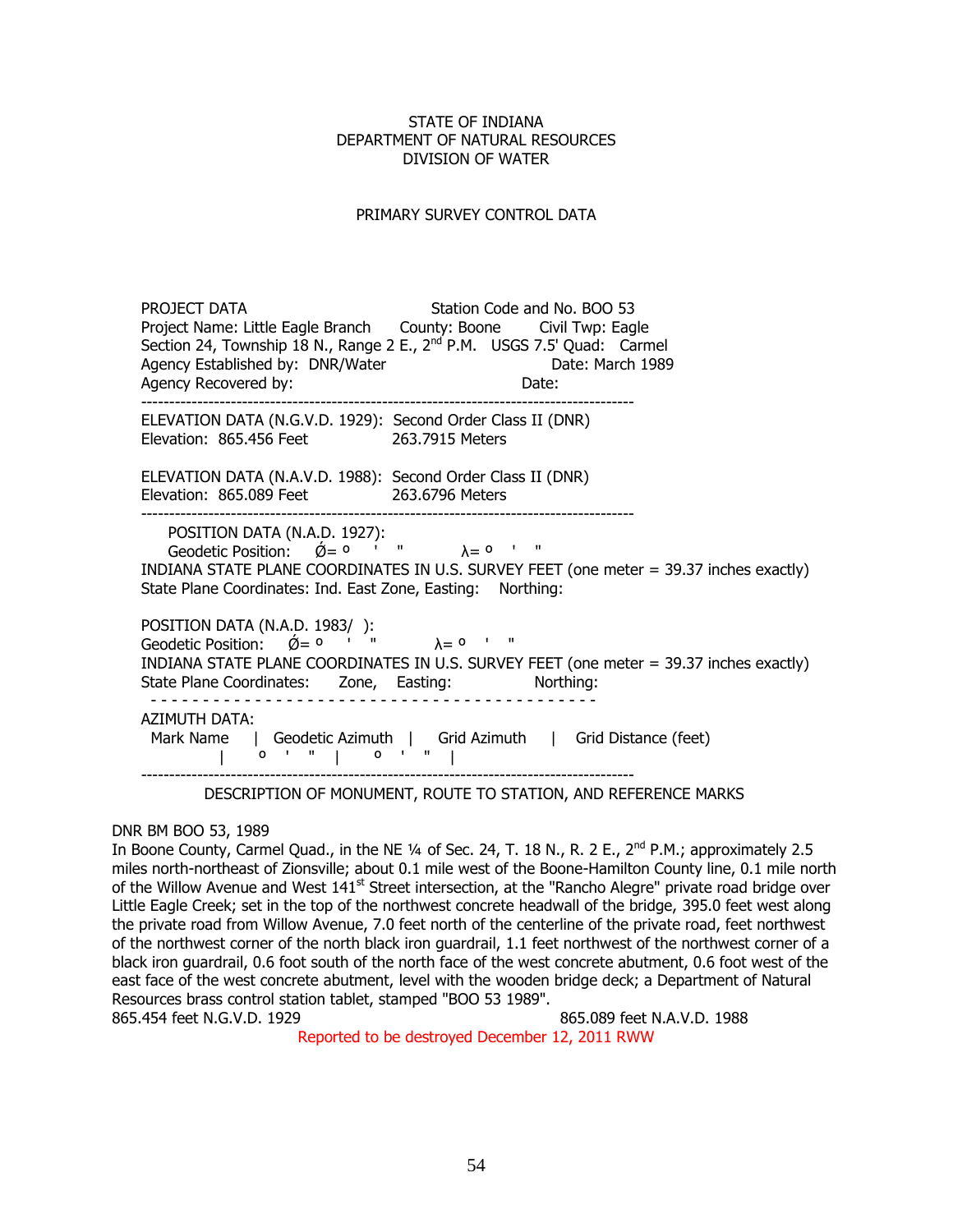### PRIMARY SURVEY CONTROL DATA

PROJECT DATA Station Code and No. BOO 54 Project Name: Little Eagle Branch County: Boone Civil Twp: Eagle Section 36, Township 18 N., Range 2 E., 2<sup>nd</sup> P.M. USGS 7.5' Quad: Carmel Agency Established by: DNR/Water **Date: April 1989** Agency Recovered by: Date: ---------------------------------------------------------------------------------------- ELEVATION DATA (N.G.V.D. 1929): Second Order Class II (DNR) Elevation: 901.138 Feet 274.6675 Meters ELEVATION DATA (N.A.V.D. 1988): Second Order Class II (DNR) Elevation: 900.759 Feet 274.5518 Meters ---------------------------------------------------------------------------------------- POSITION DATA (N.A.D. 1927): Geodetic Position:  $\acute{\theta} = 39^{\circ}$  57' 45.28791"  $\lambda = 86^{\circ}$  14' 34.36590" INDIANA STATE PLANE COORDINATES IN U.S. SURVEY FEET (one meter = 39.37 inches exactly) State Plane Coordinates: Ind. East Zone, Easting: 338,479.078 Northing: 897,361.608 POSITION DATA (N.A.D. 1983/86): Geodetic Position:  $\acute{Q} = 39^{\circ}$  57' 45.43020"  $\lambda = 86^{\circ}$  14' 34.33739" INDIANA STATE PLANE COORDINATES IN U.S. SURVEY FEET (one meter = 39.37 inches exactly) State Plane Coordinates: Ind. East Zone, Easting: 166,568.963 Northing: 1,717,602.390 INDIANA STATE PLANE COORDINATES IN METERS State Plane Coordinates: Ind. East Zone, Easting: 50,770.321 Northing: 523,526.255 - - - - - - - - - - - - - - - - - - - - - - - - - - - - - - - - - - - - - - - - - - - AZIMUTH DATA: Mark Name | Geodetic Azimuth | Grid Azimuth | Grid Distance (feet) | º ' " | º ' " | ----------------------------------------------------------------------------------------

 DESCRIPTION OF MONUMENT, ROUTE TO STATION, AND REFERENCE MARKS DNR BM BOO 54, 1989

In Boone County, Carmel Quad., in the NE  $\frac{1}{4}$  of Sec. 36, T. 18 N., R. 2 E., 2<sup>nd</sup> P.M.; about 1.0 mile northeast of Zionsville; at the intersection of Daugherty Drive and West  $121<sup>st</sup>$  Street, in the northeast  $\frac{1}{4}$ of the intersection, at the entrance to the Eagle Village subdivision; set in the top of a concrete post, 42.3 feet northeast of and across west 121<sup>st</sup> Street from a utility pole, 25.8 feet north of the centerline of West  $121<sup>st</sup>$  Street, 20.5 feet west-northwest of a metal telephone pedestal, 20.2 feet southwest of a wood fence end post, 18.5 feet east of the centerline of Daugherty Drive, 15.7 feet northwest of the top of the center of a cmp culvert under Daugherty Drive, 15.4 feet west of the southeast corner of a brick wall, 10.1 feet southwest of the northwest corner of a brick wall, 5.8 feet southwest of a metal "DAUGHERTY DR" sign post, level with the ground; a Department of Natural Resources brass control station tablet, stamped "BOO 54 1989".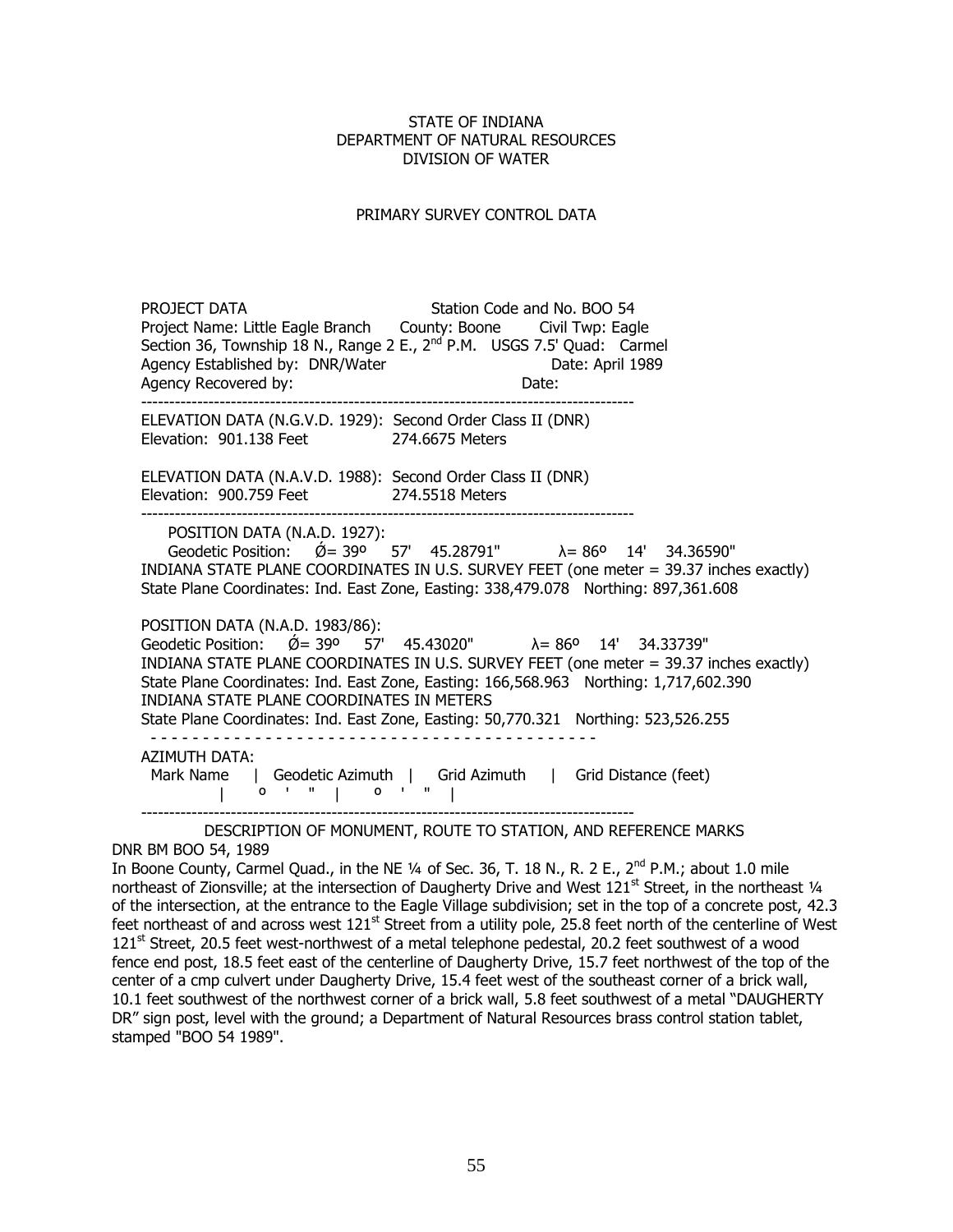### PRIMARY SURVEY CONTROL DATA

PROJECT DATA Station Code and No. BOO 55 Project Name: Little Eagle Branch FPM County: Boone Civil Twp: Washington Section 12, Township 18 N., Range 2 E., 2<sup>nd</sup> P.M. USGS 7.5' Quad: Westfield Agency Established by: DNR/Water Case Controllering Date: March 1992 Agency Recovered by: Date: ---------------------------------------------------------------------------------------- ELEVATION DATA (N.G.V.D. 1929): Elevation: Feet Meters ---------------------------------------------------------------------------------------- POSITION DATA (N.A.D. 1927): Geodetic Position:  $\acute{\emptyset}$  = 40<sup>o</sup> 00' 47.55571"  $\lambda$  = 86<sup>o</sup> 14' 44.02465" INDIANA STATE PLANE COORDINATES IN U.S. SURVEY FEET (one meter = 39.37 inches exactly) State Plane Coordinates: Ind. East Zone, Easting: 337,846.745 Northing: 915,809.449 POSITION DATA (N.A.D. 1983/86): Geodetic Position:  $\acute{Q} = 40^{\circ}$  00' 47.69486"  $\lambda = 86^{\circ}$  14' 43.99902 " INDIANA STATE PLANE COORDINATES IN U.S. SURVEY FEET (one meter = 39.37 inches exactly) State Plane Coordinates: Ind. East Zone, Easting: 165,936.424 Northing: 1,736,050.242 INDIANA STATE PLANE COORDINATES IN METERS State Plane Coordinates: Ind. East Zone, Easting: 50,577.523 Northing: 529,149.172 - - - - - - - - - - - - - - - - - - - - - - - - - - - - - - - - - - - - - - - - - - - AZIMUTH DATA: Mark Name | Geodetic Azimuth | Grid Azimuth | Grid Distance (feet) | º ' " | º ' " | ---------------------------------------------------------------------------------------- DESCRIPTION OF MONUMENT, ROUTE TO STATION, AND REFERENCE MARKS

DNR BM BOO 55, 1992

In Boone County, Westfield Quad., in the SE 1/4 of Sec. 12, T. 18 N., R. 2 E., 2<sup>nd</sup> P.M.; approximately 3.0 miles northeast of Zionsville; about 0.2 mile west along 200 South Road from its intersection with the Boone-Hamilton County Line Road; set in the top of a concrete post; 110 feet northwest of and across the road from  $p/p$  #BC 5/141 with a "No Trespassing" sign on the north side of the  $p/p$ , 63.1 feet northeast of and across the road from the top of the center of the west end of a CMP culvert under the private drive (#11779), 53.5 feet east of a wooden mailbox post (#11779-R.L. Hoffman), 48.3 feet northeast of and across the road from the northeast corner of the east most of two brick driveway pillars (#11779), 40.5 feet northeast of the centerline of 200 South Road and the extended centerline of the private drive to the south (#11779), 12.4 feet north of the centerline of 200 South Road, 11.7 feet southeast of a wooden fence end post, 3.1 feet east of a orange DNR witness post, 0.1 foot below the ground; a Department of Natural Resources brass control station tablet, stamped "BOO 55 1992".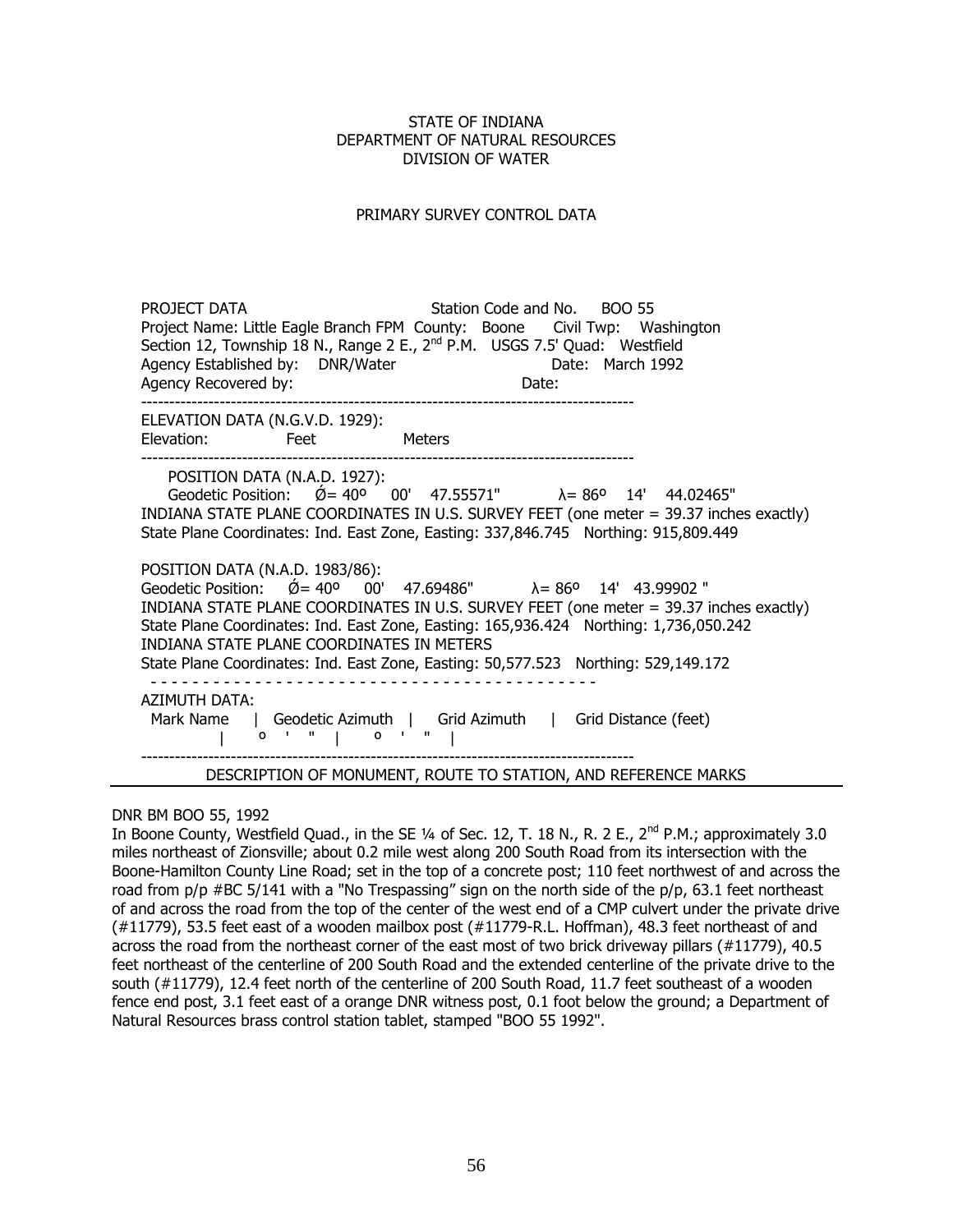### PRIMARY SURVEY CONTROL DATA

PROJECT DATA Station Code and No. BOO 3 Reset Project Name: Little Eagle Branch County: Boone Civil Twp: Eagle Section 36, Township 18 N., Range 2 E., 2<sup>nd</sup> P.M. USGS 7.5' Quad: Zionsville Agency Established by: DNR/Water **Date: March 1989** Agency Recovered by: Date: ---------------------------------------------------------------------------------------- ELEVATION DATA (N.G.V.D. 1929): Second Order Class II (DNR) Elevation: 839.856 Feet 255.9885 Meters ELEVATION DATA (N.A.V.D. 1988): Second Order Class II (DNR) Elevation: 839.475 Feet 255.8726 Meters ---------------------------------------------------------------------------------------- POSITION DATA (N.A.D. 1927):  $\alpha$  Geodetic Position:  $\acute{\alpha} = 0$  ' "  $\lambda = 0$  ' " INDIANA STATE PLANE COORDINATES IN U.S. SURVEY FEET (one meter = 39.37 inches exactly) State Plane Coordinates: Zone, Easting: Northing: POSITION DATA (N.A.D. 1983/ ):  $\frac{1}{2}$ Geodetic Position:  $\cancel{0} = 0$  ' "  $\lambda = 0$  ' " INDIANA STATE PLANE COORDINATES IN U.S. SURVEY FEET (one meter = 39.37 inches exactly) State Plane Coordinates: Zone, Easting: Northing: - - - - - - - - - - - - - - - - - - - - - - - - - - - - - - - - - - - - - - - - - - - AZIMUTH DATA: Mark Name | Geodetic Azimuth | Grid Azimuth | Grid Distance (feet) | º ' " | º ' " | ---------------------------------------------------------------------------------------- DESCRIPTION OF MONUMENT, ROUTE TO STATION, AND REFERENCE MARKS

DNR BM BOO 3 RESET 1989

The station is located about 0.5 mile north-northeast of Zionsville; at the Willow Avenue bridge over Eagle Creek; set in the top of the northeast concrete bridge seat, 415.0 feet south of the centerline of West  $121<sup>st</sup>$  Street, 16.8 feet east of the centerline of Willow Avenue, 7.8 feet south of the north end of the bridge, 0.5 foot west of the east face of the bridge seat, 4.0 feet below the level of the road; a Department of Natural Resources brass control station tablet, stamped "BOO 3 Reset 1989".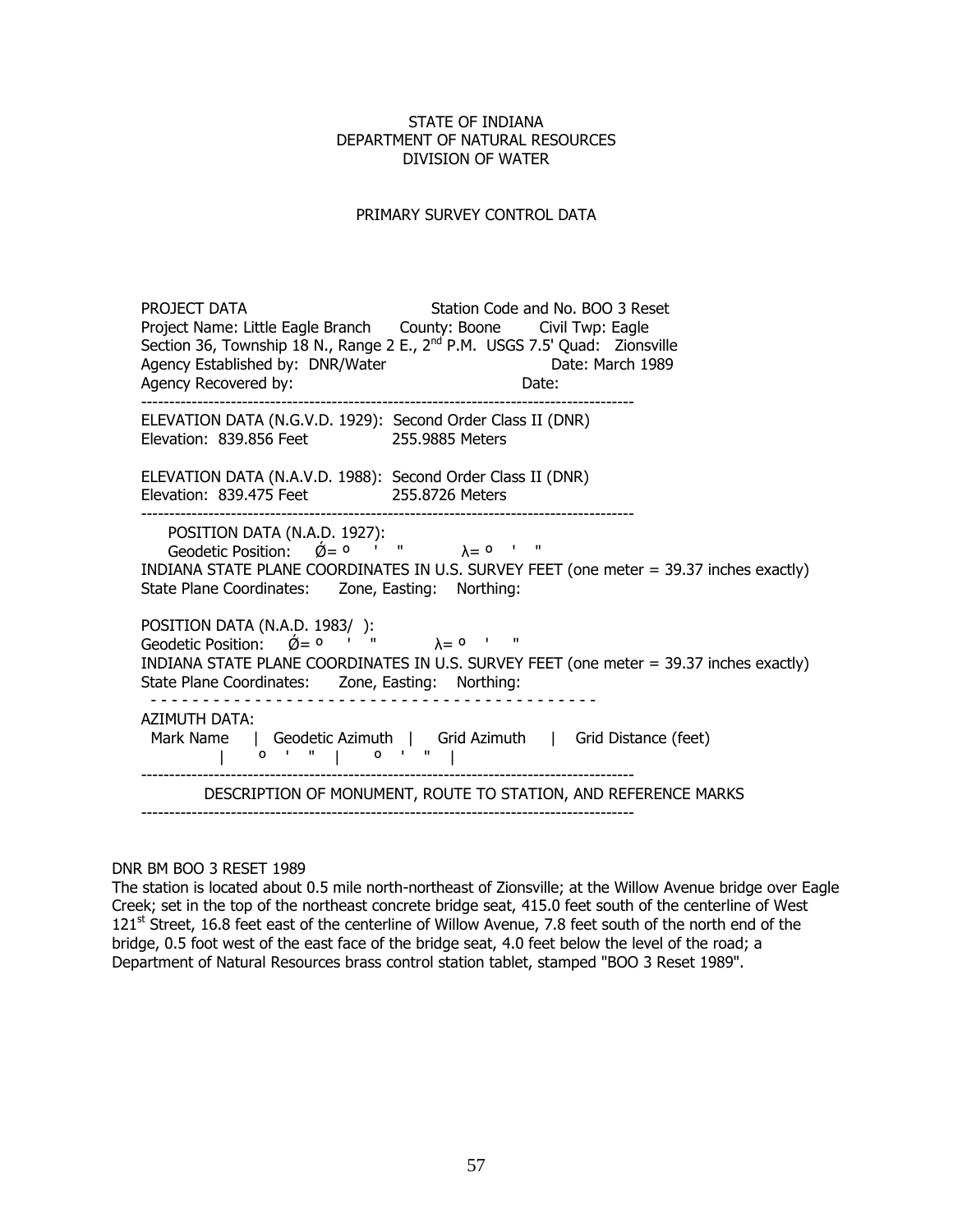### PRIMARY SURVEY CONTROL DATA

PROJECT DATA Station Code and No. BOO 4 Reset Project Name: Little Eagle Branch County: Boone Civil Twp: Eagle Section 26, Township 18 N., Range 2 E., 2<sup>nd</sup> P.M. USGS 7.5' Quad: Zionsville Agency Established by: DNR/Water **Date: March 1989** Agency Recovered by: Date: ---------------------------------------------------------------------------------------- ELEVATION DATA (N.G.V.D. 1929): Second Order Class II (DNR) Elevation: 841.205 Feet 256.3898 Meters ELEVATION DATA (N.A.V.D. 1988): Second Order Class II (DNR) Elevation: 840.826 Feet 256.2842 Meters ---------------------------------------------------------------------------------------- POSITION DATA (N.A.D. 1927):  $\alpha$  Geodetic Position:  $\acute{\theta} = 0$  ' "  $\lambda = 0$  ' " INDIANA STATE PLANE COORDINATES IN U.S. SURVEY FEET (one meter = 39.37 inches exactly) State Plane Coordinates: Zone, Easting: Northing: POSITION DATA (N.A.D. 1983/ ): Geodetic Position:  $\varnothing = 0$  ' "  $\lambda = 0$  ' " INDIANA STATE PLANE COORDINATES IN U.S. SURVEY FEET (one meter = 39.37 inches exactly) State Plane Coordinates: Zone, Easting: Northing: - - - - - - - - - - - - - - - - - - - - - - - - - - - - - - - - - - - - - - - - - - - AZIMUTH DATA: Mark Name | Geodetic Azimuth | Grid Azimuth | Grid Distance (feet) | º ' " | º ' " | ---------------------------------------------------------------------------------------- DESCRIPTION OF MONUMENT, ROUTE TO STATION, AND REFERENCE MARKS

This station is located approximately 1.2 miles north of Zionsville; at the Turkey Foot Avenue bridge over Eagle Creek; about 216.0 feet southwest of the bridge, at a private drive to the northwest; set in the top of a concrete post, 95.0 feet west of the centerline of Turkey Foot Avenue, 37.3 feet north of a witness post, on the wood fence line, 33.2 feet east of a 38-inch Maple tree, 20.3 feet north of the centerline of a private drive northwest, 13.2 feet northwest of a 11-inch Cedar tree level with the ground; a Department of Natural Resources brass control station tablet, stamped "BOO 4 Reset 1989".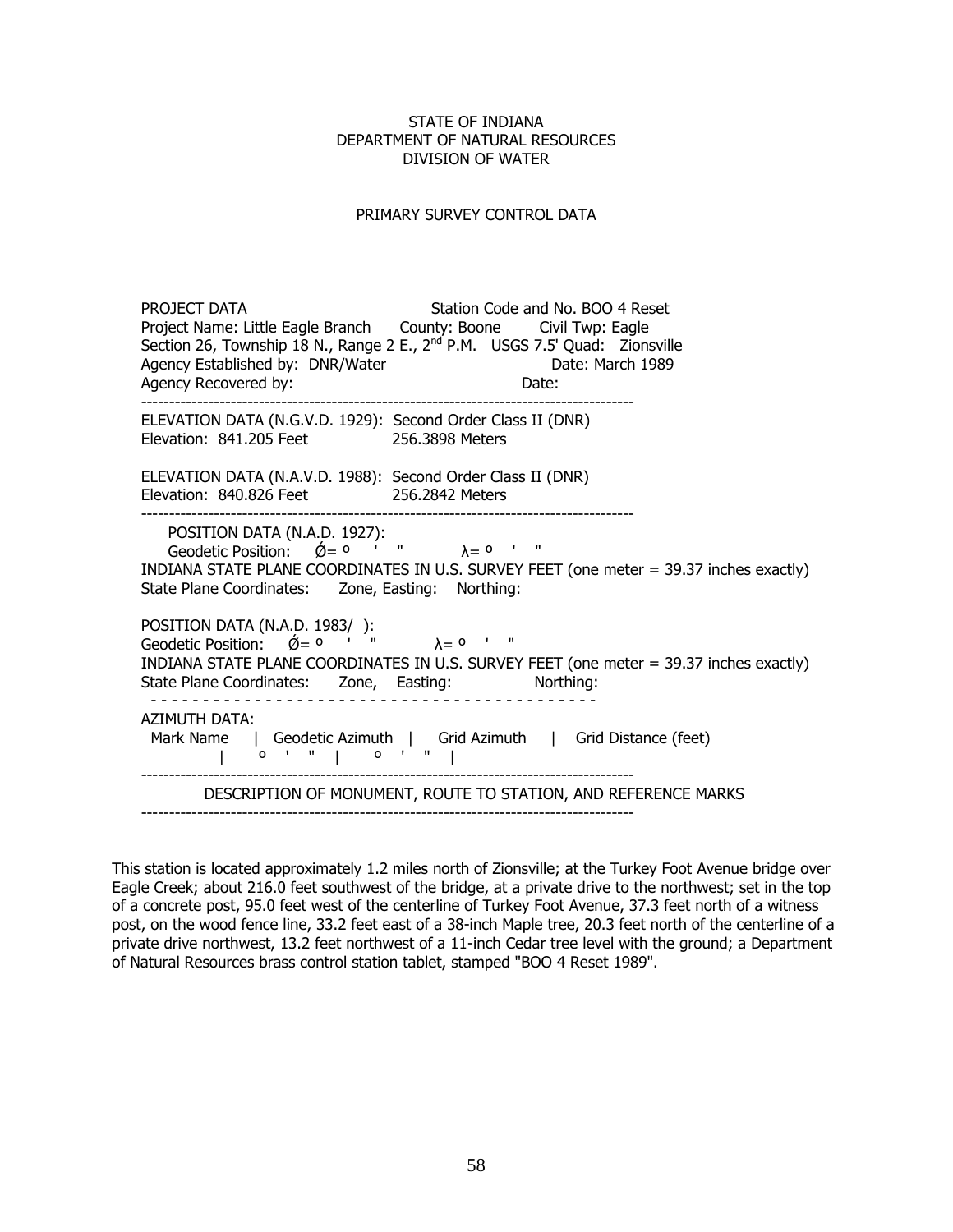### PRIMARY SURVEY CONTROL DATA

PROJECT DATA Station Code and No. BOON C 45 Project Name: Little Eagle Branch County: Boone Civil Twp: Eagle Section 25, Township 18 N., Range 2 E., 2<sup>nd</sup> P.M. USGS 7.5' Quad: Zionsville<br>Agency Established by: ISHC Date: March 1989 Date: March 1989 Agency Recovered by: DNR/Water Mate: ---------------------------------------------------------------------------------------- ELEVATION DATA (N.G.V.D. 1929): Second Order Class II (DNR) Elevation: 845.939 Feet 257.3428 Meters ELEVATION DATA (N.A.V.D. 1988): Second Order Class II (DNR) Elevation: 845.559 Feet 257.7269 Meters POSITION DATA (N.A.D. 1927):  $\alpha$  Geodetic Position:  $\acute{0}= 0$  ' "  $\lambda = 0$  ' " INDIANA STATE PLANE COORDINATES IN U.S. SURVEY FEET (one meter = 39.37 inches exactly) State Plane Coordinates: Zone, Easting: Northing: POSITION DATA (N.A.D. 1983/ ): Geodetic Position:  $\acute{Q} = 0$  ' "  $\lambda = 0$  ' " INDIANA STATE PLANE COORDINATES IN U.S. SURVEY FEET (one meter = 39.37 inches exactly) State Plane Coordinates: Zone, Easting: Northing: - - - - - - - - - - - - - - - - - - - - - - - - - - - - - - - - - - - - - - - - - - - AZIMUTH DATA: Mark Name | Geodetic Azimuth | Grid Azimuth | Grid Distance (feet) | º ' " | º ' " | | º ' " | º ' " | | º ' " | º ' " | ----------------------------------------------------------------------------------------

DESCRIPTION OF MONUMENT, ROUTE TO STATION, AND REFERENCE MARKS

This station is located approximately 1.0 mile northeast of Zionsville; at the U.S. 421 bridge over Little Eagle Creek; set in the top of the southwest concrete headwall of the bridge, 525.0 feet southeast of the centerline of a road west (Clarkston Road), 24.0 feet west of the centerline of U.S. 421, 1.5 feet west of the guardrail, 1.0 foot north of the south end of the headwall, level with the road; an Indiana State Highway Commission bench mark tablet, stamped, "BOON C 45".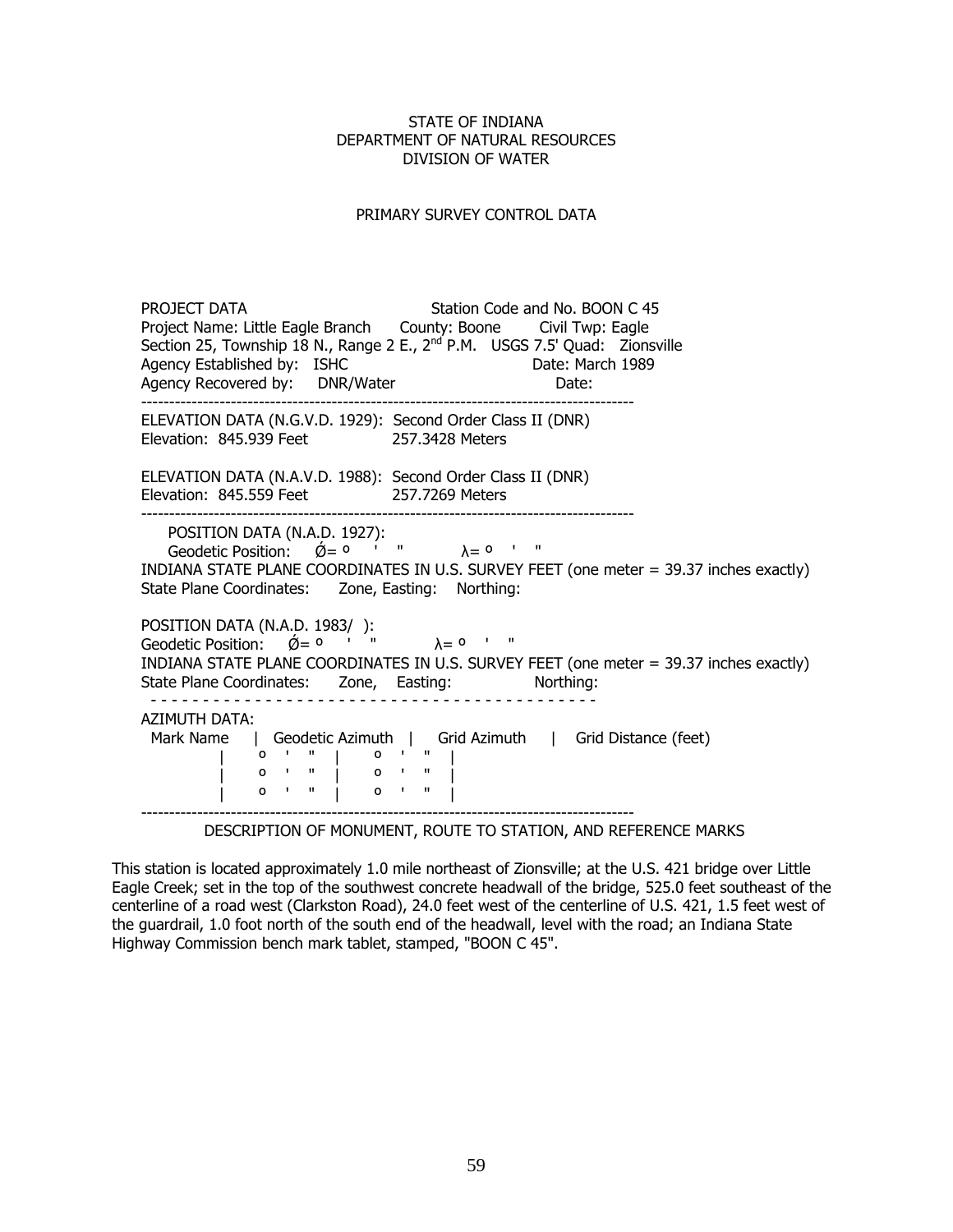### PRIMARY SURVEY CONTROL DATA

PROJECT DATA Station Code and No. N 78 Project Name: Little Eagle Branch County: Boone Civil Twp: Eagle Section 23, Township 18 N., Range 2 E.,  $2^{nd}$  P.M. USGS 7.5' Quad: Zionsville Agency Established by: USC & GS Date: 1946 Agency Established by: USC & GS<br>
Agency Recovered by: DNR/Water Date: March 1989 Agency Recovered by: DNR/Water ---------------------------------------------------------------------------------------- ELEVATION DATA (N.G.V.D. 1929): Second Order Class II (USC & GS) Elevation: 901.169 Feet 274.677 Meters ELEVATION DATA (N.A.V.D. 1988): Second Order Class II (DNR) Elevation: 900.802 Feet 274.5650 Meters ---------------------------------------------------------------------------------------- POSITION DATA (N.A.D. 1927):  $\alpha$  Geodetic Position:  $\acute{\theta} = 0$  ' "  $\lambda = 0$  ' " INDIANA STATE PLANE COORDINATES IN U.S. SURVEY FEET (one meter = 39.37 inches exactly) State Plane Coordinates: Zone, Easting: Northing: POSITION DATA (N.A.D. 1983/ ): Geodetic Position:  $\varnothing = 0$  ' "  $\lambda = 0$  ' " INDIANA STATE PLANE COORDINATES IN U.S. SURVEY FEET (one meter = 39.37 inches exactly) State Plane Coordinates: Zone, Easting: Northing: - - - - - - - - - - - - - - - - - - - - - - - - - - - - - - - - - - - - - - - - - - - AZIMUTH DATA: Mark Name | Geodetic Azimuth | Grid Azimuth | Grid Distance (feet) | º ' " | º ' " | ---------------------------------------------------------------------------------------- DESCRIPTION OF MONUMENT, ROUTE TO STATION, AND REFERENCE MARKS

The station is located about 3.0 miles north of Zionsville; at the intersection of U.S. 421 and West  $146<sup>th</sup>$ Street (300 South Road); set in the top of a concrete post, in the southwest quarter of the intersection, 0.3 foot above the ground; a U.S. Coast & Geodetic Survey bench mark tablet, stamped, "N 78 1946".

N 78: 48.0 feet west of the centerline of U.S. Highway 421 27.5 feet south of the centerline of West  $146<sup>th</sup>$  Street (300 South Road) 5.0 feet southeast of a utility pole 3.6 feet southeast of a wooden fence corner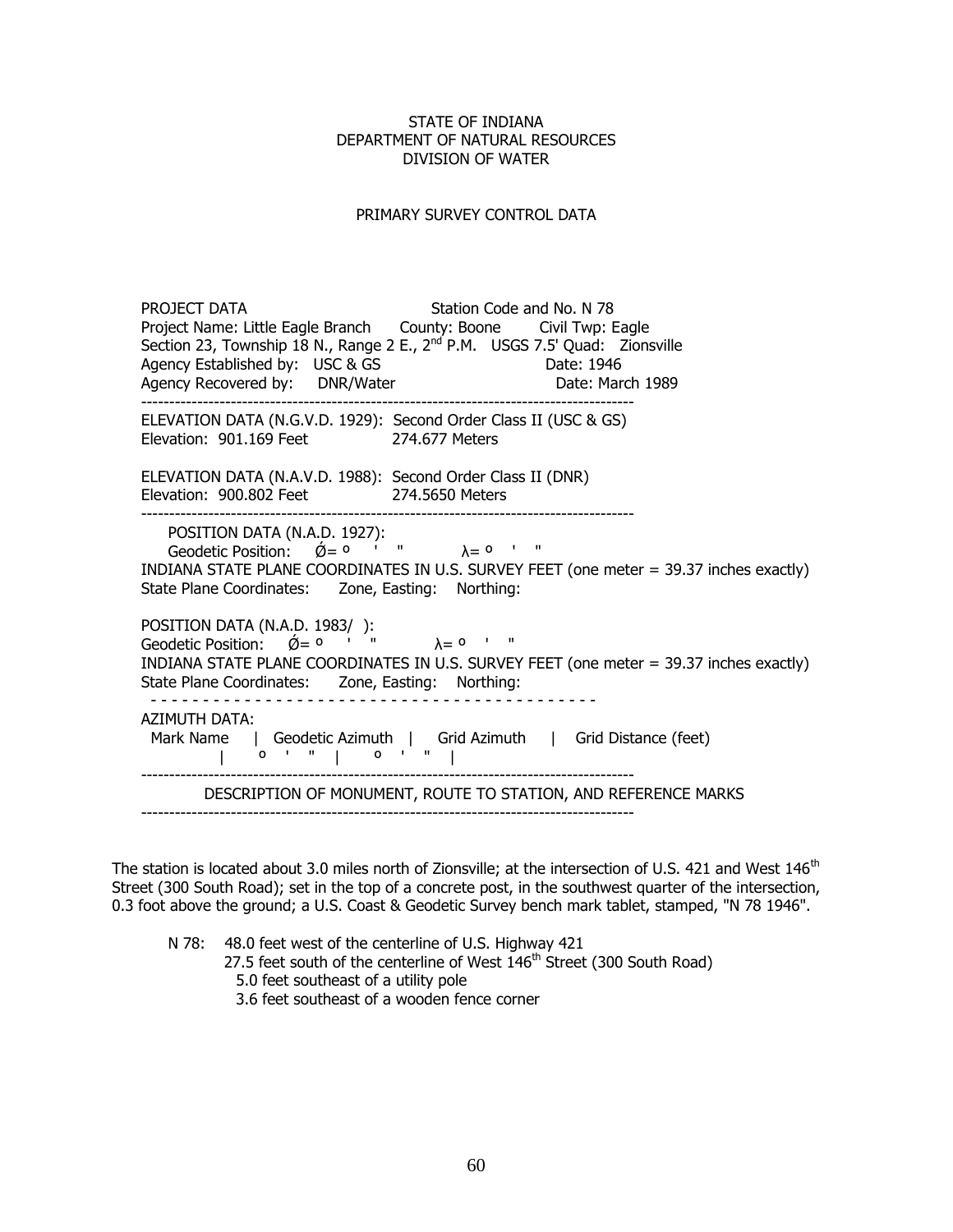### PRIMARY SURVEY CONTROL DATA

PROJECT DATA Station Code and No. P 78 Project Name: Little Eagle Branch County: Boone Civil Twp: Eagle Section 25, Township 18 N., Range 2 E., 2<sup>nd</sup> P.M. USGS 7.5' Quad: Zionsville Agency Established by: USC & GS Date: 1946 Agency Established by: USC & GS<br>
Agency Recovered by: DNR/Water Date: March 1989 Agency Recovered by: DNR/Water ---------------------------------------------------------------------------------------- ELEVATION DATA (N.G.V.D. 1929): Second Order Class II (USC & GS) Elevation: 877.780 Feet 267.548 Meters ELEVATION DATA (N.A.V.D. 1988): Second Order Class II (DNR) Elevation: 877.403 Feet 267.4330 Meters ---------------------------------------------------------------------------------------- POSITION DATA (N.A.D. 1927):  $\alpha$  Geodetic Position:  $\acute{\alpha} = 0$  ' "  $\lambda = 0$  ' " INDIANA STATE PLANE COORDINATES IN U.S. SURVEY FEET (one meter = 39.37 inches exactly) State Plane Coordinates: Zone, Easting: Northing: POSITION DATA (N.A.D. 1983/ ):  $\frac{1}{2}$  Geodetic Position:  $\acute{Q} = 0$  ' "  $\lambda = 0$  ' " INDIANA STATE PLANE COORDINATES IN U.S. SURVEY FEET (one meter = 39.37 inches exactly) State Plane Coordinates: Zone, Easting: Northing: - - - - - - - - - - - - - - - - - - - - - - - - - - - - - - - - - - - - - - - - - - - AZIMUTH DATA: Mark Name | Geodetic Azimuth | Grid Azimuth | Grid Distance (feet) | º ' " | º ' " | ---------------------------------------------------------------------------------------- DESCRIPTION OF MONUMENT, ROUTE TO STATION, AND REFERENCE MARKS ----------------------------------------------------------------------------------------

The station is located about 2.0 miles north of Zionsville; at the U.S. 421 Bridge over Cox Creek; set in the top, near the center, of the northeast concrete headwall; a U.S. Coast & Geodetic Survey bench mark tablet, stamped "P 78 1946".

P78: 200.0 feet northwest of the centerline of a road west (O'Neal Road) 34.6 feet west of utility pole P.S.C. of I. 55-026 19.6 feet northeast of the centerline of U.S. 421 4.5 feet northwest of the southeast end of the headwall 0.2 foot above the highway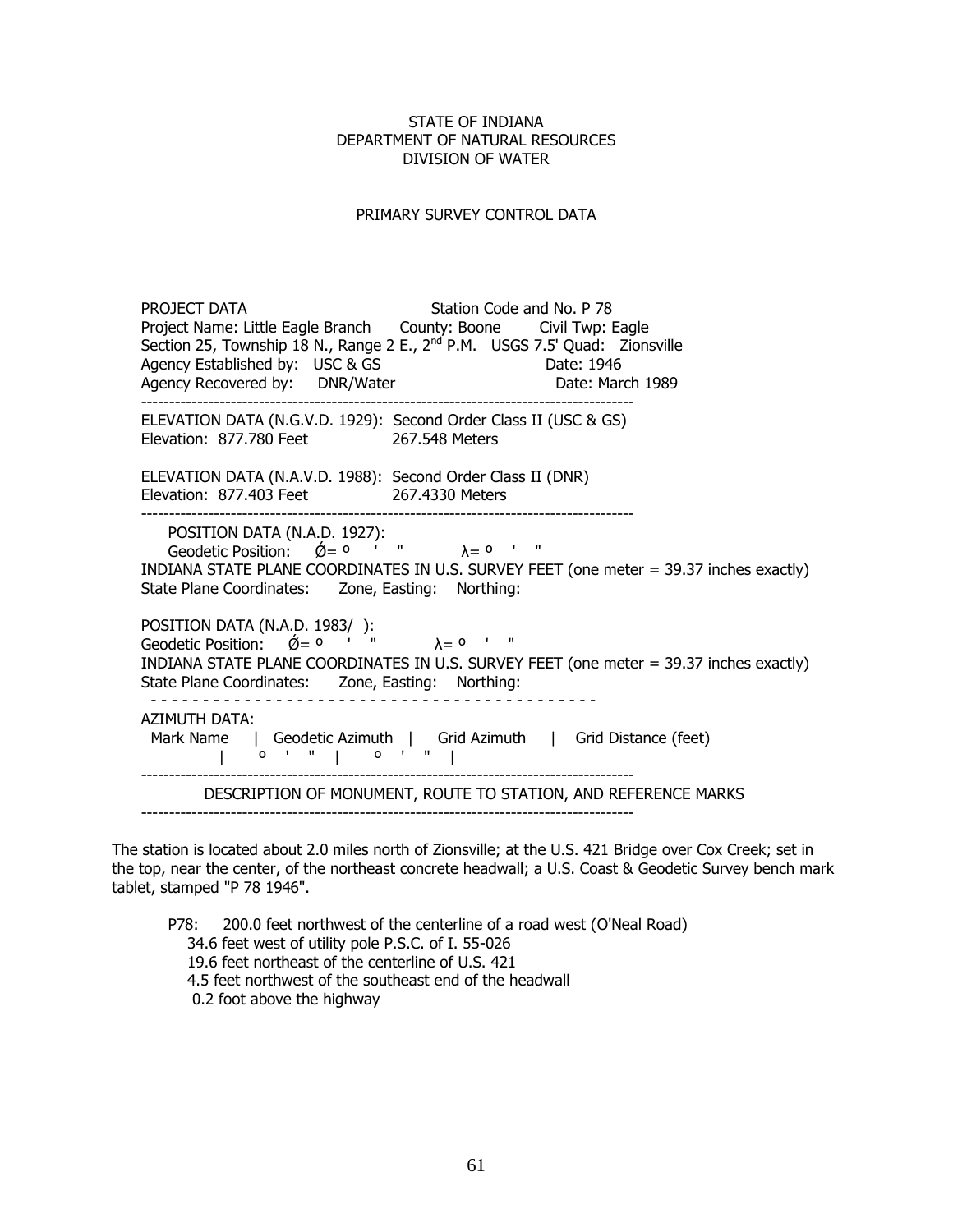#### PRIMARY SURVEY CONTROL DATA

 ---------------------------------------------------------------------------------------- PROJECT DATA Station Code and No. 0 78 Project Name: Little Eagle Branch County: Boone Civil Twp: Eagle Section 25, Township 18 N., Range 2 E., 2<sup>nd</sup> P.M. USGS 7.5' Quad: Zionsville Agency Established by: Date: 1946 Agency Recovered by: DNR/Water Mater Date: 1989 ELEVATION DATA (N.G.V.D. 1929): Second Order Class II (USC & GS) Elevation: 849.135 Feet 258.817 Meters ELEVATION DATA (N.A.V.D. 1988): Second Order Class II (DNR) Elevation: 848.755 Feet 258.7010 Meters POSITION DATA (N.A.D. 1927):  $\alpha$  Geodetic Position:  $\acute{0}= 0$  ' "  $\lambda = 0$  ' " INDIANA STATE PLANE COORDINATES IN U.S. SURVEY FEET (one meter = 39.37 inches exactly) State Plane Coordinates: Zone, Easting: Northing: POSITION DATA (N.A.D. 1983/ ):  $\frac{1}{2}$  Geodetic Position:  $\acute{Q} = 0$  ' "  $\lambda = 0$  ' " INDIANA STATE PLANE COORDINATES IN U.S. SURVEY FEET (one meter = 39.37 inches exactly) State Plane Coordinates: Zone, Easting: Northing: - - - - - - - - - - - - - - - - - - - - - - - - - - - - - - - - - - - - - - - - - - - AZIMUTH DATA: Mark Name | Geodetic Azimuth | Grid Azimuth | Grid Distance (feet) | º ' " | º ' " | ---------------------------------------------------------------------------------------- DESCRIPTION OF MONUMENT, ROUTE TO STATION, AND REFERENCE MARKS

The station is located 1.0 mile north-northeast of Zionsville; at the U.S. 421 box culvert over an unnamed tributary to Little Eagle Creek; about 1.05 miles northwest along U.S. 421 from its intersection with State Road 334; set in the center of the top of the southwest headwall of a 6 foot concrete box culvert, 3.0 feet below the highway; a U.S. Coast & Geodetic Survey bench mark tablet, stamped "Q 78 1946".

Q 78: 700.0 feet southeast of the southeast end of the U.S. 421 bridge over Little Eagle Creek

85.0 feet northwest of the centerline of West 126<sup>th</sup> Street

28.0 feet southwest of the centerline of U.S. 421

12.5 feet northwest of the southeast end of the culvert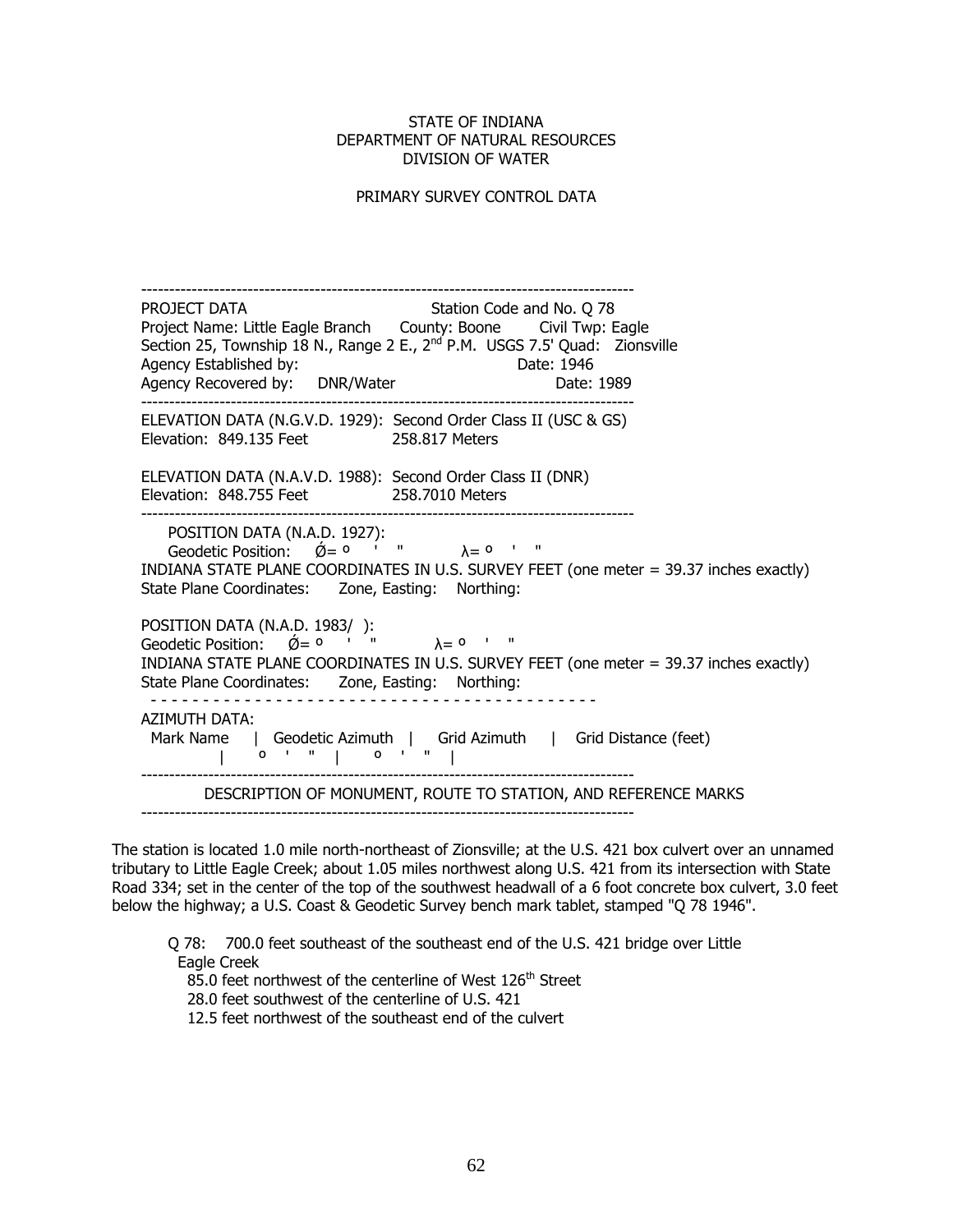# PRIMARY SURVEY CONTROL DATA

|  | PROJECT DATA<br>Project Name: Little Eagle Branch  County: Boone  Civil Twp: Eagle<br>Section 36, Township 18 N., Range 2 E., 2 <sup>nd</sup> P.M. USGS 7.5' Quad: Carmel<br>Agency Established by: USC & GS<br>Agency Recovered by: DNR/Water      | Station Code and No. R 78<br>Date: 1946 | Date: March 1989                                               |  |
|--|-----------------------------------------------------------------------------------------------------------------------------------------------------------------------------------------------------------------------------------------------------|-----------------------------------------|----------------------------------------------------------------|--|
|  | ELEVATION DATA (N.G.V.D. 1929): Second Order Class II (USC & GS)<br>Elevation: 855.182 Feet 269.804 Meters                                                                                                                                          |                                         |                                                                |  |
|  | ELEVATION DATA (N.A.V.D. 1988): Second Order Class II (DNR)<br>Elevation: 884.801 Feet 269.6880 Meters                                                                                                                                              |                                         |                                                                |  |
|  | POSITION DATA (N.A.D. 1927):<br>Geodetic Position: $\acute{Q} = 0$ ' " $\lambda = 0$ ' "<br>INDIANA STATE PLANE COORDINATES IN U.S. SURVEY FEET (one meter = 39.37 inches exactly)<br>State Plane Coordinates: Zone, Easting: Northing:             |                                         |                                                                |  |
|  | POSITION DATA (N.A.D. 1983/ ):<br>Geodetic Position: $\acute{\mathcal{Q}} = 0$ ' " $\lambda = 0$ ' "<br>INDIANA STATE PLANE COORDINATES IN U.S. SURVEY FEET (one meter = 39.37 inches exactly)<br>State Plane Coordinates: Zone, Easting: Northing: |                                         |                                                                |  |
|  | AZIMUTH DATA:<br>Mark Name   Geodetic Azimuth   Grid Azimuth   Grid Distance (feet)<br>$0'''''$ 0'"                                                                                                                                                 |                                         |                                                                |  |
|  |                                                                                                                                                                                                                                                     |                                         | DESCRIPTION OF MONUMENT, ROUTE TO STATION, AND REFERENCE MARKS |  |

The station is located at Eagle Village; at the U.S. 421 culvert over Lost Run; set in the top of the northeast concrete headwall of the culvert; a U.S. Coast & Geodetic Survey bench mark tablet, stamped, "R 78 1946".

R 78: 85.8 feet southeast of a utility pole

22.15 feet west of the centerline of U.S. 421

- 22.0 feet northwest of a utility pole
- 5.0 feet below the highway
- 4.0 feet east of a metal witness post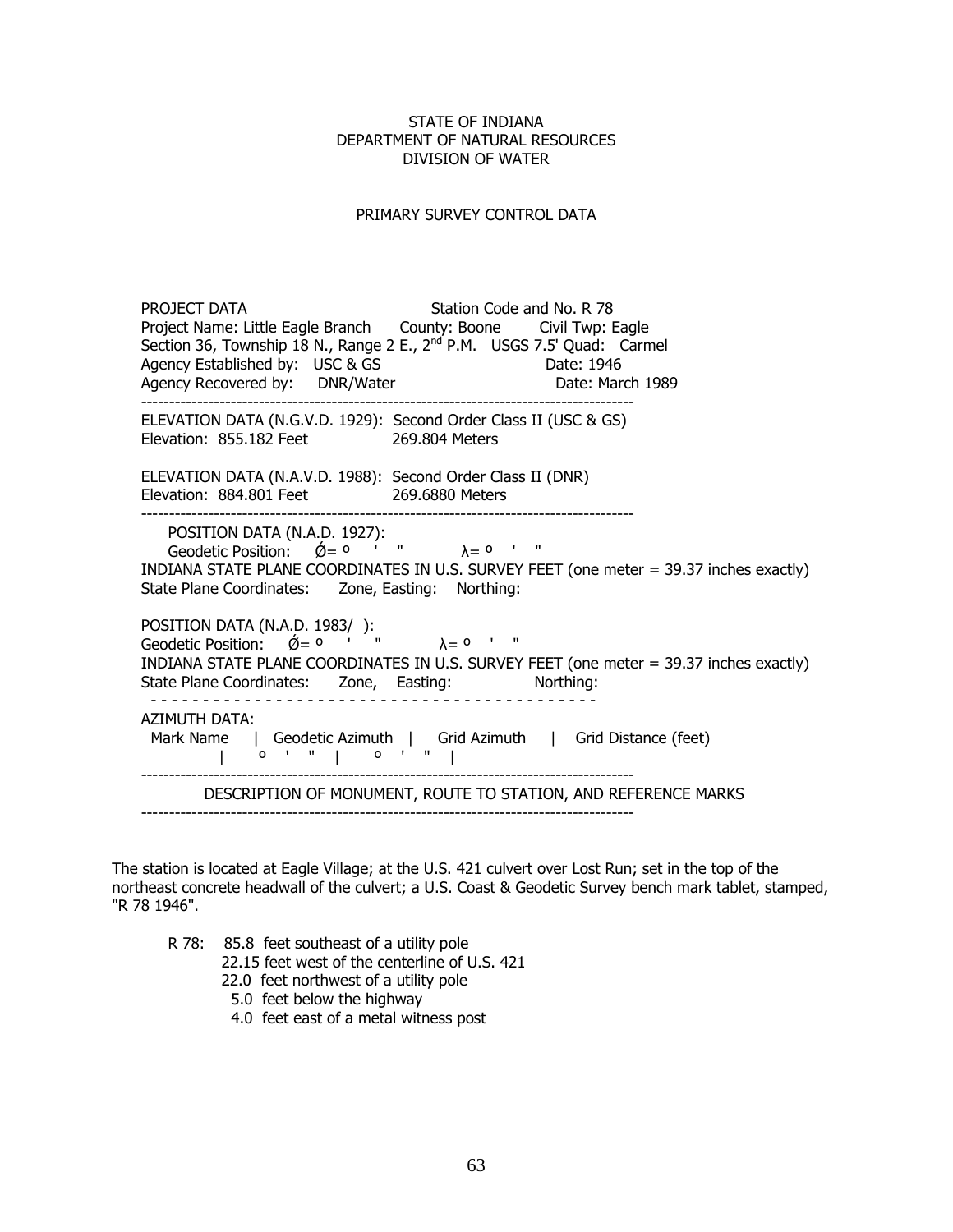### PRIMARY SURVEY CONTROL DATA

PROJECT DATA Station Code and No. LEE 3 Project Name: Little Eagle Branch County: Boone Civil Twp: Eagle Section 24 Township 18 N. Range 2 E., 2<sup>nd</sup> P.M. USGS 7.5' Quad: Carmel Agency Established by: DNR/Water **Date: April 1989** Agency Recovered by: Date: ---------------------------------------------------------------------------------------- ELEVATION DATA (N.G.V.D. 1929): Second Order Class II (DNR) Elevation: 901.406 Feet 274.7490 Meters ELEVATION DATA (N.A.V.D. 1988): Second Order Class II (DNR) Elevation: 901.038 Feet 274.6370 Meters ---------------------------------------------------------------------------------------- POSITION DATA (N.A.D. 1927): Geodetic Position:  $\acute{\text{O}} = 39^{\circ}$  59' 54.85391"  $\lambda = 86^{\circ}$  14' 54.36555" INDIANA STATE PLANE COORDINATES IN U.S. SURVEY FEET (one meter = 39.37 inches exactly) State Plane Coordinates: Ind. East Zone, Easting: 337,007.327 Northing: 910,481.981 POSITION DATA (N.A.D. 1983/86): Geodetic Position:  $\acute{Q} = 39^{\circ}$  59' 54.99370"  $\lambda = 86^{\circ}$  14' 54.33974" INDIANA STATE PLANE COORDINATES IN U.S. SURVEY FEET (one meter = 39.37 inches exactly) State Plane Coordinates: Ind. East Zone, Easting: 165,097.042 Northing: 1,730,722.744 INDIANA STATE PLANE COORDINATES IN METERS State Plane Coordinates: Ind. East Zone, Easting: 50,321.679 Northing: 527,525.348 - - - - - - - - - - - - - - - - - - - - - - - - - - - - - - - - - - - - - - - - - - - AZIMUTH DATA: Mark Name | Geodetic Azimuth | Grid Azimuth | Grid Distance (feet) LEE 3 AZI |  $\circ$  ' " |  $\circ$  ' " |  $\begin{bmatrix} 0 & 1 & 1 \\ 0 & 1 & 1 \end{bmatrix}$   $\begin{bmatrix} 0 & 1 & 1 \\ 0 & 1 & 1 \end{bmatrix}$  | ' " | ' " | ----------------------------------------------------------------------------------------

#### DESCRIPTION OF MONUMENT, ROUTE TO STATION, AND REFERENCE MARKS

The station is located about 2.65 miles north of Eagle Village; 0.88 mile east of U.S. 421, along  $146<sup>th</sup>$ Street; set in the top of a concrete post, 0.3 foot below the ground; a Department of Natural Resources brass control station tablet, stamped "LEE 3 1989".

LEE 3: 112.0 feet east of a utility pole

- 89.8 feet west of a private drive, south
- 27.0 feet south of the centerline of West 146<sup>th</sup> Street
- 1.9 feet north of an end fence post, and an orange DNR witness post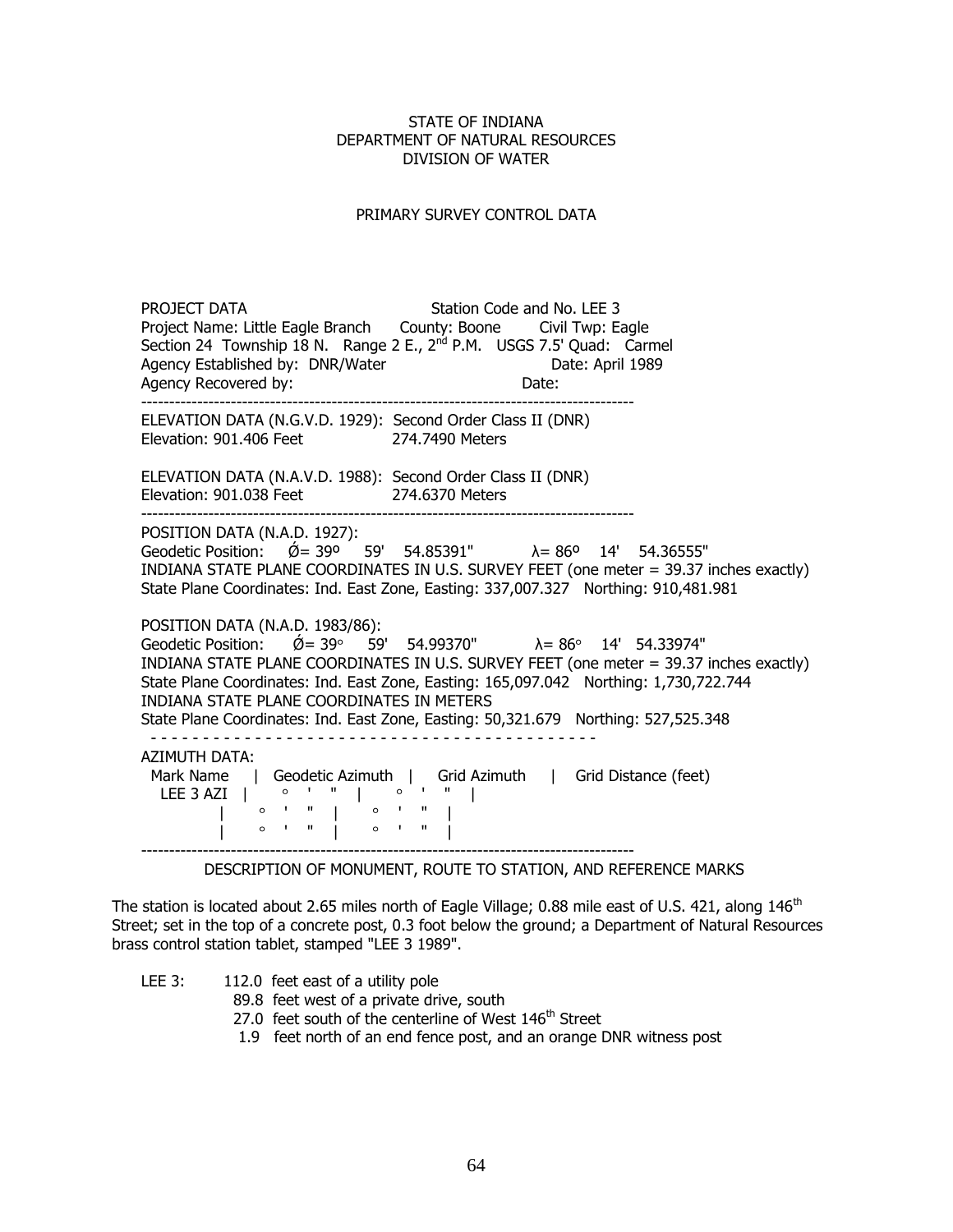#### PRIMARY SURVEY CONTROL DATA

PROJECT DATA Station Code and No. LEE 3 AZI Project Name: Little Eagle Branch County: Boone Civil Twp: Eagle Section 24 Township 18 N. Range 2 E.,  $2<sup>nd</sup>$  P.M. USGS 7.5' Quad: Zionsville Agency Established by: DNR/Water Date: April 1989 Agency Recovered by: Date: ---------------------------------------------------------------------------------------- ELEVATION DATA (N.G.V.D. 1929): Second Order Class II (DNR) Elevation: 907.897 Feet 276.7276 Meters ELEVATION DATA (N.A.V.D. 1988): Second Order Class II (DNR) Elevation: 907.530 Feet 276.6157 Meters ---------------------------------------------------------------------------------------- POSITION DATA (N.A.D. 1927): Geodetic Position:  $\acute{\emptyset}$  = 39<sup>o  $\acute{\,}$ </sup> 59' 54.48709"  $\lambda$  = 86° 15' 19.00693" INDIANA STATE PLANE COORDINATES IN U.S. SURVEY FEET (one meter = 39.37 inches exactly) State Plane Coordinates: Ind. East Zone, Easting: 335,089.371 Northing: 910,457.454 POSITION DATA (N.A.D. 1983/86): Geodetic Position:  $\acute{Q} = 39^{\circ}$  59' 54.62725"  $\lambda = 86^{\circ}$  15' 18.98199" INDIANA STATE PLANE COORDINATES IN U.S. SURVEY FEET (one meter = 39.37 inches exactly) State Plane Coordinates: Ind. East Zone, Easting: 163,179.070 Northing: 1,730,698.254 INDIANA STATE PLANE COORDINATES IN METERS State Plane Coordinates: Ind. East Zone, Easting: 49,737.080 Northing: 527,517.883 - - - - - - - - - - - - - - - - - - - - - - - - - - - - - - - - - - - - - - - - - - - AZIMUTH DATA: Mark Name | Geodetic Azimuth | Grid Azimuth | Grid Distance (feet) LEE 3 |  $\circ$  ' " |  $\circ$  ' " | ----------------------------------------------------------------------------------------

DESCRIPTION OF MONUMENT, ROUTE TO STATION, AND REFERENCE MARKS

The station is located about 3.0 mile north northeast of Zionsville; 0.5 mile east of U.S. 421 on West 146<sup>th</sup> Street; set in the top of a concrete post, level with the ground; a Department of Natural Resources brass control station tablet, stamped "LEE 3 AZI 1989".

LEE 3 AZI: 215.0 feet west of the centerline of a private drive south

129.9 feet east of a utility pole #BC 15 57

92.0 feet northwest of a small tree

77.2 feet west of a utility pole #BC 15 58

21.0 feet south of the centerline of West  $146<sup>th</sup>$  Street

6.2 feet northwest of a fence corner post

3.8 feet north of an orange DNR witness post

1.0 foot north of a fence line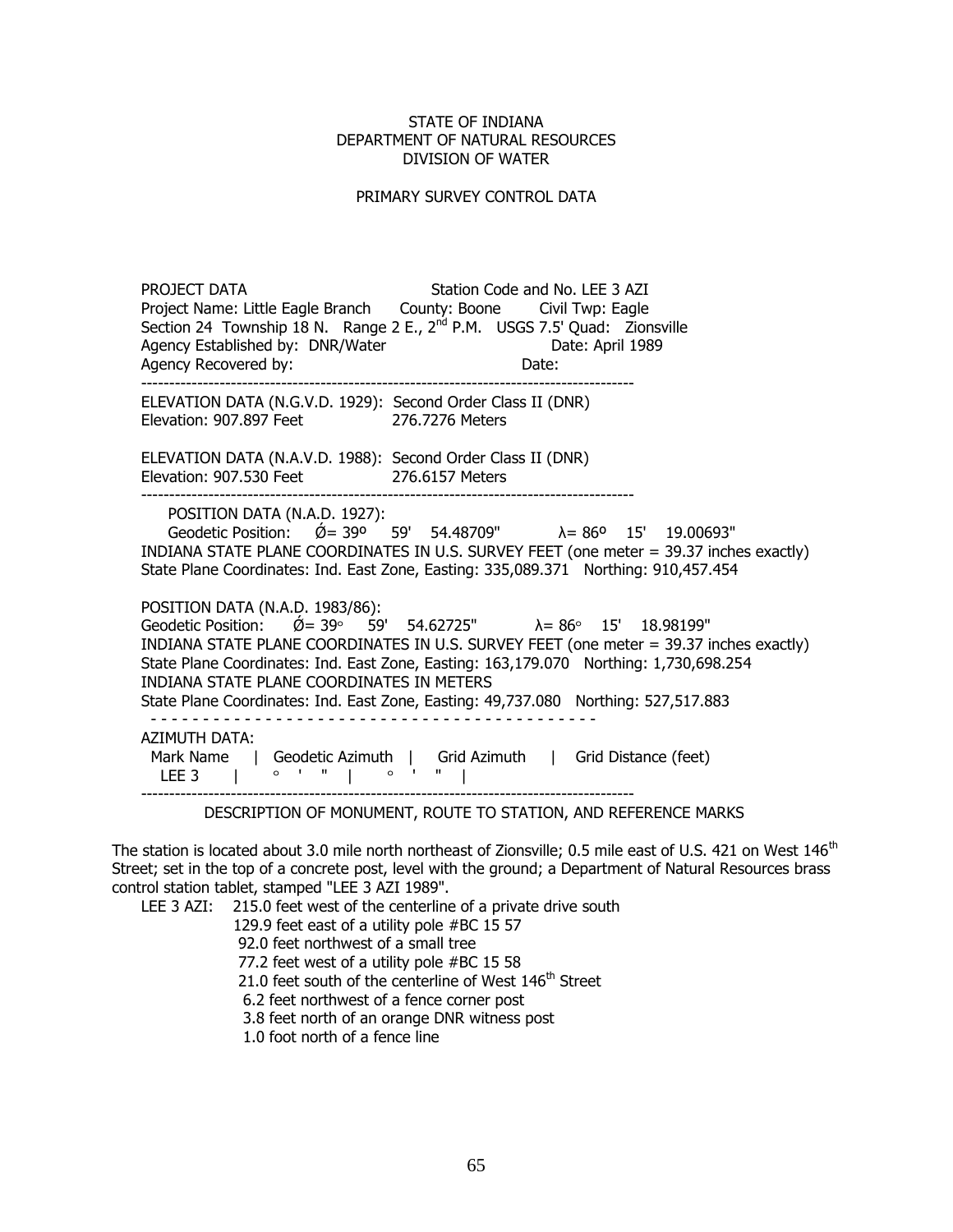#### PRIMARY SURVEY CONTROL DATA

PROJECT DATA Station Code and No. Terry Project Name: Little Eagle Branch County: Boone Civil Twp: Union Section 1 Township 18 N. Range 2 E.,  $2^{nd}$  P.M. USGS 7.5' Quad: Rosston Agency Established by: NGS Date: 1986 Agency Recovered by: DNR/Water Date: 1989 ---------------------------------------------------------------------------------------- ELEVATION DATA (N.G.V.D. 1929): Second Order Class II (DNR) Elevation: 921.846 Feet 280.9792 Meters ELEVATION DATA (N.A.V.D. 1988): Second Order Class II (DNR) Elevation: 921.486 Feet 280.8694 Meters ---------------------------------------------------------------------------------------- POSITION DATA (N.A.D. 1927): Geodetic Position:  $\acute{\text{O}} = 40^{\circ}$  02' 22.63062"  $\lambda = 86^{\circ}$  15' 06.37447" INDIANA STATE PLANE COORDINATES IN U.S. SURVEY FEET (one meter = 39.37 inches exactly) State Plane Coordinates: Ind. East Zone, Easting: 336,170.931 Northing: 925,441.134 POSITION DATA (N.A.D. 1983/86): Geodetic Position:  $\acute{\mathcal{Q}} = 40^{\circ}$   $0.2'$  22.76916"  $\lambda = 86^{\circ}$  15' 06.35061" INDIANA STATE PLANE COORDINATES IN U.S. SURVEY FEET (one meter = 39.37 inches exactly) State Plane Coordinates: Ind. East Zone, Easting: 164,260.518 Northing: 1,745,682.037 INDIANA STATE PLANE COORDINATES IN METERS State Plane Coordinates: Ind. East Zone, Easting: 50,066.706 Northing: 532,084.949 - - - - - - - - - - - - - - - - - - - - - - - - - - - - - - - - - - - - - - - - - - - AZIMUTH DATA: Mark Name | Geodetic Azimuth | Grid Azimuth | Grid Distance (feet)  $\begin{bmatrix} 0 & 1 & 1 \\ 0 & 1 & 1 \\ 0 & 0 & 1 \end{bmatrix}$ ----------------------------------------------------------------------------------------

DESCRIPTION OF MONUMENT, ROUTE TO STATION, AND REFERENCE MARKS

The station is located about 1.2 miles west of Jolietville; at the Indianapolis Terry Airfield; west of the North South runway, near the North end of the runway; set in the top of a concrete post, level with the ground; a NGS bench mark tablet, stamped "Terry 1986".

 Terry: 454.0 feet southeast of the airport office building 319.0 feet southeast of the most easterly hanger building 185.0 feet south of the north end of the runway 24.4 feet west of the west edge of pavement of the runway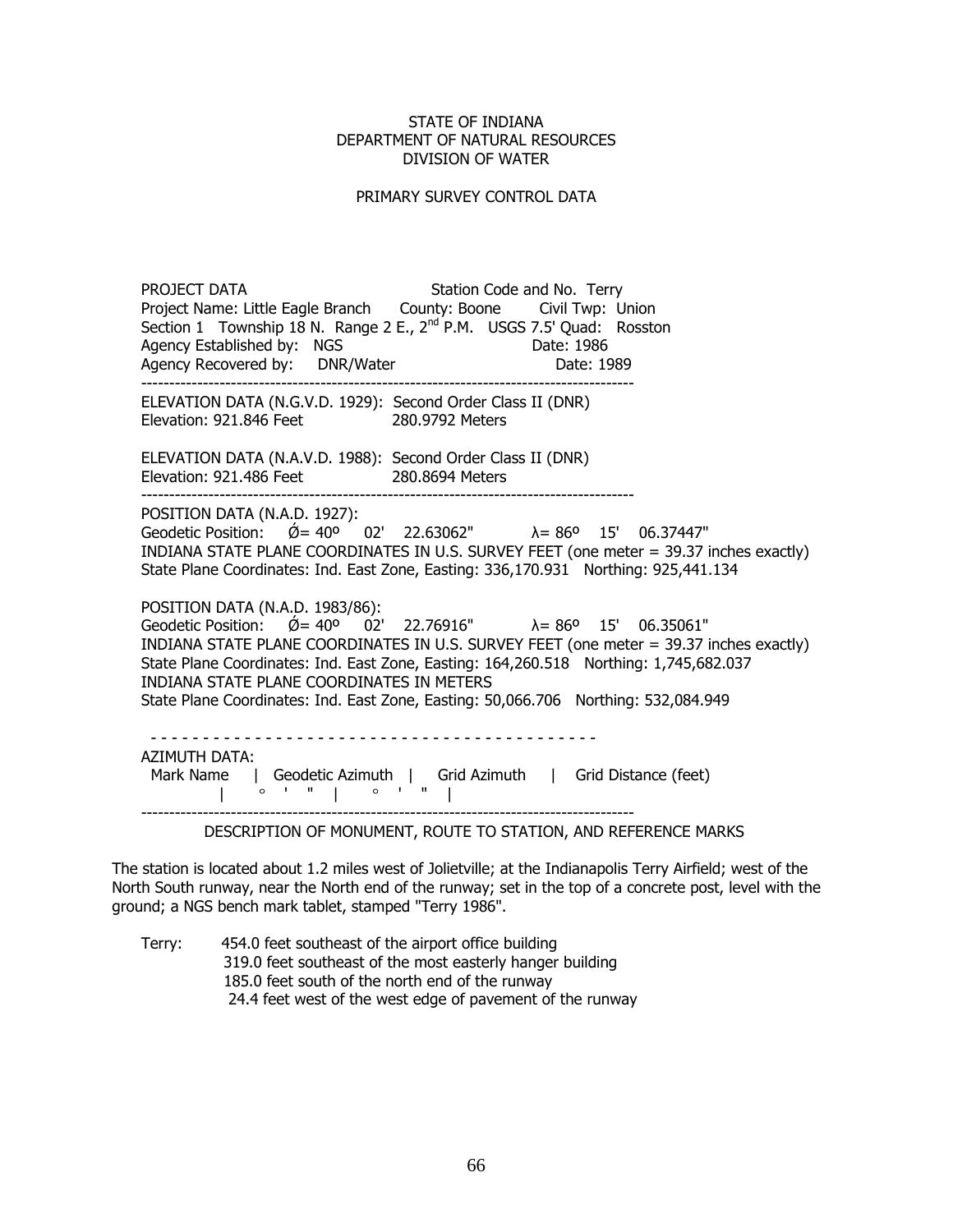#### DNR TBM MOUNTS 1, 2002

In Boone County, Rosston Quad., in the South  $\frac{1}{2}$  of Section 10, T. 18 N., R. 2 E., 2<sup>nd</sup> P. M.; about 1.0 mile southwest of Northfield; at the 950 East Road concrete bridge over Mounts Run; set on the top of the south most bridge abutment, 10 feet southeast of the centerline of 950 East Road, 3.3 feet northeast of the southwest end of the bridge abutment, 8.6 feet southwest of the northeast end of the abutment, about level with the road; a chiseled triangle.

3<sup>rd</sup> Order

868.360 feet N.G.V.D. 1929

#### DNR BM BOO 30 RESET 2001

In Boone County, Hazelrigg Quad., in the NE ¼ of Section 9, T. 19 N., R. 1 W., 2<sup>nd</sup> P. M.; about 1.4 miles northeast of Hazelrigg; at the 350 West Road bridge over Prairie Creek; set on the top of the southeast concrete wingwall of the bridge, 15 feet east of the centerline of 350 West Road, 0.5 foot south of the north face of the concrete wingwall, 0.6 foot east of the edge of asphalt, about level with 350 West Road; a Department of Natural Resources bench mark tablet, stamped "BOO 30 RESET 2001".

3 rd Order

874.032 feet N.G.V.D. 1929 873.707 feet N.A.V.D.1988

#### IDNR TBM 101603-1

In Boone County, Zionsville Quad., in the NE ¼ of Section 32, T. 18 N., R. 2 E.  $2<sup>nd</sup>$  P. M.; about 2.5 miles southeast of Whitestown; at the 550 South Road bridge over Fishback Creek; set in the top of the east end of the north concrete curbing of the bridge, 12.0 feet north of the centerline of 550 South Road, 1.8 feet west of the east end of the north concrete curbing, 0.6 foot south of the north face of the bridge, 0.8 foot above the road; a chiseled square.

3 rd Order

902.641 feet N.G.V.D. 1929

#### DNR TBM 070604-1

In Boone County, Zionsville Quad., in the SW ¼ of Section 32, T. 18 N., R. 2 E. 2<sup>nd</sup> P. M.; about 2.5 miles southeast of Whitestown; about 0.3 miles east along 550 South Road from its intersection with 700 East Road to a power pole; set in the north side of the power pole with no number, 85 feet west of the centerline of a gravel drive north to residence #7282 (on the mailbox), 15 feet south of the centerline of the road, 0.6 foot above the ground; a railroad spike driven through an aluminum tag, stamped "IDNR TBM 070604-1". 917.199 feet N.G.V.D. 1929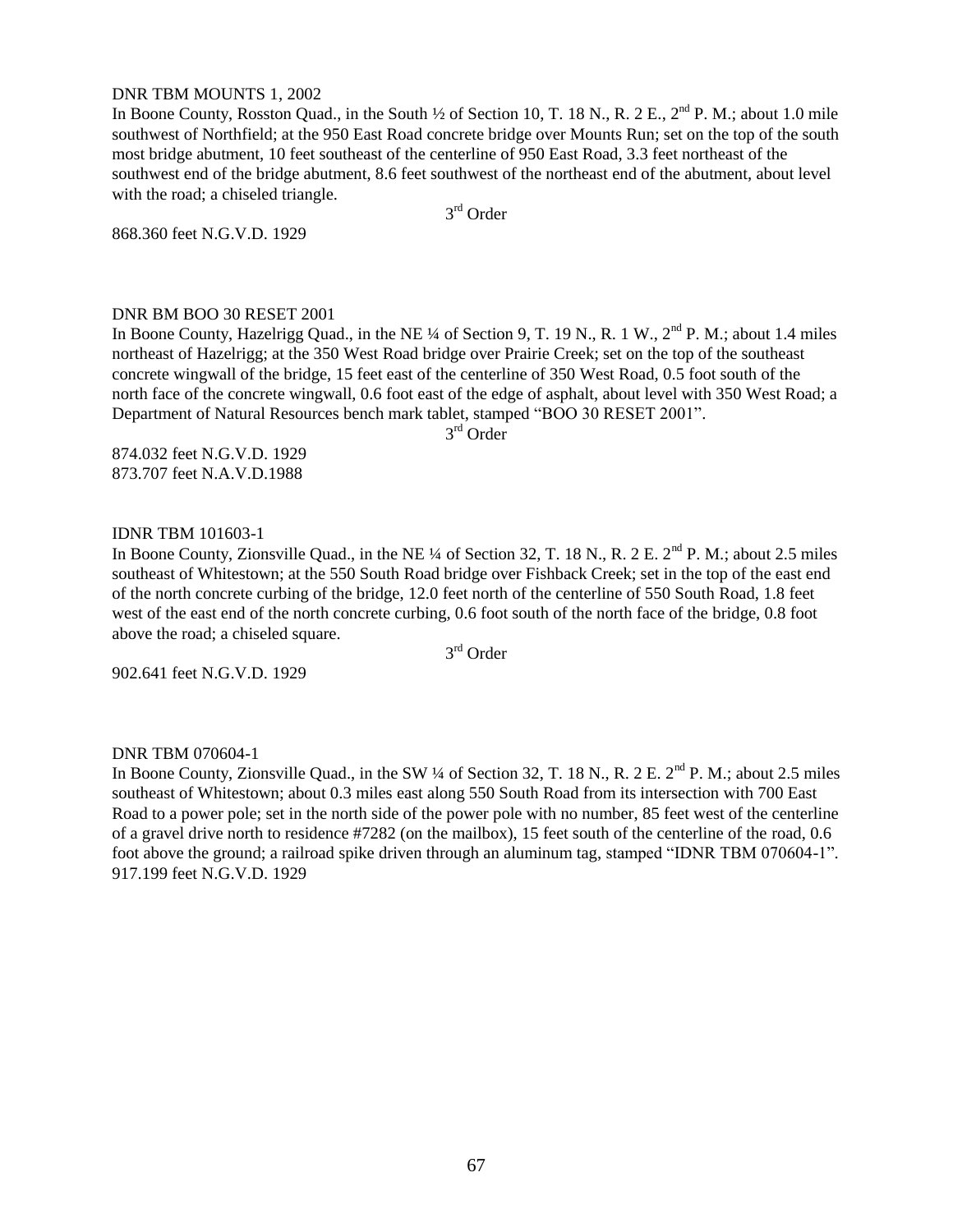#### DNR TBM 101603-2

In Boone County, Zionsville Quad., in the NE ¼ of Section 31, T. 18 N., R. 2 E. 2<sup>nd</sup> P. M.; about 2.25 miles southeast of Whitestown; at the 700 East Road twin CMP pipes over Fishback Creek; set in the west side of a power pole # BE6/40A, 78 feet north of the centerline intersection of the CMP"s and 700 East Road, 12 feet east of the centerline of 700 East Road, 1.2 feet above the ground; a railroad spike driven through an aluminum tag, stamped "IDNR TBM 101603-2".

3<sup>rd</sup> Order

914.421 feet N.G.V.D. 1929

#### DNR TBM 101603-3

In Boone County, Zionsville Quad., in the NW  $\frac{1}{4}$  of Section 31, T. 18 N., R. 2 E.  $2<sup>nd</sup>$  P. M.; about 2.25 miles south of Whitestown; at the 650 East Road bridge over Fishback Creek; set in the top of the north end of the west concrete curb of the bridge, 16.5 feet south of the centerline of 525 South Road, 14.5 feet west of the centerline of 650 East Road, 0.7 foot east of the west face of the bridge, 0.4 foot South of the north end of the west concrete curbing, about 0.8 foot above the road; a chiseled square. 3 rd Order

916.806 feet N.G.V.D. 1929

#### DNR TBM 101603-4

In Boone County, Zionsville Quad., in the SW ¼ of Section 30, T.18 N., R.2 E.  $2^{nd}$  P. M.; about 2 miles south of Whitestown; at the 500 South Road bridge over Fishback Creek; set in top of the northeast concrete bridge abutment, 18.2 feet north of the centerline of the road, 4.7 feet east of the west face of the bridge abutment, 3.8 feet west of the east face of the abutment; a chiseled triangle. 3<sup>rd</sup> Order

917.166 feet N.G.V.D. 1929

#### DNR TBM 101603-5

In Boone County, Zionsville Quad., in the NE  $\frac{1}{4}$  of Section 25, T. 18 N., R.1 E.  $2^{nd}$  P. M.; about 1.2 miles southwest of Whitestown; at the 575 East Road bridge over Fishback Creek; set in the southwest corner of the concrete bridge deck, 12 feet west of the centerline 575 East Road, 0.5 foot north of the south expansion joint, 0.4 foot east of the west face of the bridge deck, about level with the road; a chiseled triangle.

3<sup>rd</sup> Order

931.711 feet N.G.V.D. 1929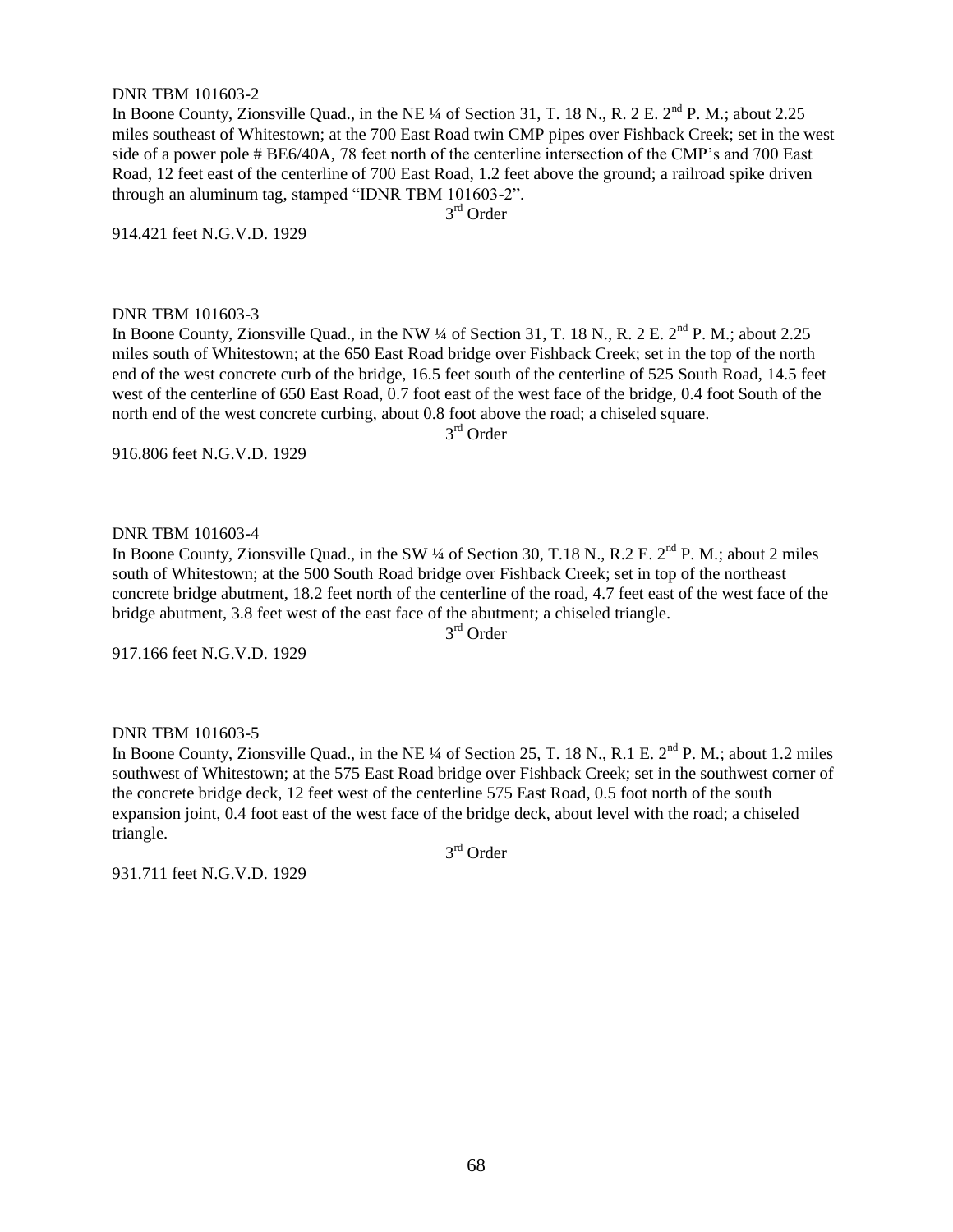#### DNR TBM 101603-6

In Boone County, Zionsville Quad., in the SW ¼ of Section 24, T. 18 N., R.1 E. 2<sup>nd</sup> P. M.; about 1.4 miles southwest of Whitestown; at the 500 East Road bridge over Fishback Creek; set in the northwest corner of the concrete bridge deck, 11.5 feet west of the centerline of 500 East road, 0.7 foot east of the west face of the bridge, 0.4 foot south of the north expansion joint, about level with the road; a chiseled triangle.

3 rd Order

938.451 feet N.G.V.D. 1929

#### DNR TBM 101603-7

In Boone County, Fayette Quad., in the SW ¼ of Section 23, T. 18 N., R.1 E. 2<sup>nd</sup> P. M.; about 2 miles westsouthwest of Whitestown; at the 450 East Road bridge over Fishback Creek; set in the top of the southeast concrete wingwall of the bridge, 15.2 feet east of the centerline of 450 East Road, 0.5 foot southeast of the northwest face of the southeast wingwall, 1.7 feet southwest of the angle point in the southeast wingwall, about level with the bridge deck; a chiseled triangle.

3<sup>rd</sup> Order

941.721 feet N.G.V.D. 1929

#### DNR TBM 101603-8

In Boone County, Fayette Quad., in the SE ¼ of Section 22, T. 18 N., R.1 E. 2<sup>nd</sup> P. M.; about 2.5 miles west-southwest of Whitestown; about 200 feet southwest of the 400 East Road bridge over Fishback Creek; set in the southeast corner of an elevated concrete pedestal for an antenna pole, 80.5 feet north of the centerline of an access road, 46 feet west of the centerline 400 East Road, 0.9 foot southeast of the southeast anchor bolt for an antenna pole, 0.4 foot north of the south face of an elevated concrete pedestal, 0.4 foot west of the east face of the pedestal, about 1 foot above the ground; a chiseled Triangle.

3 rd Order

948.591 feet N.G.V.D. 1929

#### DNR TBM 101603-9

In Boone County, Fayette Quad., in the SE ¼ of Section 22, T. 18 N., R.1 E. 2<sup>nd</sup> P. M.; about 3 miles westsouthwest of Whitestown; at the Perryworth Road (Frontage Road on the northeast side of the I-65) box culvert over Fishback Creek; 17 feet northeast of the centerline of Perryworth Road, 0.5 foot northwest of the southeast end of the northeast concrete headwall, 0.6 foot southwest of the northeast face of the northeast headwall; a "PK" Nail driven through the center of a three-inch metal disk.

3<sup>rd</sup> Order

949.331 feet N.G.V.D. 1929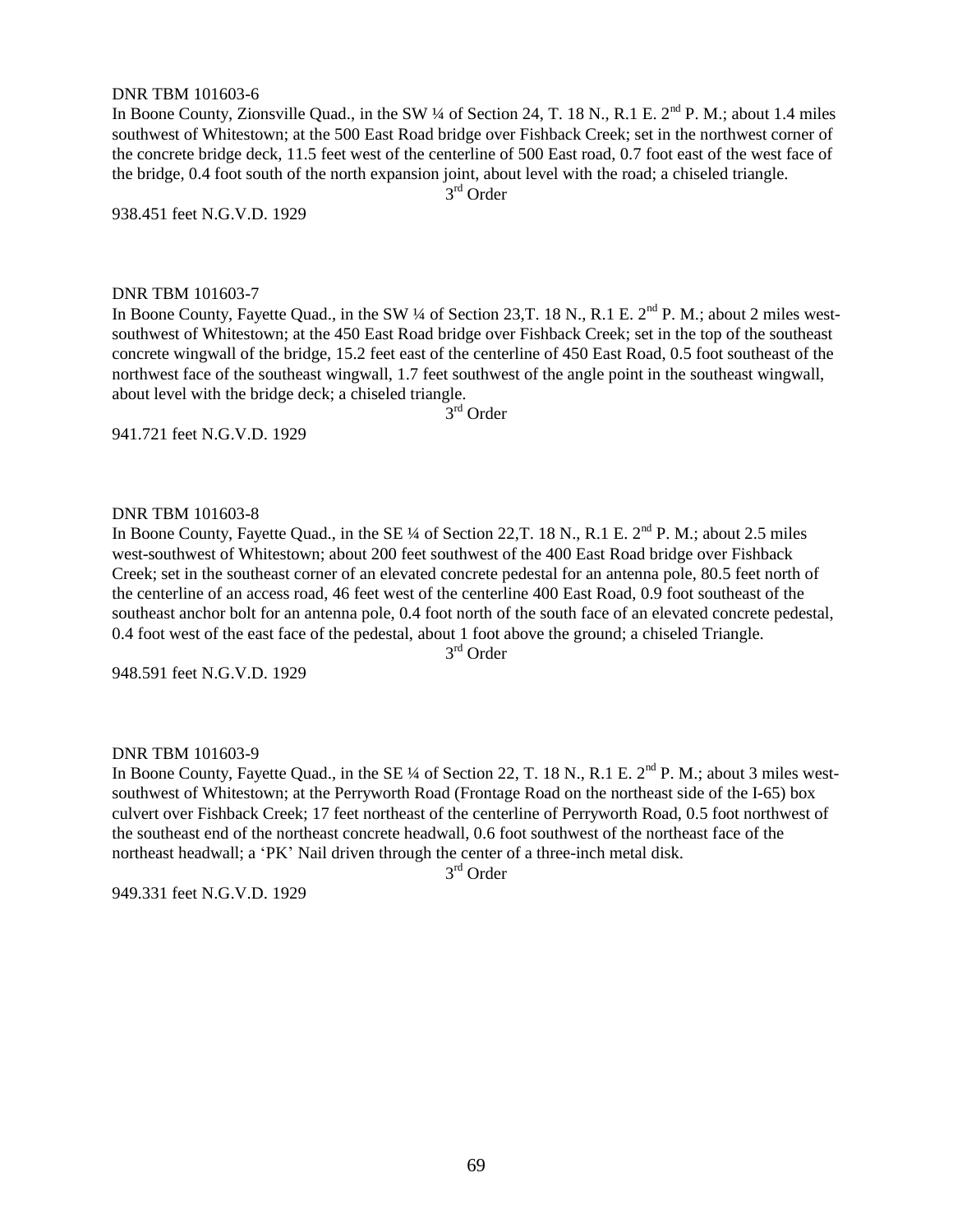#### DNR TBM BOONECO 1, 2010

In Boone County, Zionsville Quad, in the southwest  $\frac{1}{4}$  of Section 15, T. 18 N., R. 2 E.,  $2^{nd}$  P.M.; about 2.5 miles east of Whitestown; at the 146<sup>th</sup> street bridge over Jackson Run; set in the west end of the north concrete curb, 13.5 feet north of the centerline of  $146<sup>th</sup>$  street, 0.8 foot west east of the west end of the curb, 0.3 foot south of the north face of the curb, 0.3 foot north of the south face of the curb; a cut triangle. GPS Elevation

908.91 feet N.A.V.D. 1988

#### DNR TBM BOONECO 5, 2011

In Boone County, Lebanon Quad., in the SE ¼ of Section 31, T.19 N., R.1 E., 2<sup>nd</sup> P. M.; at Lebanon; at the East Main Street bridge over Prairie Creek; set on the top of the east end of the north concrete sidewalk of the bridge, 15 feet north of the centerline of Main Street, 2.3 feet west of the east end of the north concrete sidewalk @ a step or drop in elevation, 1.6 feet south of the north edge of the sidewalk, 2.6 feet north of the south edge of the north sidewalk, about 0.5 foot above the bridge deck; a cut triangle.

3 rd Order

### DNR TBM BOONECO 6, 2011

In Boone County, Lebanon Quad., in the NE  $\frac{1}{4}$  of Section 31, T.19 N., R.1 E.,  $2^{nd}$  P. M.; at Lebanon; at the East Washington Street bridge over Prairie Creek; set on the top of the north end of the east concrete bridge seat, 16 feet north of the centerline of Washington Street,0.9 feet north of the north face of a metal "I" beam post for the guardrail, 1.0 feet west of the west face of the northeast concrete wingwall, 0.8 foot south of the north face of the concrete bridge seat, 0.6 foot east of the west face of the bridge seat, about 2.4 feet below the bridge deck; a cut triangle.

3 rd Order

931.39 feet N.G.V.D. 1929 931.06 feet N.A.V.D. 1988

#### DNR TBM BOONECO 2, 2011

In Boone County, Lebanon Quad., in the NW ¼ of Section 31, T.19 N., R.1 E., 2<sup>nd</sup> P. M.; at Lebanon; at the East Williams Street bridge over Prairie Creek; set on the top of the southwest concrete abutment of the bridge, 20.5 feet south of the centerline of Williams Street, 7.9 feet east of the west end of the concrete abutment of the bridge, 2.5 feet west of the east end of the abutment, 0.9 foot south of the south face of the concrete guardrail, 0.4 foot north of the south face of the abutment, about 3.4 feet below the top of the concrete guardrail, about level with the sidewalk; a cut triangle.

3 rd Order

935.85 feet N.G.V.D. 1929 935.52 feet N.A.V.D. 1988

932.82 feet N.G.V.D. 1929 932.49 feet N.A.V.D. 1988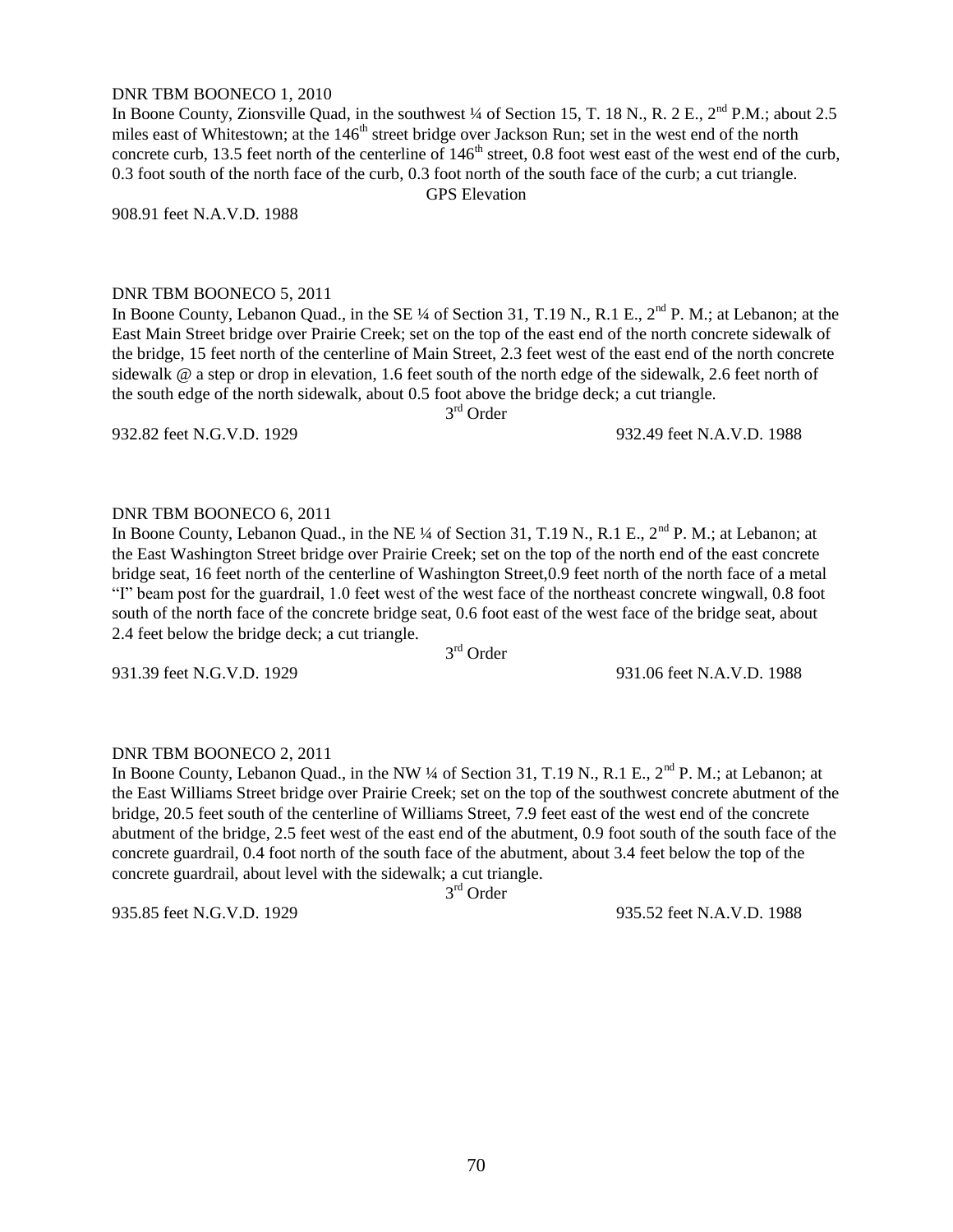#### IFC&WRC BM BOO 43, 1958

In Boone County, Lebanon Quad., in the SW ¼ of Section 30, T. 19 N., R.1 E., 2<sup>nd</sup> PM.; at Lebanon; at the Park Street Bridge over Prairie Creek; set in the top of and at the north end of the west concrete guardrail of the bridge, 16 feet west of the center line of the street, 4.6 feet south of the north end of the west guardrail, 3.6 feet above the bridge sidewalk; a Indiana Flood Control and Water Resources Commission brass control station tablet, stamped "BOO 43, 1958".

2nd Order

934.123 feet N.G.V.D. 1929 933.792 feet N.A.V.D. 1988

# BCHD BM FORDICE STREET

In Boone County, Lebanon Quad., in the NE ¼ of Section 31, T.19 N., R.1 E., 2<sup>nd</sup> P. M.; at Lebanon; at the Fordice Street bridge over Prairie Creek; set on the top of the southwest concrete wingwall of the bridge, 35 feet south of the centerline of Fordice Street, 0.9 foot south of the south face of the concrete guardrail of the bridge, 0.3 foot east of the west face of the wingwall, 0.8 foot west of the east face of the wingwall, about 3.7 feet below the top of the concrete guardrail, about 1.5 feet above the bridge deck; a Boone County Highway Department bench mark tablet (not stamped).

3<sup>rd</sup> Order

930.66 feet N.G.V.D. 1929 930.33 feet N.A.V.D. 1988

# IDOT BM BOON C 86

In Boone County, Lebanon Quad., in the SW ¼ of Section 30, T.19 N., R.1 E., 2<sup>nd</sup> P. M.; at Lebanon; at the northeast corner of the North East Street bridge over Prairie Creek; set in the concrete sidewalk of the bridge, 33.3 feet east of the centerline of North East Street, 7.6 feet east of the west face of the concrete curb of North East Street, 3.75 feet below the top of the concrete guardrail, 0.7 foot above the concrete portion of the road, 0.35 foot west of the west face of the concrete guardrail, 0.3 foot south of the north end of the concrete bridge deck and concrete guardrail; a Indiana Department of Transportation benchmark tablet, stamped "BOON C 86".

2<sup>nd</sup> Order

929.529 feet N.G.V.D. 1929 929.198 feet N.A.V.D. 1988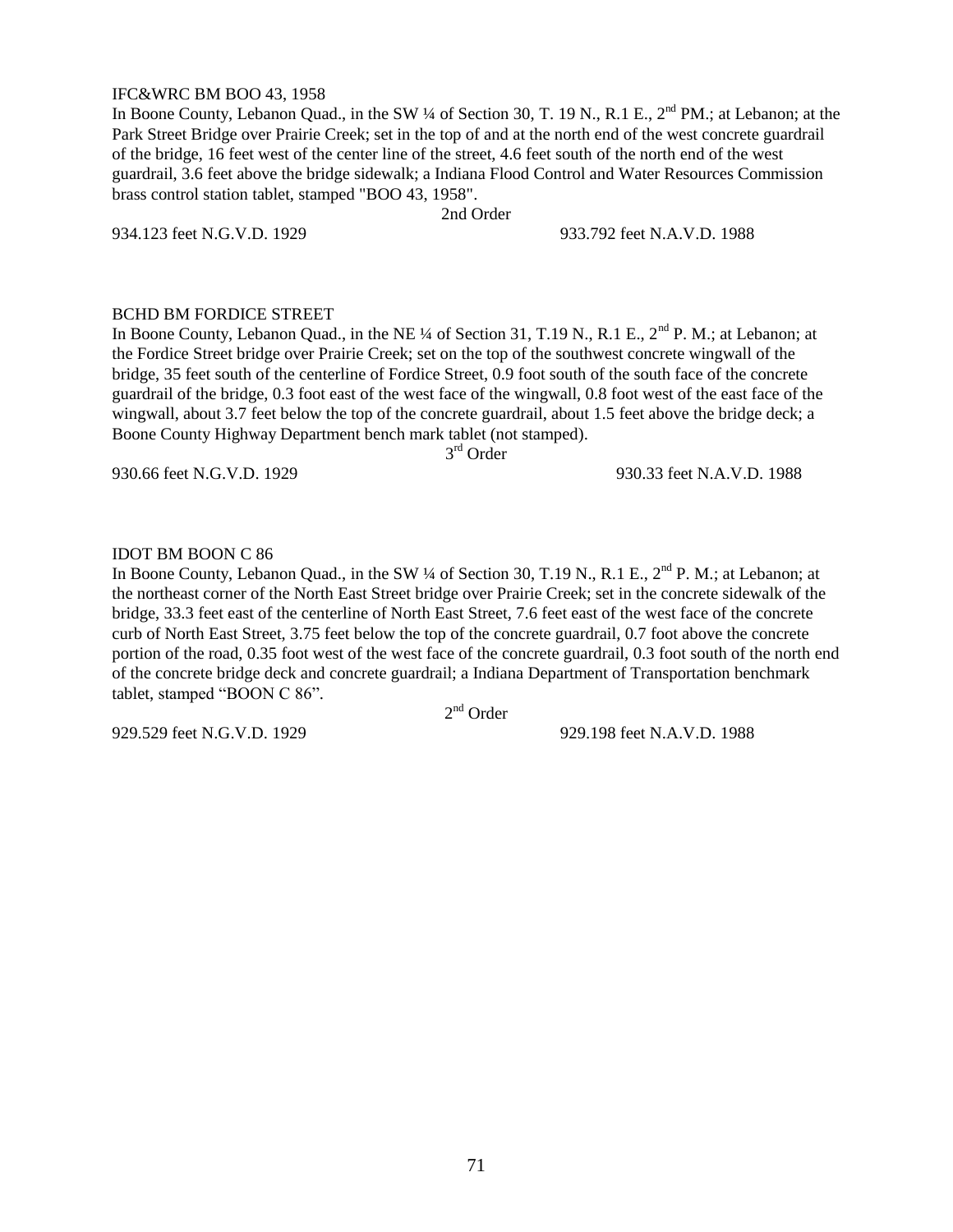### DNR BM BOO 41 RESET 2002

In Boone County, Lebanon Quad., in the SW ¼ of Section 30, T.19 N., R.1 E., 2<sup>nd</sup> P. M.; at Lebanon; at the Meridian Street bridge over Prairie Creek; set on the top of the northwest concrete wingwall of the bridge, 31.2 feet west of the centerline of Meridian Street, 1.6 feet west of the west edge of the concrete sidewalk, 0.6 foot northwest of the northwest corner of the concrete guardrail, 0.7 foot northeast of the southwest face of the concrete wingwall; a Department of Natural Resources benchmark tablet, stamped "BOO 41 RESET 2002".

929.217 feet N.G.V.D. 1929 928.886 feet N.A.V.D. 1988

# 2<sup>nd</sup> Order

# IDOT BM BOON C 89

In Boone County, Lebanon Quad., in the NE ¼ of Section 36, T.19 N., R.1 W., 2<sup>nd</sup> P. M.; at Lebanon; at the Royal Street concrete arch bridge over Prairie Creek; set on the top of the southeast end of the northeast concrete headwall of the bridge, about 90 feet west of the centerline of Lebanon Street, 21.5 feet north of the centerline of Royal Street, 0.35 foot northwest of the southeast end of the headwall, 0.3 foot northeast of the southwest face of the headwall, 0.7 foot southwest of the northeast face of the headwall, about 1 foot above Royal Street; a Indiana Department of Transportation bench mark tablet, stamped "BOON C 89".

3<sup>rd</sup> Order

929.47 feet N.G.V.D. 1929 929.14 feet N.A.V.D. 1988

### BCHD BM BRIDGE 305 (West Street)

In Boone County, Lebanon Quad., in the NE ¼ of Section 36, T.19 N., R.1 W., 2<sup>nd</sup> P. M.; at Lebanon; at the West Street bridge over Prairie Creek; set on the top of the southeast end of the southwest concrete guardrail of the bridge, 27 feet west of the centerline of West Street, 0.8 foot northwest of the southeast end of the concrete guardrail, 0.5 foot southwest of the northeast face of the guardrail, 0.6 foot northeast of the southwest face of the guardrail, about 4.6 feet above the ground; a Boone County Highway Department bench mark tablet, stamped "BRIDGE 305 ELEVATION 932.27".

3<sup>rd</sup> Order

933.16 feet N.G.V.D. 1929 932.83 feet N.A.V.D. 1988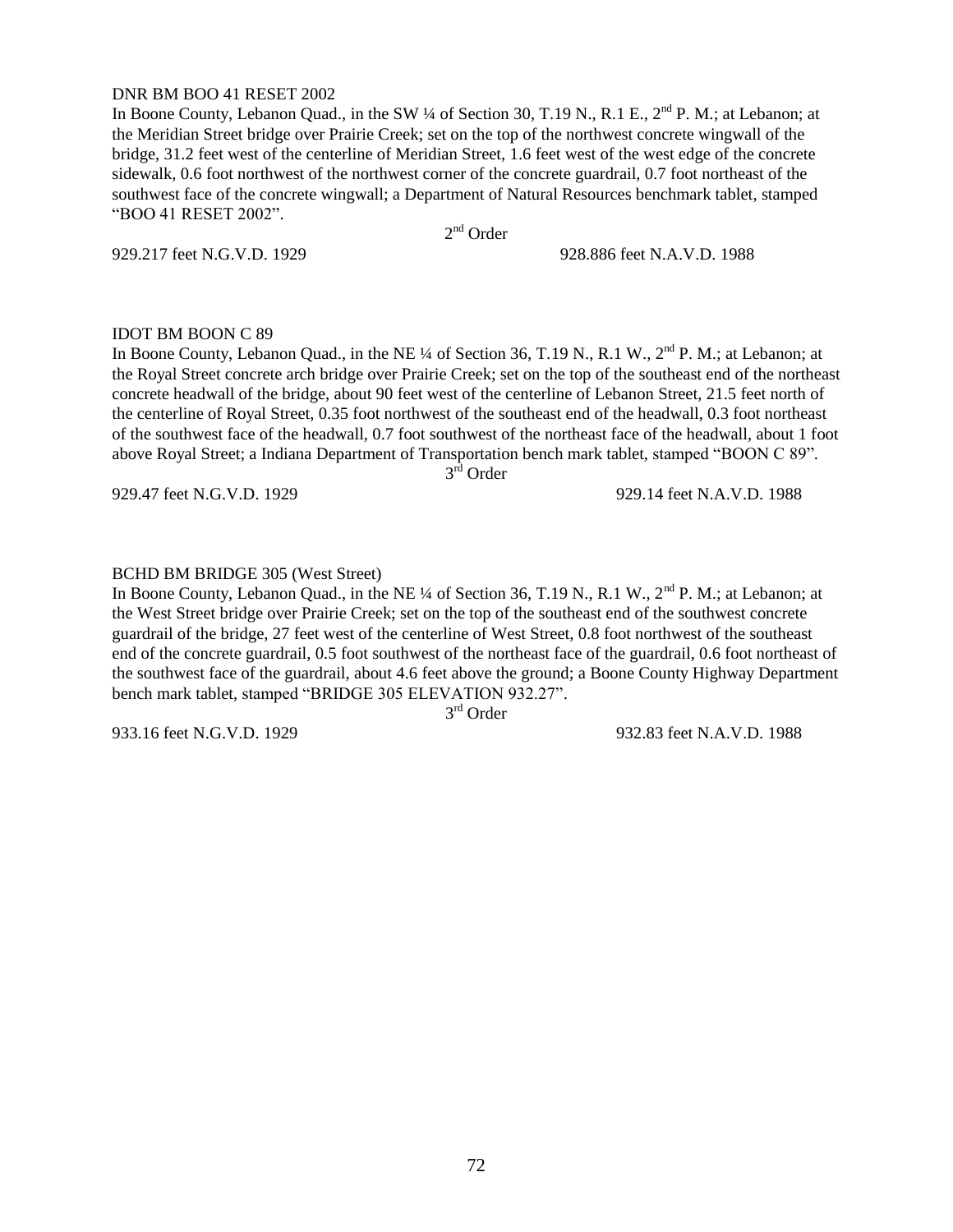### DNR TBM BOONECO 3, 2011

In Boone County, Lebanon Quad., in the NE ¼ of Section 36, T.19 N., R.1 W., 2<sup>nd</sup> P. M.; at Lebanon; at the Busby Street bridge over Prairie Creek; set on the top of the southwest concrete wingwall of the bridge, 18 feet south of the centerline of Busby Street, 1.2 feet southeast of the northwest face of the wingwall, 1.0 feet northwest of the southeast face of the wingwall, 1.6 feet southwest of the south face of the sidewalk, about a foot above Busby Street; a cut "+".

3<sup>rd</sup> Order

929.44 feet N.G.V.D. 1929 929.11 feet N.A.V.D. 1988

# BCHD BM BRIDGE 302 (Chicago Street)

In Boone County, Lebanon Quad., in the NE ¼ of Section 36, T.19 N., R.1 W., 2<sup>nd</sup> P. M.; at Lebanon; at the West Chicago Street bridge over Prairie Creek; set on the top of the southwest concrete abutment of the bridge, 26 feet south of the centerline of Chicago Street, 0.6 foot south of the north face of the southwest concrete abutment, 0.6 foot north of the south face of the abutment, 0.7 foot west of the east end of the abutment, 3.6 feet below the top of the concrete guardrail, about level with the sidewalk; a Boone County Highway Department bench mark tablet, stamped "BRIDGE 302 ELEVATION 926.92".

3 rd Order

927.55 feet N.G.V.D. 1929 927.22 feet N.A.V.D. 1988

## IDOT BM BOON C 84

In Boone County, Lebanon Quad., in the NE ¼ of Section 36, T.19 N., R.1 W., 2<sup>nd</sup> P. M.; at Lebanon; at the Lafayette Avenue bridge over Prairie Creek; Set on the top of the left upstream concrete wingwall of the bridge, 24 feet northeast of the centerline of Lafayette Avenue, 0.9 foot northeast of the northeast face of the bridge deck (sidewalk), 0.6 foot southeast of the northwest face of the wingwall, 0.6 foot northwest of the southeast face of the wingwall, about 0.5 foot above Lafayette Avenue and about level with the sidewalk; a Indiana Department of Transportation bench mark tablet, stamped "BOON C 84".

3 rd Order

927.85 feet N.G.V.D. 1929 927.52 feet N.A.V.D. 1988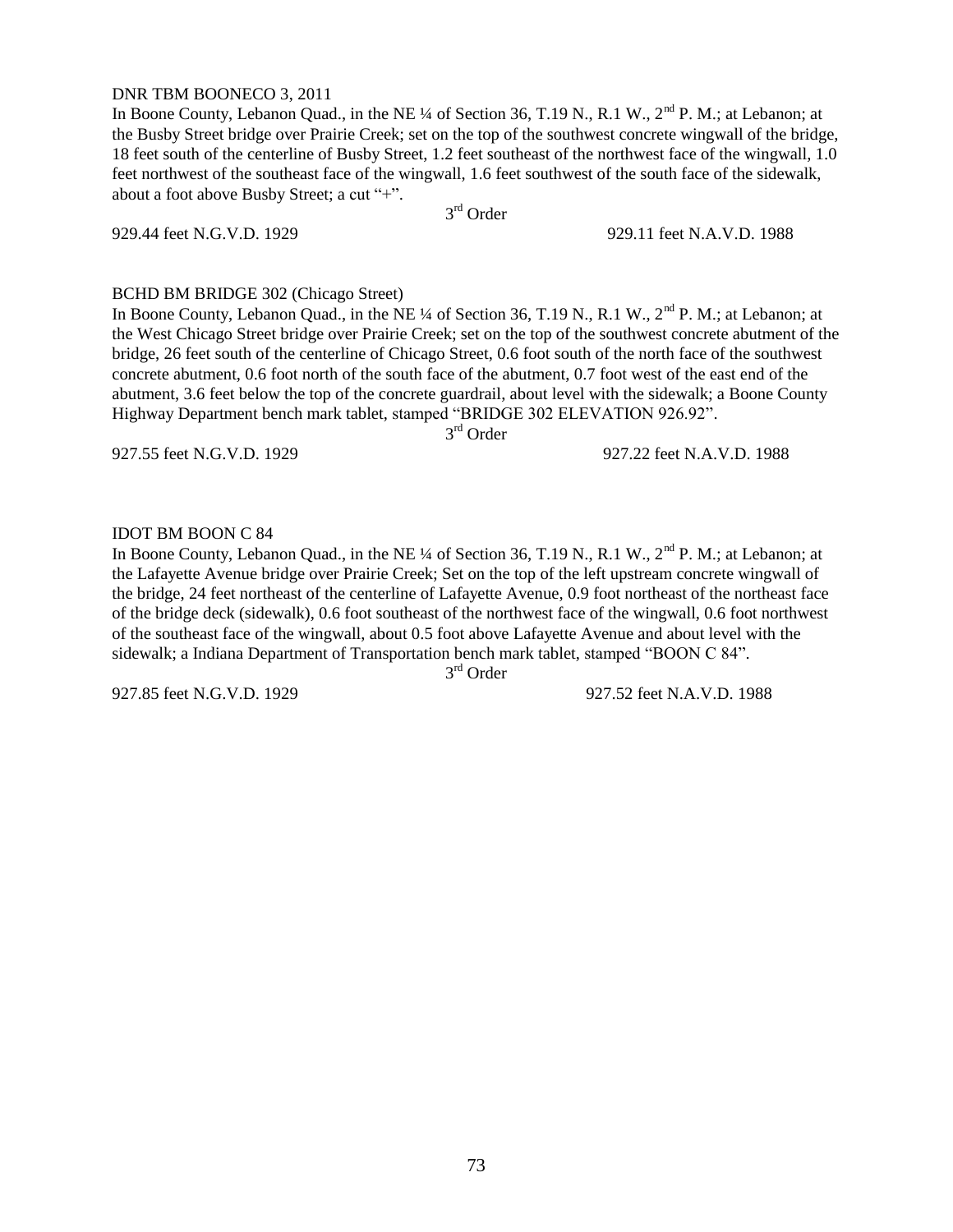### DNR TBM BOONECO 4, 2011

In Boone County, Lebanon Quad., in the NW ¼ of Section 36, T.19 N., R.1 W., 2<sup>nd</sup> P. M.; at Lebanon; at the Patterson Street bridge over Prairie Creek; set on the top of the southwest concrete wingwall of the bridge, 20 feet west of the centerline of Patterson Street, 0.5 foot west of the west face of the bridge deck and sidewalk, 0.6 foot north of the south face of the wingwall, 0.6 foot south of the north face of the wingwall, about a foot above Patterson Street; a cut "+".

3<sup>rd</sup> Order

927.95 feet N.G.V.D. 1929 927.62 feet N.A.V.D. 1988

# DNR TBM BOONECO 7 2013

In Boone County, Lebanon Quad., Set in the NW ¼ of section 5, T. 18 N., R. 1 E., 2<sup>nd</sup> P. M. Set at the S. R. 32 bridge over Prairie Creek. About 1 mile southeast of Lebanon, IN. Set on top of the west end of the south concrete guardrail of the bridge. 25 feet south of the centerline of S. R. 32. 0.5 feet east of the west end of the south concrete guardrail, 0.4 feet north of the south face of the concrete guardrail, 0.4 feet south of the north face of the concrete guardrail, about 2.8 feet above the concrete guardrail. A chiseled triangle. 949.28 feet NAVD 1988 "INCORS 2011" Elevation

## DNR TBM EC 1 2013

In Boone County, Rosston Quad., Set in the NE <sup>1</sup>/4 of section 14, T. 19 N., R. 2 E., 2<sup>nd</sup> P. M. About 3.5 miles northeast of the town of Rosston. Set at the 400 North Road Bridge over Eagle Creek. Set on top of the left downstream corner of the of the left downstream concrete abutment. 13 feet downstream of the centerline of the road, 8.0 feet east of the west end of the concrete abutment, 0.9 feet south of the north face of the concrete abutment, 0.1 feet west of the east end of the abutment, 0.1 feet north of the south face of the abutment, about level with the gravel road; A cut line forming a triangle.<br>925.02 feet NAVD 1988  $3<sup>rd</sup>$  Order 925.02 feet NAVD 1988

## DNR TBM EC 2 2013

In Boone County, Rosston Quad., Set in the NW ¼ of section 23, T. 19 N., R. 2 E., 2<sup>nd</sup> P. M. About 2.5 miles northeast of the town of Rosston. Set at the 300 North Road Bridge over Eagle Creek. Set on top of the right downstream corner of the of the left downstream concrete abutment. 14 feet downstream of the centerline of the road, 17.0 feet west of the east end of the concrete abutment, 1.3 feet south of the south face of the concrete bridge deck, 0.1 feet east of the west end of the abutment, 0.1 feet north of the south face of the abutment, about 0.5 feet below the asphalt road; A cut line forming a triangle. 919.70 feet NAVD 1988 3<sup>rd</sup> Order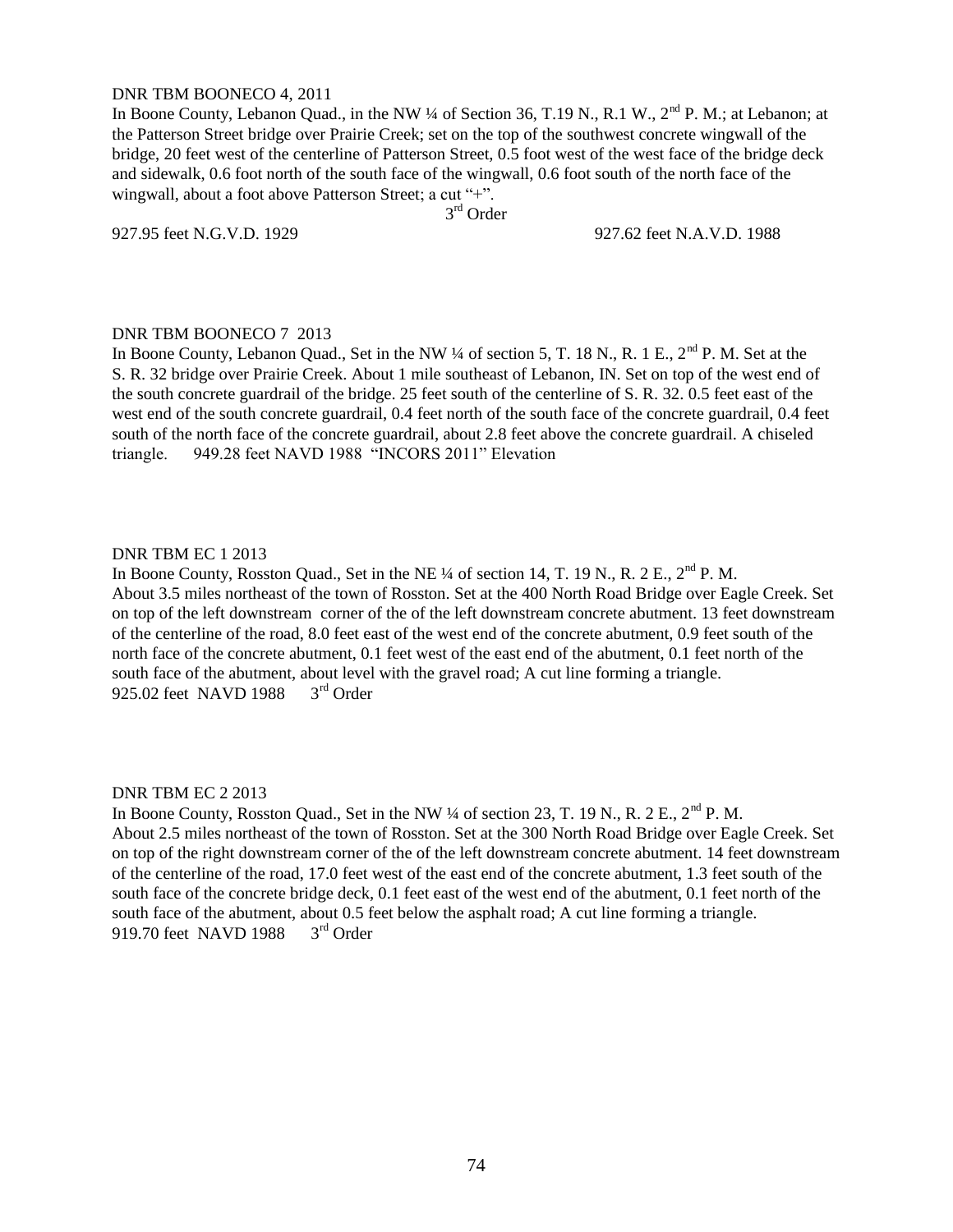### DNR TBM EC 3 2013

In Boone County, Rosston Quad., Set in the NW ¼ of section 26, T. 19 N., R. 2 E., 2<sup>nd</sup> P. M. About 1.5 miles northeast of the town of Rosston. Set at the 200 North Road Bridge over Eagle Creek. Set on top of the left downstream corner of the of the right downstream concrete abutment. 13 feet downstream of the centerline of the road, 14.3 feet streamward of the landward end of the concrete abutment, 1.2 feet downstream of the downstream face of the concrete bridge deck, 0.15 feet landward of the streamward face of the abutment, 0.15 feet upstream of the downstream face of the abutment, about 0.4 feet below the road; A cut line forming a triangle.<br>910.10 feet NAVD 1988  $3<sup>rd</sup>$  Order

910.10 feet NAVD 1988

# DNR TBM EC 4 2013

In Boone County, Rosston Quad., Set in the NW  $\frac{1}{4}$  of section 35, T. 19 N., R. 2 E., 2<sup>nd</sup> P. M. About 0.8 miles northeast of the town of Rosston. Set at the 100 North Road Bridge over Eagle Creek. Set on top of the left downstream corner of the of the downstream concrete guardrail. 13.5 feet downstream of the centerline of the road, about 2.7 feet above the road; A cut line forming a triangle. 908.60 feet NAVD 1988 INCORS 2011 Geoid 12A

### DNR TBM EC 5 2013

In Boone County, Rosston Quad., Set in the SW  $\frac{1}{4}$  of section 35, T. 19 N., R. 2 E., 2<sup>nd</sup> P. M. About 0.5 miles east of the town of Rosston. Set at the 1000 East Road Bridge over Eagle Creek. Set on top of the right upstream corner of the concrete bridge deck. 12 feet upstream of the centerline of the road, 0.3 feet downstream of the upstream face of the concrete bridge deck, 0.15 feet upstream of the upstream face of the asphalt, 0.2 feet below the asphalt, A chiseled triangle.<br>896.67 feet NAVD 1988  $3<sup>rd</sup>$  Order 896.67 feet NAVD 1988

#### DNR TBM EC 6 2013

In Boone County, Rosston Quad., Set in the SW  $\frac{1}{4}$  of section 35, T. 19 N., R. 2 E.,  $2^{\text{nd}}$  P. M. About 0.5 miles east of the town of Rosston. Set at the 1000 East Road Bridge over Eagle Creek. Set on top of an "L" bracket support post for the upstream metal guardrail. 12 feet upstream of the centerline of the road, 45.3 feet streamward of the right end of the upstream metal guardrail, 52.2 feet streamward of the left end of the upstream metal guardrail, 1.9 feet above the concrete bridge deck. "TBM" stamped on top of the "L" bracket support post.<br>898.50 feet NAVD 1988 3<sup>rd</sup> Order

898.50 feet NAVD 1988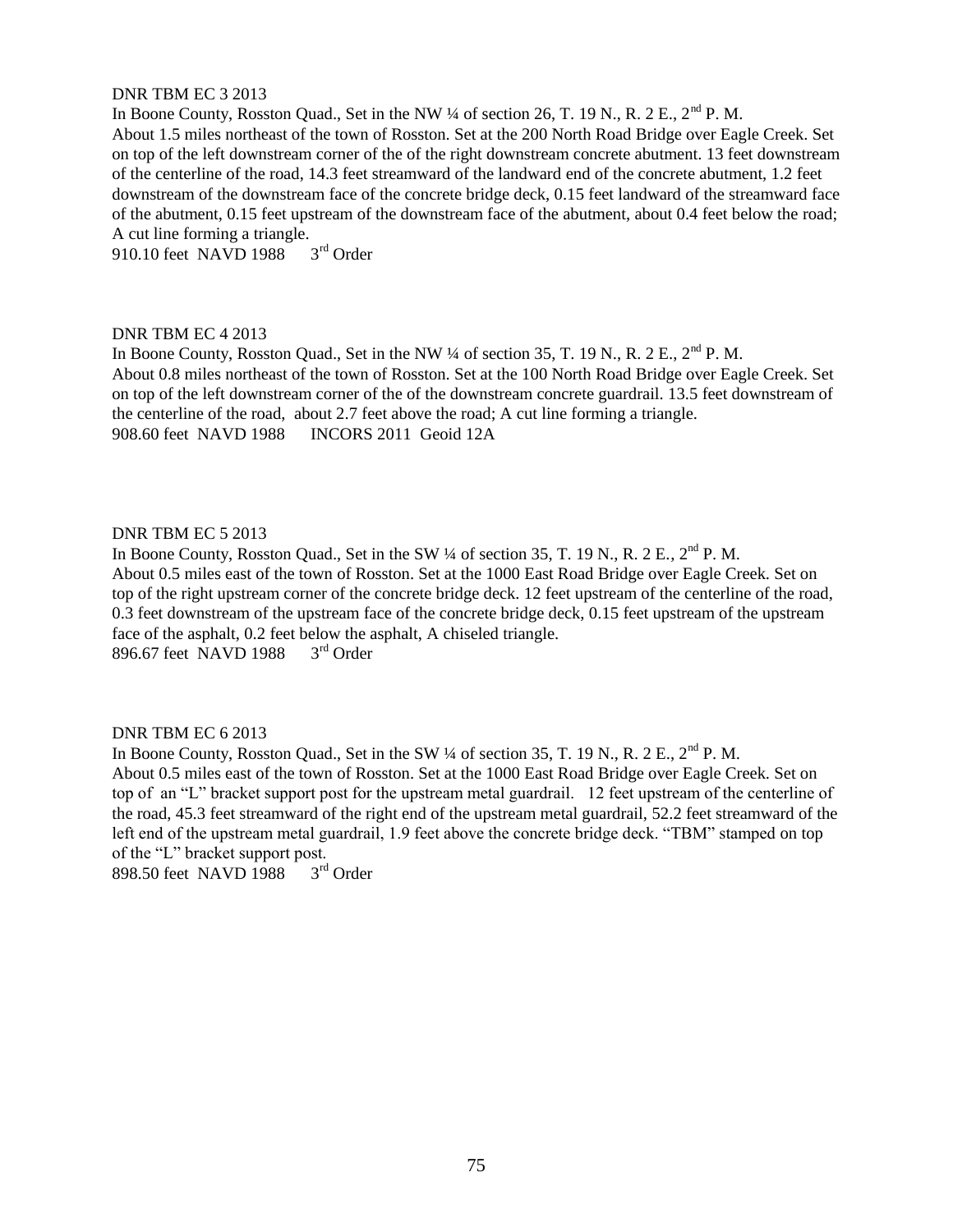# IDOT BM BOON C78

In Boone County, Rosston Quad., Set in the SE <sup>1</sup>/4 of section 34, T. 19 N., R. 2 E., 2<sup>nd</sup> P. M. Set in the east side of the intersection of US 421 and S. R. 32. Set at the S. R. 32 Bridge over Eagle Creek. Set on top of the right upstream concrete abutment of the bridge. 36 feet upstream of the centerline of S. R. 32, 5.5 feet landward of the streamward end of the abutment, 0.75 feet upstream of the upstream face of the concrete guardrail, 1.65 feet streamward of the landward face of the abutment, 0.55 feet downstream of the upstream face of the abutment, about 2.8 feet below the top of the concrete guardrail; An IDOT BM tablet stamped "BOON C78"

892.15 feet NAVD 1988 INCORS 2011 Geoid 12A

# SHCOI BM BOON C46

In Boone County, Rosston Quad., Set in the NE ¼ of section 3, T. 18 N., R. 2 E., 2<sup>nd</sup> P. M. Set in the south side of the intersection of US 421 and S. R. 32. Set at the US 421 Bridge over Eagle Creek. Set on top of the left downstream concrete abutment of the bridge. 24.5 feet downstream of the centerline of US 421, 9.9 feet landward of the streamward end of the abutment, 0.65 feet downstream of the downstream face of the concrete guardrail, 0.7 feet streamward of the landward face of the abutment, 0.5 feet upstream of the downstream face of the abutment, about 2.9 feet below the top of the concrete guardrail; A SHCOI BM tablet stamped "BOON C46" 888.30 feet NAVD 1988 INCORS 2011 Geoid 12A

# DNR TBM EC 7 2013

In Boone County, Rosston Quad., Set in the NE  $\frac{1}{4}$  of section 10, T. 18 N., R. 2 E.,  $2^{\text{nd}}$  P. M. About 1.6 miles south of the town of Rosston. Set at the 100 South Road Bridge over Eagle Creek. Set on top of the right downstream concrete abutment. 11.5 feet downstream of the centerline of the road, 9.15 feet streamward of the landward end of the concrete abutment, 0.7 feet landward of the streamward face of the abutment, 0.55 feet upstream of the downstream face of the abutment, about level with the concrete bridge deck; A chiseled triangle.<br>877.44 feet NAVD 1988 3<sup>rd</sup> Order

877.44 feet NAVD 1988

DNR TBM EC 8 2013

In Boone County, Rosston Quad., Set in the NE <sup>1</sup>/4 of section 15, T. 18 N., R. 2 E., 2<sup>nd</sup> P. M. About 2 miles south of the intersection of US 421 and S. R. 32. Set at the 200 South Road Bridge over Eagle Creek. Set on top of the landward end of the left downstream concrete abutment. 16.0 feet downstream of the centerline of the road, abutment, 9.7 feet landward of the streamward face of the abutment, 0.5 feet streamward of the landward end of the concrete abutment, 0.5 feet upstream of the downstream face of the abutment, 0.7 feet downstream of the downstream face of the concrete guardrail, about 2.7 feet below the top of the concrete guardrail; A chiseled triangle.<br>868.75 feet NAVD 1988  $3<sup>rd</sup>$  Order 868.75 feet NAVD 1988